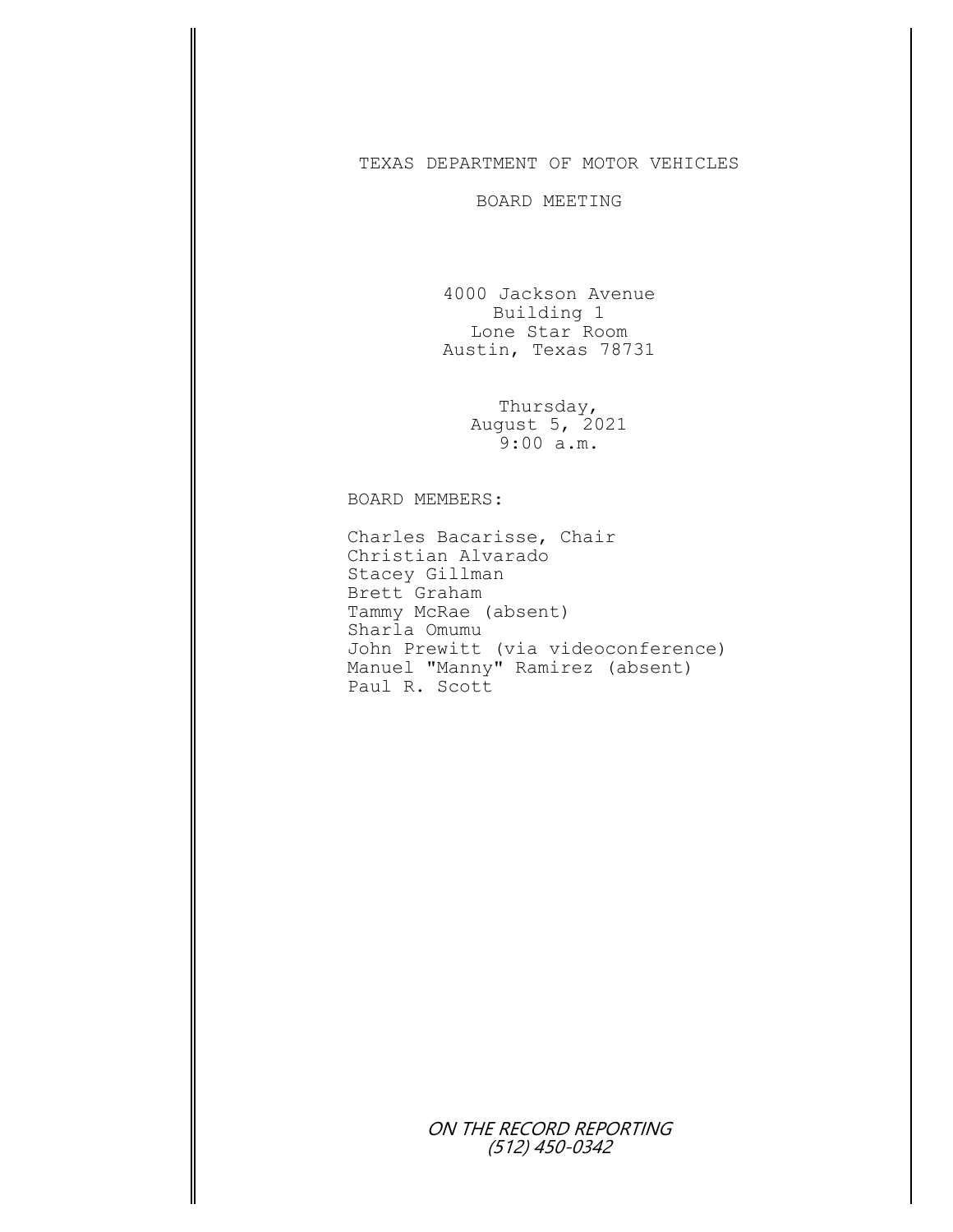I N D E X

|    |                   | N D E X                                                                                                                                                                                                                                                                                                          |      |
|----|-------------------|------------------------------------------------------------------------------------------------------------------------------------------------------------------------------------------------------------------------------------------------------------------------------------------------------------------|------|
|    | AGENDA ITEM       |                                                                                                                                                                                                                                                                                                                  | PAGE |
| 1. |                   | Roll Call and Establishment of Quorum                                                                                                                                                                                                                                                                            | 8    |
| 2. |                   | Pledges of Allegiance - U.S. and Texas                                                                                                                                                                                                                                                                           | 9    |
| 3. | Α.                | Chair's Reports<br>Introduction of New Board Members<br>Christian Alvarado and Sharla Omumu                                                                                                                                                                                                                      | 9    |
|    | B.                | Board Committee Appointments                                                                                                                                                                                                                                                                                     | 10   |
|    | $\mathbb{C}$ .    | Recognition of Guillermo "Memo" Treviño                                                                                                                                                                                                                                                                          | 10   |
| 4. | Α.                | Executive Director's Reports<br>Projects Update<br>- Call Center Upgrade<br>- County Learning Management System (LMS)<br>- Certified Copy of Texas Title Batch<br>Printing Initiative<br>- Registration and Title System (RTS)<br>Enhancement<br>- Owner-Retained Programming Enhancement<br>- TxPROS Map Update | 14   |
|    | B.                | - Cyber Security Training Completion<br>Execution of Amendment No. 2 to the<br>Contract with Southwest Research Institute<br>(SwRI) for Commercial Vehicle Information<br>Exchange Window Services                                                                                                               | 23   |
|    | $\mathsf{C}$ .    | Introduction of New Director of Purchasing                                                                                                                                                                                                                                                                       | 25   |
|    | $D$ .             | Introduction of New Chief Information<br>Security Officer Will Hilton                                                                                                                                                                                                                                            | 26   |
|    | $E_{\rm \star}$ . | Awards, Recognition of Years of Service,<br>and Announcements<br>- Recognition of Linda M. Flores<br>- Recognition of Caroline Love                                                                                                                                                                              | 27   |
| 5. |                   | CONTESTED CASES<br>Consideration and Approval of Proposed Final<br>Order on Enforcement Case<br>Texas Department of Motor Vehicles v. Jay<br>Enterprise dba M&M Auto Sales;<br>MVD Docket 20-0007398.ENF.,<br>SOAH Docket No. 608-20-3330.ENF.                                                                   | 42   |
| 6. |                   | Consideration and Approval of Proposed Final                                                                                                                                                                                                                                                                     | 72   |
|    |                   | ON THE RECORD REPORTING<br>$(512)$ 450-0342                                                                                                                                                                                                                                                                      |      |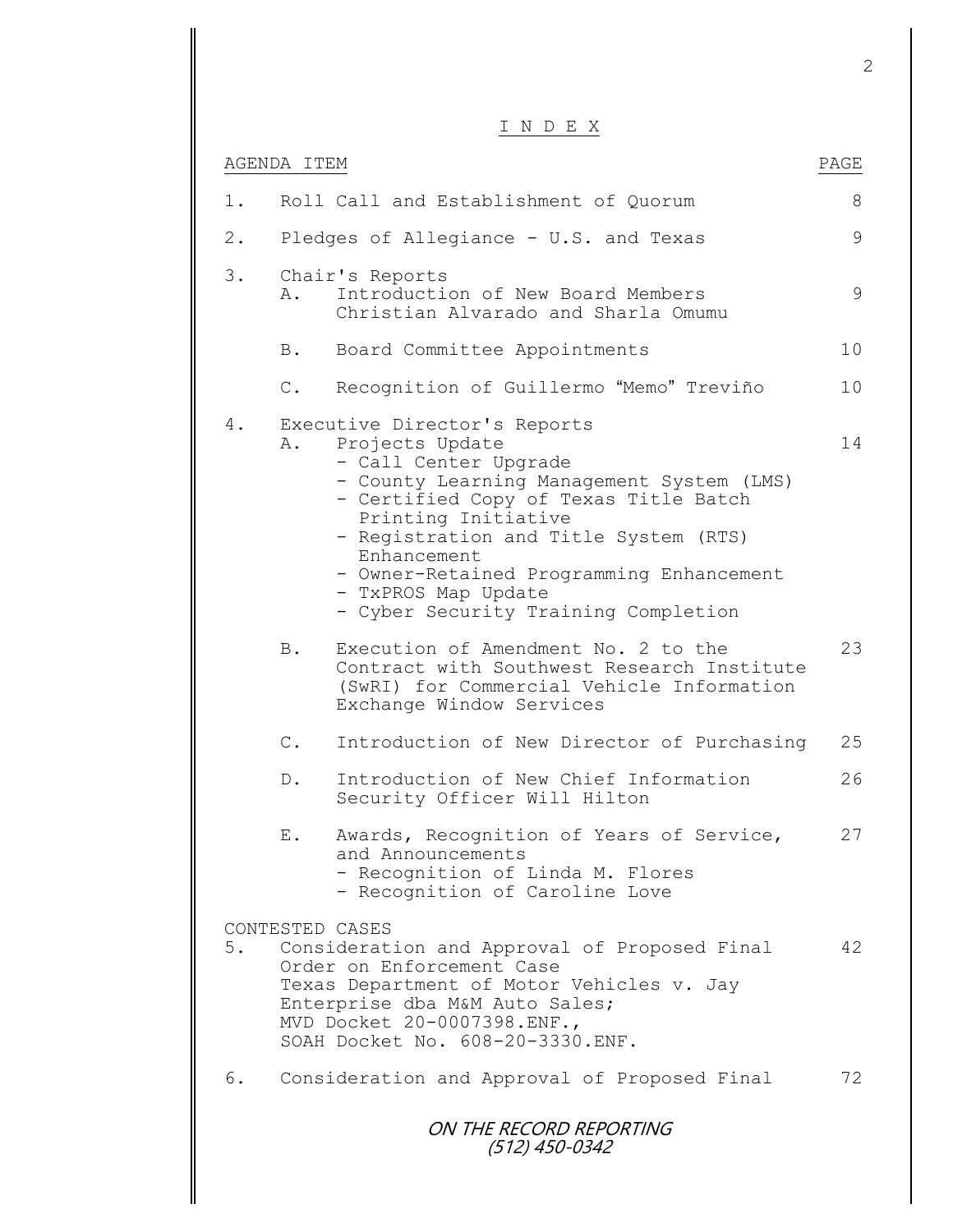Order on Enforcement Case Texas Department of Motor Vehicles v. Boss Exotics; MVD Docket No. 17-0075684.ENF., SOAH Docket No. 608-20-0460.ENF. (ACTION ITEM) 7. Consideration and Approval in the matter of 84 the license application of Peacedavies International LLC; MVD Docket 19-0003764.ENF., SOAH Docket No. 608-19-5377.ENF. RULE PROPOSAL 8. Chapter 217, Vehicle Titles and Registration 92 Amendments, §217.41 (Relating to SB 792, Relating to specialty license plates and parking placards for vehicles of certain disabled veterans) BRIEFING AND ACTION ITEMS 9. Specialty Plate Designs 35 A. University of Texas at San Antonio - New Design proposed by License Plates of Texas, LLC under Transportation Code §504.851 B. Love Heart Black - New Design proposed by License Plates of Texas, LLC under Transportation Code §504.851 C. Louisiana State University - Crossover Design proposed under Transportation Code §504.6011 and §504.851 D. Mississippi State University - Redesign proposed under Transportation Code §504.851 10. Advisory Committee Appointments 101 - Customer Service Advisory Committee (CSAC) - Motor Carrier Regulation Advisory Committee (MCRAC) - Motor Vehicle Industry Regulation Advisory Committee (MVIRAC) 11. Finance and Audit Committee Update A. TxDOT Interagency Contract FY 2022-2023 133 B. San Antonio Lease 135 C. FY 2022 Recommended Annual Operating Budget 138 D. Third Quarter Financial Report ending 141 May 31, 2021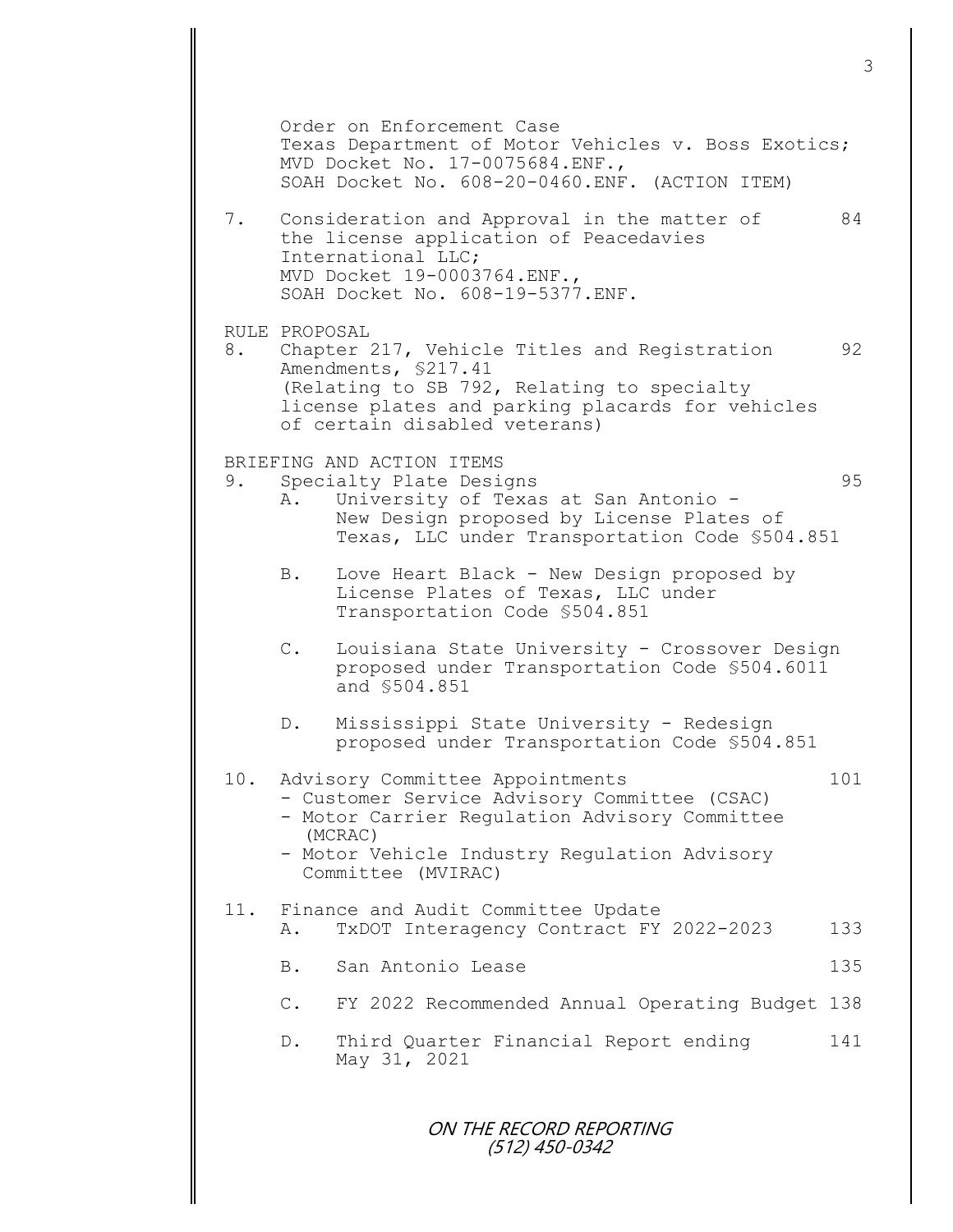|     | $E_{\bullet}$<br>Texas Comptroller of Public Accounts<br>Post-Payment Audit of TxDMV                                                                                                                                                                      | 143  |
|-----|-----------------------------------------------------------------------------------------------------------------------------------------------------------------------------------------------------------------------------------------------------------|------|
|     | FY 2022 First Six-Month Internal Audit<br>$F_{\star}$<br>Plan and Risk Assessment Report                                                                                                                                                                  | 144  |
|     | G <sub>z</sub><br>Internal Audit Division Status Update<br>- Peer Review Report                                                                                                                                                                           | 147  |
|     | 12. Vice-Chair Election (postponed to next meeting)                                                                                                                                                                                                       | 9    |
| 13. | Appointment of a Member to Act in the Absence<br>of the Chair and the Vice-Chair under<br>Transportation Code \$1001.023(b)(9)                                                                                                                            | 151  |
| 14. | CLOSED SESSION<br>The Board may enter into closed session under<br>one or more of the following provisions of the<br>Texas Open Meetings Act, Government Code<br>Chapter 551:<br>Section 551.071<br>Section 551.074<br>Section 551.076<br>Section 551.089 | 152  |
| 15. | Action Items from Closed Session<br>Performance evaluation of Internal Auditor,<br>including any modifications to compensation                                                                                                                            | 152  |
|     | 16. Public Comment                                                                                                                                                                                                                                        | none |
|     | 17. Adjournment                                                                                                                                                                                                                                           | 154  |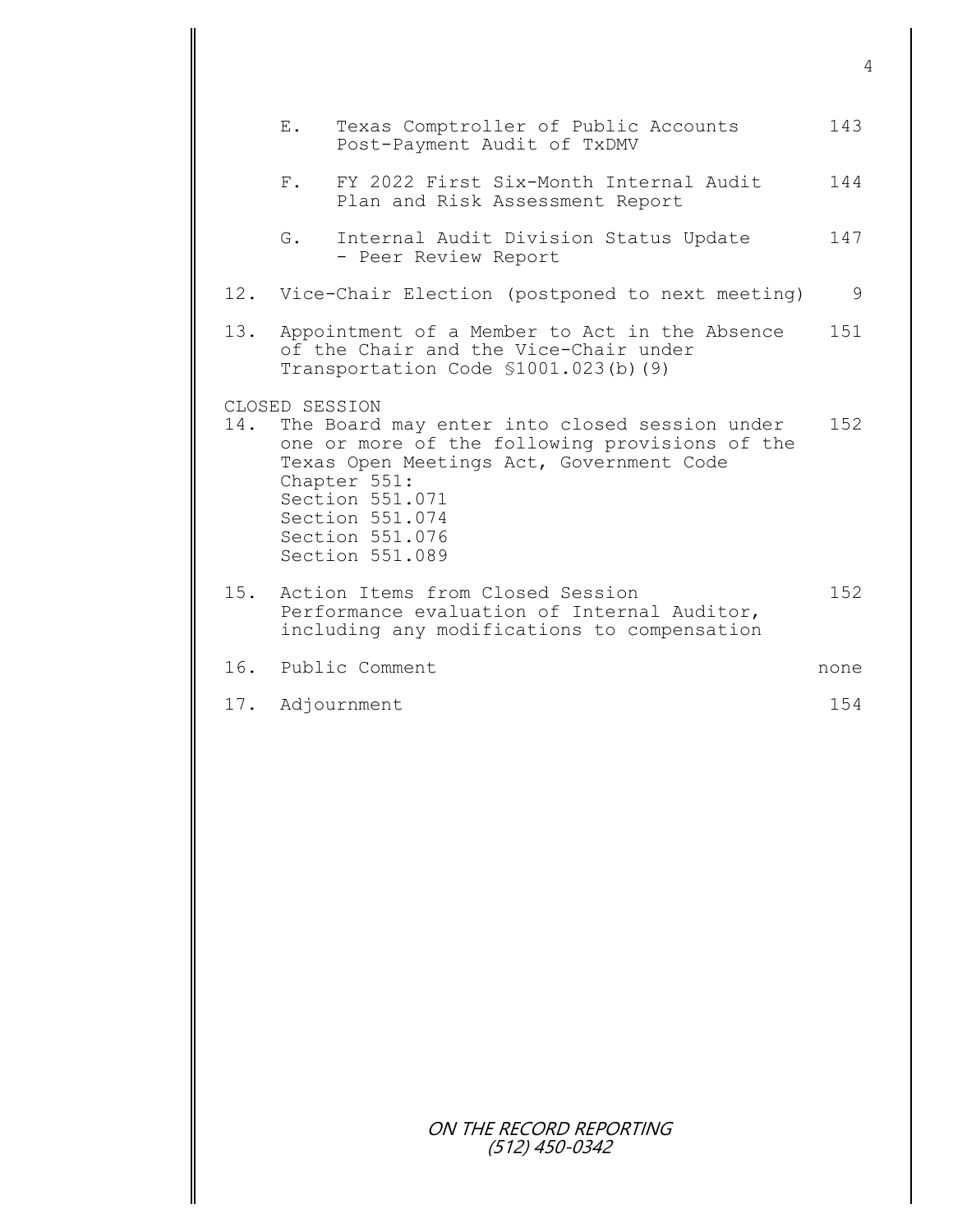|                | 5                                                                      |
|----------------|------------------------------------------------------------------------|
| $\mathbf 1$    | P R O C E E D I N G S                                                  |
| $\mathbf{2}$   | MR. BACARISSE: Good morning. My name is                                |
| 3              | Charles Bacarisse, and I'm pleased to open the Board                   |
| 4              | meeting of the Texas Department of Motor Vehicles.                     |
| 5              | It is now nine o'clock in the morning and I am                         |
| 6              | calling the Board meeting for August 5, 2021 to order.<br>$\mathbb{I}$ |
| $\overline{7}$ | want to note for the record that the public notice of this             |
| $8\,$          | meeting, containing all items on the agenda, was filed                 |
| $\mathcal{G}$  | with the Office of Secretary of State on July 28, 2021.                |
| 10             |                                                                        |
|                | This meeting is being held by videoconference                          |
| 11             | call as authorized under Section 511.127 of the Government             |
| 12             | Board Member Prewitt planned to participate with us<br>Code.           |
| 13             | in person today but is in Houston remotely and is unable               |
| 14             | to join us. Board members and I are here in Austin at the              |
| 15             | department's headquarters office located at 4000 Jackson               |
| 16             | Avenue, Building 1, Lone Star Conference Room.<br>The Austin           |
| 17             | location is open and available to the public.                          |
| 18             | Before we begin today's meeting, please place                          |
| 19             | all cell phones and other communication devices in a                   |
| 20             | silent mode. And please, as a courtesy to others, do not               |
| 21             | carry on side conversations or other activities in the                 |
| 22             | meeting room.                                                          |
| 23             | I want to welcome those who have joined us in                          |
| 24             | person for today's Board meeting. We are glad to have you              |
| 25             | here and we want you to know that the Texas DMV continues              |
|                | ON THE RECORD REPORTING<br>(512) 450-0342                              |

 $\mathbf l$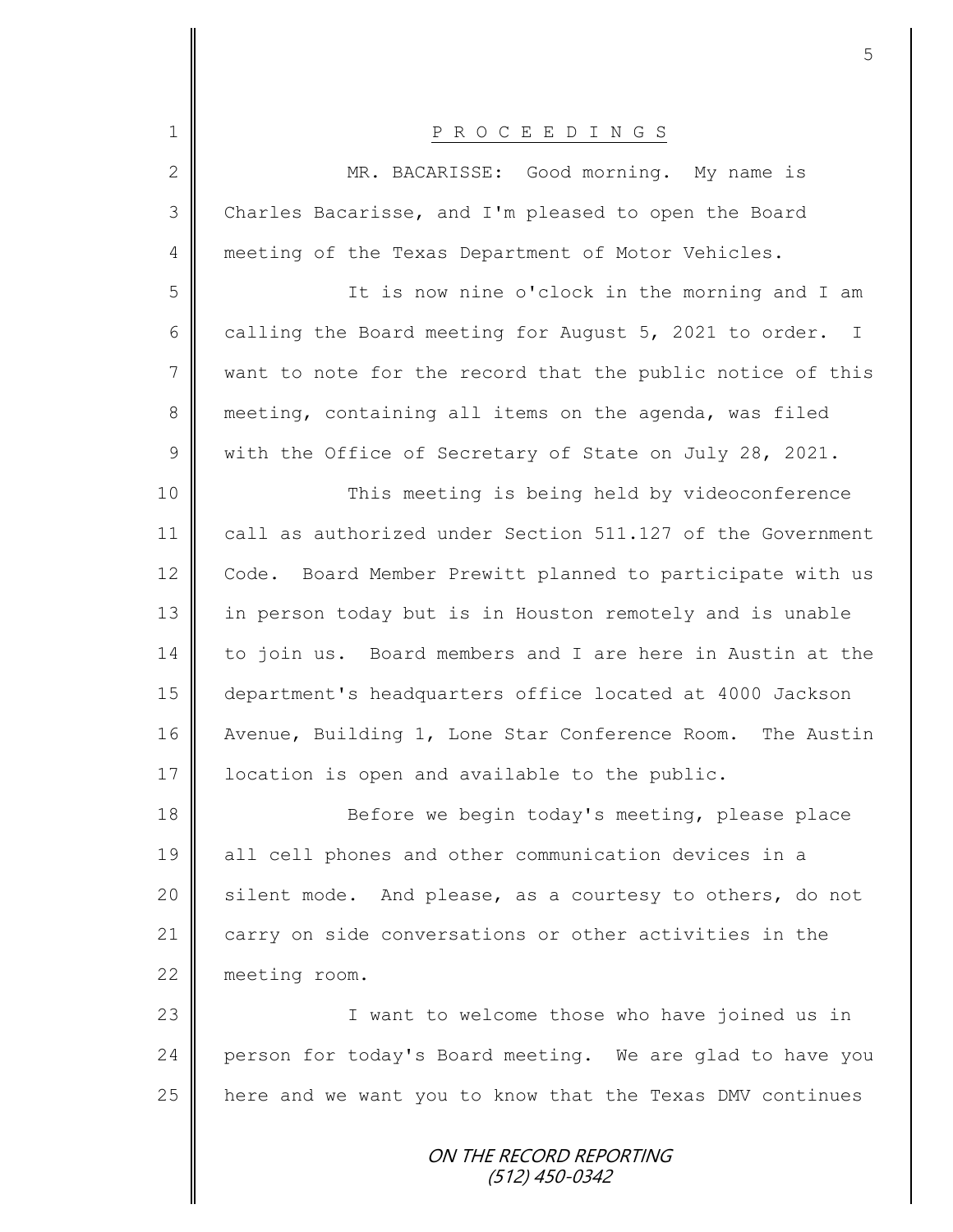1 to take active measures to prevent the spread of COVID-19  $2 \parallel$  and variants at the Texas DMV.

3 || The speaker's podium and other surfaces are 4 being disinfected between presenters. Face coverings and 5 hand sanitizer are available, and seating is set up for 6 social distancing. Face coverings and social distancing 7 are not required at this meeting and each individual 8 attending the meeting has the right and responsibility to 9 decide for themselves based on their personal 10 circumstances. It's your choice and you are welcome here 11 at this meeting of the DMV.

12 | If you wish to address the Board or speak on an 13 || agenda item during today's meeting, please complete a 14 speaker's sheet at the registration table or send an email 15 | to GCO General@TxDMV.gov. Please identify in your email 16 the specific item you're interested in commenting on, your 17 name and address and whether you're representing anyone or 18 speaking for yourself. If your comment does not pertain 19 to a specific agenda item, we'll take your comment during 20  $\parallel$  the general public comment portion of the meeting.

21 | Constant In accordance with department administrative 22  $\parallel$  rule, comments to the Board will be limited to three 23  $\parallel$  minutes, and to assist each speaker, a timer has been 24 provided. The timer light will be green for the first two 25 minutes, yellow for one minute, and then red when your

> ON THE RECORD REPORTING (512) 450-0342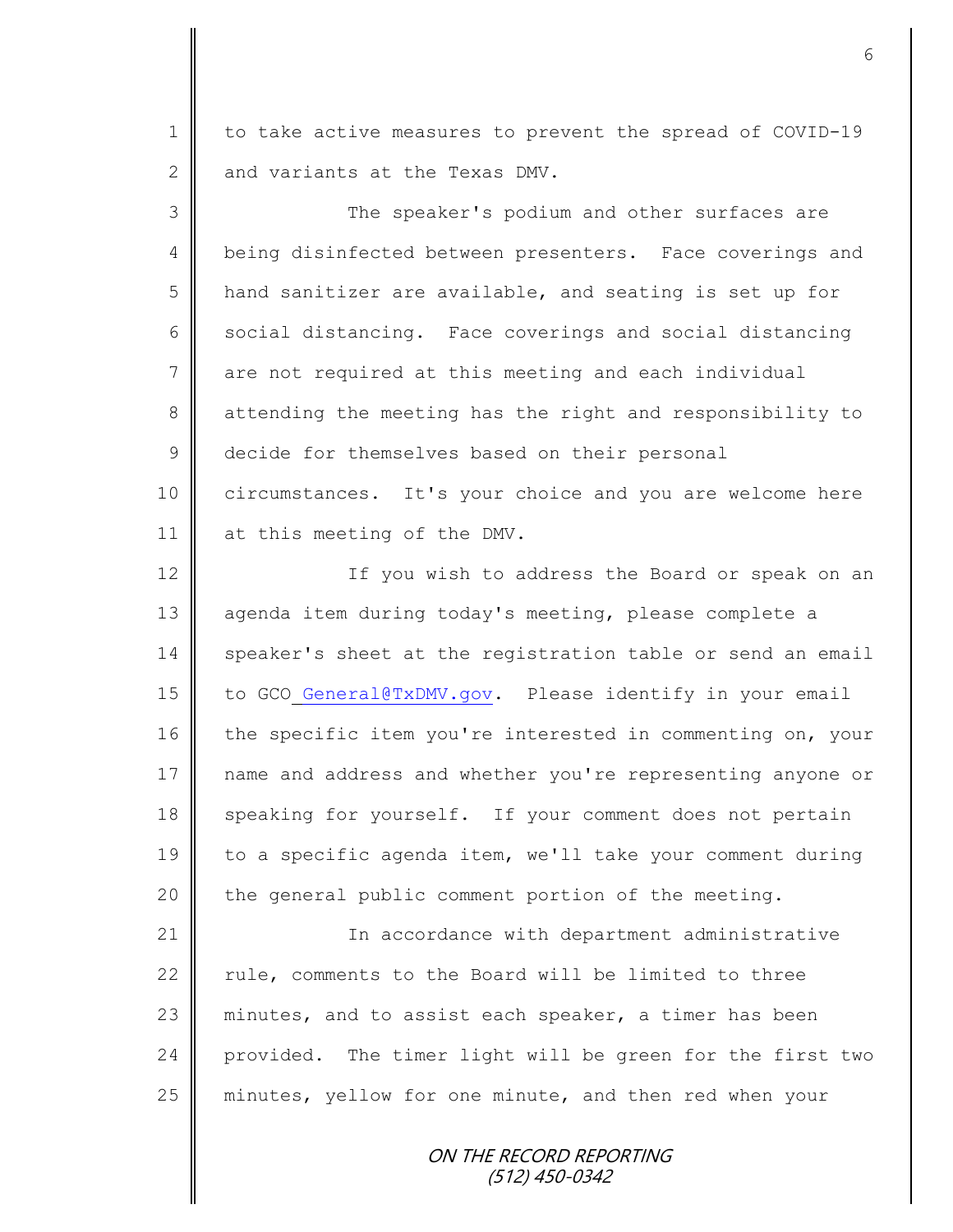1 time is over. Individuals cannot accumulate time from 2 | other speakers and comments should be pertinent to the 3 | issues stated on the comment sheet that you sign. When 4 addressing the Board, please state your name and 5 affiliation for the record.

6 There are a few things that will assist in 7 making the meeting run smoother and assist the court 8 reporter in getting an accurate record. First, of course,  $9 \parallel$  is to please identify yourselves, as I just mentioned, 10 certainly speak clearly, do not speak over others, and 11 please ask the chairman to proceed and get recognized 12 before speaking.

13 || I would like to also thank our court reporter 14 | who is transcribing this meeting. To make sure we have an 15 accurate recording of this meeting, it's very important 16 that the Board members and anyone presenting today 17 identify themselves before speaking and speak clearly and 18 | slowly.

19 || Before we begin today, I would like to remind 20 all presenters and those in attendance of the rules of 21 conduct at our Board meetings. In the department rules, 22 Section 206.22, the Board chair is given authority to 23 supervise the conduct of the meetings. This includes the 24 | authority to determine when a speaker is being disruptive 25  $\parallel$  of the meeting or is otherwise violating the timing or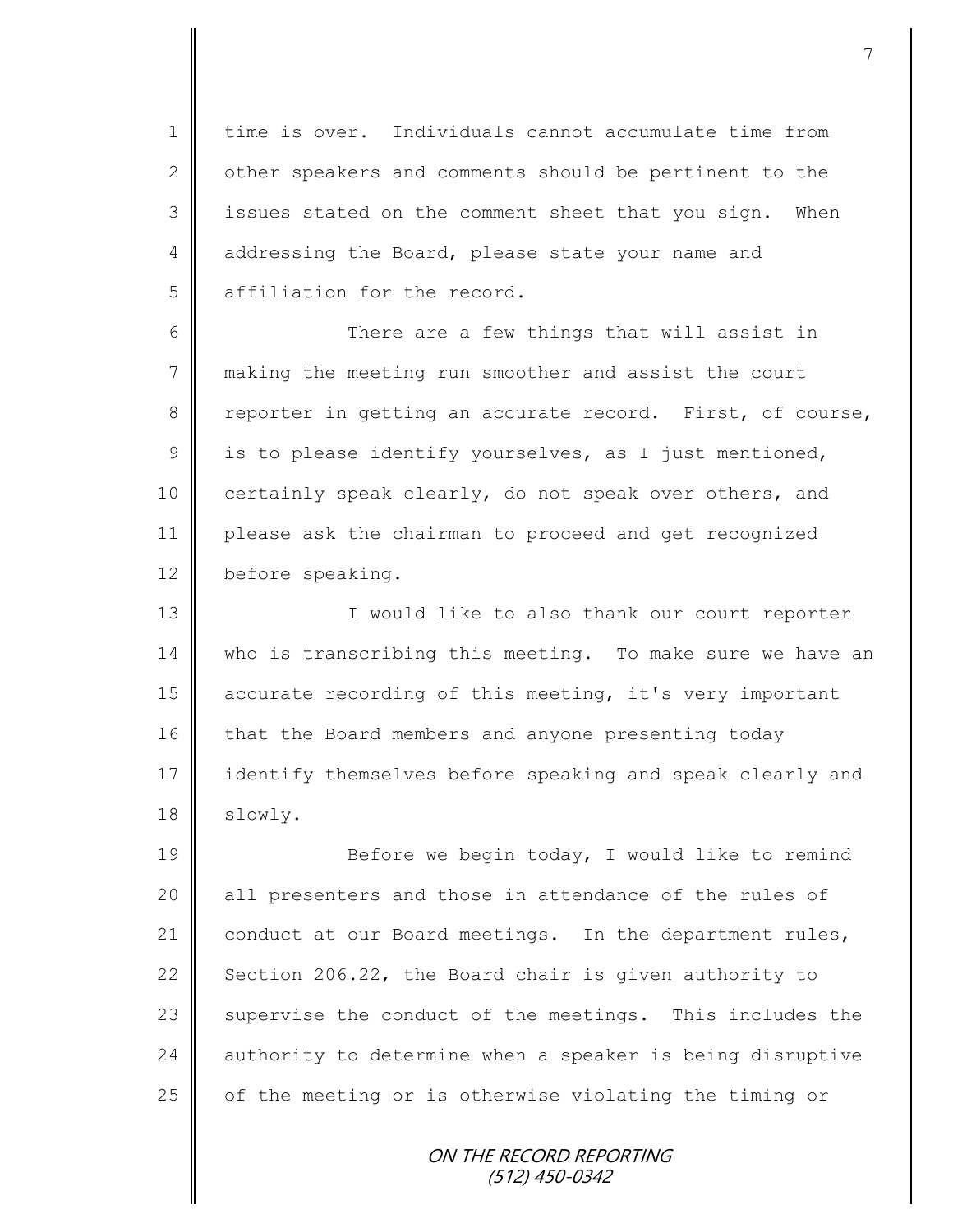ON THE RECORD REPORTING (512) 450-0342 1 | presentation rules I just discussed. 2  $\parallel$  So having that business out of the way, I'd now 3 || like to call the roll and establish a quorum, so when I 4 call your name, please speak out. 5 Board Member Alvarado, are you here? 6 MR. ALVARADO: Present. 7 MR. BACARISSE: Board Member Gillman? 8 || MS. GILLMAN: Present. 9 MR. BACARISSE: Board Member Graham? 10 || MR. GRAHAM: Present. 11 MR. BACARISSE: Board Member McRae? 12 (No response.) 13 MR. BACARISSE: Board Member Omumu? 14 || MS. OMUMU: Present. 15 MR. BACARISSE: Board Member Ramirez? 16 (No response.) 17 MR. BACARISSE: Board Member Scott? 18 | MR. SCOTT: Present. 19 MR. BACARISSE: Also, let the record reflect 20  $\parallel$  that Member Prewitt is absent today here, but is joining 21 us via videoconference. And let the record reflect that 22 | I, Charles Bacarisse, am here too, so we have a quorum. 23 | Constants Let's please all stand and honor our country 24 || and state with the pledges of allegiance. And I'll now 25 turn it over to Member Scott to lead us in the U.S.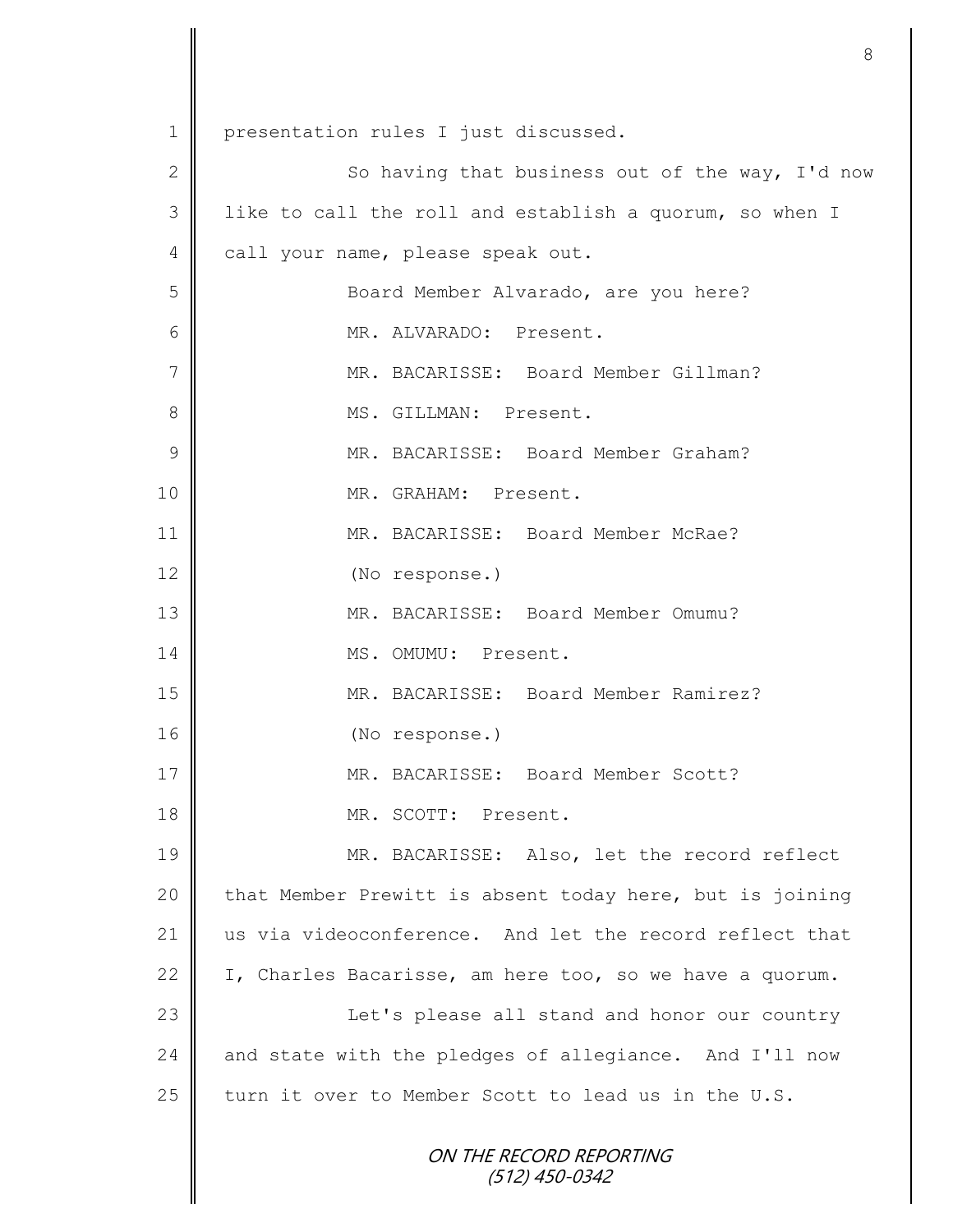ON THE RECORD REPORTING (512) 450-0342 1 pledge. 2 || (The United States Pledge of Allegiance was 3 recited.) 4 MR. BACARISSE: And now Member Gillman will  $5$  | lead us in the pledge to the state flag. 6 MS. GILLMAN: I am? 7 MR. BACARISSE: Oh, you're not? 8 || MR. GRAHAM: I've got it. 9 || MR. BACARISSE: We'll do it together. Go 10 | ahead. 11 | (The Texas Pledge of Allegiance was recited.) 12 MR. BACARISSE: Thank you, members, for leading 13 us in the pledges. 14 Before I move to the next agenda item, I'd like 15 to note that we have the vice chair election listed as 16 agenda item number 12. However, because we have three 17 members not with us today, the full Board is not here. I 18 would like to not take up that agenda item at this Board 19 meeting, and we'll move it to the next Board meeting. 20 | So we'll now move to agenda item 3, which is 21 | the chair's reports. 22 | Con May 4, 2021, Governor Abbott appointed 23 Christian Alvarado of Austin as a public representative,  $24$  and Sharla Omumu of Cypress as a vehicle 25 manufacturing/distribution industry representative. The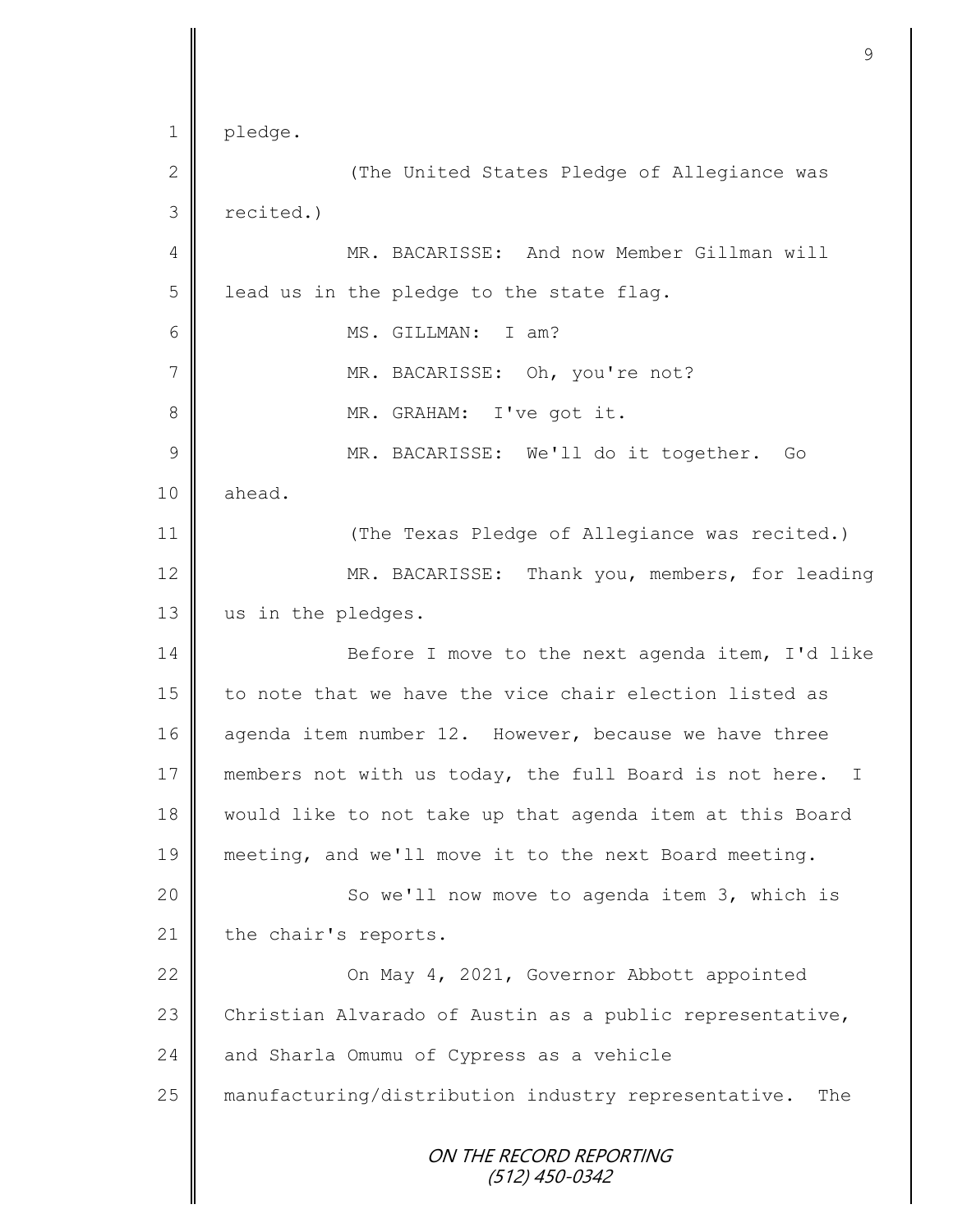|                | 10                                                         |
|----------------|------------------------------------------------------------|
|                |                                                            |
| $\mathbf 1$    | terms for Members Alvarado and Omumu expire February 1,    |
| $\mathbf{2}$   | 2027. The new members have received Senate confirmation    |
| 3              | and they have fulfilled the required training.             |
| 4              | Also, they have completed all required                     |
| 5              | paperwork and have been duly sworn into office and have    |
| 6              | received their commission from the Texas Secretary of      |
| $\overline{7}$ | State. You can read more about our new Board members on    |
| 8              | our department website under the "About Us" section, and I |
| $\mathcal{G}$  | look forward to working with them.                         |
| 10             | So please join me in welcoming our new members,            |
| 11             | Member Alvarado and Member Omumu.                          |
| 12             | (Applause.)                                                |
| 13             | MR. BACARISSE: And now moving to agenda item               |
| 14             | 3.B, and as result of our recent change in Board members   |
| 15             | and chair, we're going to make some changes to the         |
| 16             | committee assignments, and they are listed.                |
| 17             | Our Finance and Audit Committee will consist of            |
| 18             | Brett Graham as the chair, and Members Tammy McRae, Sharla |
| 19             | Omumu, and John Prewitt. Legislative and Public Affairs    |
| 20             | Committee will consist of Paul Scott as the chair, and     |
| 21             | Members Christian Alvarado, Tammy McRae, and Manny         |
| 22             | Ramirez. And the Projects and Operations Committee will    |
| 23             | consist of John Prewitt as the chair, and Members          |
| 24             | Christian Alvarado, Stacey Gillman, and Paul Scott.        |
| 25             | Agenda item 3.C is recognition of service, and             |
|                | ON THE RECORD REPORTING<br>(512) 450-0342                  |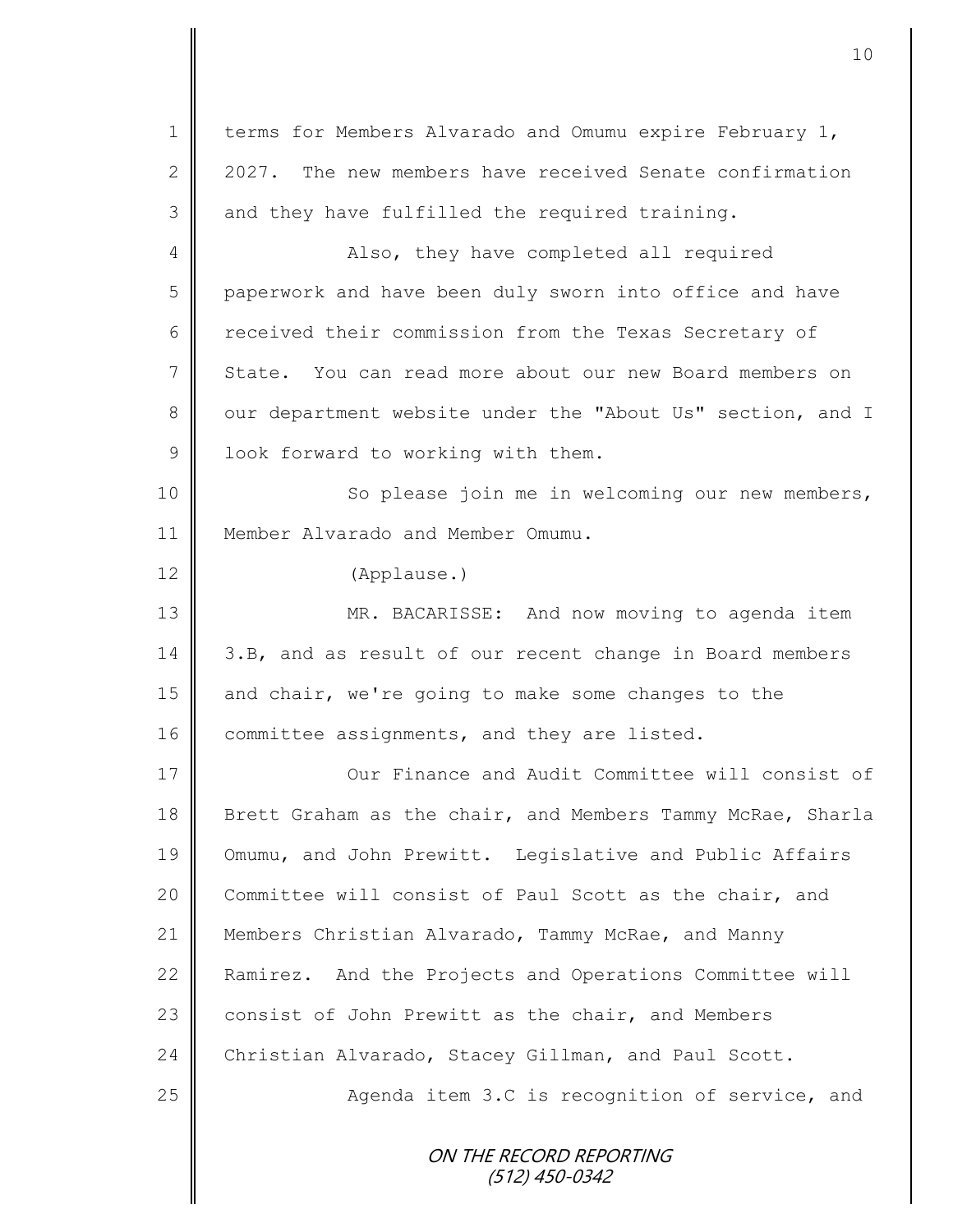ON THE RECORD REPORTING (512) 450-0342 1 | this is the part that I've been waiting for. We will now 2 move to recognize and take this opportunity to thank our 3 | outgoing chairman, Mr. Memo Treviño. 4 || Mr. Treviño served on the Board since 2019, and 5 | he's been actively engaged in many important issues 6 throughout his time on the Board, and he will be missed. 7 | I can't personally thank him enough for his good 8 fellowship, his mentorship, and his openness to me as a 9 | new member and as vice chair. He included me completely  $10$  so often and I appreciate that very much. 11 Mr. Treviño, would you like to say a few words? 12 Come forward. I didn't see you behind the pole there. 13 Come over here to the podium, we want to get you on the 14 record. 15 || MR. GRAHAM: One more time. 16 MR. BACARISSE: One more time. You have three 17 || minutes -- no, just kidding. 18 (General laughter.) 19 MR. TREVIÑO: Chairman Bacarisse and members of 20 the Board of the Texas Department of Motor Vehicles, it 21 was an honor, and because of you it was also a pleasure, 22  $\parallel$  to serve. And any time you can serve the citizens of  $23$  Texas is a good day. 24 || And I don't have any words for all the support 25  $\parallel$  that staff and all of you provided to me as chairman, and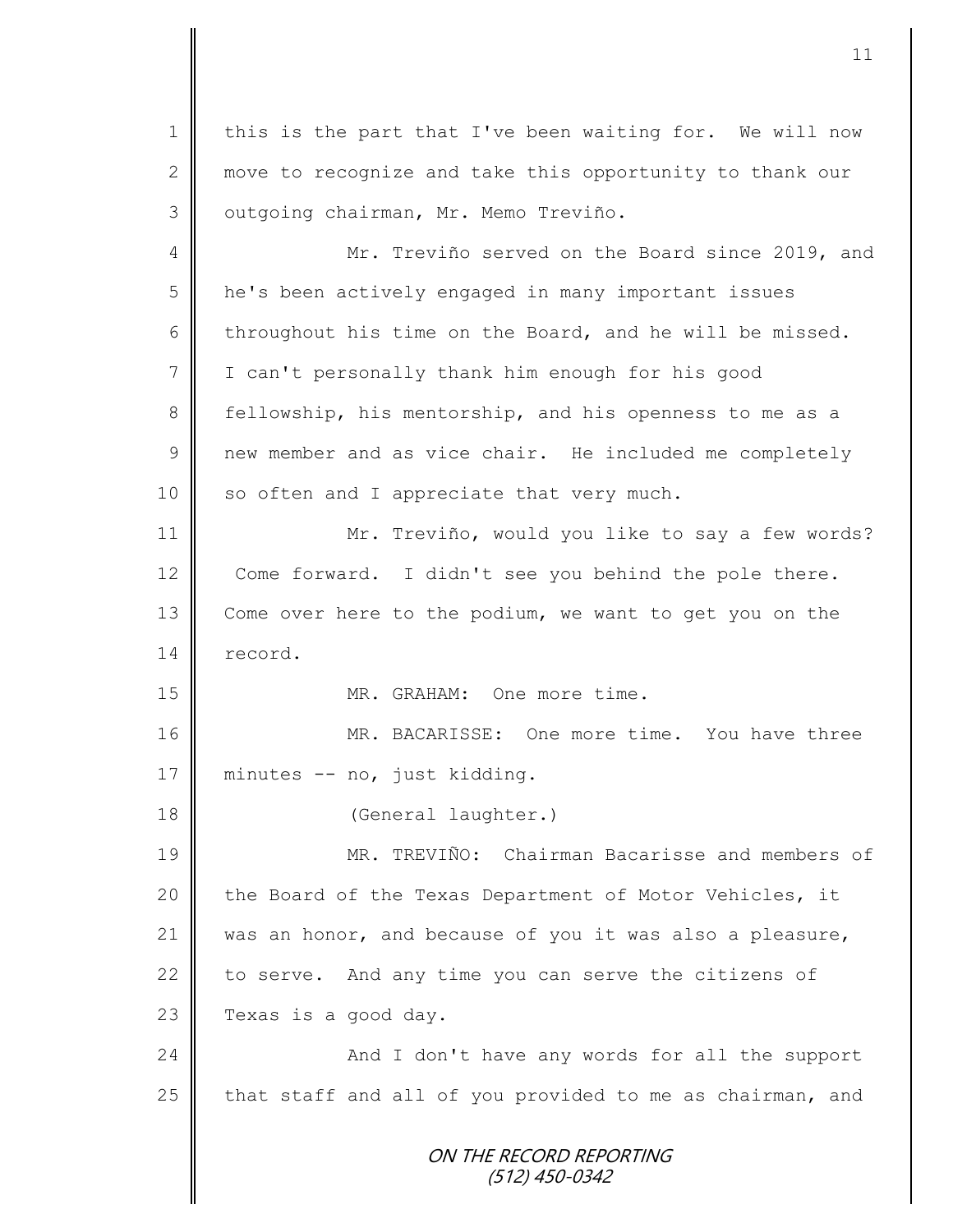ON THE RECORD REPORTING (512) 450-0342 1 | I just can't thank you enough. I think that's it. We 2 could go on for hours, but that's counterproductive. 3 MR. BACARISSE: We could, we could. 4 || Members, I want to ask if any of you want the 5 | floor, please, to be able to say some words to Former 6 Chair Treviño. 7 Mr. Graham. 8 || MR. GRAHAM: Sure. I will say it's been a 9 pleasure working with you. Running these Board meetings 10 is pretty intense, I would imagine, just from this end 11 looking that way, and you did a great job of managing 12 those meetings, leading this agency, a tremendous amount 13 of time and effort that has to be invested to do that, and 14 you did an exceptional job. It was a pleasure to serve 15 with you, and call you my friend. Thank you. 16 MR. BACARISSE: Member Gillman. 17 || MS. GILLMAN: I would echo that as well. Memo, 18 thank you so much for paving the way for me and 19 introducing me to this process. I know that you were 20 || invited to every single committee meeting and your time 21 || and patience and dedication to it all was appreciated by  $22$  the State of Texas. 23 | And I'm so thankful that the governor and this  $24$  agency had you as the leader and were able to be a great  $25$  example for us. So thank you for your service.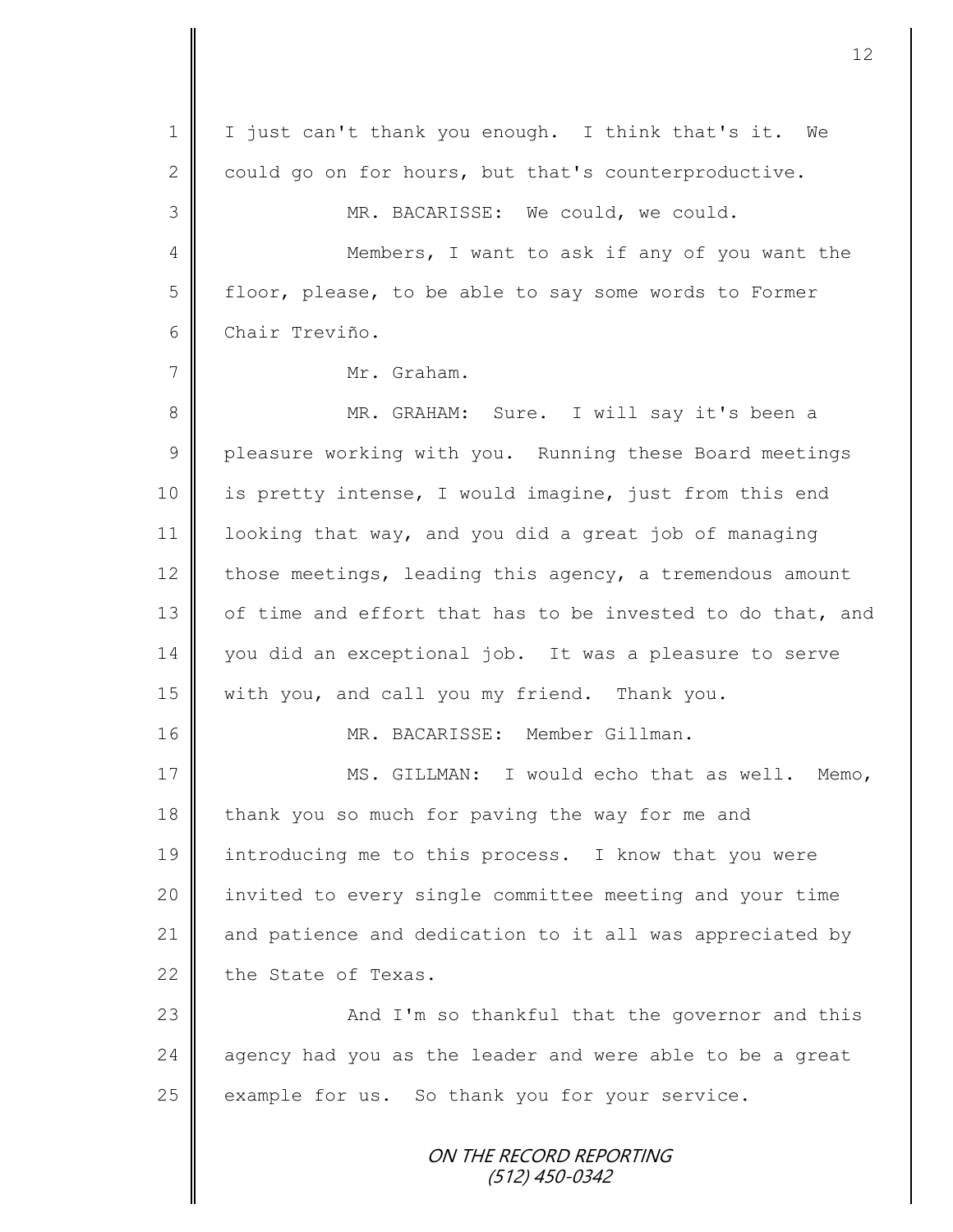| 1             | MR. BACARISSE: Member Scott.                              |
|---------------|-----------------------------------------------------------|
| $\mathbf{2}$  | MR. SCOTT: I'd just like to say, Memo, it's               |
| 3             | been a great honor to serve with you. You've been a great |
| 4             | leader for us and you've helped us through some unusual   |
| 5             | times, and you stepped right in when we needed someone to |
| 6             | be a stabilizing force.                                   |
| 7             | But mostly from a personal standpoint, it is a            |
| 8             | personal honor to be your friend and to have served on    |
| $\mathcal{G}$ | this Board with you. Thank you.                           |
| 10            | MR. BACARISSE: I think those comments reflect             |
| 11            | my thoughts as well, and I'm the newbie. So again, thank  |
| 12            | you, Memo, for your service to the people of Texas and to |
| 13            | this Board and this agency. Thank you very much.<br>Job   |
| 14            | well done.                                                |
| 15            | (Applause.)                                               |
| 16            | MR. BACARISSE: Ms. Brewster, do you have some             |
| 17            | words that you'd like to share?                           |
| 18            | MR. TREVIÑO: Before you move on, if you would             |
| 19            | indulge me, I would like to thank and applaud all the     |
| 20            | staff who put this agency together and all of you. It's   |
| 21            | awkward to be here and hear you guys say such nice things |
| 22            | about me, but it is a pleasure to say nice things about   |
| 23            | you because it's well deserved, all of you, because       |
| 24            | without you this state would not be as good a place as it |
| 25            | is. And I just want to thank you and make sure everybody  |
|               | ON THE RECORD REPORTING<br>(512) 450-0342                 |

 $\overline{\mathsf{I}}$ II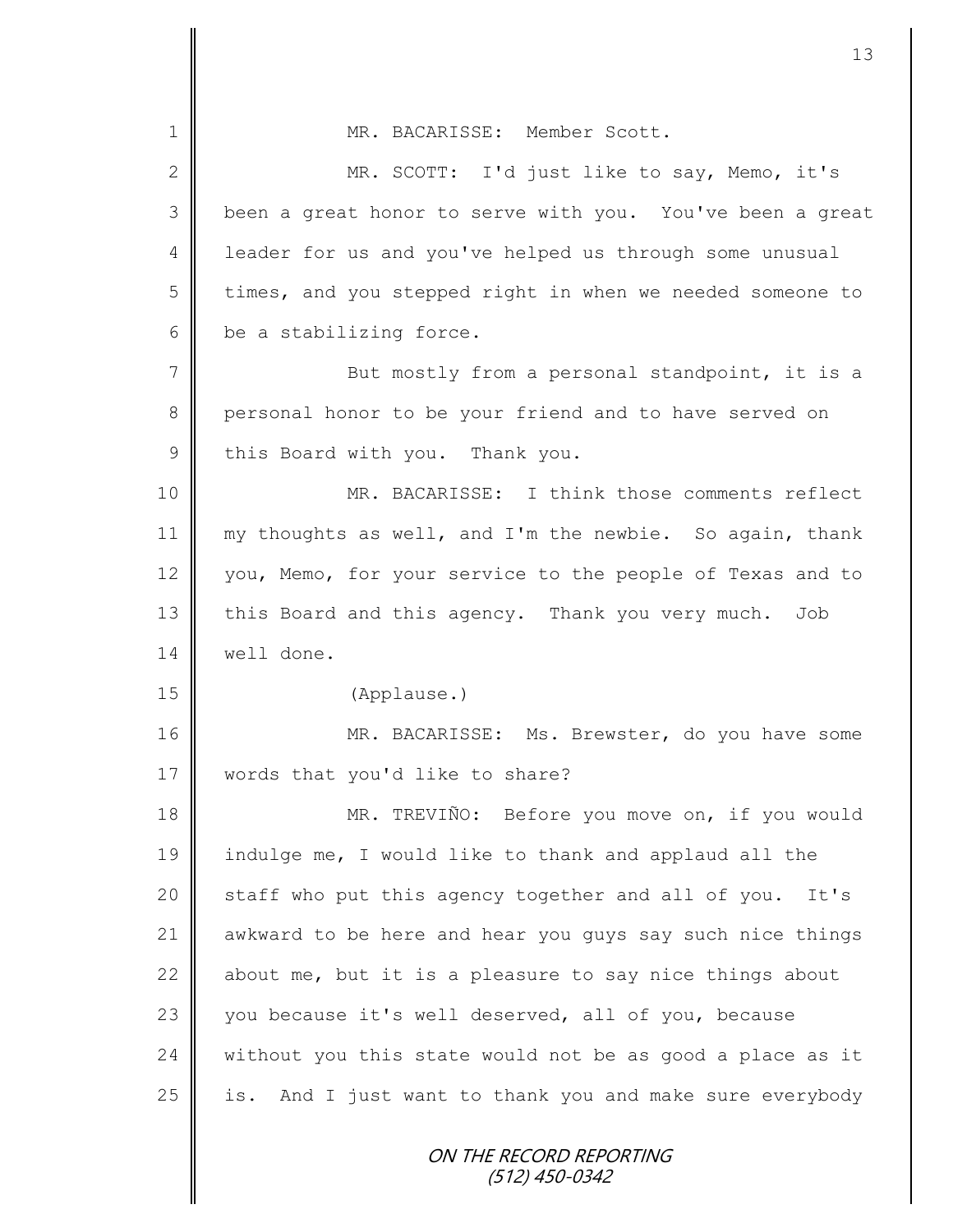ON THE RECORD REPORTING (512) 450-0342 1 knows that. 2 (Applause.) 3 MR. BACARISSE: And I think we have a special 4 presentation. Is that right? Do you want to do that now? 5 || MS. BREWSTER: Yes. 6 || (Pause for presentation and photos.) 7 MR. BACARISSE: Thank you. Such a great 8 | leader. Thank you, sir. 9 (Applause.) 10 MR. BACARISSE: I will now turn it over to 11 | Executive Director Whitney Brewster for agenda item 4. 12 MS. BREWSTER: Thank you, Mr. Chairman. 13 | T appreciate the time to share a few things 14 this morning. With the Board not meeting in June, a lot 15 has happened since we last met, and so I wanted to update 16 the Board and those listening in on a few of the 17 initiatives that we have been working on. They are listed 18 in your Board books, a more complete picture of those 19 projects. I'm not going to go in depth into all of them 20 but I would like to touch quickly on them and thank those 21 who were instrumental in making these things happen. 22  $\parallel$  The first being the call center upgrade. We 23 upgraded our call center to the latest software version 24 for both Cisco and NICE. For the call center components 25 **for the Consumer Relations Division and the Motor Carrier**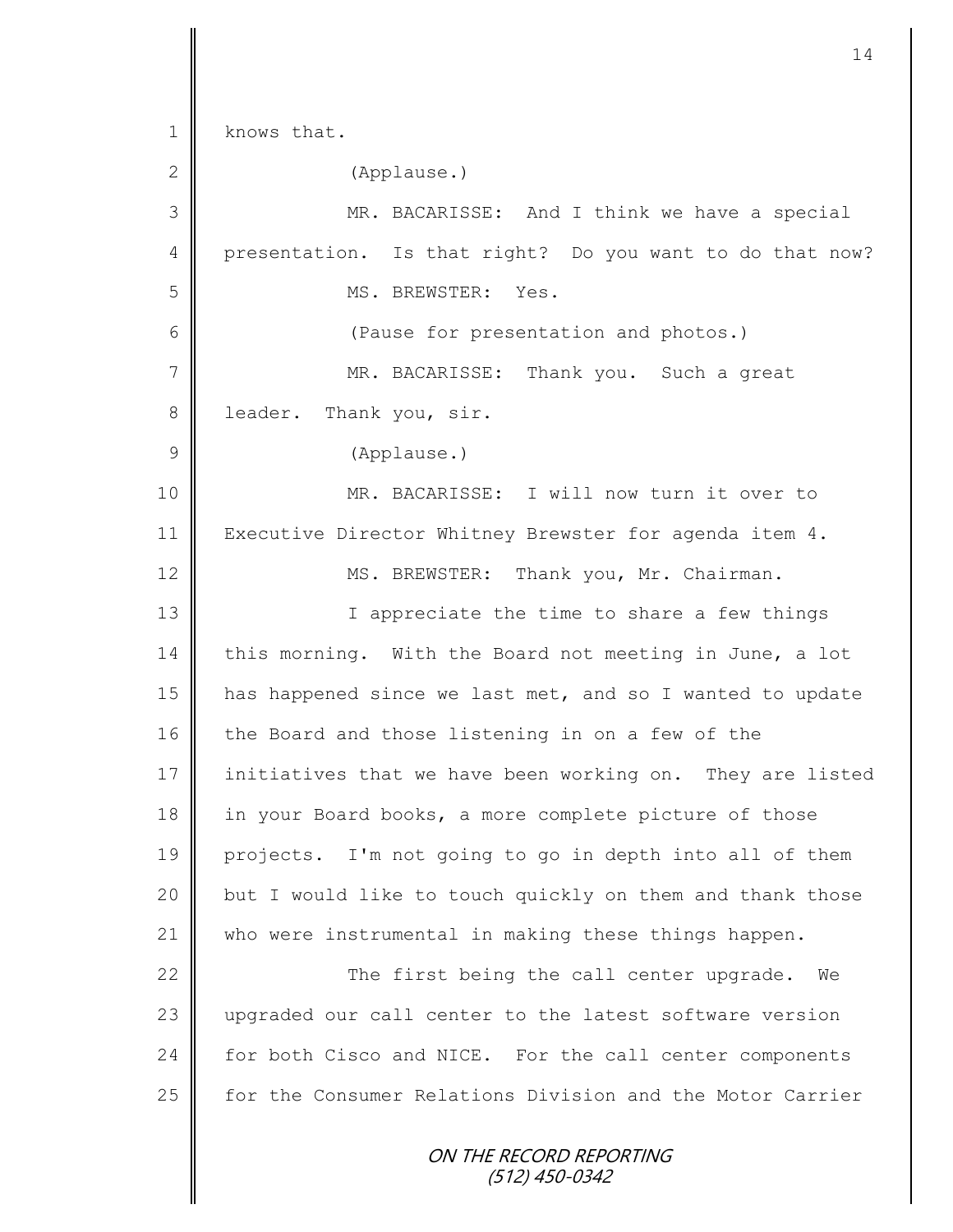$1 \parallel$  Division, we upgraded all of the call-recording features, 2 the workforce management system, quality assessment 3 system, reporting tools and the automated agent routing 4 system. For VTR we upgraded the call-routing and 5 | reporting tools.

6 || Also, our regional service centers now have 7 access to all of the tools that our Consumer Relations 8 U Division and Motor Carrier Division call centers have,  $9 \parallel$  those features. We replaced the customer callback 10 | feature, which is the courtesy callback. And we replaced 11 the unsupported after-call customer survey with a robust 12 survey tool.

13 || And so what this does for us is it provides us 14 a more stable contact center system, vendor support for 15 the contact center software. Fail-over and backup 16 functions have been re-architected and improved to work as 17 designed. The ability to add new options which we were 18 not able to do because of the out-of-date system, we can 19 now add things such as messaging, chats and bots.

 We have enhanced reporting. We have more 21 | licenses to handle increased call volumes, enhanced and 22 better overall security features, and again, a more robust survey feature so we can do data-mining on the information that we receive from customers after they've finished the phone call with our staff.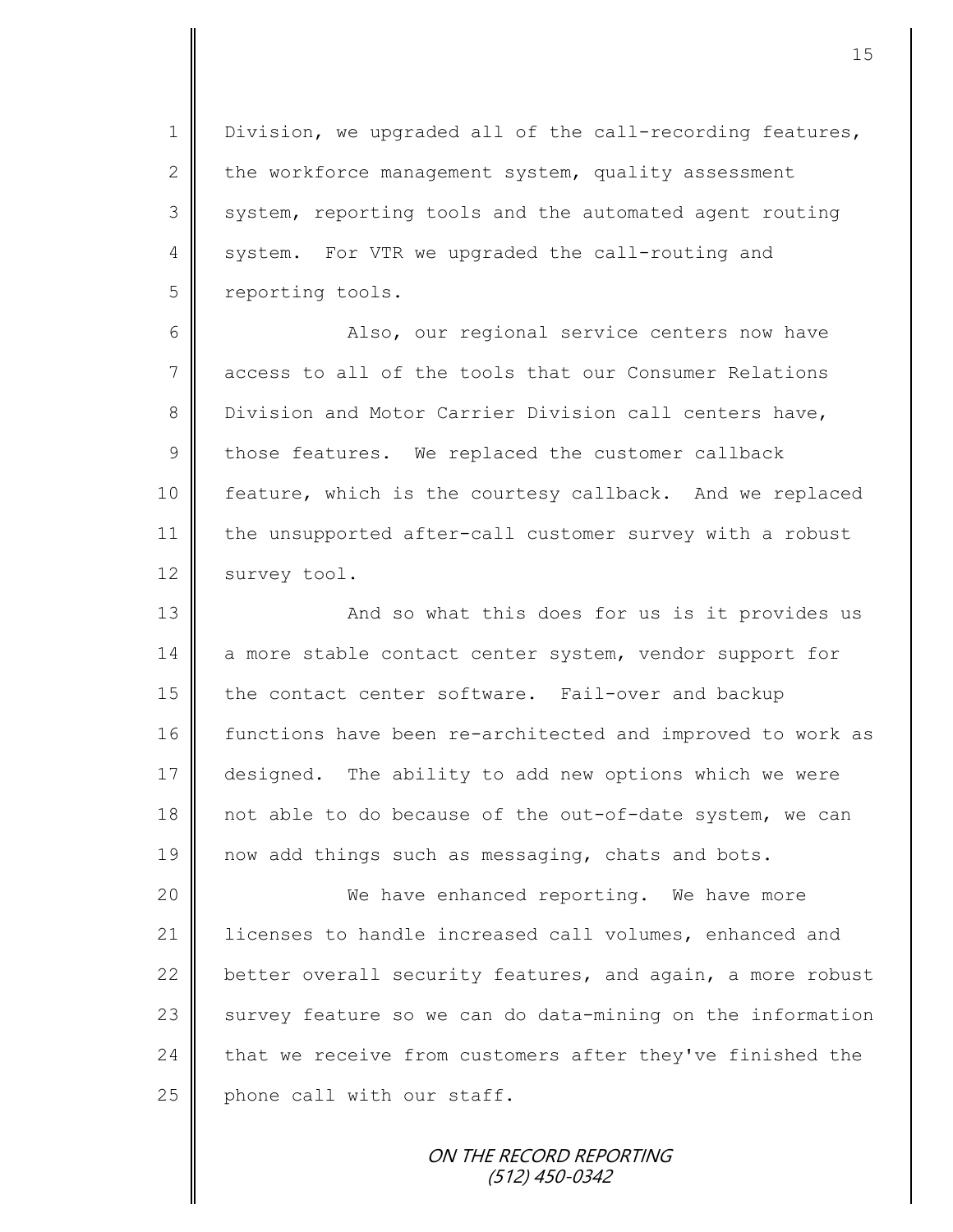1 || And I just want to say thank you to our 2 Consumer Relations Division, our Motor Carrier Division, 3 Vehicle Title and Registration Division, and our 4 Information Technology Services Division. This was truly 5 across all of the agency but these four divisions really  $6$  helped us get across the finish line.

7 || I want to give a special shout out to Ginny 8 Booton, our Consumer Relations Division director, who  $9 \parallel$  served as the executive sponsor on this project, and I do 10 also want to thank Butch Grote, our CIO, who was very 11 helpful in pulling this across the finish line. It wasn't 12 an easy project, so thank you to the staff who helped with 13 making that happen. It improves our customer service and  $14$  | that's exactly what we should be doing.

15 On page 8 of your Board book, I'll just move 16 through the projects and answer any questions at the end, 17 | if that's all right, Mr. Chairman.

18 MR. BACARISSE: Sure, that's fine. 19 || MS. BREWSTER: We had a successful launch of a 20 | new learning management system for RTS, registration and 21 titling system training. VTR, the Vehicle Titles and 22 Registration Division, recently completed a large scale 23 project to transition all of our mandatory registration  $24$  and titling system training to a new management system. 25  $\parallel$  After extensive research, we chose a product called Talent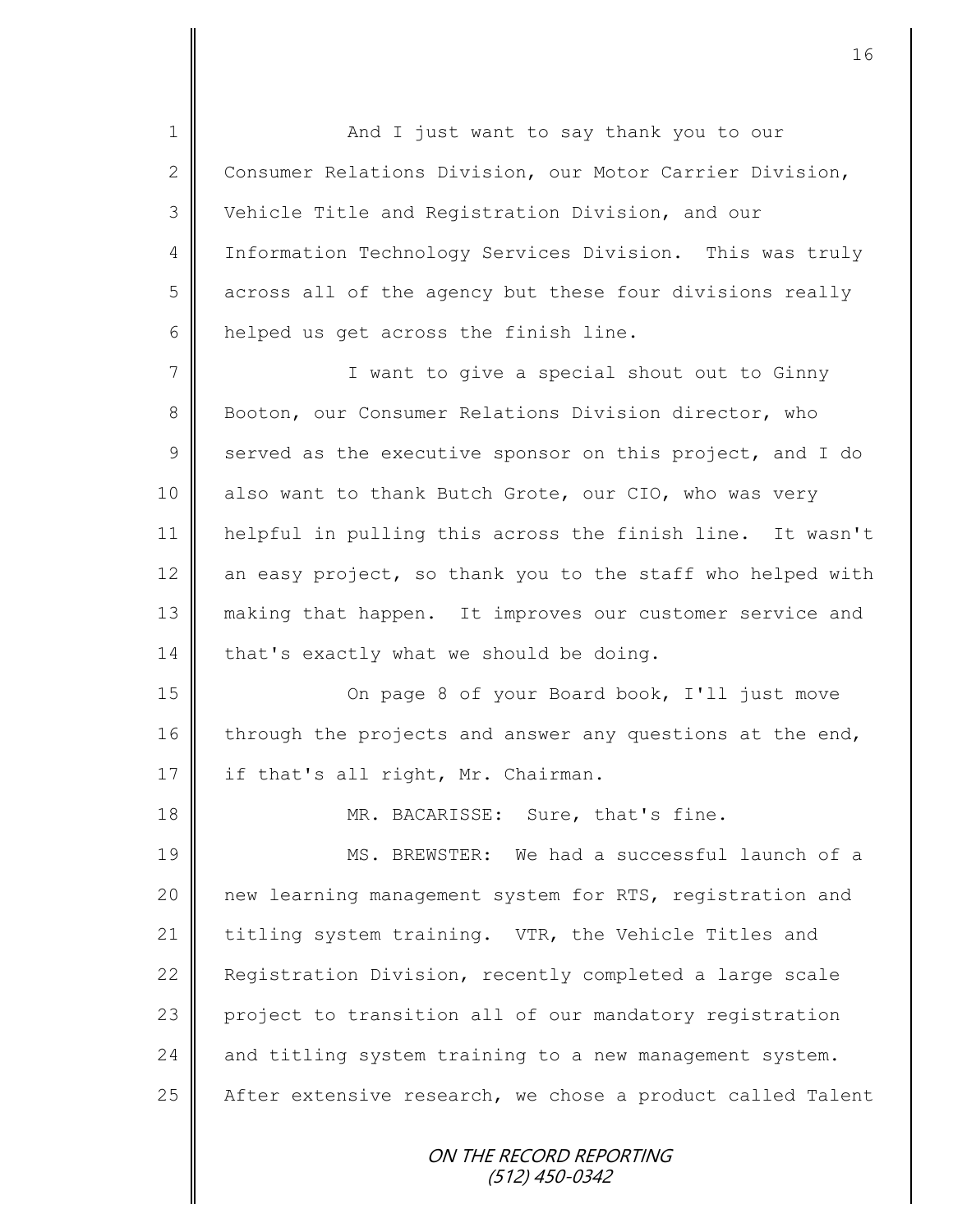1 | LMS as the new platform.

| Our training specialist in VTR, Juan Gomez, was            |
|------------------------------------------------------------|
| instrumental -- he developed and executed the five-month   |
| project plan that resulted in the migration of 85 training |
| modules and approximately 4,000 user accounts. These are   |
| all of the tax assessor-collectors and their staffs, the   |
| users of the registration and titling system, so we were   |
| able to transition all of those over seamlessly.           |
| We're now taking advantage of the new system               |
| with over 1,100 training courses already completed, and    |
| that was just as of July 9. So thank you so much to Juan   |
| Gomez, the Vehicle Title and Registration Division, and    |
| the tax assessor-collectors for being so collaborative     |
| with the department on the transition of this. It's a      |
| large scale process impacting a lot of people, so I want   |
| to say thank you so much to the staff at the agency that   |
| helped make that happen.                                   |
| The next item, on June 21, 2021, we marked a               |
| significant milestone for the Vehicle Title and            |
| Registration regional services section. Batch printing     |
| was launched, after a three-year initiative. That now      |
| allows our regional service centers to print certified     |
| copies of original titles that were originally processed   |
| in our regional centers. They can now mail that directly   |
| to our vendor Xerox.                                       |
|                                                            |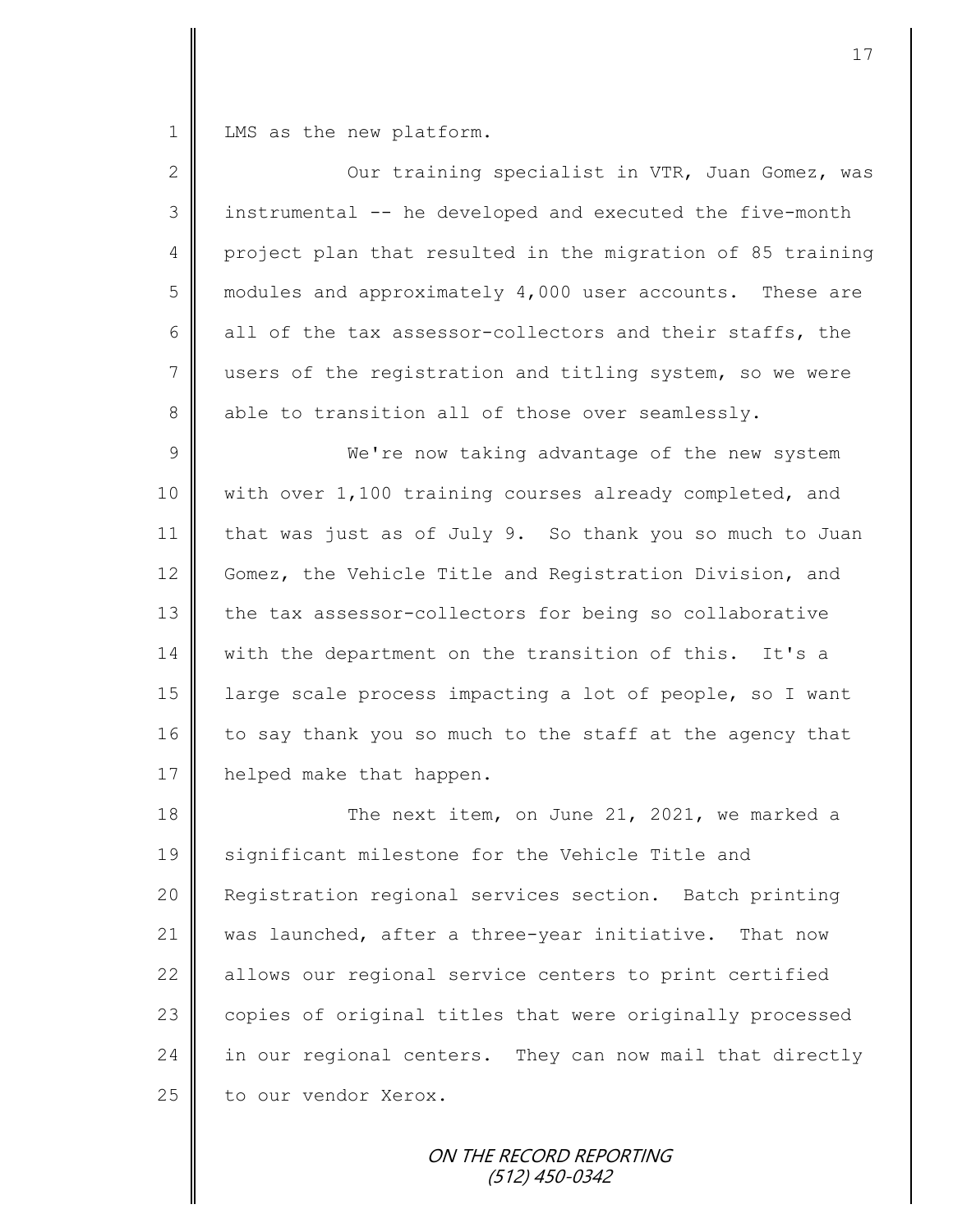1 || The Wichita Falls RSC was our first region to 2 | launch the program. Prior to having this ability to print 3 CCOs directly to the vendor, our customer service 4 | representatives took about four to five minutes per mail-5 | in transaction.

6 **As a result of this, we are expecting a** 7 reduction to about a minute to a minute and a half per 8 transaction by having the CCOs print directly to the 9 vendor to be stuffed and mailed from that location. This 10 | should bring our average time to complete each transaction 11 to approximately three and a half minutes which we believe 12 | will have a significant impact operationally and allow us 13 to repurpose positions in the future. Also, the 14 department will realize some cost savings for postage by 15 being able to utilize the bulk rate that the vendor uses.

16 **And in the same release, we also added the** 17 ability for the regional service centers to remove liens 18 when issuing certified copies of original titles when an 19 original release of lien is provided. Customers will see 20 an automatic benefit by no longer having to make an 21 | additional visit to a county tax assessor-collector's 22 | office and pay an additional application fee to have a 23 | lien removed. This will save the customer money and 24 **obviously** time.

25 | And so I want to just say thank you so much for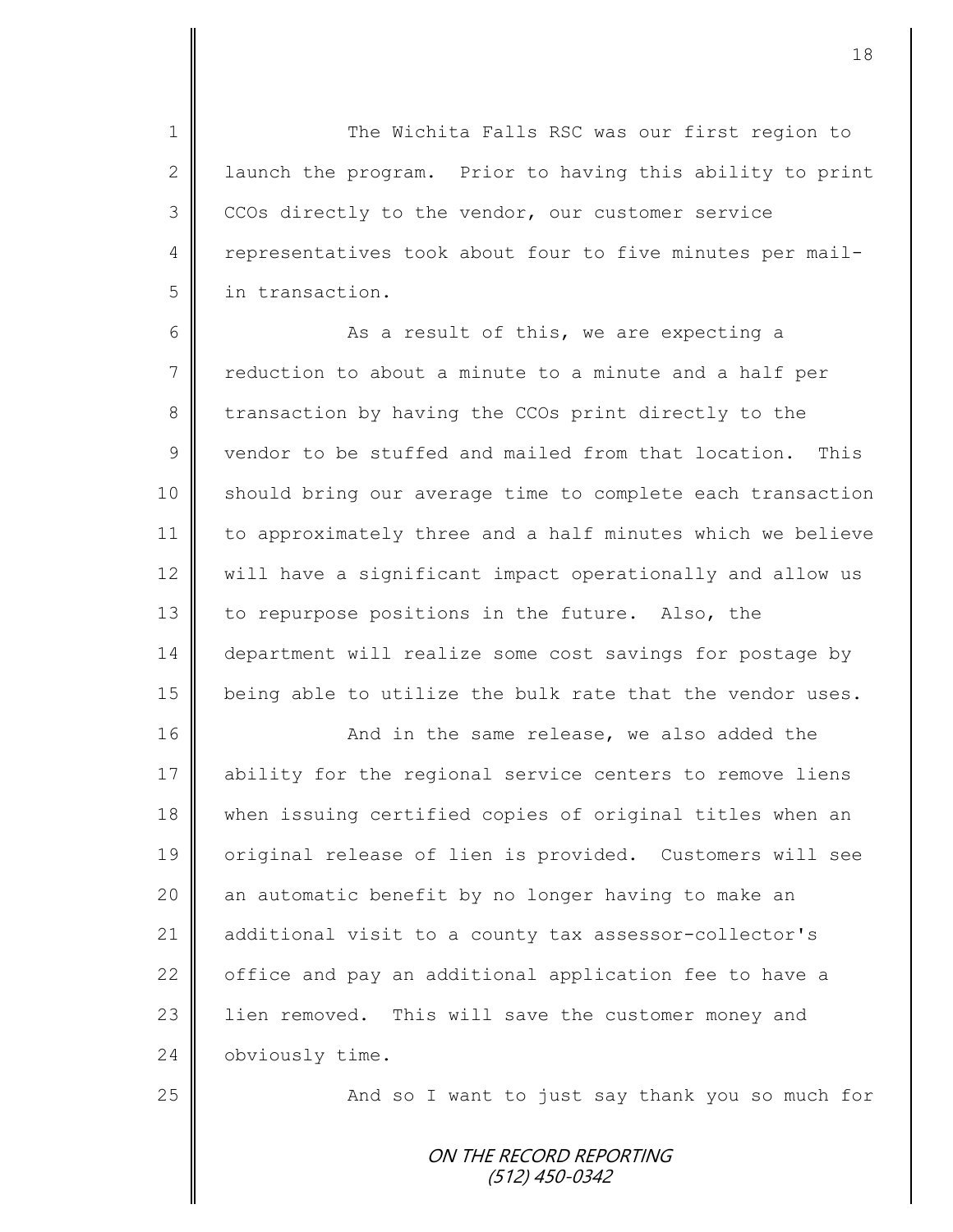1 | the innovation of Vehicle Titles and Registration Division 2  $\parallel$  for making that happen. That is a process improvement not 3 | only impacting us internally with more efficiency, but 4 definitely we're going in the right direction in terms of  $5 \parallel$  cutting down the time and money it takes to do 6 transactions.

7 || Moving on, and this is on page 10 of your Board 8 books, the Vehicle Titles and Registration Division 9 | collaborated with the Information Technology Services 10 Division, and this was to deploy an enhancement to the 11 | registration and titling system that allows the Texas Law 12 Enforcement Telecommunications Systems, or TLETS, those 13 users, to query temporary tags and view dealer names and 14 DBA, dealer license number and dealer address when they 15 Tun the eTAG in TLETS.

16 || TLETS users, which are primarily law 17 enforcement officers, can also view the status of the 18 temporary tag and will know if the tag is active, expired 19 | or voided. This enhancement that interfaces with TLETS 20 | will help officers more easily determine the legitimacy of 21  $\parallel$  a temporary tag during a traffic stop or investigation, 22  $\parallel$  and was added from meetings the department had with law 23 enforcement regarding enhancements we can put in place to 24 help combat eTAG fraud.

25 | T'll keep going. I am also pleased to announce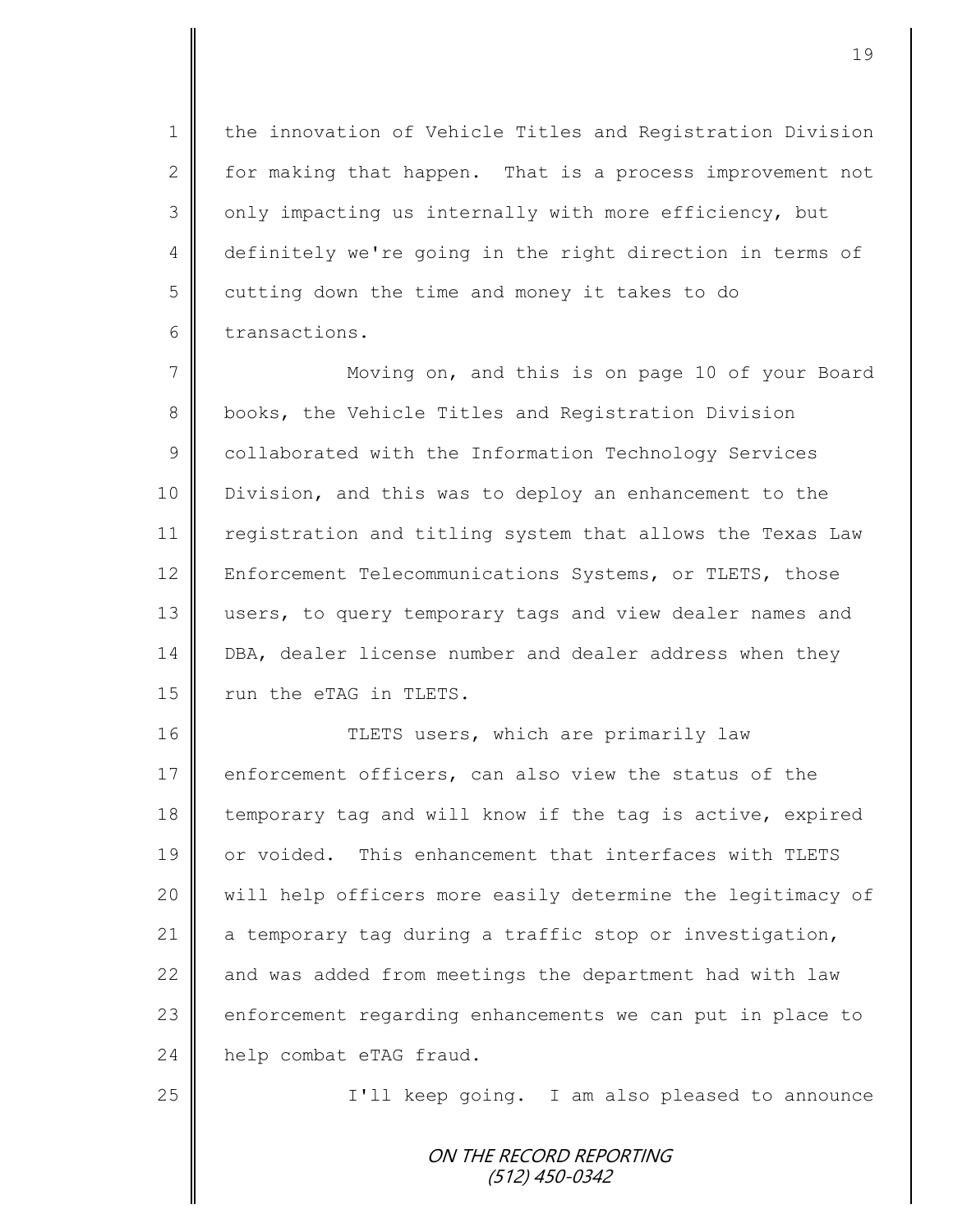1 an enhancement to webSALVAGE, the department's web-based 2 application for processing salvage and non-repairable 3 | title applications. That was successfully implemented on 4 June 21 of this year, allowing electronic submission of  $5 \parallel$  owner-retained reports by insurance companies.

6 Owner-retained reports are submitted to the 7 department when an insurance company pays a claim on a 8 vehicle when it's deemed to be salvage or non-repairable  $9 \parallel$  and the owner retains the vehicle. Paper forms were 10 previously the only way to submit these reports to the 11 department and required a lot of manual processing by 12  $\parallel$  staff, so this enhancement allows insurance companies to 13 self-serve as well as streamline the process for staff 14 that continue to process those paper forms as they come  $15$  | in.

16 While staff are currently using the 17 enhancement, title services staff is. They are working 18 very closely with insurance companies to hopefully 19 encourage participation. It's a great program. So just 20 || wanted to make sure that the public was aware of this new  $21$  | enhancement and improvement in process.

22 The Motor Carrier Division. The most recent 23 upgrade to the Motor Carrier Division's Texas Permitting 24 and Routing Optimization System, or TxPROS, they 25 implemented a super-heavy permit release on May 4. And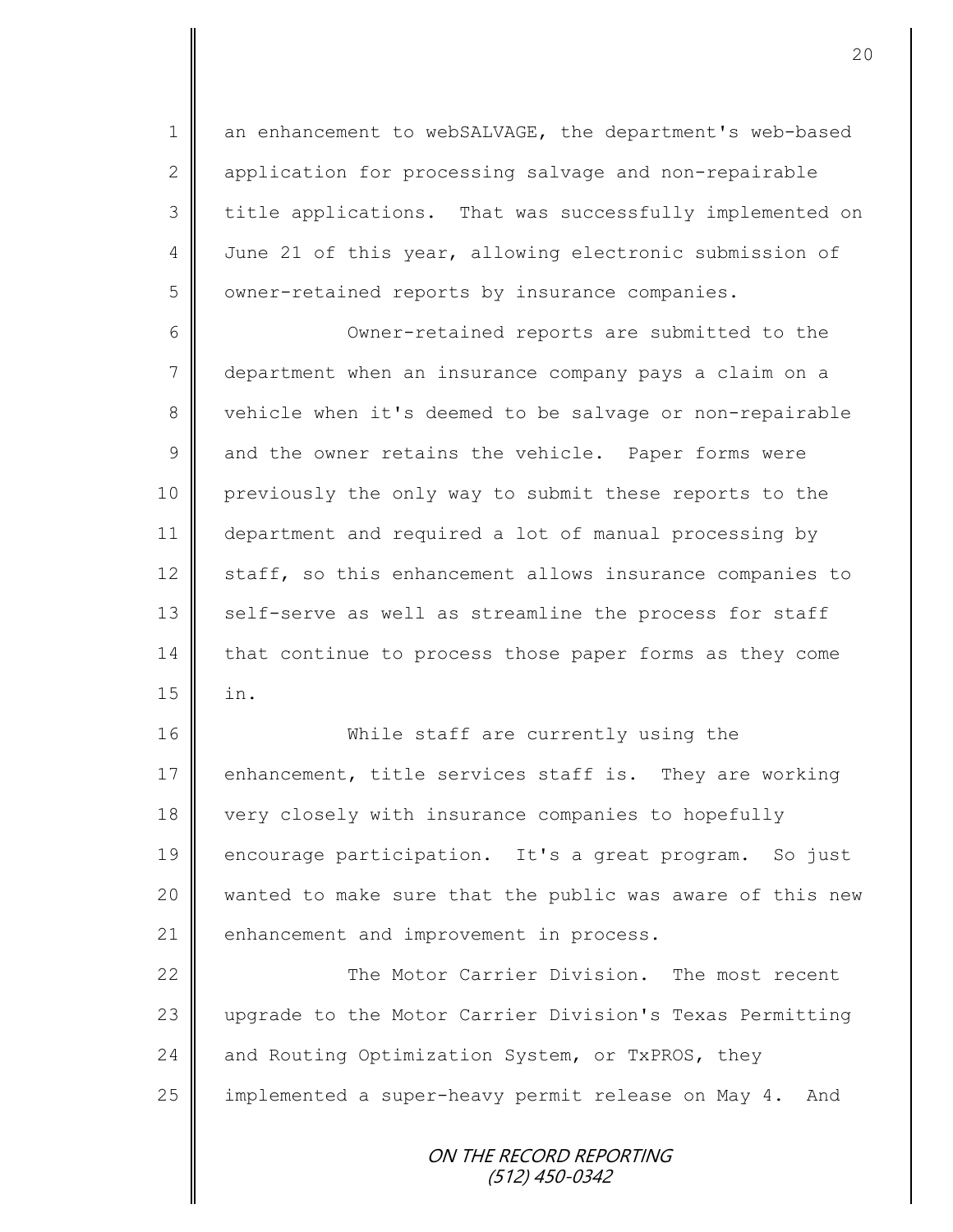1 just for the new members and the public, TxPROS is a 2 web-based system that allows motor carriers to apply for  $3 \parallel$  size and weight permits online, 24/7. TxPROS maps a 4 GIS-based route customized to each permitted load and with 5 | road restrictions and all in real time.

6 || So the improvements that were made to this is 7 that we had heard from customers that the old routing 8 function was challenging with customers in some particular  $9 \parallel$  areas, like the ability to manipulate and view routes, 10 understand why a route was rejected, be able to exchange 11 information with the department through the notes 12 functionality within the system, submit and approve 13 documents electronically, receive application status 14 information, and choose from multiple approved routes, 15 which motor carriers did not have the ability to do prior 16 | to this release.

17 || The addressed some significant technical 18 challenges that I noted, but also during this release  $-$ -19 or on the heels of this release, we were able to launch 20  $\parallel$  the first -- we were able to upgrade the mapping. Prior 21  $\parallel$  to, it was simply state-maintained roads being visible. 22 We moved to Google Maps, so the motor carrier has various 23 views, in addition to what Google Maps users see which are 24 major landmarks, natural lakes and rivers you can things 25  $\parallel$  such as, state and federal and local roads as well, which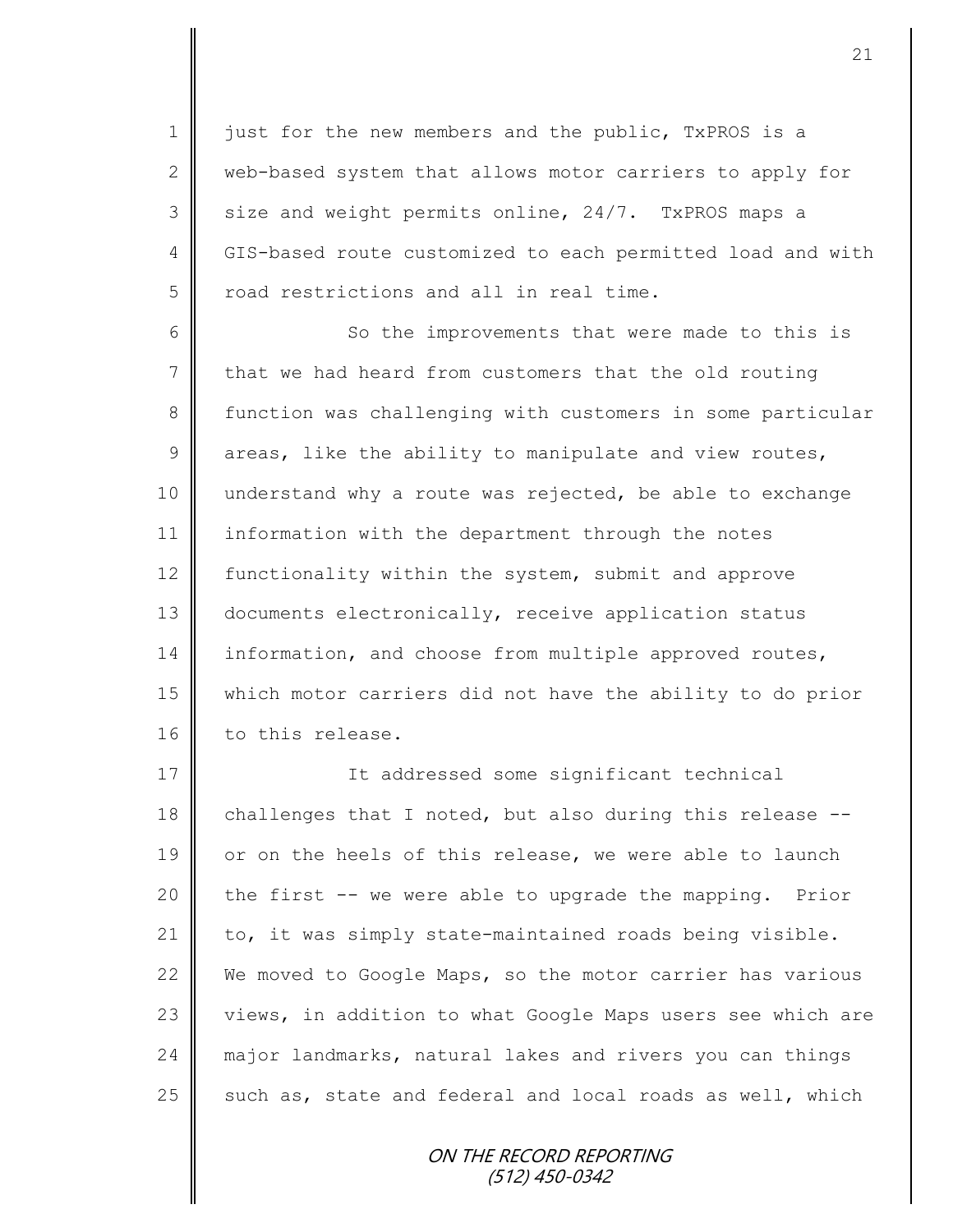1 was not possible before.

| $\overline{2}$ | I want to say thank you to some folks in our               |
|----------------|------------------------------------------------------------|
| 3              | Motor Carrier Division and our Oversize/Overweight permit  |
| 4              | team, in particular Brian Elliott, Roy Smith, John         |
| 5              | Arkinson, James Mangawang, Liz Mitchell, James Bunner, and |
| 6              | Karen McRae, who retired at the end of May. These are      |
| 7              | huge improvements to the system and I thank these staff    |
| 8              | very much for the hard work and innovation to make that    |
| 9              | happen.                                                    |
| 10             | And I believe that I'm at the last item under              |
| 11             | the executive director's report project update, and this   |
| 12             | is a good one. I want to say thank you to the entire       |
| 13             | agency, the Board, the Motor Vehicle Crime Prevention      |
| 14             | Authority Board, for a very successful training year when  |
| 15             | it comes to our cybersecurity.                             |
| 16             | For the second year in a row, we were able to              |
| 17             | achieve 100 percent, that's all Board members on both      |
| 18             | boards, all agency staff. I just want to say thank you so  |
| 19             | much for everybody's recognition of the importance of      |
| 20             | cybersecurity and taking that training. We are in the      |
| 21             | final stages of preparation for FY22 cybersecurity         |
| 22             | training year, and our target date for rolling that out to |
| 23             | staff and Board members is currently scheduled for         |
| 24             | September of 2021.                                         |
| 25             | And with that, that concludes item $3.A$ -- I'm            |
|                | ON THE RECORD REPORTING<br>$(512)$ 450-0342                |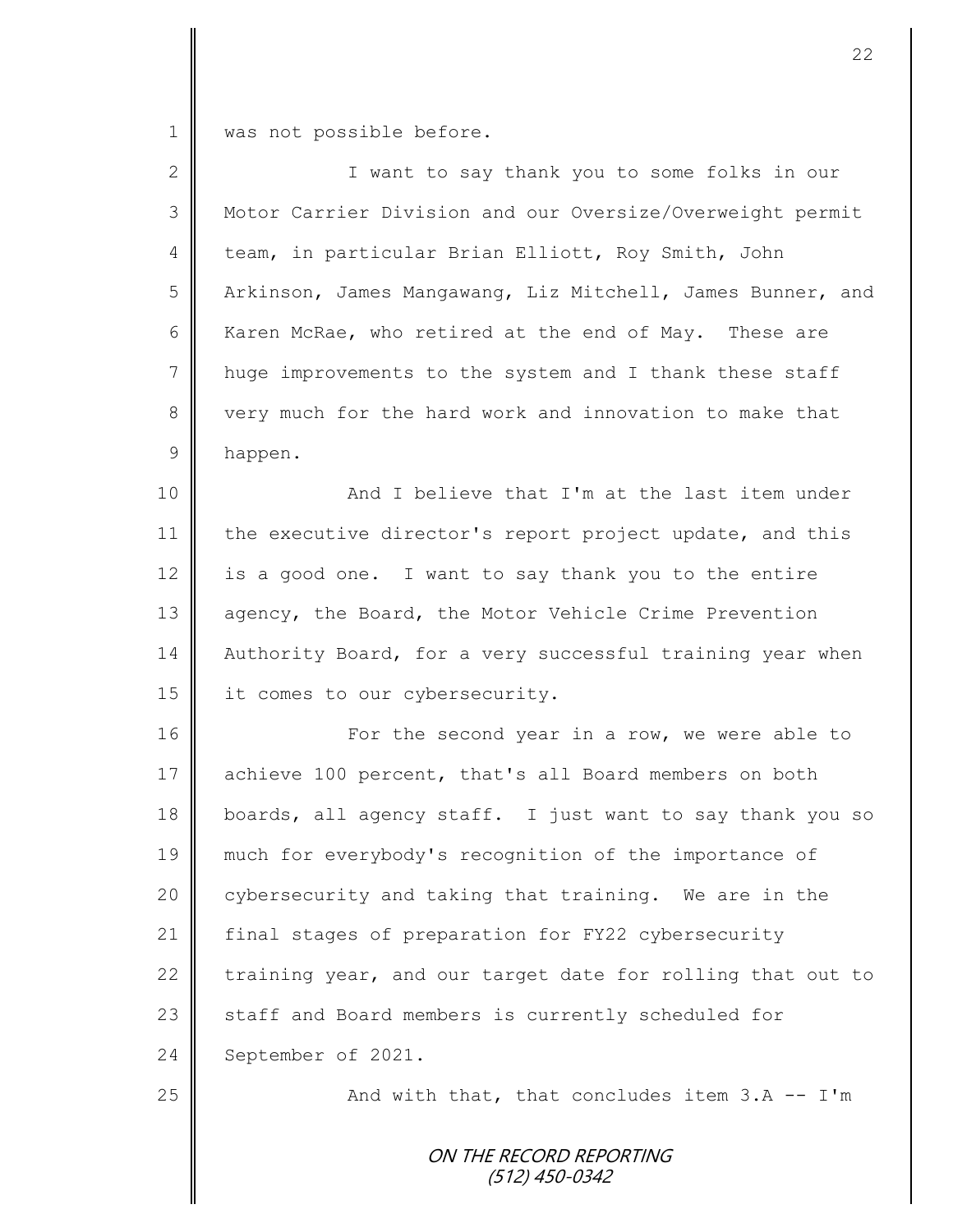ON THE RECORD REPORTING 1 sorry  $-4$ . A on the executive director's reports. Are 2 there any questions on those projects? 3 MR. BACARISSE: Members, any questions for 4 Whitney? 5 (No response.) 6 MR. BACARISSE: Seeing none, I would like to 7 ask you to go ahead and move to agenda item 4.B. 8 MS. BREWSTER: Thank you. Execution of 9 amendment number 2 to the contract with Southwest Research 10 | Institute, or SwRI, those materials are located on page 14 11 | of your Board book. 12 | Under the Board's contract approval procedures, 13 the chairman is authorized to grant the executive director 14 a request to sign a contract that requires Board approval 15 if the department needs to sign a contract on an emergency 16 basis. An emergency procurement includes an unforeseeable 17 Situation requiring the execution of a contract to avoid 18 several things, but one being undue additional cost to the 19 | state. 20 || In May of this year, I did request from 21 Chairman Bacarisse to sign an amendment to our contract 22 with the Southwest Research Institute for our Commercial 23 Vehicle Information Exchange Window, CVIEW, those 24 services. The chairman did approve my request to sign the 25  $\parallel$  amendment, I signed the amendment, and as required by the

(512) 450-0342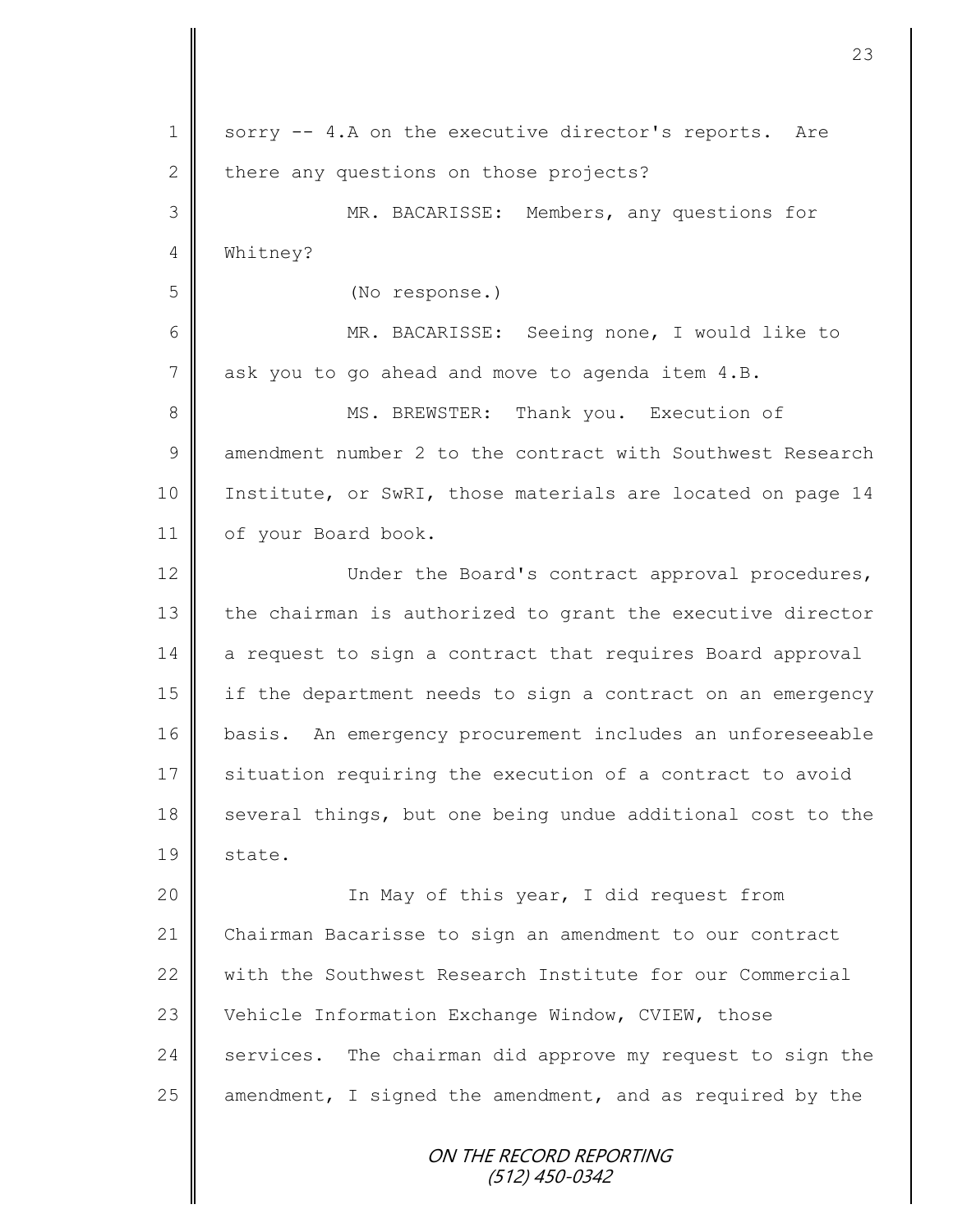1 Board resolution for contracts, I am now briefing the 2 Board regarding the amendment.

3 So Texas receives and shares motor carrier 4 safety data with other states via a system called the 5 Commercial Vehicle Information Exchange Window. I'm going 6 to call it CVIEW to make it easy.

7 So the amendment added programming services 8 which are funded through a 2017 Federal Innovation 9 Technology Development Grant through the Federal Motor 10 Carrier Safety Administration. The programming services 11 will allow for law enforcement to obtain data on 12 | oversize/overweight permits at the roadside issued to 13 motor carriers. The amount of the amendment was for 14 | \$215,828.42, and was allocated from those federal dollars.

15 | Again, this amendment falls under the exception 16 for an emergency procurement, because it was necessary to 17 || sign this amendment before the end of June so that we 18 could avoid undue additional cost to the state. As we all 19 || know, the Board did not meet in June. We would normally 20 have brought this to the Board for consideration in that 21 June meeting.

22 | If the contract amendment was not signed before 23 that time, we would not be able to complete the work by 24 September 30. And really this was to be able to use  $-$ -25 **DPS, Department of Public Safety, who also utilizes these**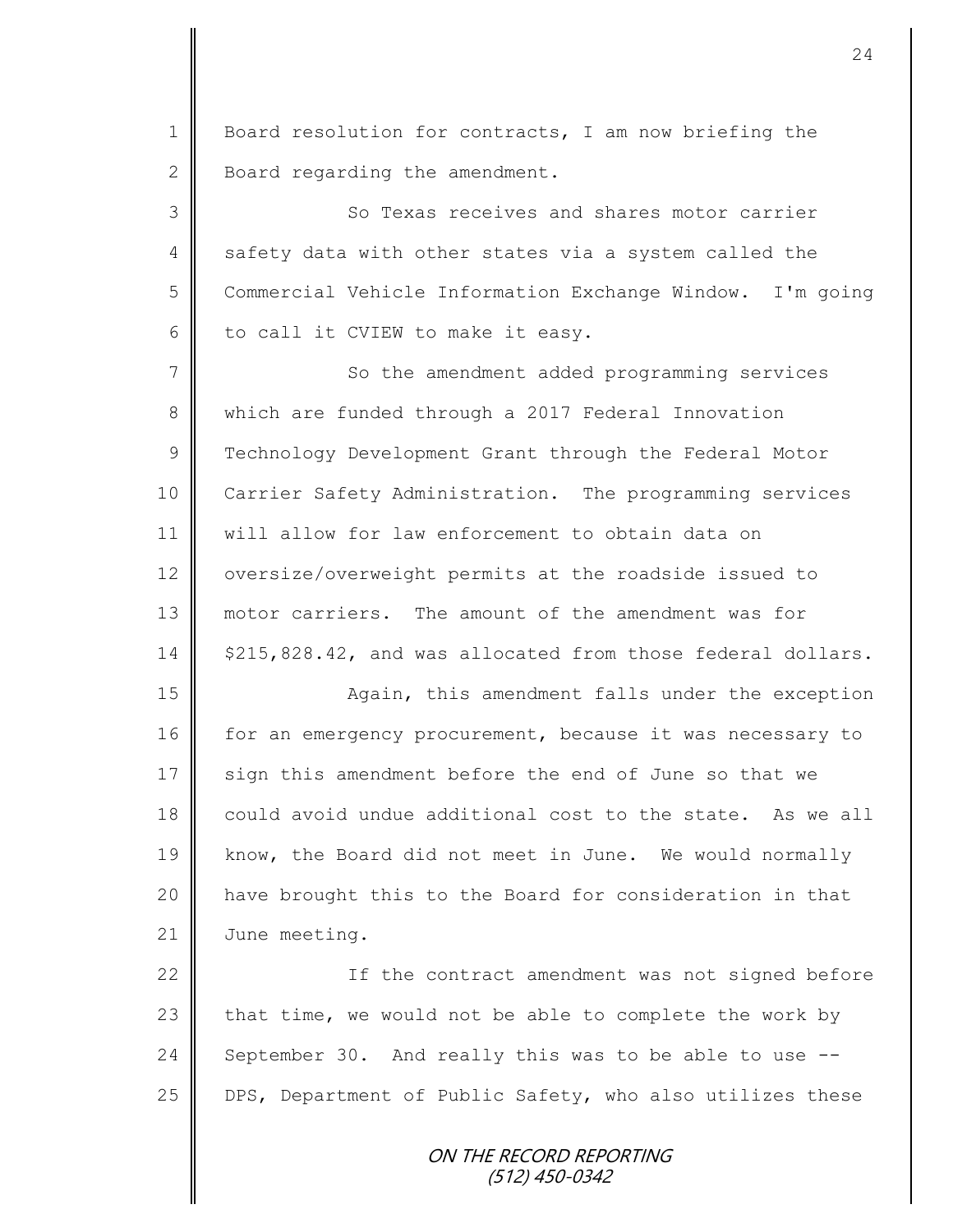1 dollars and system, as well as the Comptroller's Office 2  $\parallel$  and TxDOT, they were going to be hiring a vendor to 3 perform the second part of the work which is the interface 4 to see the permit information roadside. They were not  $5 \parallel$  able to bring a vendor on quickly enough.

6 We had a vendor already working in CVIEW. We 7 were able to utilize that contract and make that amendment 8 to be able to utilize those federal dollars and not have 9 to use state dollars because we ran out of time. The 10 grant ends at the end of September, so in order for us to 11 | complete the work, we needed to execute the contract as 12 soon as possible.

13 So with that, we don't exercise that option 14 very often but I did want to make sure that the Board was 15 || aware that we had and to be able to answer any questions 16 that you have.

17 || MR. BACARISSE: Thank you. 18 | Members, any questions on this item? 19 || MS. GILLMAN: No questions.

20 MR. BACARISSE: We're good? Okay. Thank you.

21 | I'd like to go ahead and move then, Whitney, to 22 introduction of the new director of Purchasing, please.

23 MS. BREWSTER: Thank you. And he is welcome to  $24$  stand up and wave. The department will soon be welcoming 25 | our new director of Purchasing. He's not on the job quite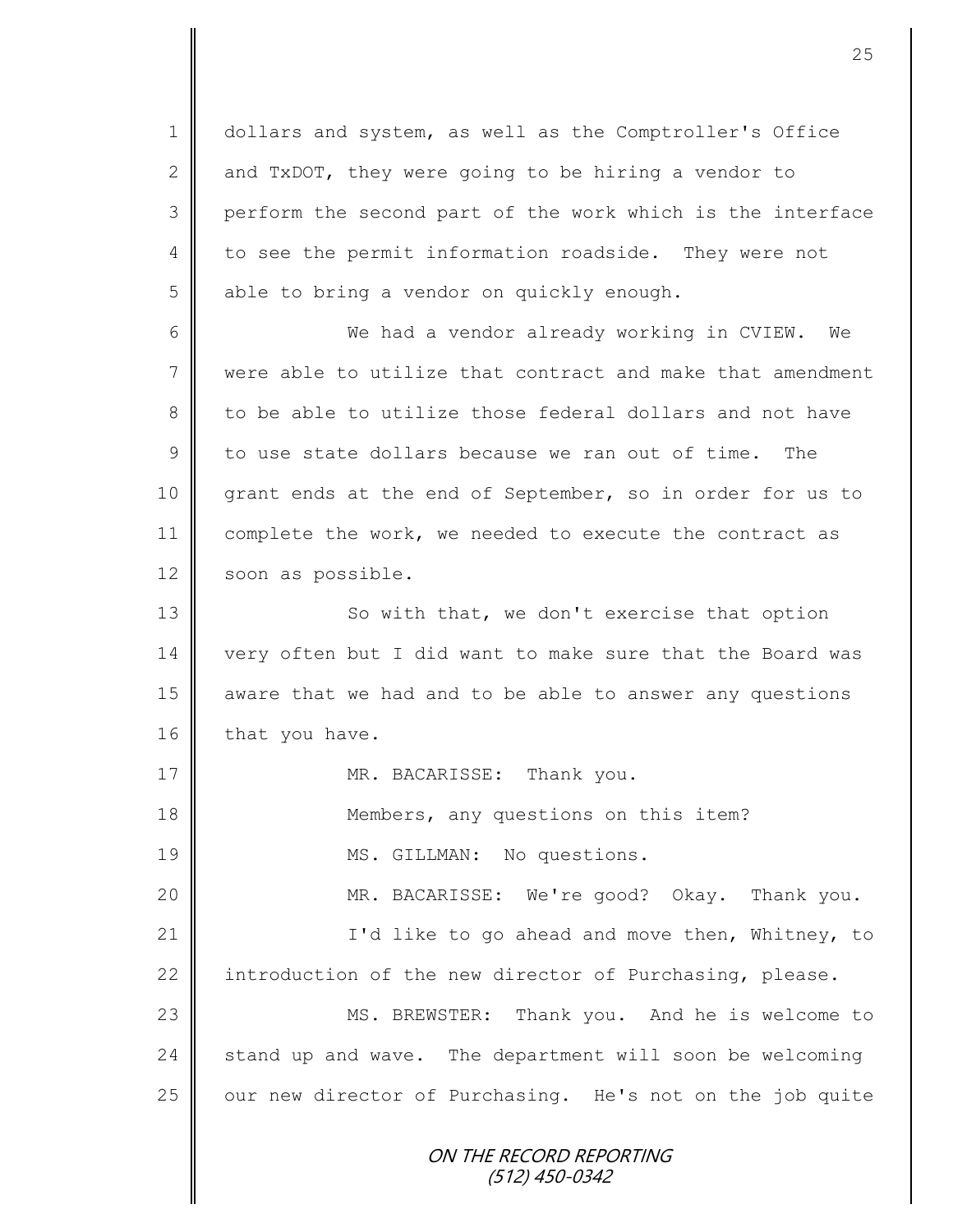1 | yet, August 16 is his first start day.

2 || Starting August 16, Bradley Payne will be 3 | joining us from the Texas Comptroller's Office. He brings 4 | with him a wealth of experience and knowledge that will 5 make him a huge asset at TxDMV.

6 He began his career in procurement and 7 contracting as an estimator and project manager for BJ 8 Electric, where he bid on and managed multimillion dollar 9 || new and remodel construction projects as both a prime and 10 a subcontractor. And after seven years there, he had a 11 brief stint at the Travis County Sheriff's Office before 12 | joining the Statewide Procurement Division of the State 13 Comptroller's Office in October of 2015.

14 He's a rarity. He was born and raised here in 15 | Austin, attended Concordia University, where he played 16 baseball and soccer while obtaining a bachelor's degree in 17 kinesiology.

18 **And we're just very excited for Bradley to join** 19 the team, and I ask Board members to please join me in 20 giving him a warm welcome to the department. 21 (Applause.) 22 | MR. BACARISSE: Welcome, Mr. Payne. 23 | Do you want to move to agenda item 4.D now? 24 MS. BREWSTER: Yes, sir. Thank you. 25 We're also pleased to announce we've hired our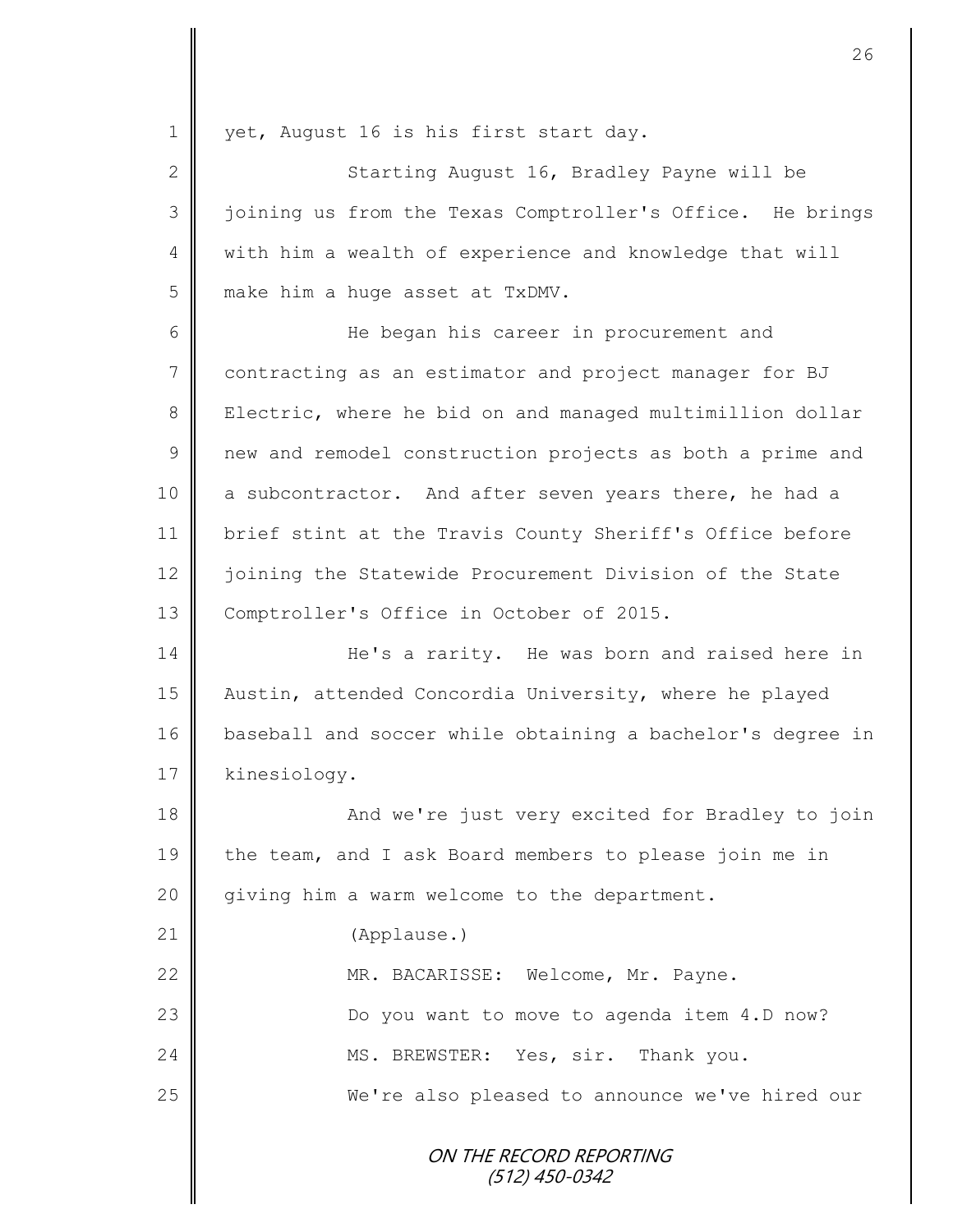1 new chief information security officer, Will Hilton, who 2 | joined the team on June 14.

ON THE RECORD REPORTING (512) 450-0342 3 Will is coming to the TxDMV -- and there he is 4 | over there behind the pillar there -- he's coming to us 5 from the Health and Human Services Department where he 6 served as the agency's information security risk manager. 7 He has a lot of experience. He has a bachelor of science 8 in computer sciences, a master of science in  $9 \parallel$  cybersecurity, and a master of business administration, 10 || all from the University of Maryland University College. 11 Will began his career in the United States Air 12 Force where he held multiple increasingly responsible 13 | cybersecurity roles. After his retirement from the Air 14 | Force, Will served as the chief information security 15 | officer at Capgemini, which is the vendor supporting the 16 | Texas Department of Information Resources, their shared 17 technology services, before he moved over to Health and 18 Human Services. 19 || So we are lucky to have Will on board, and 20 please join me in welcoming him to the department. 21 (Applause.) 22 | MR. BACARISSE: Absolutely. Welcome, Mr. 23 H Hilton. 24 Item E. 25 | MS. BREWSTER: All right, movin' and groovin'.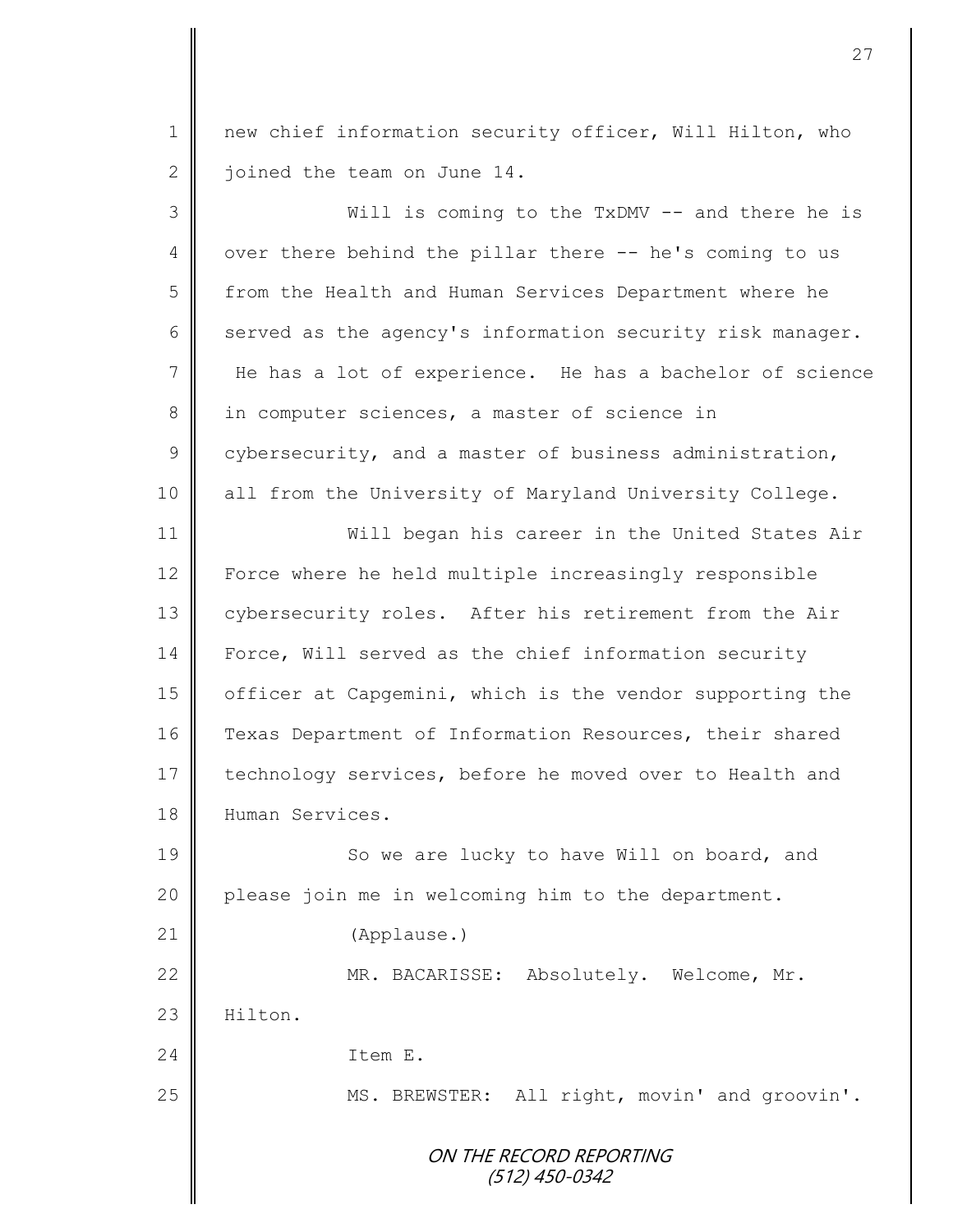ON THE RECORD REPORTING (512) 450-0342 1 At this time we would like to recognize our  $2 \parallel$  employees who have reached a major state service 3 milestone. We celebrate these employees as a show of our 4 appreciation for the years of service to the citizens of 5 Texas. Matthew Levitt, from our Human Resources Division, 6 will read the service announcements. 7 And normally we would come down to the front of  $8 \parallel$  the dais. We won't be doing that today but we will  $9 \parallel$  welcome any quests to the podium. And with that. 10 || MR. LEVITT: Thank you, Whitney. 11 | Good morning, Chairman and members. My name is 12 Matthew Levitt. I am the director of the Human Resources 13 | Division, and as Whitney said, we'd like to recognize 14 employees on their years of state service. 15 || First we'd like to recognize the following 16 employee who has reached 30 years of state service: Ann 17 Pierce from the Finance and Administrative Services 18 Division. 19 || Ann Pierce began her career in 1986 as a summer 20 hire at the State Department of Highways and Public 21 Transportation, SDHPT, now TxDOT. Ann currently serves as 22 the TxDMV Finance and Administrative Services Division 23 deputy division director. 24 | She's passionate about volunteering in  $25$  community involvement, has been a supporter and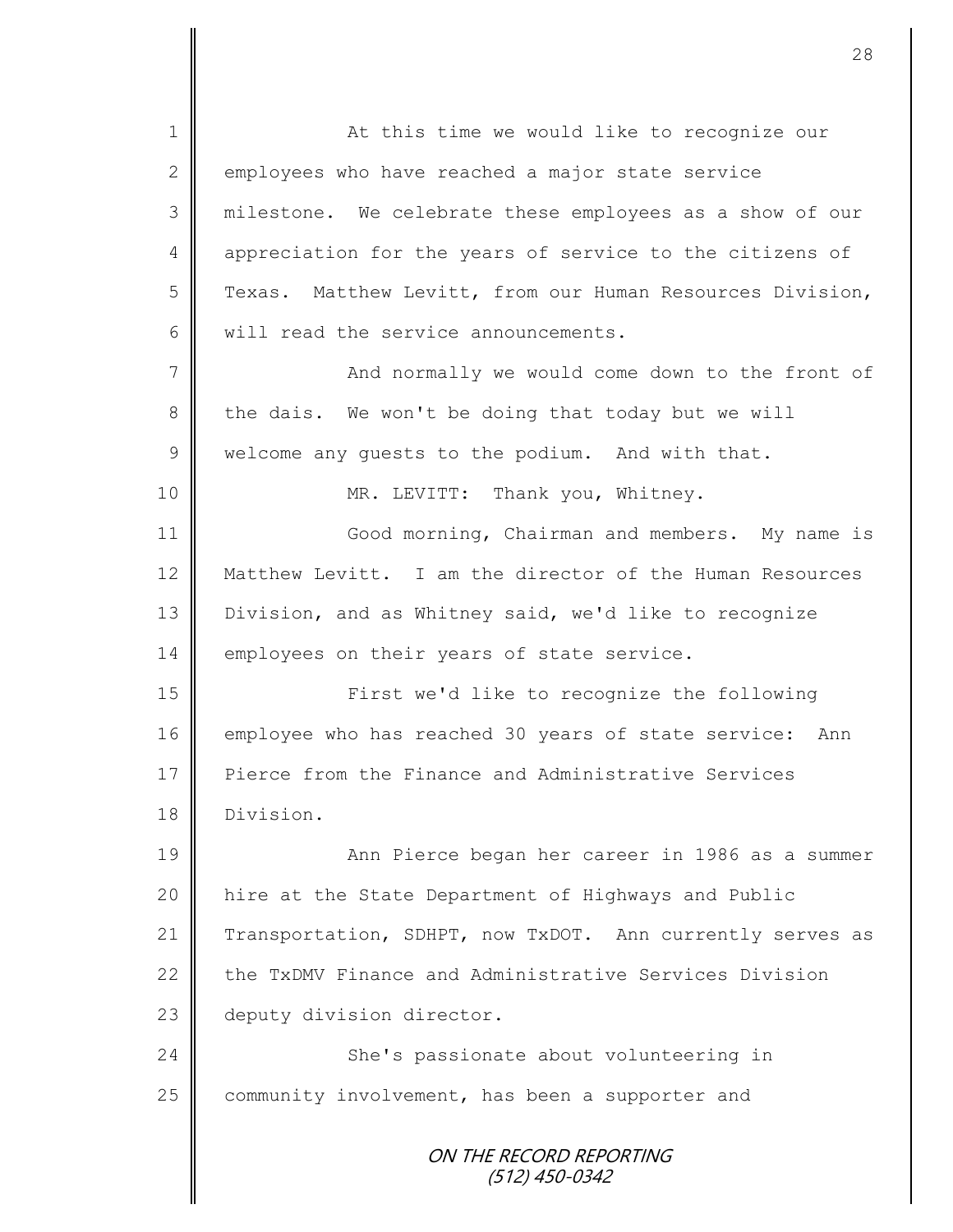ON THE RECORD REPORTING (512) 450-0342 1 contributor for many years to many organizations. You may 2 not know this but years ago Ann was the one that 3 spearheaded a project that converted Texas's use of steel 4 to aluminum which we use now in license plate 5 manufacturing, while she was with VTR. 6 She's married to Deke, they have three grown 7 children, two grandchildren and four four-legged children. 8 Please join me in congratulating Ann on 30 years of state 9 service. 10 (Applause.) 11 | MS. BREWSTER: And Mr. Chairman, if I may? 12 MR. BACARISSE: Please. 13 MS. BREWSTER: Just a little bit about Ann. 14 She's about the most organized person I've ever met, maybe 15 next to Corrie Thompson. But I want the Board to know how 16 much we appreciate Ann. 17 She is excellent at making sure that our 18 facilities are taken care of, that they're safe and that 19 || our employees have a great place to work. So I want to 20 thank Ann for all that she does for the department, and 21 | let's say congratulations again one more time. Thirty 22 vears is amazing. 23 **(Applause, pause for photos.)** 24 | MR. BACARISSE: Ann, I can't imagine the 25  $\parallel$  challenge that this past year and a half has been.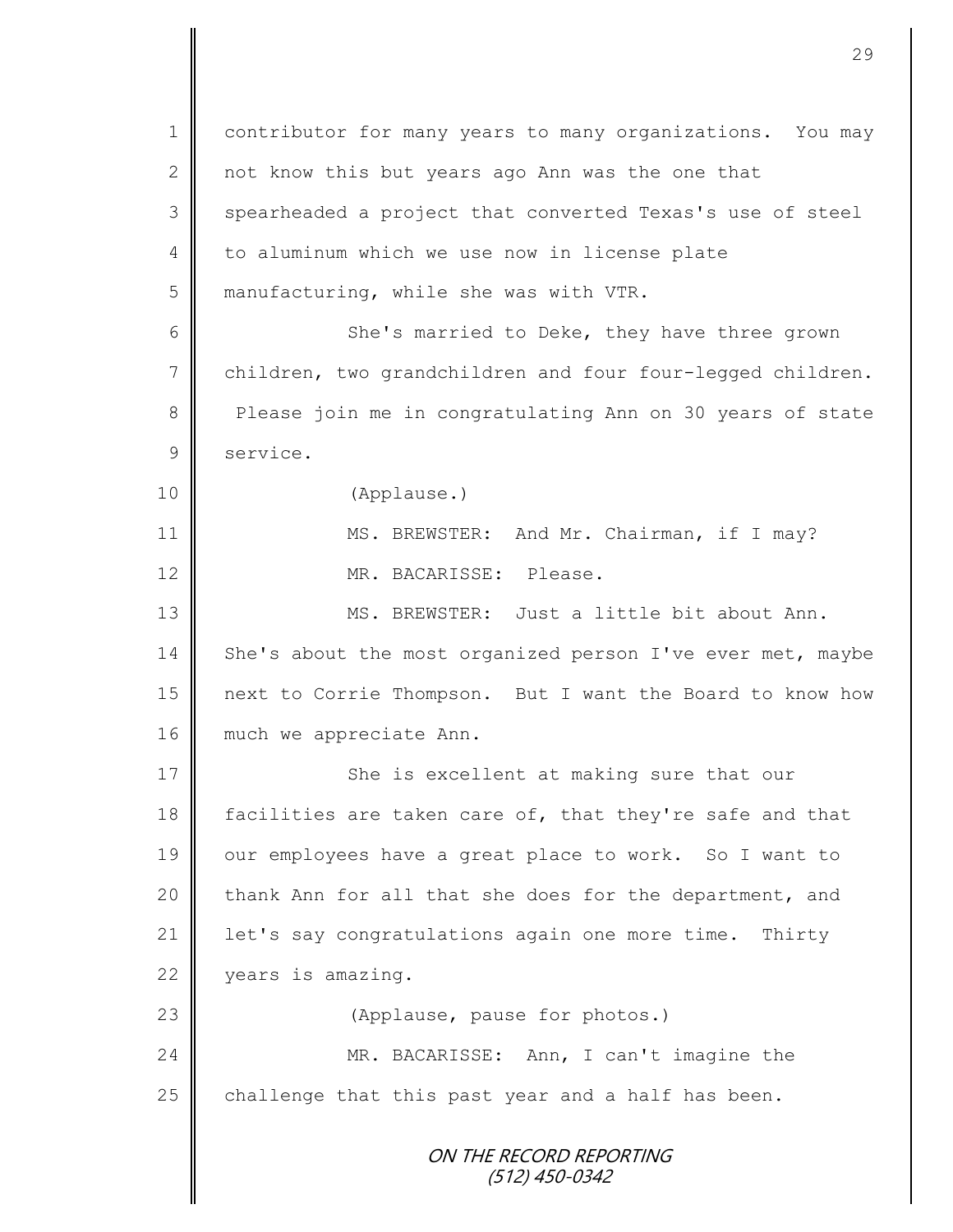ON THE RECORD REPORTING (512) 450-0342 1 || MS. PIERCE: It's hard finding parts for a 1968 2 Easel. 3 (General laughter.) 4 MR. BACARISSE: Yeah, right, exactly. Great  $5 \parallel$  job. Thank you. Yeah, that's true. We have a legacy 6  $\parallel$  facility. Would that be a nice way to put it? 7 | MS. BREWSTER: Yes, sir. 8 || (General laughter.) 9 || MR. BACARISSE: Please continue, Ms. Brewster. 10 MR. LEVITT: Monica Hernandez, also from the 11 Finance and Administrative Services Division. Monica 12 began her career with the Texas Department of 13 Transportation in July 1991 in the Vehicle Data Management 14 Section. Monica worked in Consumer Information Services, 15 | now known as the Consumer Relations Division, before 16 transferring to the TxDMV as an administrative assistant 17 in the Finance and Administrative Services Division. 18 Monica has worked here at Camp Hubbard Building 19 | 1 her entire state career. She's always been a resource 20 | for anyone with a finance, purchasing, inventory or CAPPS 21 question. She's always there to greet you and help you 22  $\parallel$  with a smile, as she just did this morning by the front  $23$  door. 24 Congratulations on 30 years of state service, 25 | Monica.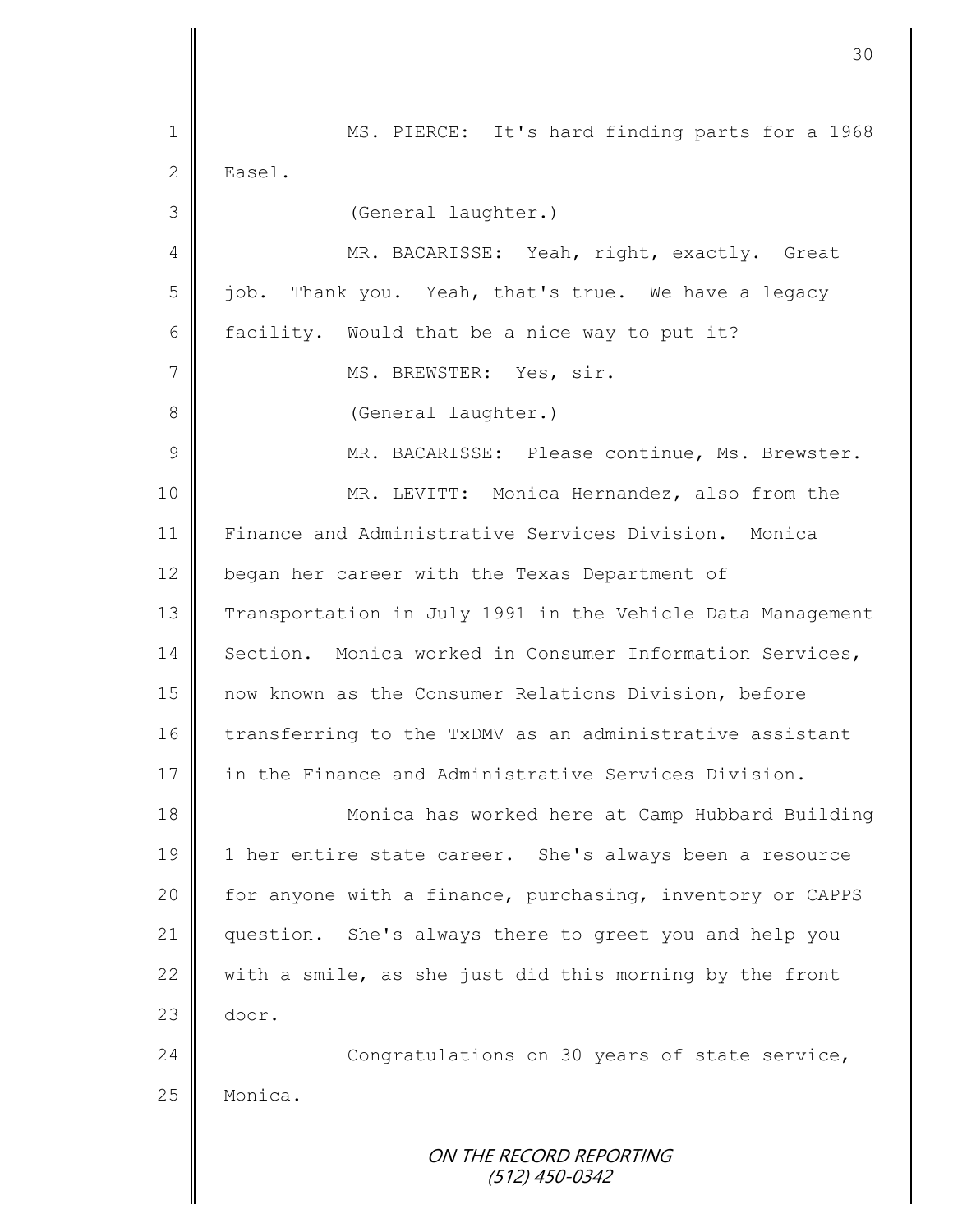ON THE RECORD REPORTING (512) 450-0342 1 (Applause.) 2 MS. BREWSTER: And Mr. Chairman, she doesn't 3 | only help with finance, purchasing, inventory and CAPPS 4 questions, she helps with anything. Oftentimes she will 5 come and help us out in the executive office. She's 6 | willing to lend a helping hand whenever it's needed. And 7 she's about the most pleasant person you'll ever have the 8 | opportunity to meet. 9 || MS. HERNANDEZ: Love this place. 10 MR. BACARISSE: Well, don't leave. So thank 11 | you for your service. 12 (Applause.) 13 **MR.** LEVITT: Mr. Chairman, there are a few more 14 that I'd like to mention. The following employees reached 15 a state service milestone but were unable to join us this 16 | morning: Tracey Stafford in the Enforcement Division; 17 Tanya Vernon and James Bunner in the Motor Carrier 18 Division; Randi Quintero and Joyce Juarez in the Vehicle 19 Titles and Registration Division; Ana Roesch in the 20 | Information Technology Services Division; Sue Russell in 21 the Office of Administrative Hearings; Sherry Flemming in 22 the Consumer Relations Division. 23 || Next we have employees who reached 25 years of 24 state service  $-$ - unable to join us but we have a short bio 25 | of James Mangawang from the Motor Carrier Division. James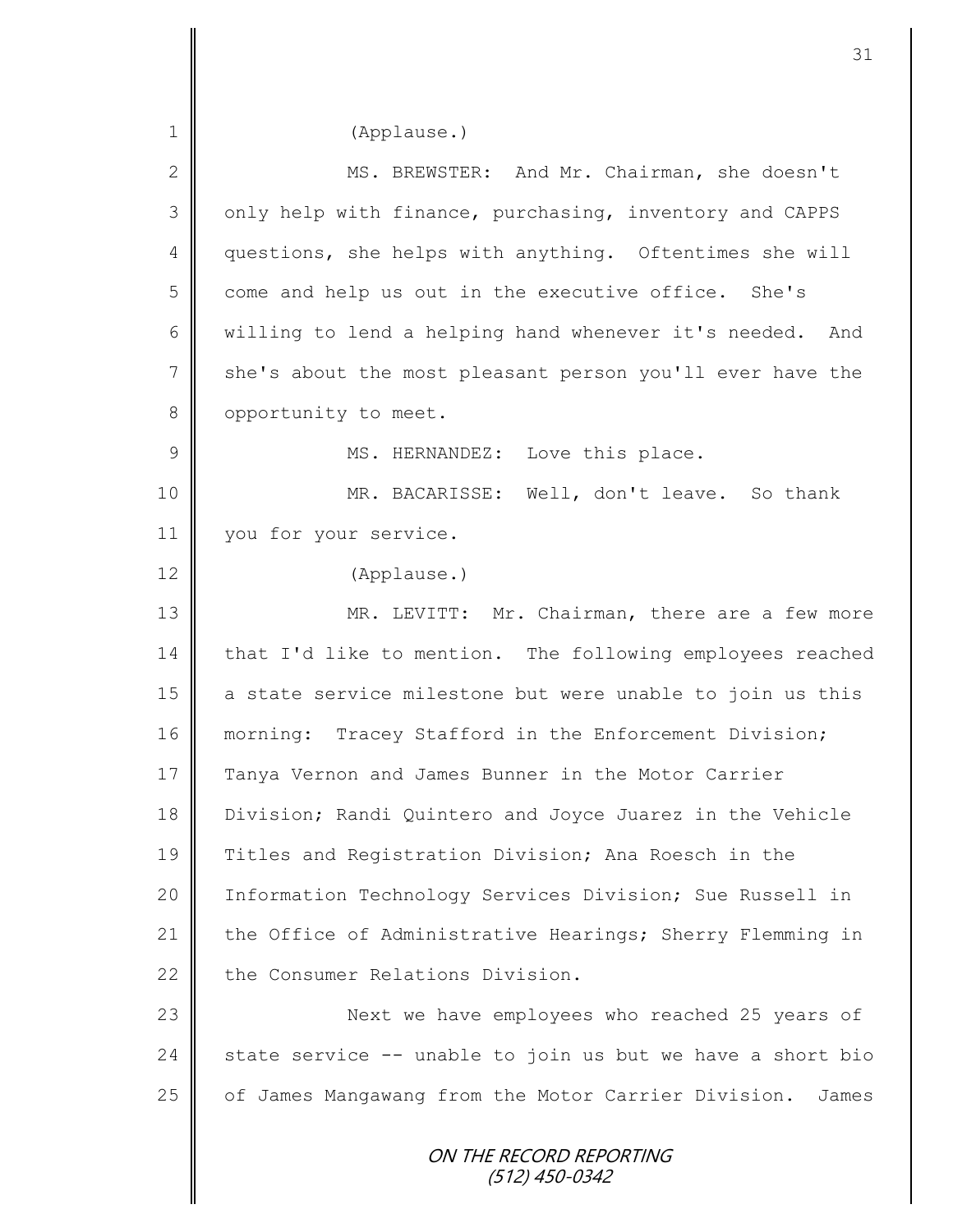1 has worked in the Motor Carrier Division for the duration 2 of his time at TxDMV and TxDOT before that. He's the 3 primary liaison between TxDOT and TxDMV on road 4 construction projects, restrictions and map data, and he's 5 | always had a keen eye on safety and is an asset to the 6 division.

7 || I'd like to identify others with 25 years of 8 service unable to be here this morning: Drake Kirk in the 9 Government and Strategic Communications Division; Tania 10 Sanders in the Vehicle Titles and Registration Division; 11 | Dion Arnold in Information Technology Services; and Jesse 12 | Kirk in Information Technology Services.

13 || And finally I'd like to recognize one more 14 employee in our own Human Resources Division with 20 years 15 | of state service, Ms. Margaret Barker.

16 | Richard Last, I'd like to identify the following 17 employees who recently retired from the department: 18 Belinda Martin and Brenesa Brown in the Vehicle Titles and 19 **Registration Division; Karen McRae and John Poole and** 20 Sylvia Alvarado in the Motor Carrier Division; Angel Cruz 21 in Information Technology Services; and Linda Flores from 22 the Finance and Administrative Services Division. 23 | Thank you, Chairman and members. 24 MR. BACARISSE: Thank you.

25 MS. BREWSTER: Will you please join me in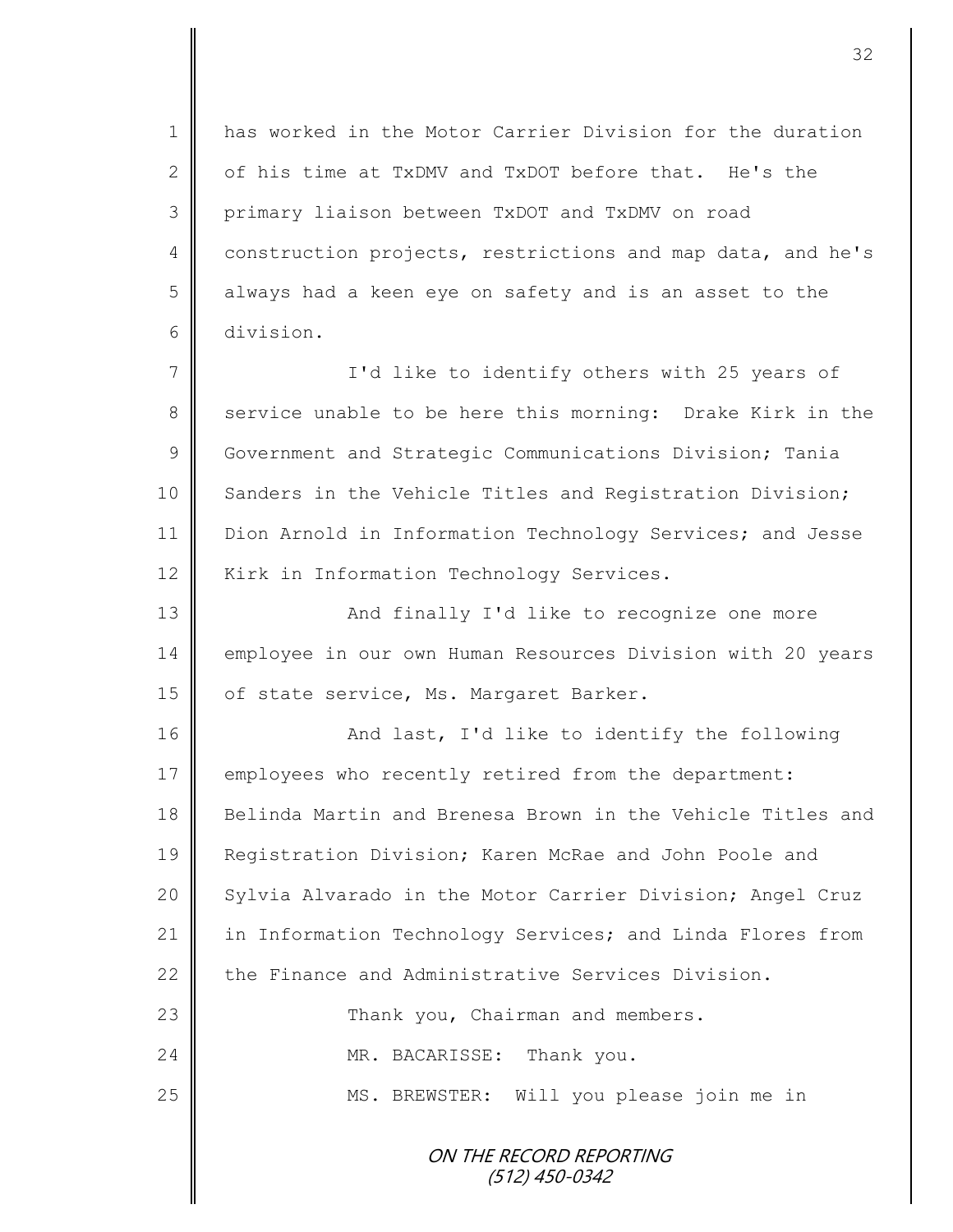ON THE RECORD REPORTING 1 | congratulating these incredible employees on this major 2 milestone. It's very impressive. 3 (Applause.) 4 || MS. BREWSTER: Thank you. 5 || And it gives me great pleasure to see our 6 Tetired chief financial officer, Linda Flores, and her 7 family in the boardroom today. Welcome, we're so glad  $8 \parallel$  that you're here. 9 Linda retired from the department at the end of 10 May. She has a little boss now, a grandbaby that bosses 11 her around. 12 || I'd just like to share a little bit about 13 | Linda. She joined our team in the early stages of this 14 department in 2010 as the agency's first and only CFO. 15  $\parallel$  She also spent nearly a year as the interim executive 16 director and helped really helped ensure a smooth 17 transition when I came on board in 2012. 18 || I couldn't have done it without Linda, and I 19 will be forever grateful for the way in which she helped 20 me navigate the newly created department and Texas state 21 government, which I'd never worked for before. And she 22 was just extremely helpful to me. 23 With her financial acumen expertise and her 24 strong -- incredibly strong work ethic, I know no one who 25  $\parallel$  works harder than Linda Flores -- Linda has helped us

33

(512) 450-0342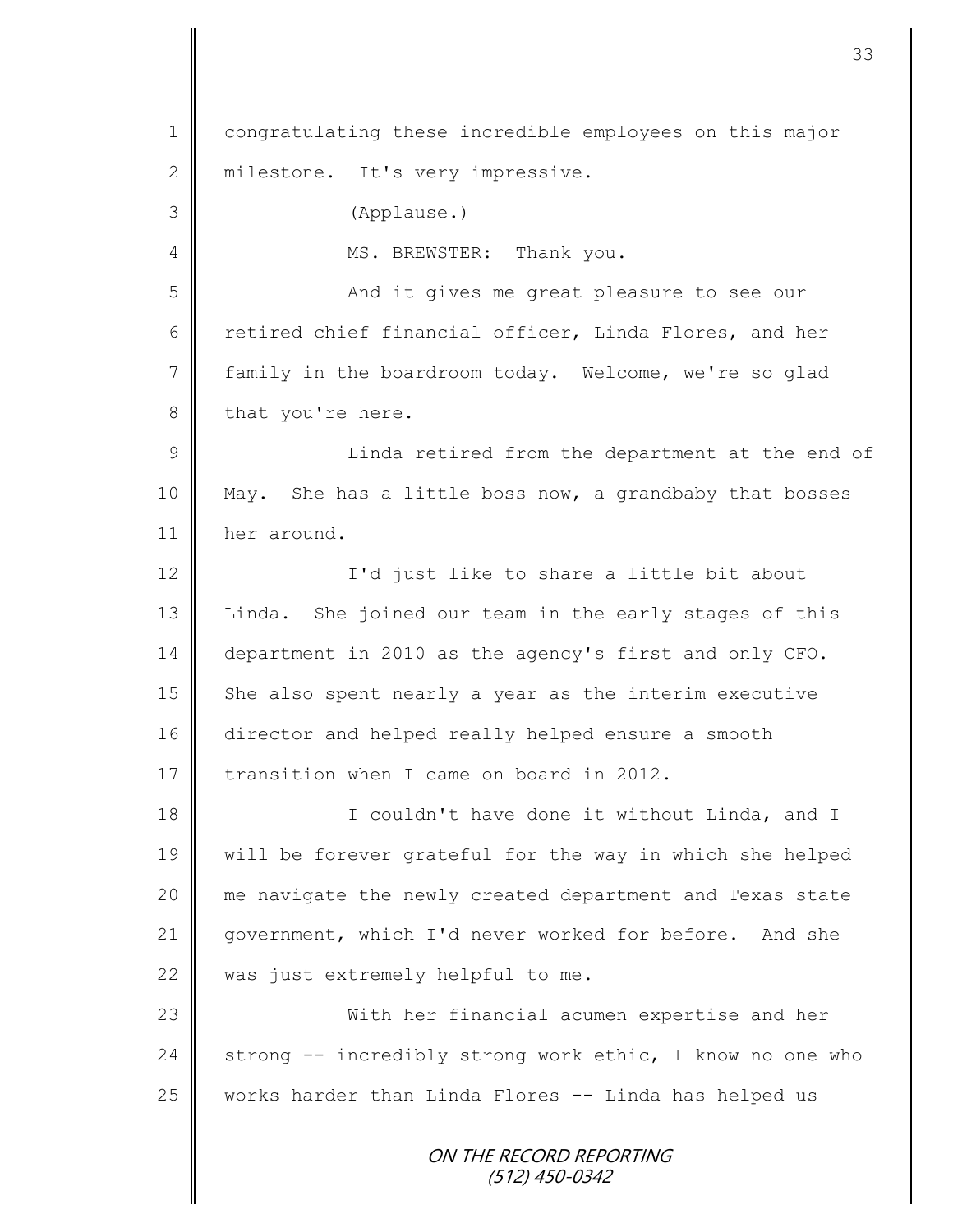1 || navigate many of the complex -- and some of them have been 2 doozies  $-$  issues over the years, including managing the 3 | ongoing fiscal impacts of the pandemic. She oversaw the 4 development of our legislative appropriations requests,  $5 \parallel$  our annual operating budgets, quarterly reports to the 6 | legislature and to the governor, numerous end-of-year  $7 \parallel$  reports, probably more than she can ever count, and all of 8 these things that are required to be done timely and 9 | completely under statute. 10 Before joining our team she was the CFO for the

11 Texas Commission on Environmental Quality, and she's held 12 various state roles, also spending 15 years in financial 13 and accounting positions with the City of Corpus Christi.

14 | Linda is a wonderful person to work with. We 15 miss her dearly. Thank you so much for coming back so we 16 can see you and honor you appropriately. And please join 17 me in honoring Linda Flores as we present her with her 18 retirement and service awards.

19 | Come on up, if you would, Linda.

20 || (Applause; general talking and laughter; pause 21 | for photos.)

22 MR. BACARISSE: Thank you. Any words of 23 wisdom, Linda?

24 MS. FLORES: Never say no to any opportunity  $25$  that comes your way. It can always lead you to some new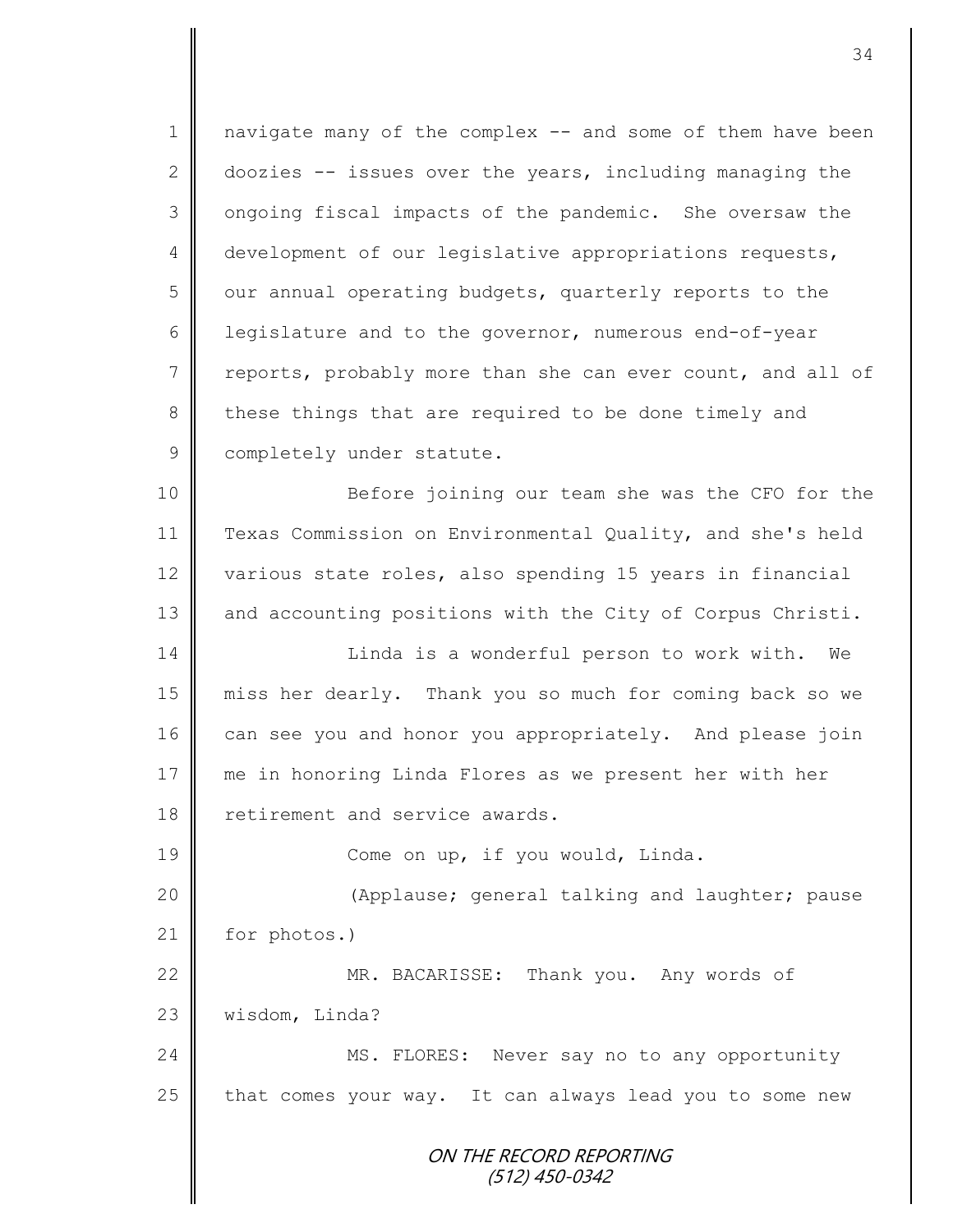ON THE RECORD REPORTING (512) 450-0342 1 exciting paths that you never thought you would take. 2 ||<br>
With your indulgence, though, I would like to 3 | recognize my family who's here with me. 4 MR. BACARISSE: Please. 5 || MS. FLORES: Starting with my firstborn, my 6 daughter Laura, and her husband Chris. My youngest 7 daughter Alyssa and her husband Justin Clapper, and the 8 son that is sandwiched in between the two -- my precious 9  $\parallel$  boy, as the girls refer to him -- Henry Flores and his 10 | wife Joy. And finally, my husband, Tom Irwin, who always 11 | had the light on when I came home after dark. 12 Thank you. 13 (Applause.) 14 | MR. GRAHAM: Mr. Chairman. 15 MR. BACARISSE: Member Graham. 16 MR. GRAHAM: I just want to say as the current 17 Finance and Audit chair, oh, my gosh, you were such an 18 incredible asset for us, and incredible person, very kind, 19 but man, those are a lot of numbers, I mean, from 20 everywhere, coming from every direction. And as a new 21 | Finance and Audit chair, I'm just trying to get my head 22  $\blacksquare$  around it. 23 || And I would ask her these questions and she'd 24 || go: Look on page 72, look at column 4, you'll see where 25  $\parallel$  this comes from this account. And she was always right,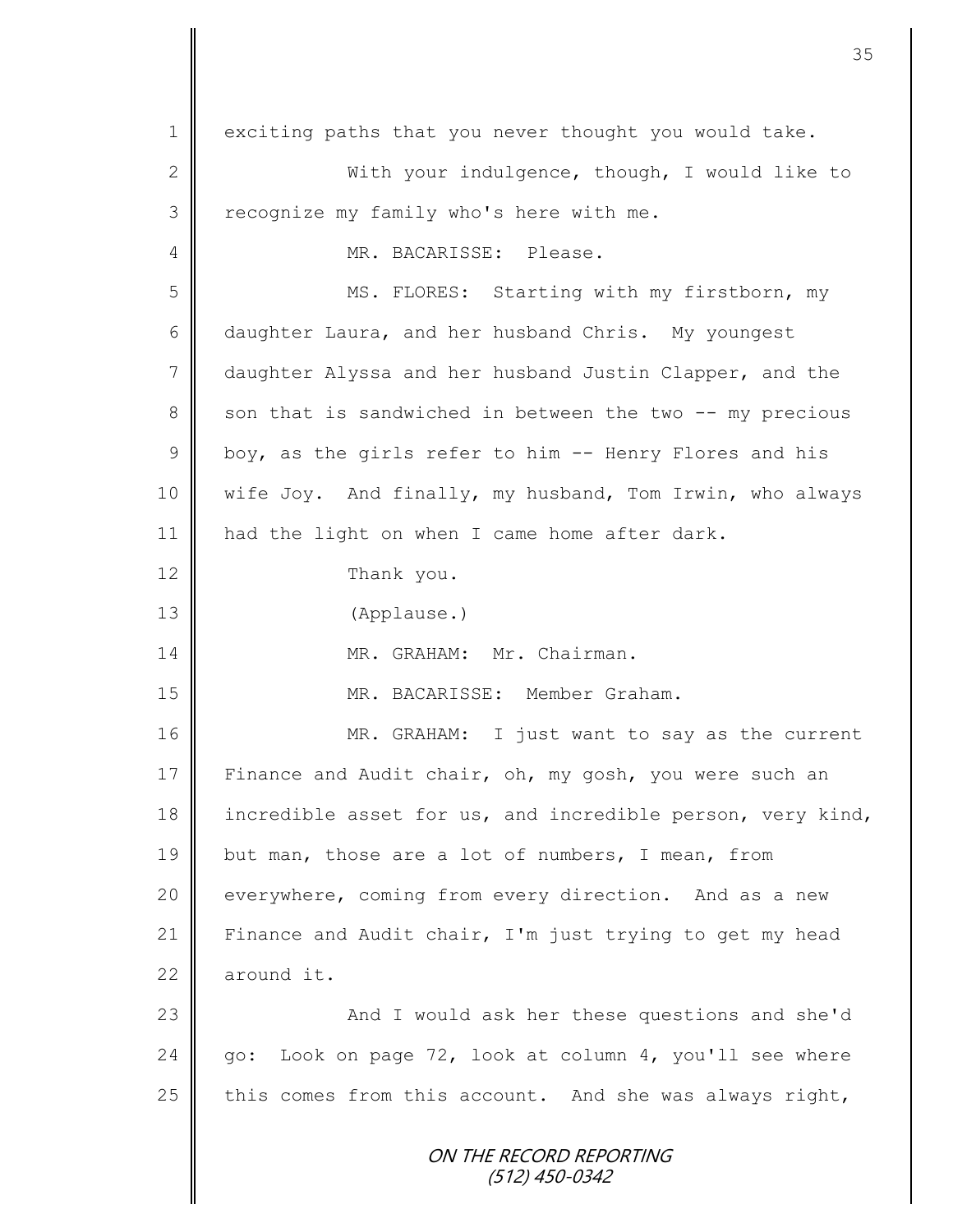|             | 36                                                         |
|-------------|------------------------------------------------------------|
| 1           | and she had such a grasp of it. She understood it, and     |
| 2           | big shoes to fill.                                         |
| 3           | You were amazing and really glad to have been              |
| 4           | here with you and worked with you. So thank you.           |
| 5           | MR. BACARISSE: Very true.                                  |
| 6           | (Applause.)                                                |
| 7           | MR. BACARISSE: Member Gillman.                             |
| 8           | MS. GILLMAN: Linda, I just wanted to                       |
| $\mathsf 9$ | complement what Member Graham said. A lot of numbers, but  |
| 10          | you always brought a calmness and grace and sophistication |
| 11          | to your reports and your reporting and credibility. And    |
| 12          | you have a great reputation throughout, everyone thinks    |
| 13          | SO.                                                        |
| 14          | So thank you for all those years, it's awesome.            |
| 15          | Thanks.                                                    |
| 16          | MR. BACARISSE: Absolutely.                                 |
| 17          | (Applause.)                                                |
| 18          | MS. BREWSTER: Last, but certainly not least,               |
| 19          | Mr. Chairman and Board members, Caroline Love has accepted |
| 20          | a position with the Texas Municipal Retirement System as   |
| 21          | their communications manager. And her last day was         |
| 22          | Friday, July 30, but we were not going to let her go       |
| 23          | without saying thank you publicly for her service.         |
| 24          | She joined us in November of 2014 and she's                |
| 25          | just done an outstanding job leading our department's      |
|             | ON THE RECORD REPORTING<br>$(512)$ 450-0342                |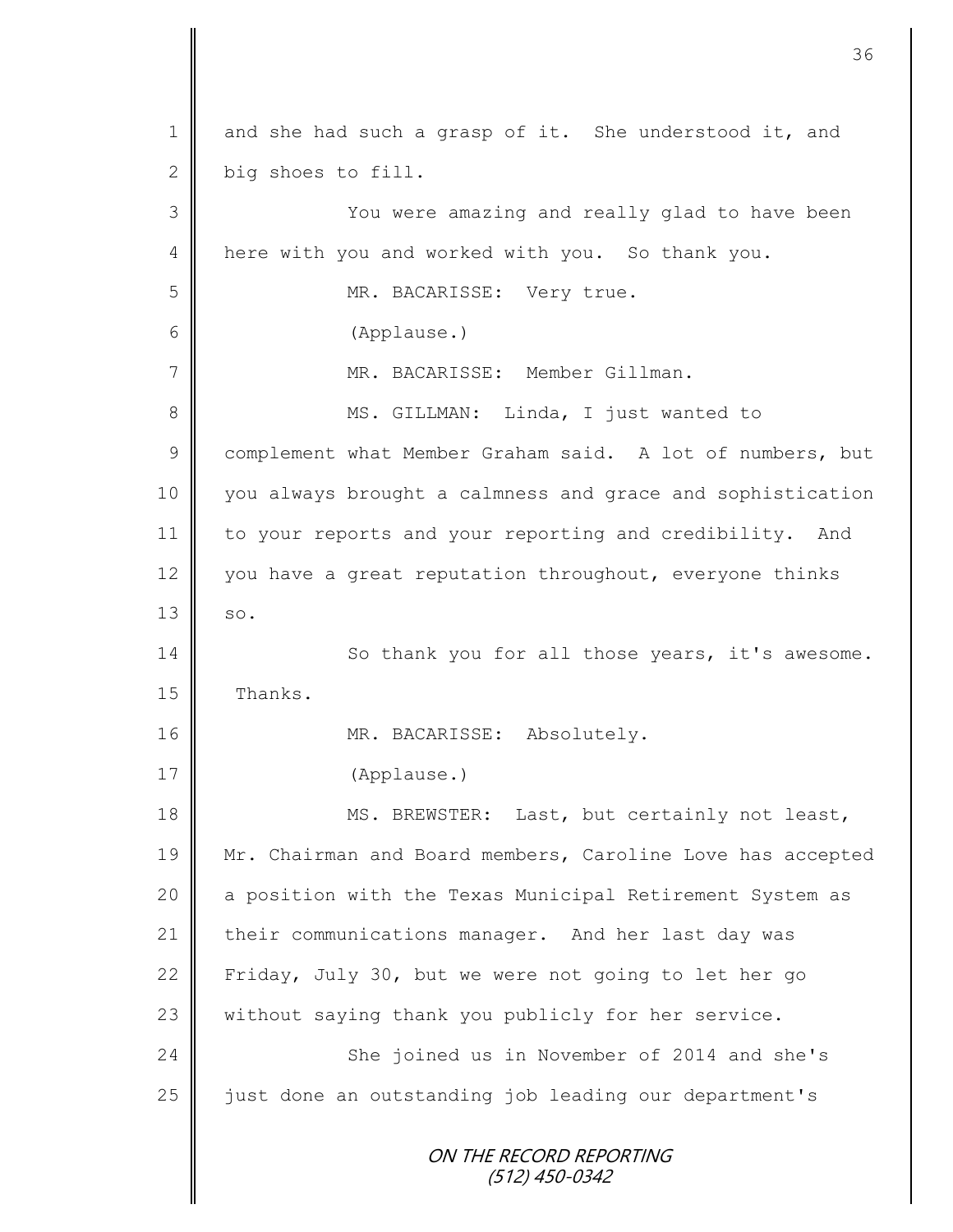ON THE RECORD REPORTING 1 communications, our legislative affairs, our media  $2 \parallel$  relations, our marketing, social media, website, and more. 3 I mean, she's just done so much for the department and 4 moved the needle forward. Our loss is definitely TMRS's  $5$  | gain. 6 We will miss you, Caroline, but we know that 7 vou're just going to be down the street. TMRS has a 8 building being built just down the street, so don't be a 9 stranger. 10 || And please join me in thanking Caroline for her 11 | service to our agency. 12 MR. BACARISSE: Absolutely. 13 **(Applause; pause for photos.)** 14 MR. BACARISSE: Caroline, thank you. We are so 15 | appreciative of your efforts through, before I got here, 16 Sunset -- which I know what that's like -- and just the 17 daily challenge of managing messaging in state government. 18 So thank you. 19 MS. LOVE: When I first started in 2005 with 20 TxDOT, the sign out front of the door says Texas 21 | Department of Transportation, but then when they went 22  $\parallel$  through Sunset in July 2008, that was probably the most 23 contentious Sunset hearing I think I ever saw. In fact, I 24 was eight months pregnant at the time, and  $Tx$ DOT's deputy 25 executive director at the time said to me: I have a

(512) 450-0342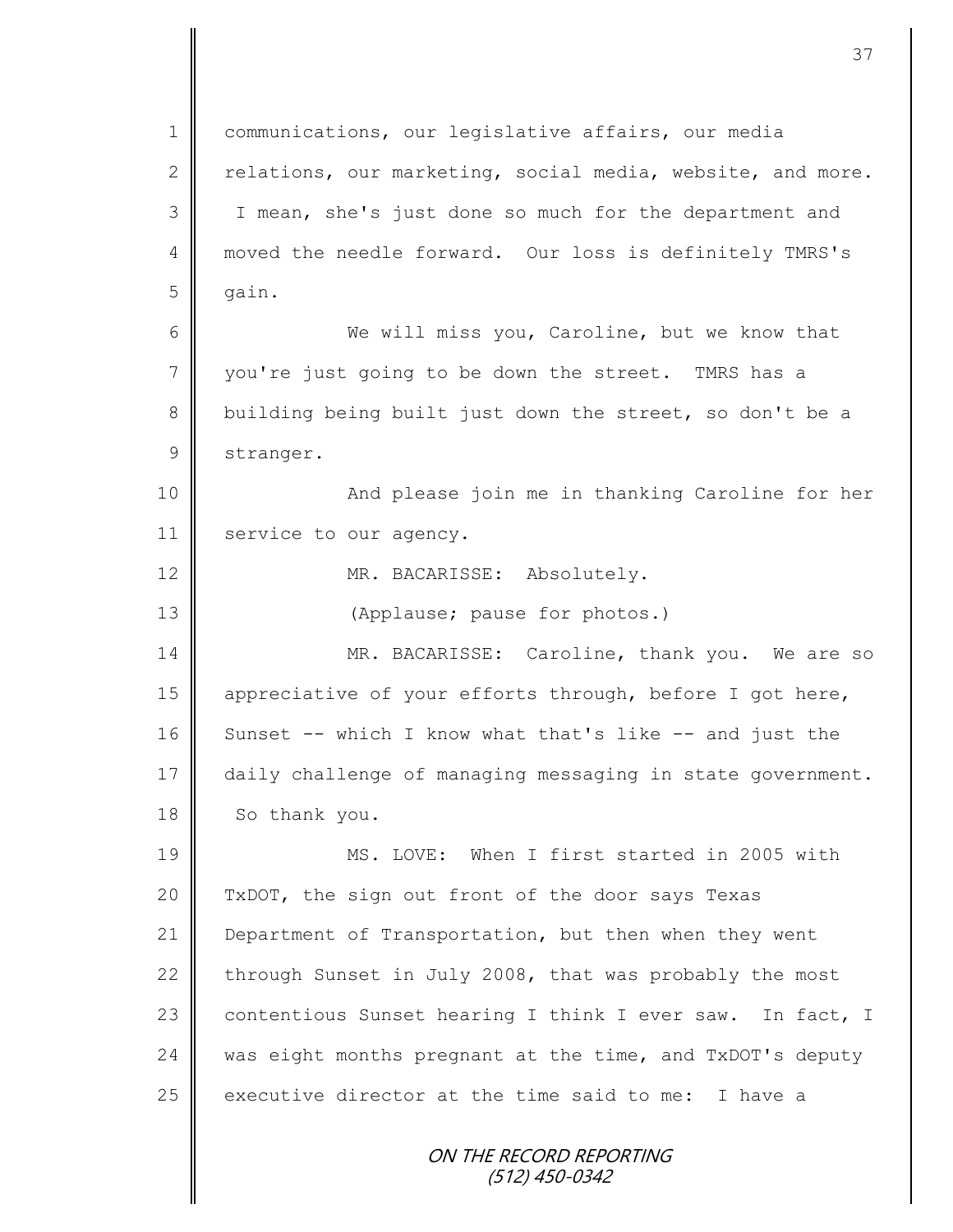ON THE RECORD REPORTING (512) 450-0342 1 | bottle of water, I can dump it on the floor, and you're in 2 labor. 3 (General laughter.) 4 MR. BACARISSE: That's clever. 5 || MS. LOVE: But that's what created DMV, and I 6  $\parallel$  am thankful to have come over here. It was the best thing 7 | I think the legislature could have done. 8 || It's been wonderful, and I'm so thankful for  $9 \parallel$  the opportunity. License plates are part of my DNA now. 10 Thank you so much. 11 | (General laughter.) 12 MR. BACARISSE: Thank you. 13 || MS. BREWSTER: Thank you. 14 MS. GILLMAN: All the best to you. 15 MS. BREWSTER: I know Caroline is not going to 16 miss all of those individual questions about license 17 plates and registration. We wish her all the best. 18 || And again, don't be a stranger. You've had 19 such a huge impact on this department. And thank your new 20  $\parallel$  boss for allowing you to be here this morning. 21 Mr. Chairman, that ends the longest executive 22 director's report in all of history, and I'm happy to 23  $\parallel$  answer any questions that you have. 24 MR. BACARISSE: Members, do you have any 25 questions that you night remember from the executive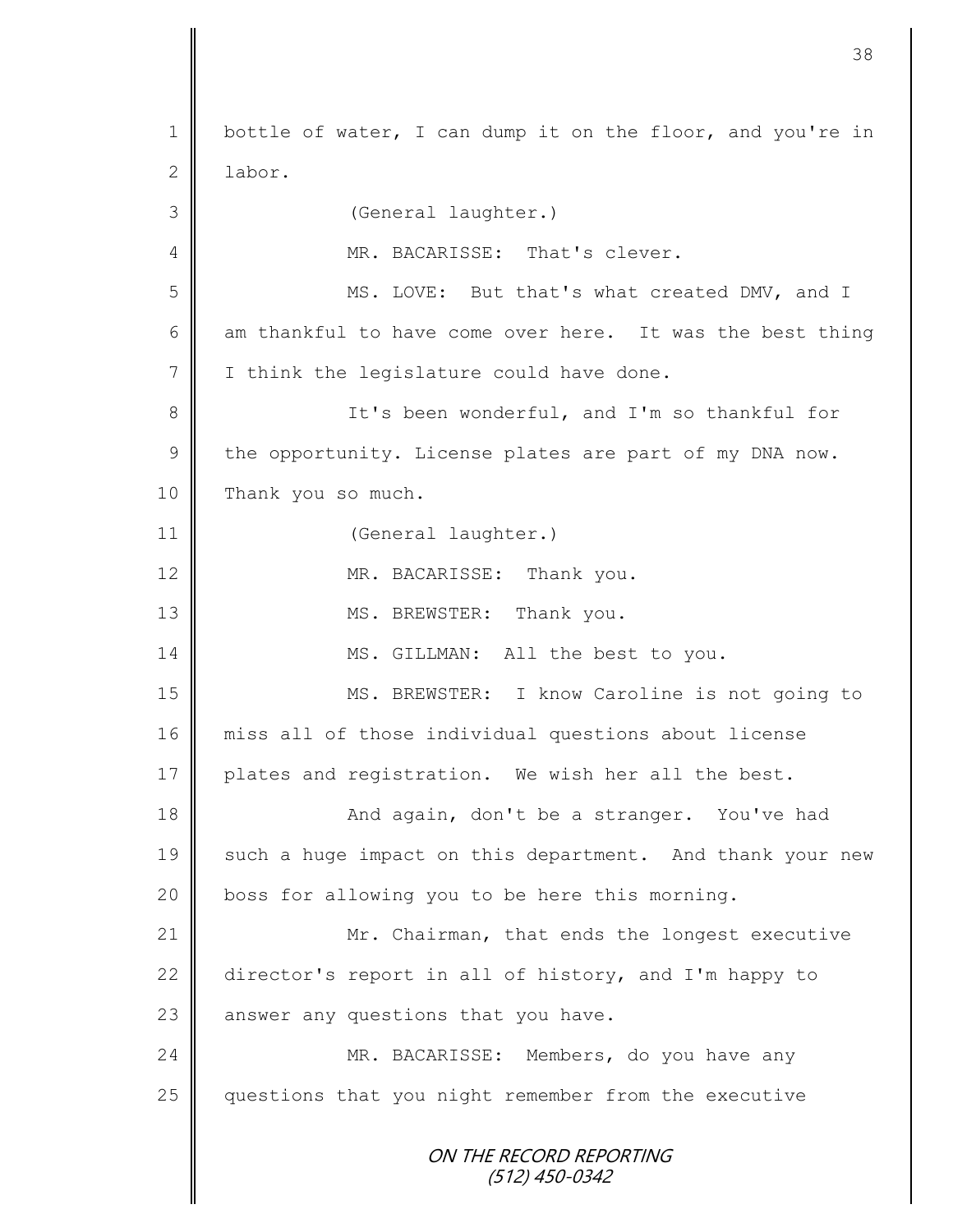ON THE RECORD REPORTING (512) 450-0342 1 director's report? 2 (No response.) 3 || MS. BREWSTER: So much has happened. 4 MR. BACARISSE: Yes, this is true. It's been  $5 \parallel$  an incredibly busy period. My thanks to all the staff and 6 everyone involved here. 7 And certainly we want to thank, and all our 8 respect and love to Ms. Flores and Ms. Love for their  $9 \parallel$  service here with this department. 10 || MS. BREWSTER: Thank you. 11 MR. BACARISSE: Before we move to the next  $12$  agenda item, I would like to propose about a five, ten-13 minute break. Twenty-minute break. Counsel advises we 14 | need a twenty-minute break. Very good. 15 || So we stand in recess for 20 minutes. We'll be 16 back at 10:10. Right? Very good. Thank you. 17 **I** (Whereupon, at 9:50 a.m., a brief recess was  $18$  | taken.) 19 MR. BACARISSE: It's now 10:15 and I am 20 bringing us out of recess back into session, so we are 21  $\parallel$  about to move to the next agenda item. 22  $\parallel$  and before we do that, I'd like to provide a 23 Few comments just regarding and reminding everybody of the 24 decorum of this meeting. It's important to wait to be 25  $\parallel$  recognized by me as the chair before obtaining the floor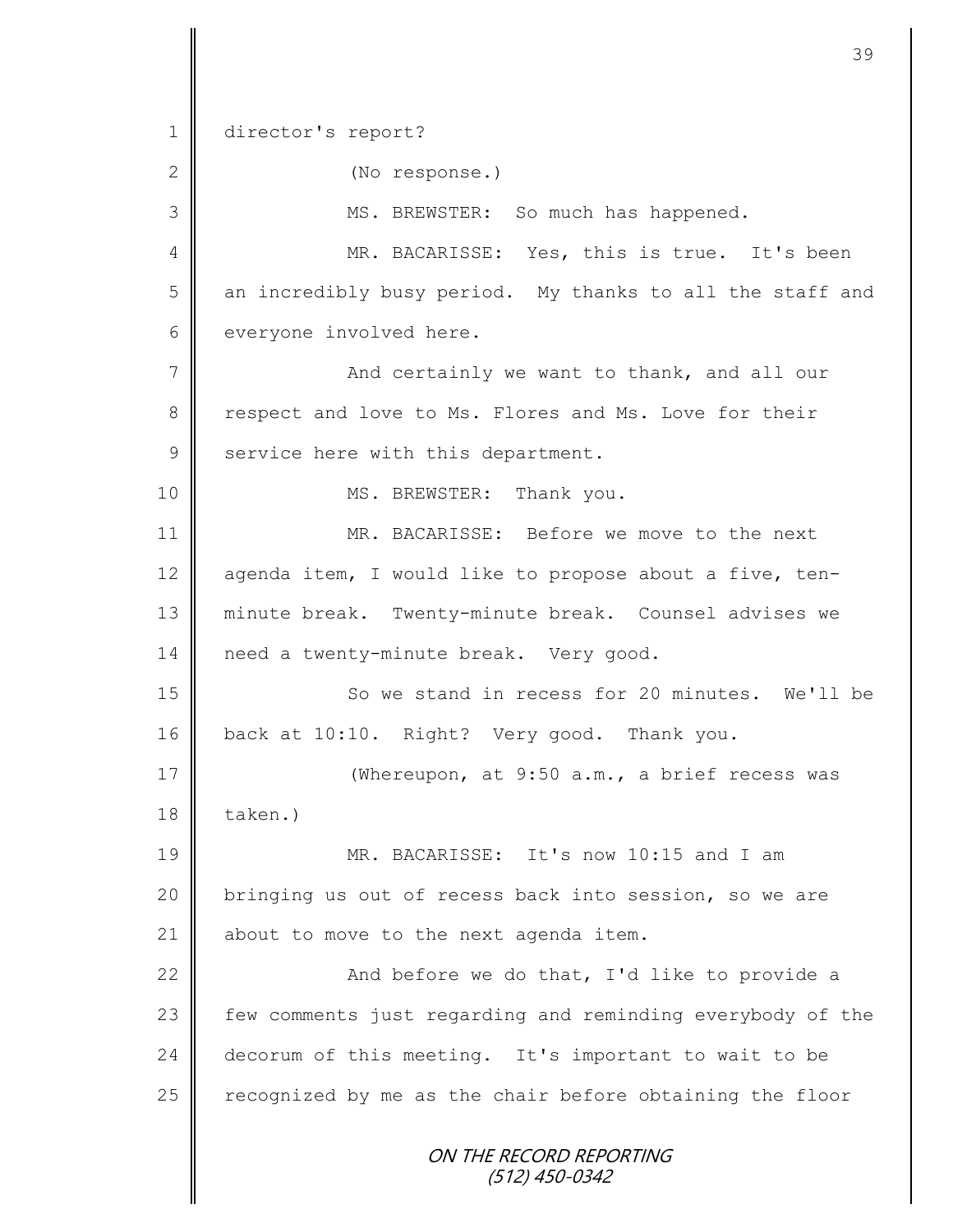1 to speak. You may raise your hand or say Chairman, 2 whatever, and I will then recognize you by name. Please  $3 \parallel$  be courteous and wait until the prior speaker is finished 4 before asking for the floor.

 Also, I may alternate giving the floor to members with differing views or opposing and favoring a 7 motion when we have a motion, as appropriate. For 8 example, I'll give all members wishing to speak a turn **b** before giving the floor to a member for a second time in discussion.

11 **Network** Remember to always address me as the chair in 12 vour comments and not other Board members during a 13 discussion. Members and the chair may ask to confer with 14 general counsel and take a recess at any time as 15 necessary. So as we work through this, we have two new 16 members and we want to certainly be respectful of them and 17 their process through this and all of our parties as well, 18 || so that's the way we'll operate.

19 || And before we move to agenda item 5, or as we 20 || move to agenda item 5, the contested case, the Texas 21 Department of Motor Vehicles v. Jay Enterprise dba M&M 22  $\parallel$  Auto Sales, I would like to hear from our general counsel, 23 Tracey Beaver.

24 Ms. Beaver.

25 MS. BEAVER: Thank you, Chairman. Tracey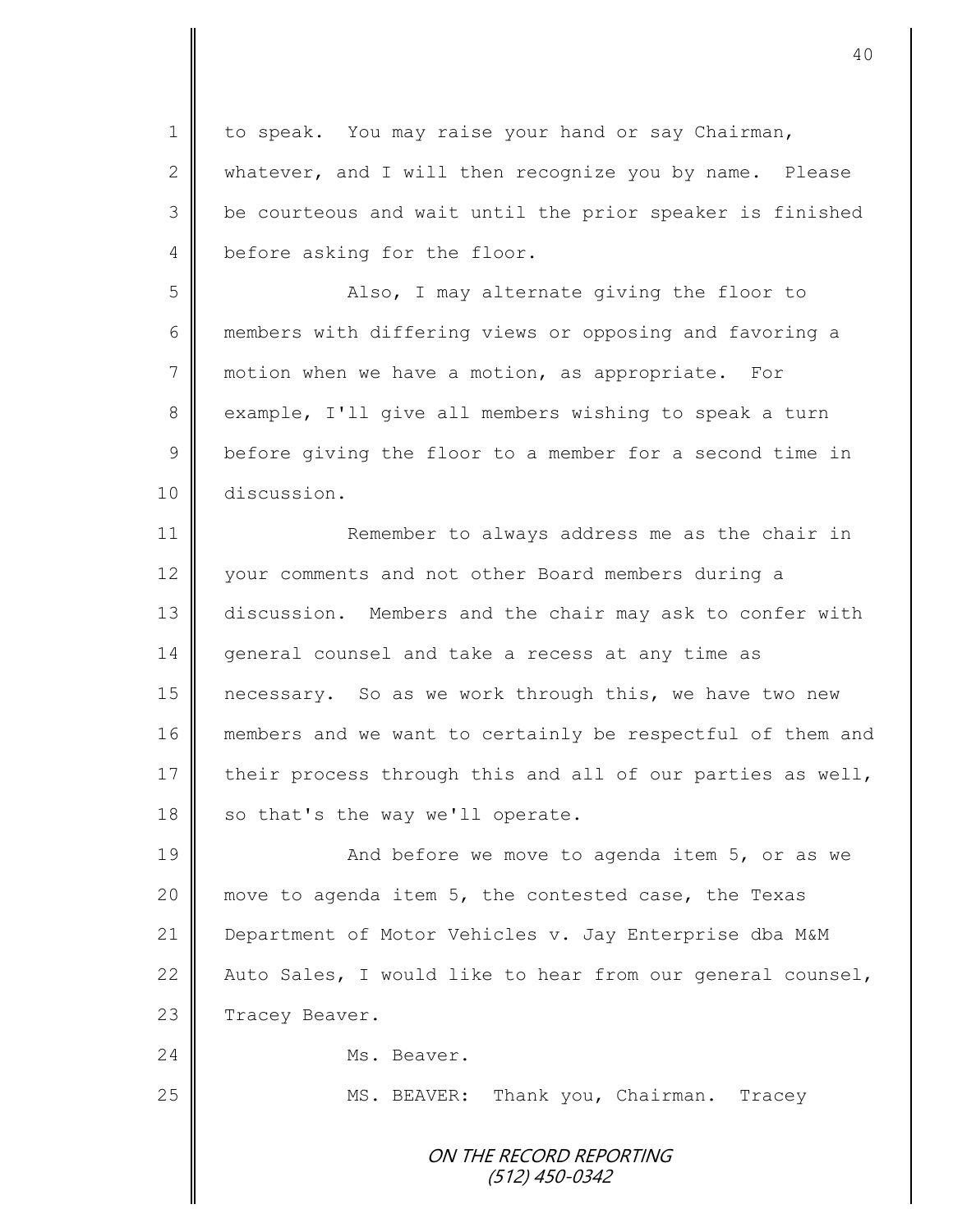| $\mathbf 1$    | Beaver, general counsel, for the record.                   |
|----------------|------------------------------------------------------------|
| $\mathbf{2}$   | Appearing for Jay Enterprise today is                      |
| 3              | Representative Bryan Laine, and for Enforcement we have    |
| 4              | Brian Ge and Karen Meisel. The parties for Enforcement     |
| 5              | will present first and then it will be followed by Mr.     |
| 6              | Laine.                                                     |
| 7              | According to department rule, each party has up            |
| 8              | to 15 minutes to present their case. There will be a       |
| $\overline{9}$ | timer presented by department staff. When there is a       |
| 10             | minute remaining, the light will turn yellow and then once |
| 11             | the 15 minutes is up, red light will appear and there will |
| 12             | be a beep.                                                 |
| 13             | Thank you.                                                 |
| 14             | MR. BACARISSE: Thank you.                                  |
| 15             | I'd also like to remind the Board members and              |
| 16             | the parties that the Board's final decision must be based  |
| 17             | solely on evidence contained within the administrative     |
| 18             | record from SOAH and the Board shall not consider any new  |
| 19             | information. Members must consider this case based on the  |
| 20             | statutes and rules that were in effect at the time of the  |
| 21             | alleged violations. The Board must not consider any        |
| 22             | legislation from the past session or any advisory          |
| 23             | committee meetings that may have dealt with temp tags, so  |
| 24             | just to remind us of that.                                 |
| 25             | And Brian Ge, with the assistance of Karen                 |
|                | ON THE RECORD REPORTING<br>$(512)$ 450-0342                |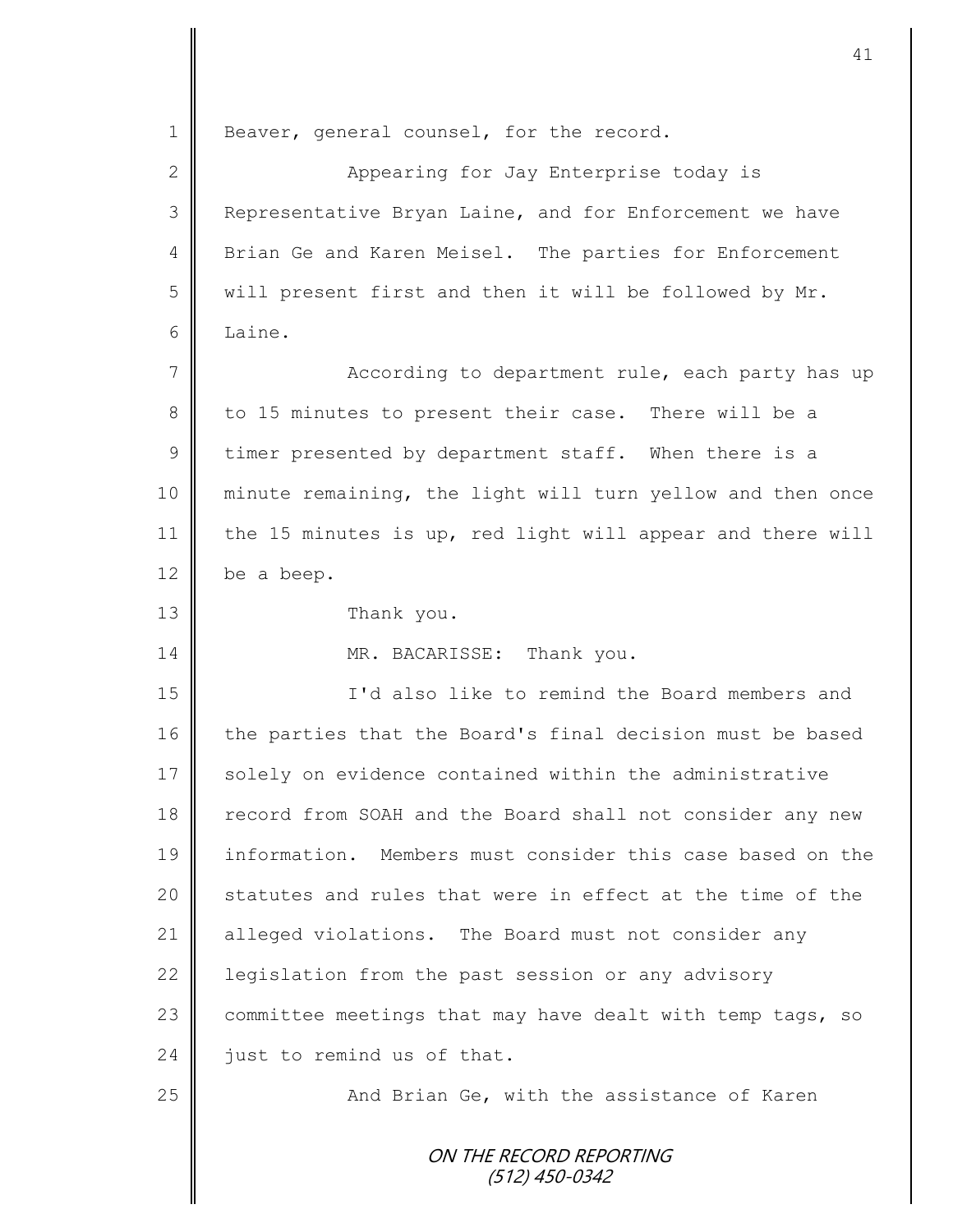ON THE RECORD REPORTING (512) 450-0342 1 || Meisel, will now address agenda item 5, the contested  $2 \parallel$  case. You have the floor. 3 MR. GE: Mr. Chairman, members, Ms. Brewster, 4 | good morning. My name is Brian Ge. 5 | MS. BREWSTER: Mr. Chairman. 6 MR. BACARISSE: Yes. I'm sorry. One moment. 7 MS. BREWSTER: The court reporter cannot hear. 8 MR. BACARISSE: Okay. Speak loudly. Sorry. 9 | MS. BREWSTER: Thank you. 10 || MR. BACARISSE: Thank you, Brian. Please 11 continue. 12 | MR. GE: As the chairman stated, Karen Meisel, 13 the attorney with the Enforcement Division who tried this 14 case at the State Office of Administrative Hearings, is 15 | with me here today. 16 | **Agenda item number 5, which can be found on** 17 page 19 of your Board books, is a contested case regarding 18 the Texas Department of Motor Vehicles v. Jay Enterprise, 19 Inc. dba M&M Auto Sales. A hearing was held before an 20 | administrative law judge, or ALJ, at the State Office of 21 Administrative Hearings on August 13, 2020. The ALJ 22 issued a proposal for decision. 23 MS. BEAVER: Apologies, Chairman. I'm sorry to 24 interrupt. It looks like they still can't quite get the 25 transcript for the recording. I'm not sure if maybe we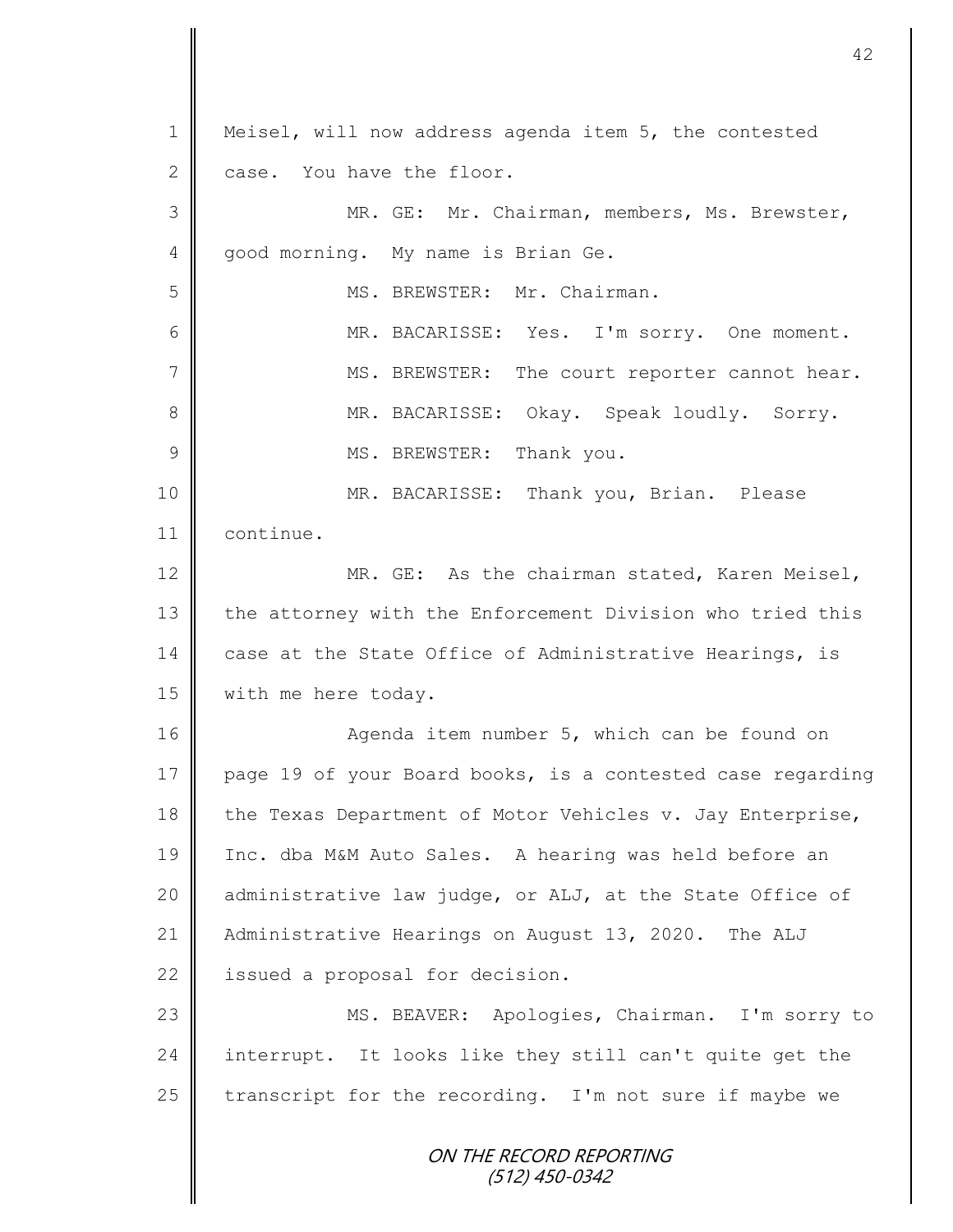ON THE RECORD REPORTING 1 || need another microphone if there's one that could be a 2 | little bit louder or just maybe talk closer to the 3 microphone. You almost have to be in front of it. 4 Sorry for the interruption. 5 MR. BACARISSE: That's fine. Thank you. 6 MR. GE: Is this better? 7 || THE REPORTER: yes. 8 || MR. GE: My apologies. 9 || MR. BACARISSE: Just get right on, get right up  $10 \parallel$  to it. 11 | (General laughter.) 12 MR. GE: The ALJ issued a proposal for decision 13 on October 27, 2020. Staff is asking the Board to issue a 14 final order that modifies the ALJ's proposal for decision 15 | to include revocation of Jay Enterprise general 16 distinguishing number, in addition to the \$5,000 civil 17 penalty that the ALJ recommended. 18 **Department records show that user Amjad Nassar** 19 and dealer Jay Enterprise issued approximately 1,649 20 buyer's temporary tags between January 1, 2019, and 21 September 1, 2019. During that time period, the dealer, 22 Jay Enterprise, reported only one vehicle sale to their 23  $\parallel$  local tax authority. Based on the seriousness of Jay 24 Enterprise's suspected fraudulent use of buyer's temporary  $25$   $\parallel$  tags, the department issued a notice of department

43

(512) 450-0342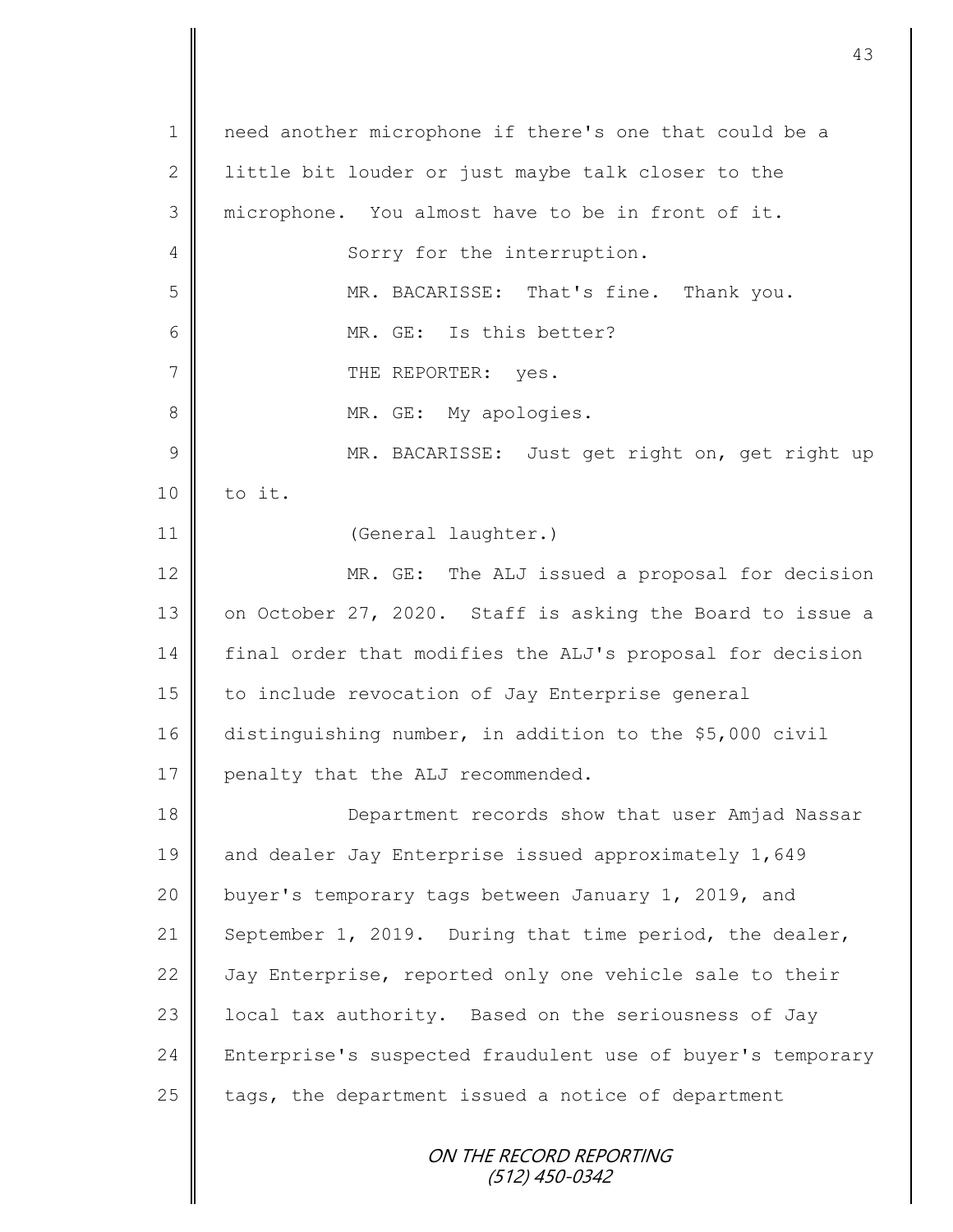1 decision on January 29, 2020, calling for a civil penalty 2  $\parallel$  of \$25,000 and revocation of their general distinguishing 3 number.

4 This notice should reasonably have given Jay  $5$  | Enterprise notice of, one, the gravity of the allegations 6 being levied against them, and two, if they suspected any  $7 \parallel$  unauthorized use of their temp tag account that they 8 should secure their account. Instead, between the date 9 that we sent out that notice of department decision, 10 January 29, 2020, and the date of the hearing on August 11 13, 2020, the dealer issued an additional 84 temporary 12  $\parallel$  tags, despite reporting only 13 sales to their local tax 13 authority.

14 When the ALJ issued his proposal for decision, 15 the ALJ found that the tags were issued from Jay 16 Enterprise's account, but the ALJ declined to hold Jay 17 Enterprise responsible for the overwhelming majority of 18  $\parallel$  the tags issued from their account.

19 The ALJ concluded that based on the evidence, 20 | Jay Enterprise violated the Texas Transportation Code by 21 printing more than one buyer's temporary tag for buyers of 22 vehicles, as well as the Texas Administrative Code by 23 failing to have business hours posted at their licensed 24 | location and failing to have an employee on site or have a 25  $\parallel$  sign stating when the dealer would resume operations.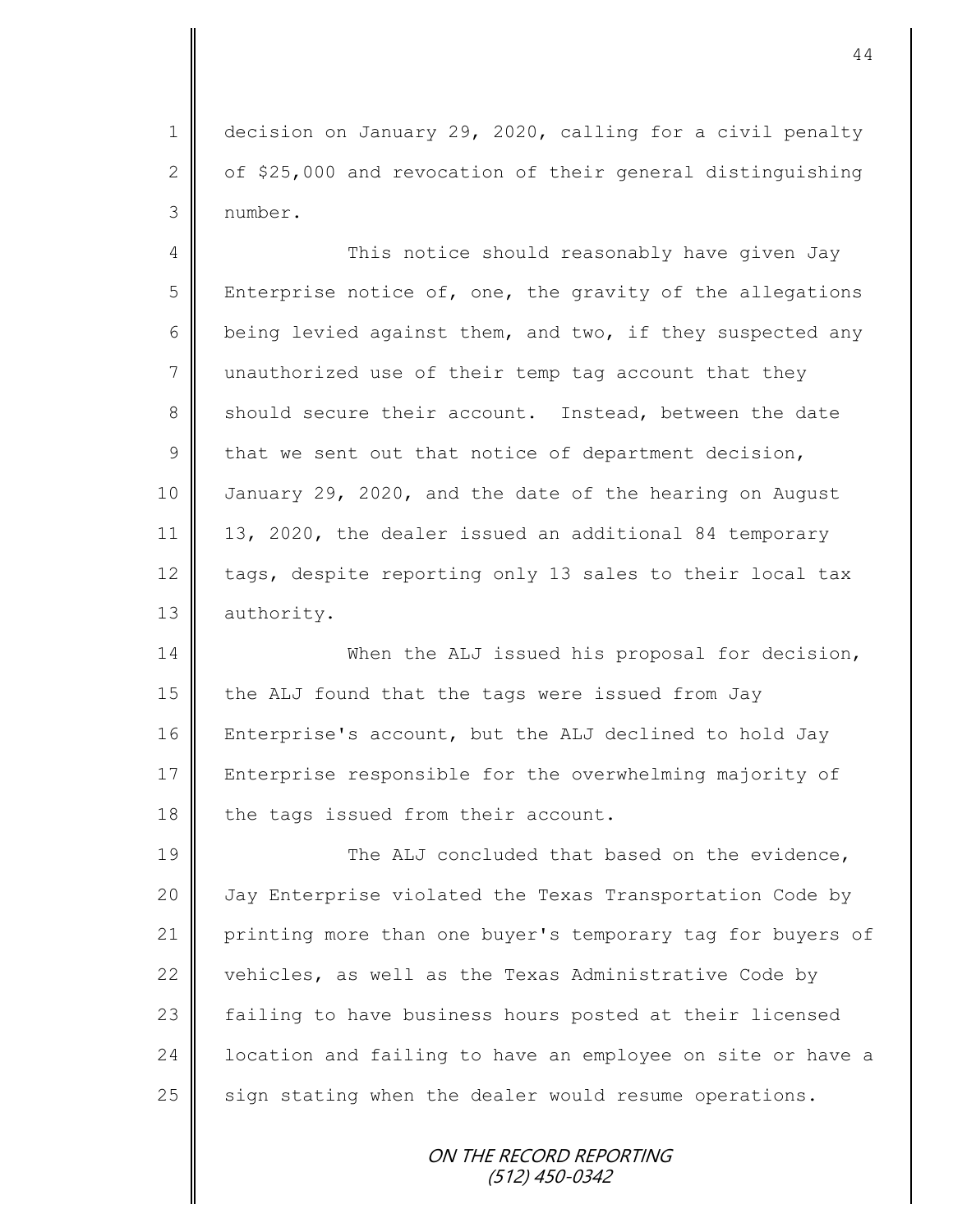ON THE RECORD REPORTING (512) 450-0342 1 Based on those violations, the ALJ concluded that a civil 2 penalty of \$5,000 without revocation of Jay Enterprise's 3 general distinguishing number was appropriate. 4 || Ms. Meisel will now explain why staff believes 5 the Board should modify the ALJ's proposal for decision to 6 | include revocation of Jay Enterprise's general 7 distinguishing number. 8 Thank you. 9 || MS. MEISEL: Good morning. Can you guys hear 10 me okay? 11 MR. BACARISSE: Yes. Just speak loudly. 12 || MS. MEISEL: I'll use Brian's mic. 13 || Karen Meisel, Enforcement attorney. Good 14 morning Mr. Chairman, members of the Board, Ms. Brewster. 15  $\parallel$  Thank you for allowing me to speak today. 16 | Just some background on the complaint. It was 17 | filed by a police officer from the City of Vidor, Texas, 18 in August 2019. The complaining officer pulled over a 19 vehicle bearing a temporary tag issued by this dealer. 20 The officer determined during that traffic stop that the 21 vehicle was a salvage vehicle and it was not permitted to 22 be operated on Texas roadways. 23 || Another Vidor officer also testified during the 24 hearing that he had pulled over about 40 or 50 vehicles 25 bearing temporary tags from this dealer. When he was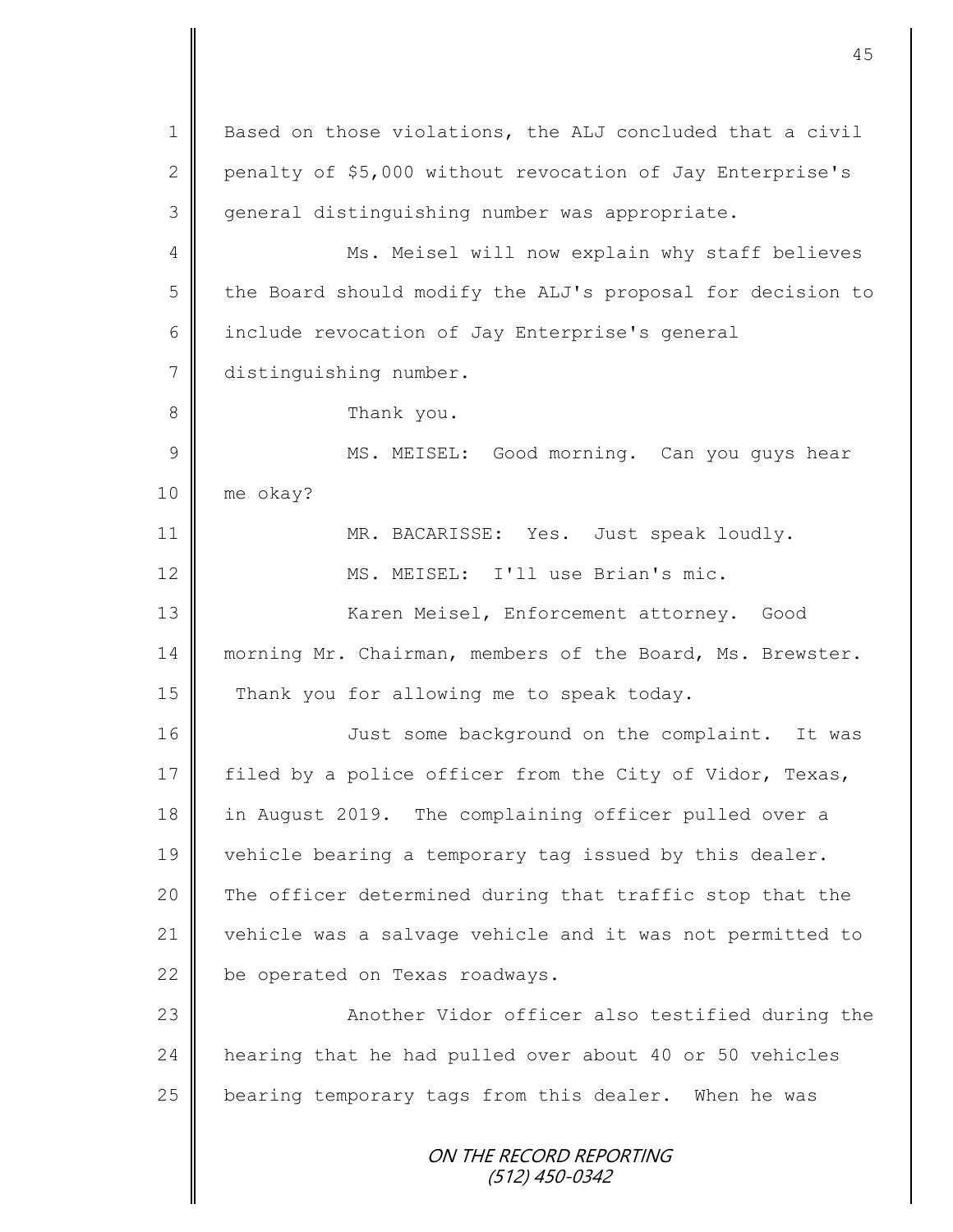| $\mathbf 1$   | asked at trial if any of the temporary tags were           |
|---------------|------------------------------------------------------------|
| $\mathbf{2}$  | legitimate tags, his answer was an unequivocal no.         |
| 3             | Chief investigator Dave George testified at                |
| 4             | length at the hearing about the eTAG system and how        |
| 5             | temporary tags are to be used. He also testified to the    |
| 6             | harms that come from the abuse of the tag system.          |
| 7             | One of the ways in which we in Enforcement                 |
| 8             | gauge proper tag use is we compare the dealer's vehicle    |
| $\mathcal{G}$ | sales that are reported on their vehicle inventory tax     |
| 10            | statements to their county tax authority, and we compare   |
| 11            | those statements to the number of tags that have ben       |
| 12            | issued, particularly in this case buyer's tags. So during  |
| 13            | the charging time frame, as Mr. Ge stated, respondent      |
| 14            | issued about 1,600 buyer's temporary tags, and again, only |
| 15            | one sale during that charging time frame and the NODD.     |
| 16            | From the initial time period, January 1, 2019,             |
| 17            | right up until July 31 of 2020, right before we went to    |
| 18            | hearing on this matter, respondent's account had issued    |
| 19            | about 3,000 buyer's temporary tags. During that same time  |
| 20            | frame, only about twelve vehicle sales were reported to    |
| 21            | the local tax authority. So even after department          |
| 22            | investigators visited the respondent on January 23, 2020,  |
| 23            | the tag abuse continued. Even after I sent out the NODD    |
| 24            | at the end of January 2020, the tag abuse continued.       |
| 25            | Enforcement disagrees with the ALJ's analysis              |
|               | ON THE RECORD REPORTING<br>(512) 450-0342                  |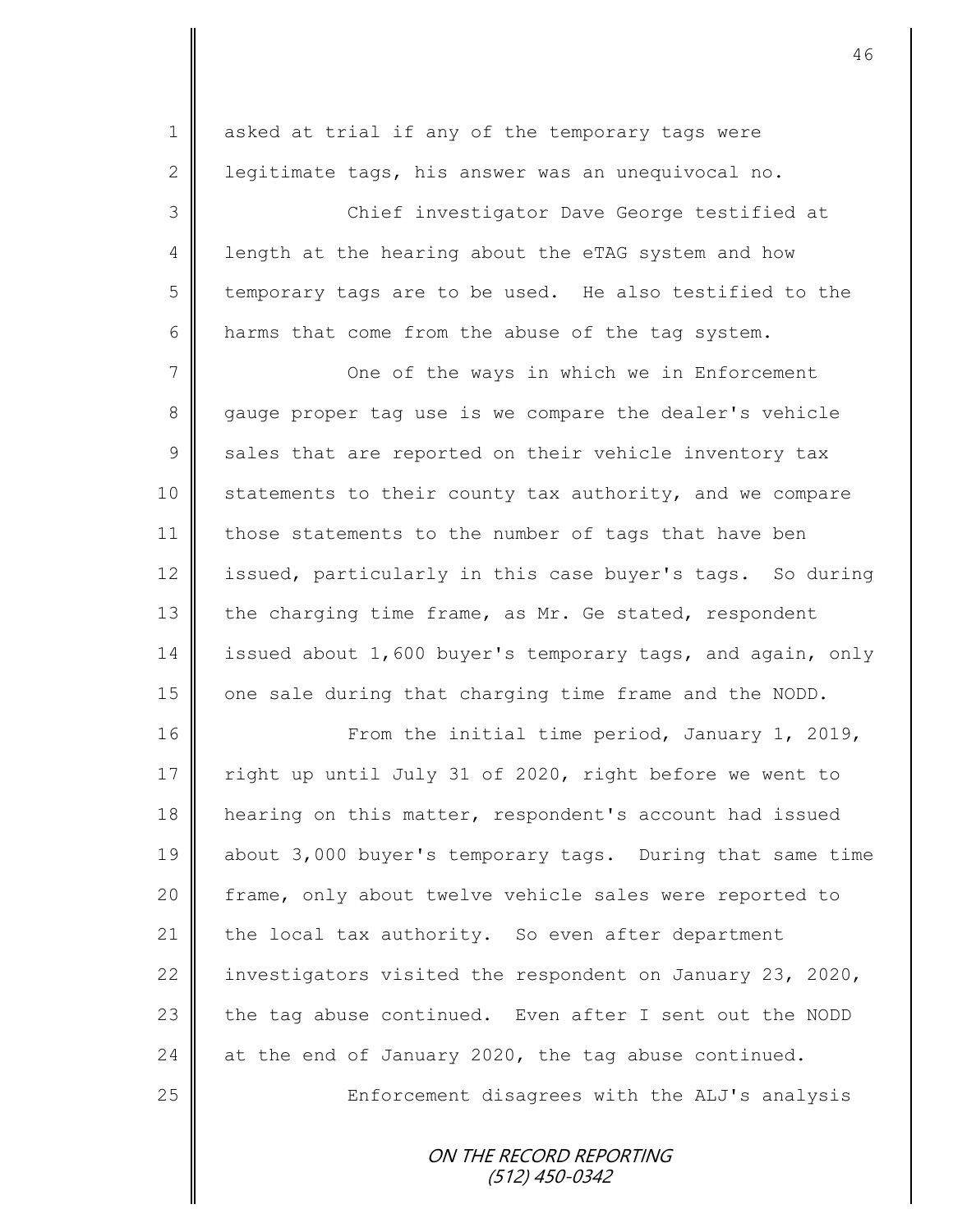1 | of the department's statutes and rules as they relate to 2  $\parallel$  the dealer's duty to monitor and prevent misuse of their  $3$   $\parallel$  eTAG account. In the PFD the ALJ finds that petitioner 4 misused the tag system on at least two occasions, but he 5 does not agree with petitioner that the misuse of the 6 system arises to a level warranting revocation of 7 | respondent's dealer's license.

8 Petitioner Enforcement is not disputing the 9 ALJ's findings for the premises violations. The ALJ 10 | recommended a total \$1,000 penalty, \$500 for two 11 violations. Just to let you know, you can revoke the 12 dealer on these violations alone, the premises violations.

13 || Now, department statute and rules are intended 14 to hold dealers accountable for tags obtained through 15 their dealer eTAG accounts. The discipline that is being 16 recommended in the record and the basis for it are not 17 consistent with the record, as the staff notified the 18 dealer about the excessive tag issue in January of 2020 19  $\parallel$  and as the record shows the misuse continued.

20 Petitioner disagrees with the ALJ's position as 21 to when the respondent should have had sufficient notice 22  $\parallel$  of the violations and when the respondent should have 23 taken corrective actions to prevent future violations. 24 It's not the hearing date, it's not the date of the PFD, 25  $\parallel$  as the ALJ offers in his decision or his recommendation,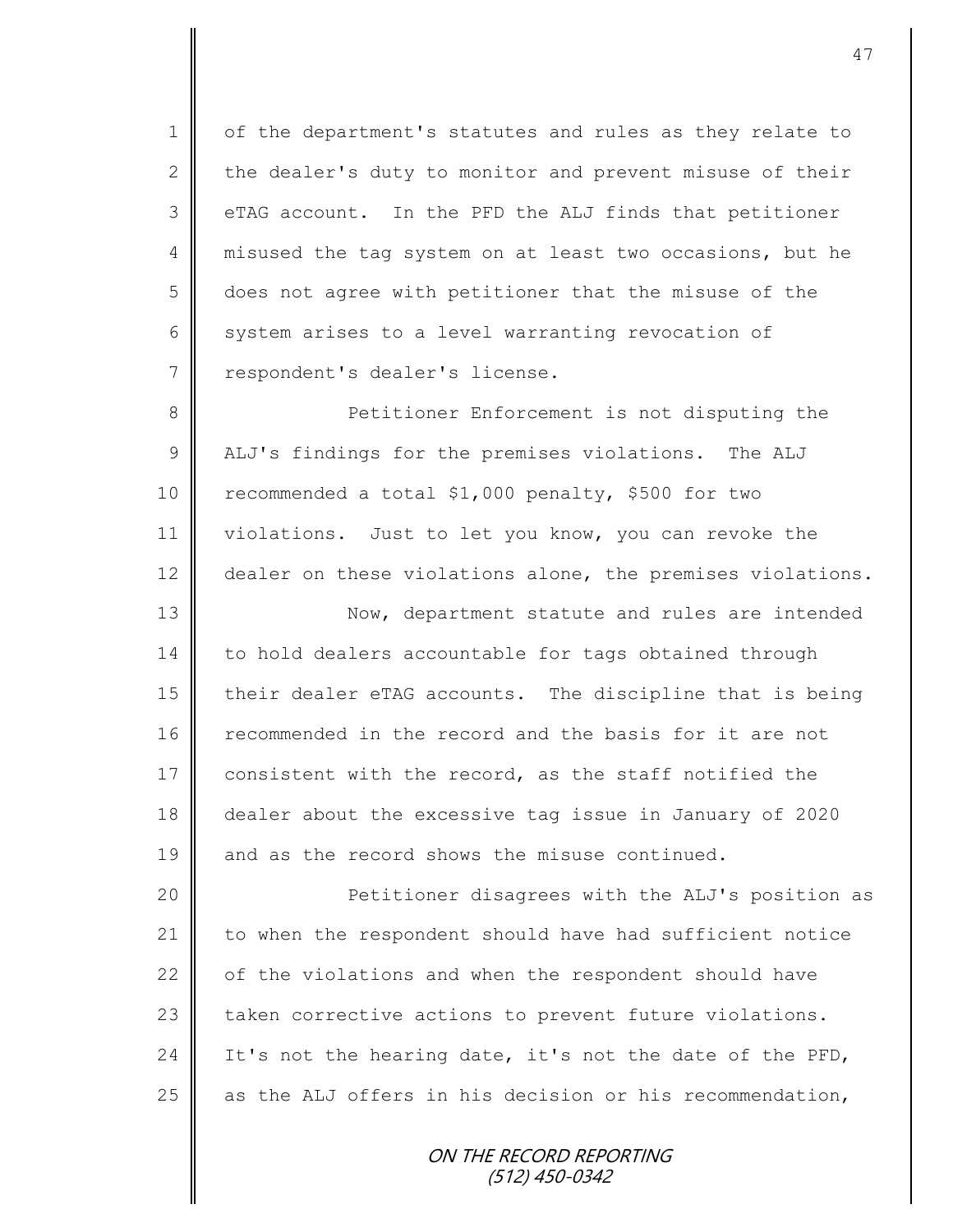1 | Enforcement contends that the respondent is always 2 responsible for the tag activity on their account. Such 3 failure to correct these violations after the department 4 put the respondent on notice of the tag abuse warrants 5 | revocation of his license.

6 I ask you to send a signal to dealers across 7 Texas that the tag system is not to be abused. If the 8 abuse is done, I ask you to revoke that license.

9 || Therefore, Enforcement respectfully requests 10 that you modify the PFD to order revocation of 11 | respondent's dealer license, General Distinguishing Number 12 P133025, for the violations of the department's statute  $13 \parallel$  and rules.

14 Thank you.

15 MR. BACARISSE: Thank you.

16 Before we proceed further, I think it's time to 17 invite Mr. Laine to approach the podium. Mr. Laine 18 Tepresents the respondent, Jay Enterprise dba M&M Auto 19 Sales. And we'll now proceed with the respondent's oral 20 **presentation by Mr. Laine.** 

21 Mr. Laine, you have a total of 15 minutes to 22 present, and the time begins as soon as you start  $23$  speaking. So welcome and thank you.

24 | MR. LAINE: Thank you, Mr. Chairman, Board 25  $\parallel$  members. It's a pleasure to be here. I certainly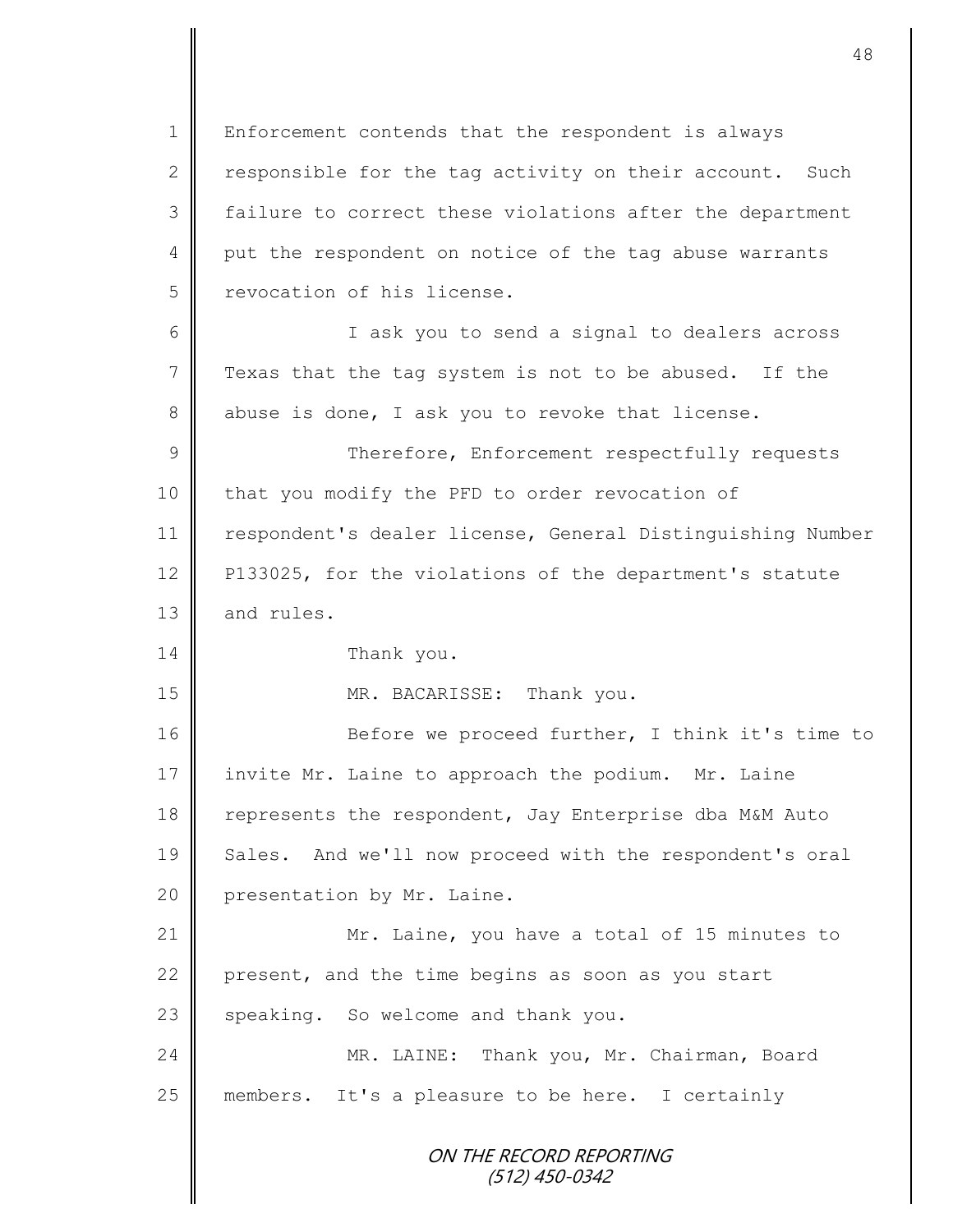ON THE RECORD REPORTING (512) 450-0342 1 enjoyed -- I'm glad I came, I enjoyed earlier. You had 2 some great people come up. 3 I do represent Jay Enterprise dba M&M Auto 4 Sales, and again, my name is Bryan Laine, L-A-I-N-E. And  $5 \parallel$  of course, the owner of that license is here, Mr. Nassar, 6 Amjad Nassar is in the back over there. 7 || So Mr. Chairman, if it's okay if I proceed, 8 | I'll move forward. 9 MR. BACARISSE: You bet. 10 || MR. LAINE: Now, the other interesting thing I 11 saw today was some of the agenda that y'all were trying to 12 fix, some of the new programs that you were putting in and 13 some of the things that the Board was involved in, 14 certainly cyber crime, and I can see why Ms. Meisel moved 15 | forward to maybe present this case to the Board. 16 | At the hearing, which was a six-hour hearing by 17 Zoom -- it was kind of grueling, actually, for both of 18 us -- there were about five different witnesses and maybe 19 the sixth witness was Mr. Nassar. So at the hearing there 20 were several investigators and the Vidor Police 21 Department -- which is Orange County -- police officers 22 who initiated basically the investigation for the buyer's  $23$  tags. 24 | The whole premise, I think, on the main  $25$  | objection  $-$  and we're not even objecting to the premise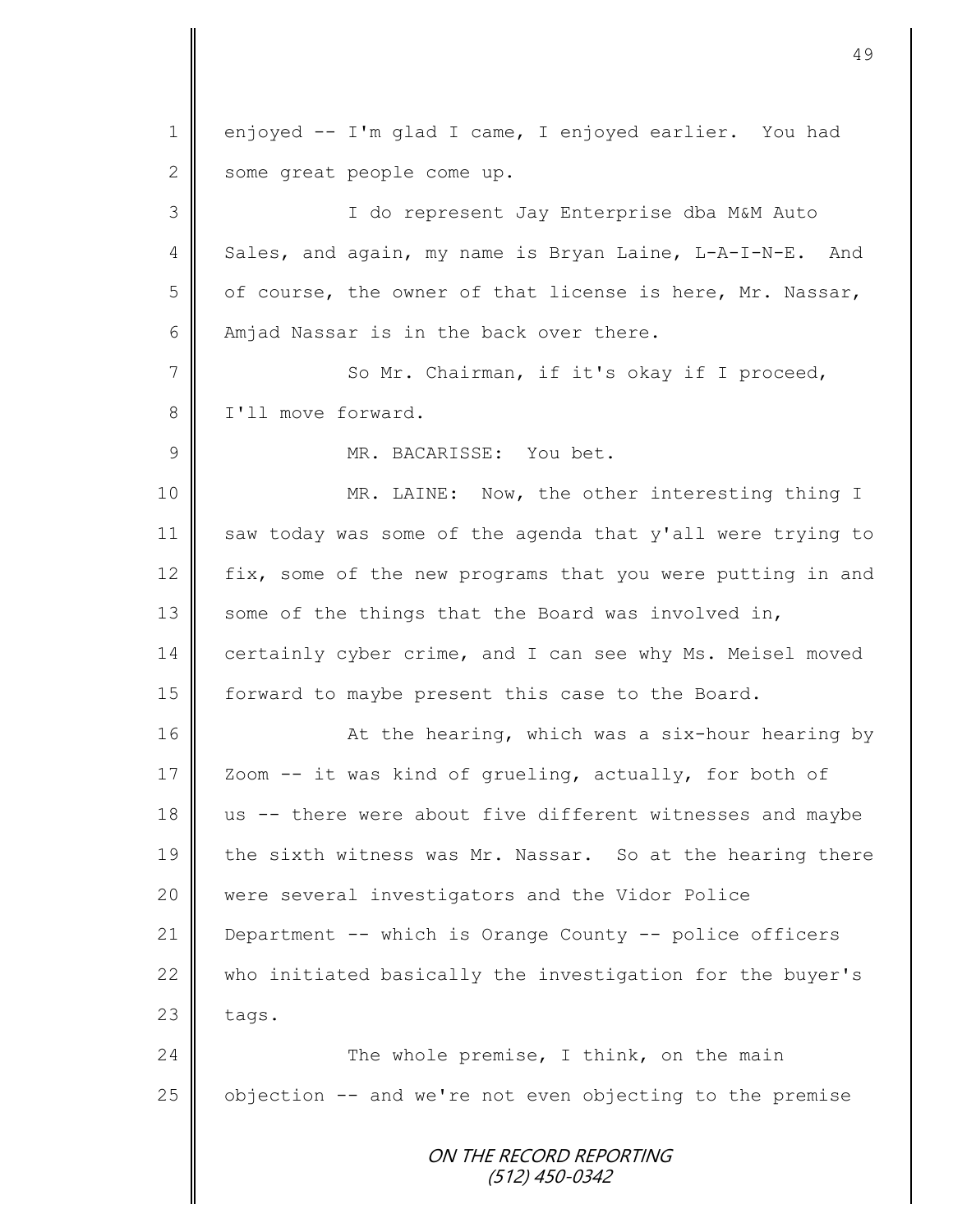1 || violations, so I quess I'm just here to talk about the 2 buyer's tags  $-$  was a word that the ALJ judge never said  $3 \parallel$  but was implied, I think in his ruling, and of course, Ms. 4 | Meisel said in her exceptions, which was the word 5  $\parallel$  "hacking". Basically, as the chairman mentioned earlier, 6 this case all revolves around evidence and at the hearing  $7 \parallel$  we heard evidence about the tags being issued from Mr. 8 Nassar or from Jay Enterprise.

 $9 \parallel$  There was never really a question, I think, 10 that the system had Jay Enterprise as issuing these 11 buyer's tags. But from the evidence, one of the main 12  $\parallel$  investigators in Vidor -- which is in the report -- found 13 that these tags he traced were coming from a convenience 14 Store in Beaumont, Texas. Now, J&J (sic) Enterprise was 15 | selling cars in Port Arthur, Texas, and there was nothing 16 ever remotely linked to Port Arthur, Texas, or anything of 17 | that nature.

18 Mr. Nassar denied ever knowing that his account 19 was used for this. He introduced, as Ms. Meisel said, 20 || several titles of cars that he had sold which were about 21 20 titles. He did admit, yes, in the decision, I have had 22 customers, two customers who weren't able to get them 23 registered, I wrote them another buyer's tag. And that's  $24$  where the ALJ judge left it with Mr. Nassar.

25 | Think Ms. Meisel's issue -- and it's a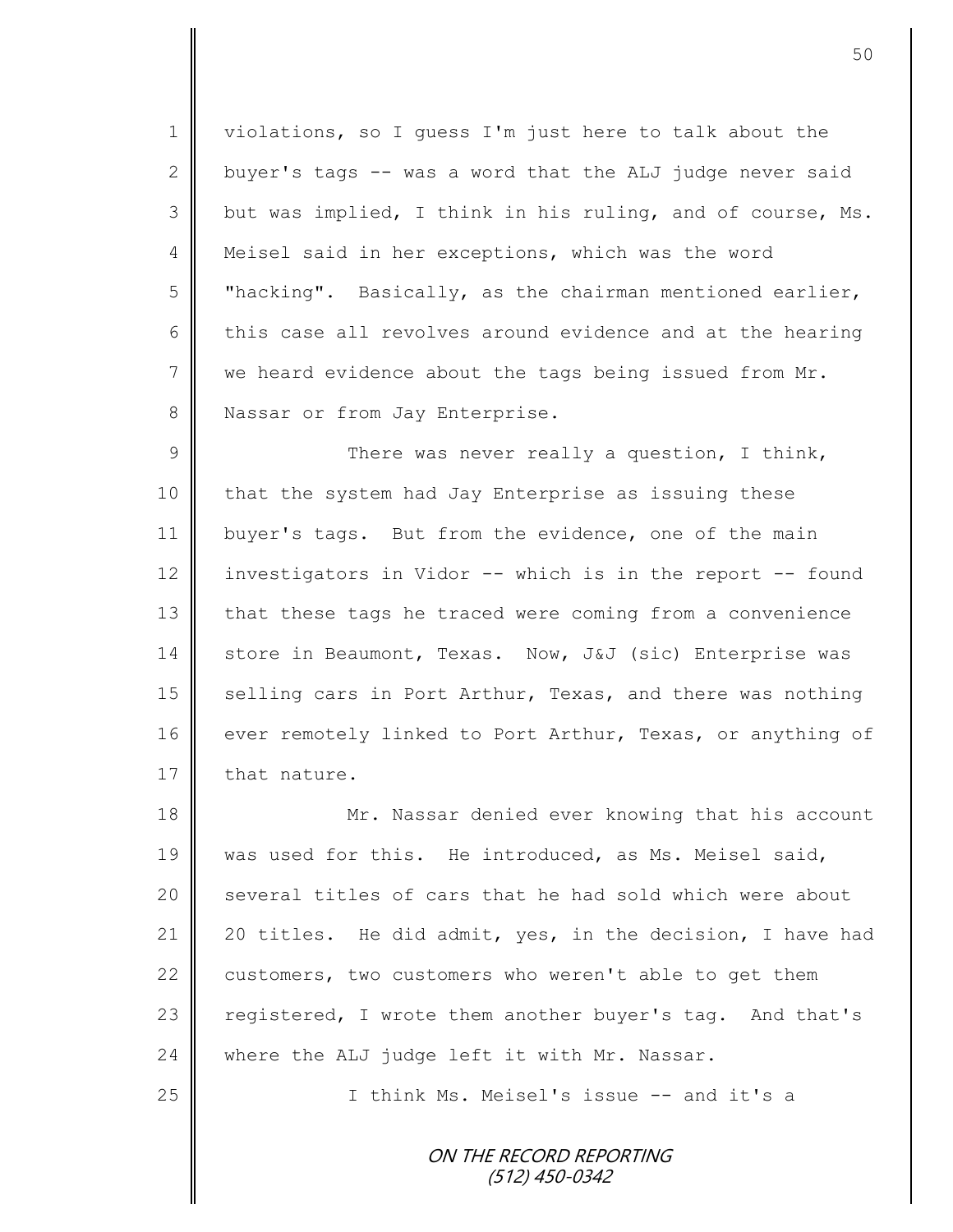1 | legitimate issue, I don't think it fits the facts of this 2 case, not the evidence of this case and not what we found 3 || in all of the evidence that the investigators and the 4 police officer put on -- about whether Mr. Nassar was the 5 | one getting on the computer, using his pass code and 6 | ordering all these tags, printing the tags and just giving  $7 \parallel$  them out, selling them.

8 That was the real issue, that you were getting  $9 \parallel$  all these tags and you were selling the tags. There was 10 no evidence of that. In fact, the only evidence that was 11 | found was never remotely linked to Mr. Nassar.

12 | The fact, one of the lead investigators 13 mentioned the word "hacking" in his actual testimony. 14 Now, the ALJ judge never said the word "hacking" in his 15 decision; the word "hacking" came from the department. 16 But that is the real issue.

17 || And what Karen is saying to the Board is, look, 18 how could you not know, how could you not know, Mr. 19 Nassar. She is saying, I am putting the responsibility on 20 | you.

21 Well, the fact of the matter is Mr. Nassar, who 22 didn't know many of the rules, or knew them but wasn't 23  $\parallel$  exactly following some of the premises liability rules, 24 didn't even know to check his account. He didn't know 25  $\parallel$  that any of this was happening. That's what he testified.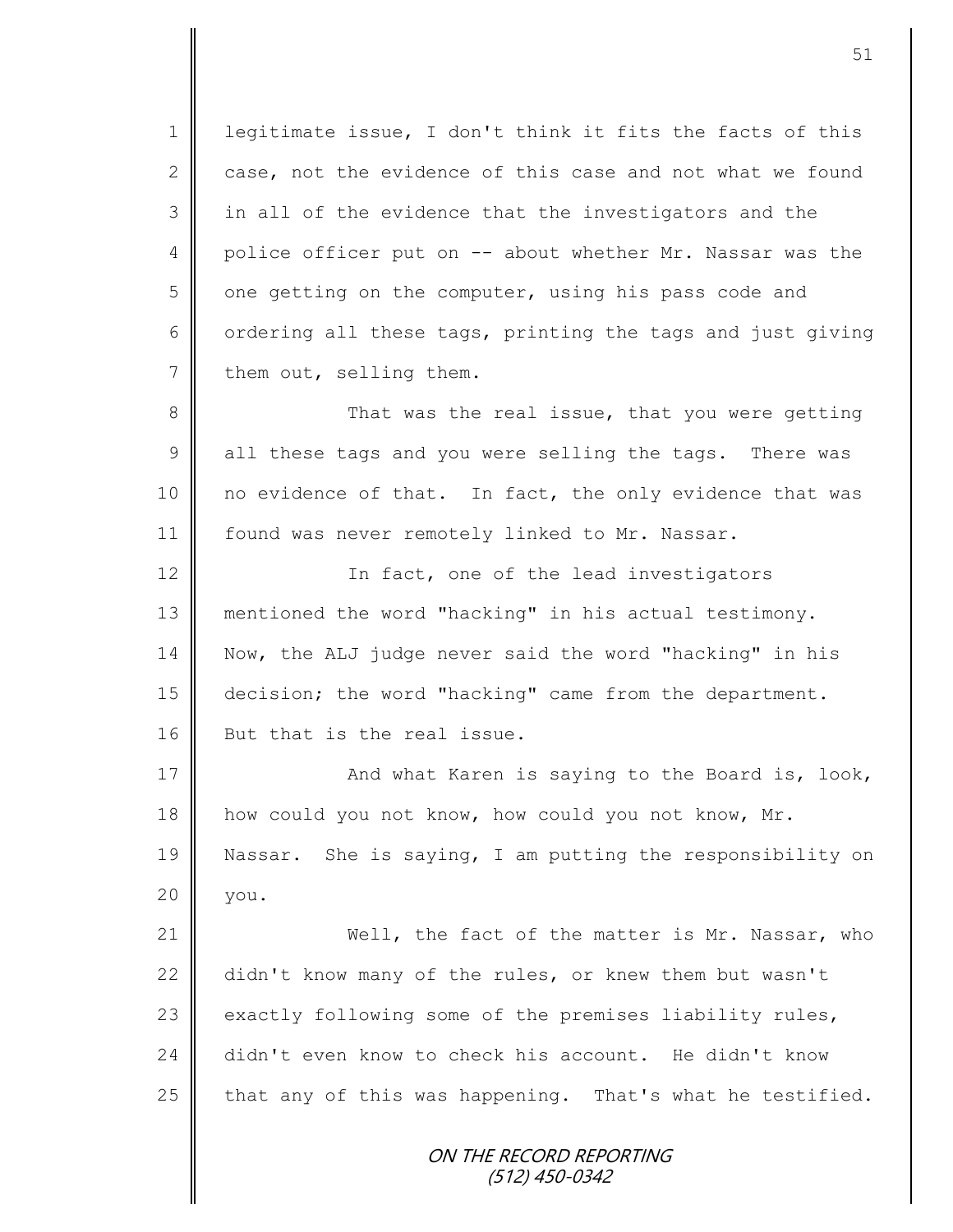1 So it comes down to this. And I think it's 2 very appropriate because even in the actual hearing itself  $3 \parallel$  the issue was, or was implied, how do we make this buyer 4 tag system a little better. So I think that's the whole 5 | reason that we're here. 6 I think Karen wants a different decision, but 7 there's an overriding principle. But in this particular

8 hearing there was absolutely zero evidence of buyer tag  $9 \parallel$  fraud associated with Mr. Nassar, associated with getting  $10$  on the computer, downloading these tags and doing it up.

11 We're talking about 3,000 tags. That's almost 12 incredible to do. His little business is deep in Port 13 Arthur, Texas, and he didn't do that. The judge found he 14 didn't do that.

15 || The fines for the buyer tag abuse came from his 16 admission. That's what the judge ended up finding, that 17 you did more than one buyer's tag for several cars, and he 18 fined him \$2,000 per tag, and then \$500 each for the 19 premises liability.

20 | Mr. Nassar is current. He got the message. 21 | He's done everything he needs to do, and he knows what's 22  $\parallel$  required of him as far as keeping his license, and he 23 | values his license.

24 But from this particular aspect, the exception 25 that Ms. Meisel made to the actual ALJ's findings is, I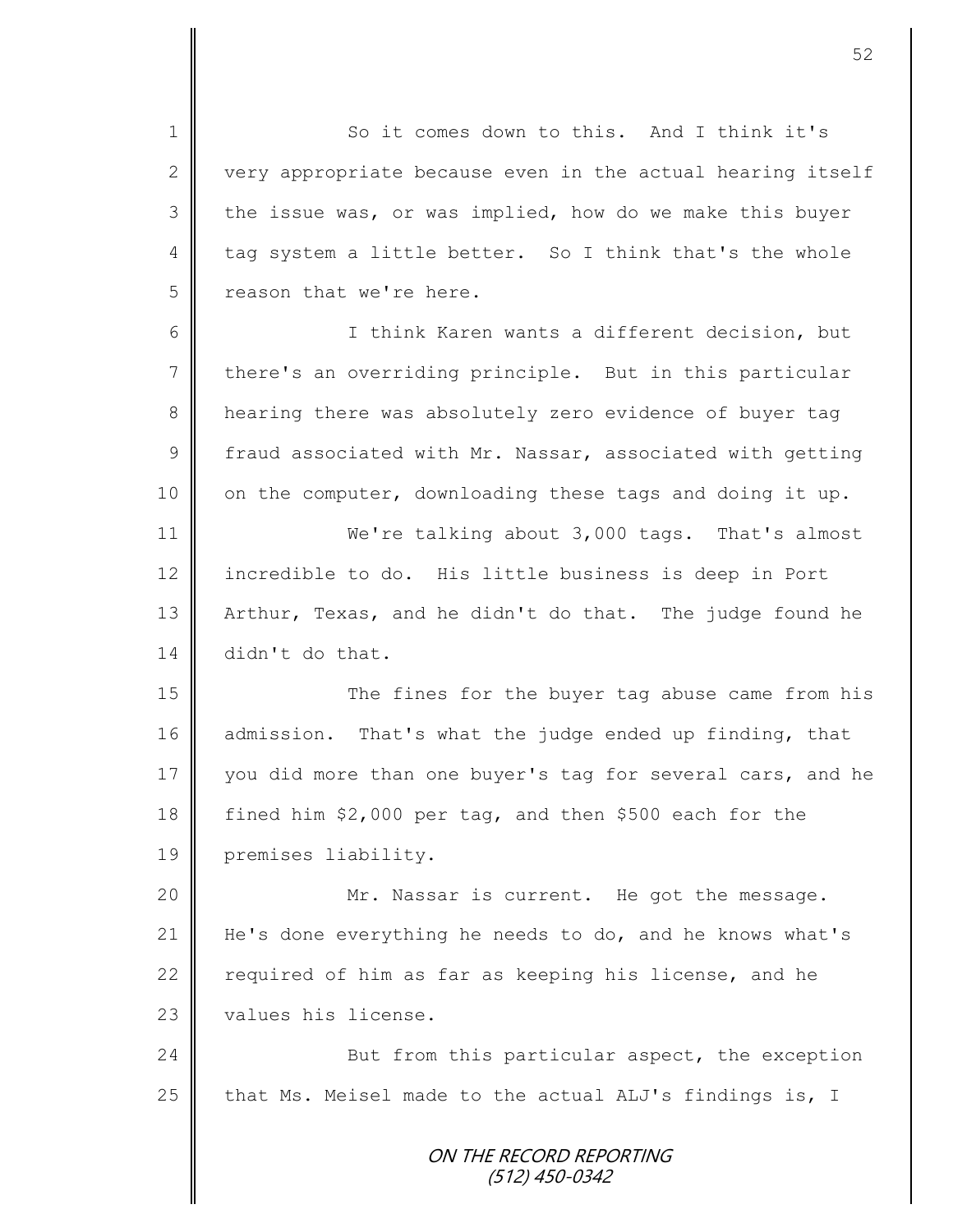1 | really think, the difference between whether you believe 2 | in hacking or not. And the issue is, if you believe in 3 | hacking or not, that's an issue for the department to deal 4 || with. But it also came down to an issue of evidence. The  $5 \parallel$  actual people investigating, tracking these, moving these, 6 catching them on the street, pulling them over tags and 7 finding out where they were coming from had nothing to do 8 | remotely with Mr. Nassar.

9 || So that was the issue that was brought up in 10 | the hearing and probably a very good issue to deal with in 11 general, but as far as the evidence and the issues with 12 Mr. Nassar and should he keep his license, should he have 13 to pay more for that, he got the message. A \$5,000 fine 14 for Mr. Nassar is substantial, and you know, he values his 15 license. But the evidence in this record that the ALJ 16 | found was not a fraudulent abuse of buyer's tags by Mr. 17 Nassar.

18  $\parallel$  And so we respectfully -- I respectfully 19 || request that the Board approve the ALJ's decision in sum 20  $\parallel$  as it is, that the license certainly not be revoked, and 21 that the Board maintain a  $$5,000$  fine. Thank you.

22 | MR. BACARISSE: Okay. Thank you, Mr. Laine. 23 Just hang tight there.

24 || I'll now ask if our Board members have any 25 || questions of either counsel in this situation. So

> ON THE RECORD REPORTING (512) 450-0342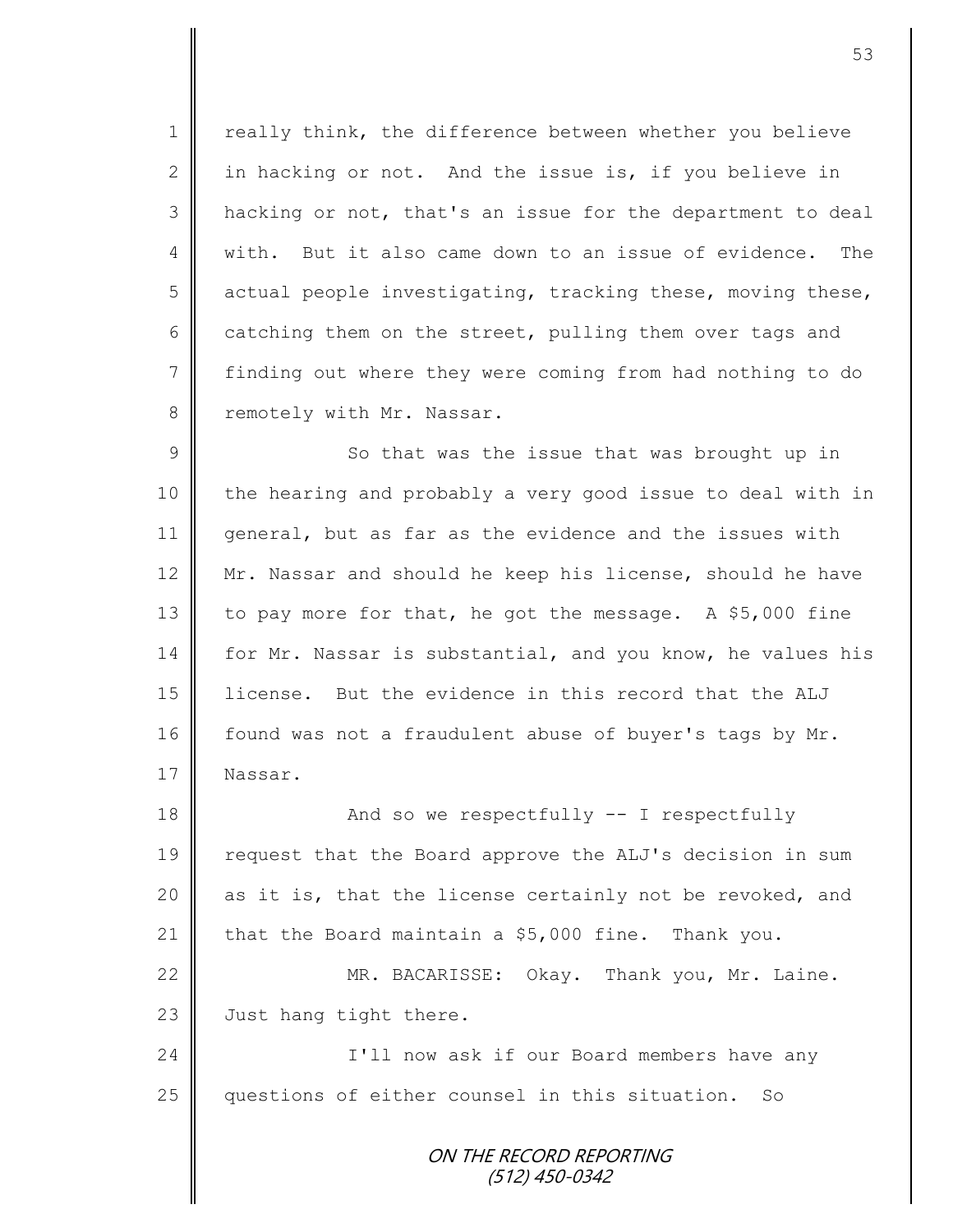ON THE RECORD REPORTING (512) 450-0342 1 || members, I'm throwing it open. 2 Mr. Graham. 3 MR. GRAHAM: So do we need a motion? Or I 4 guess we need a motion before we discuss but we don't need 5 a motion to ask questions. 6 MR. BACARISSE: Right. 7 || MR. GRAHAM: So I was just trying to think 8 through that and make sure we kept on. 9 || MR. BACARISSE: Keep me on track here. 10 MR. GRAHAM: You know, it's what we've got to 11 do.  $12$  |  $\sqrt{ }$  I do have a question, if I may. 13 || MR. BACARISSE: Is this a question to Mr. 14  $\blacksquare$  Laine? 15 || MR. GRAHAM: Yes, sir, Mr. Laine. 16 | After being notified, after your client was 17 notified of the temp tag issue and then subsequently there 18 were tags that continued to be issued that weren't related 19 to sales, did your client ever at any point in there reset 20 | his password on his account? 21 MR. LAINE: No, sir. 22 No. MR. GRAHAM: No. 23 MR. LAINE: No, sir. It was always the same 24 password. I think if I may, to your point, I think the 25 ALJ judge, and what Ms. Meisel was trying to say in her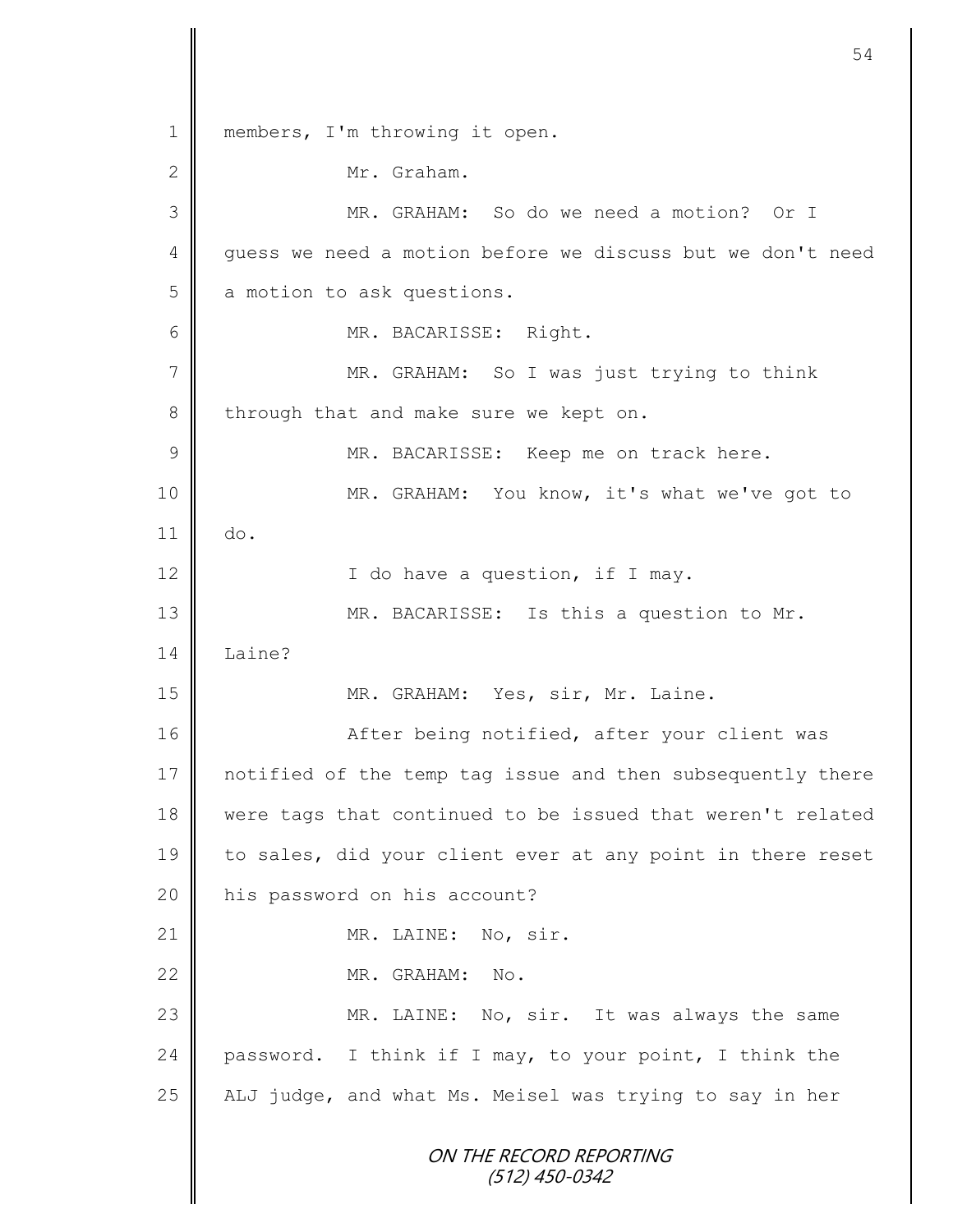1 objections -- which I think the judge legally got it 2 | right  $-$  is somehow  $-$  and I don't think this is even 3 || written in the law -- but somehow the burden should be on 4 Mr. Nassar. And in her exceptions she's talked about 5 intent or knowledge. In other words, what should your 6 intent and knowledge be, should it be negligence maybe, 7 even a standard? 8 But the bottom line is if there was no intent 9 and knowledge on the part of Mr. Nassar and the evidence 10 never traced him to any type of deception. In other 11 words, I didn't know, I didn't check, no, I didn't change 12 my password, but yet the evidence presented never linked 13 to any of his buyer tags going. 14 || So I think that's where the ALJ kind of ended 15 up is, was there a real personal individual culpability

16 here, and he didn't find that based on the evidence.

17 MR. GRAHAM: Okay. Thank you. And in the 18 event, I meant, before I asked you that question, to tell 19 you anything I ask or anyone else up here asks we should 20 | only know of things that are part of the record. So if I 21 or anyone else asks anything that's not part of the  $22$  record, please be sure to let us know. 23 MR. LAINE: Yes, sir. 24 MR. GRAHAM: So thank you.

25 | MR. BACARISSE: I think that's a good point. I

ON THE RECORD REPORTING (512) 450-0342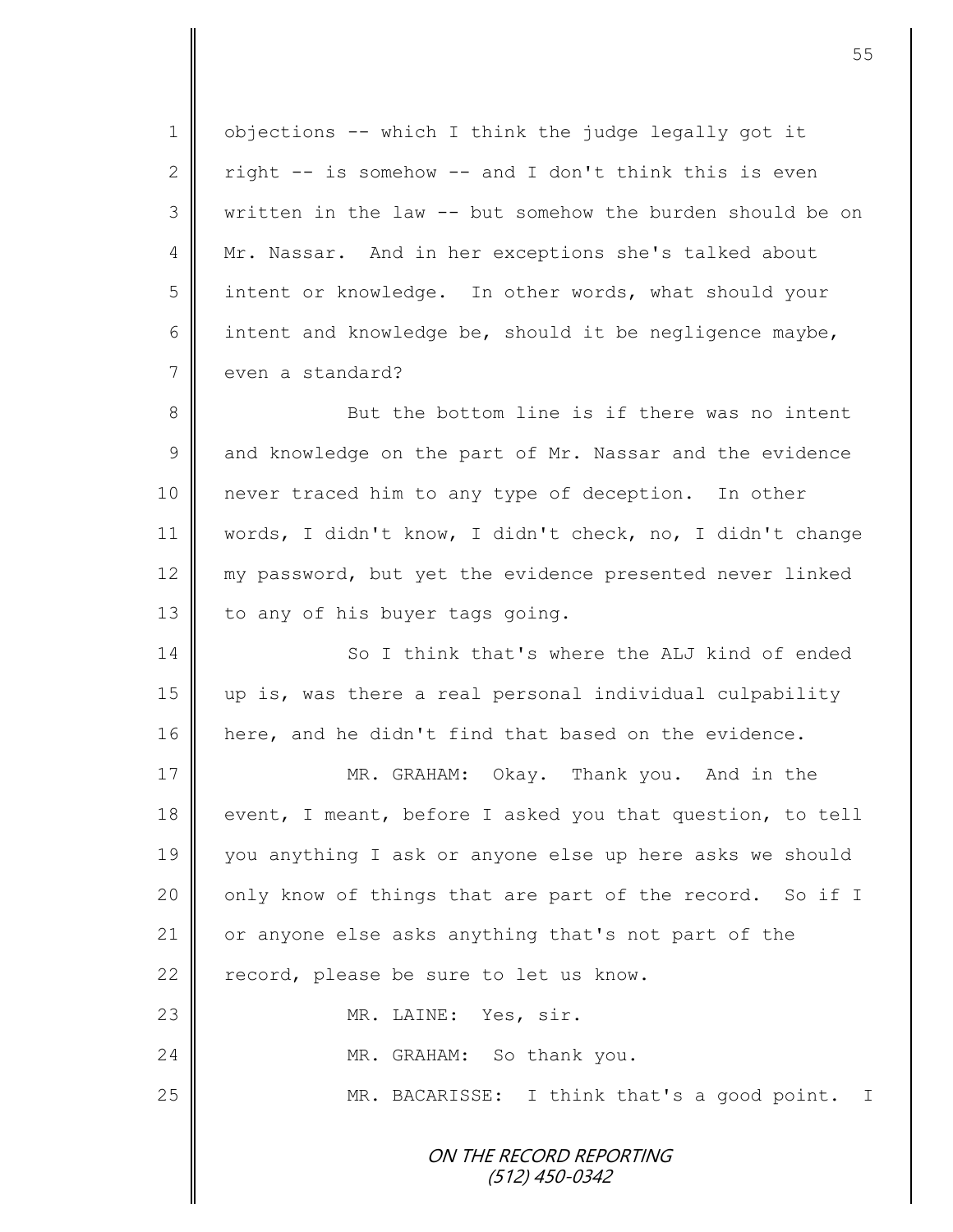|               | 56                                                         |
|---------------|------------------------------------------------------------|
| $\mathbf 1$   | think we will get guardrailed, so that's good.             |
| 2             | Members, any other questions of either Mr.                 |
| 3             | Laine or --                                                |
| 4             | MS. GILLMAN: I have a question.                            |
| 5             | MR. BACARISSE: I'm sorry. Member Gillman.                  |
| 6             | MS. GILLMAN: Ms. Meisel --                                 |
| 7             | MR. BACARISSE: Turn your mic on.                           |
| 8             | MS. GILLMAN: I'm curious about -- you said                 |
| $\mathcal{G}$ | that you did compare the taxes paid to the local tax       |
| 10            | authority to the buyer's tags issued. Is that right?       |
| 11            | MS. MEISEL: Yes, that's correct.                           |
| 12            | MS. GILLMAN: And is that a normal -- it seems              |
| 13            | very logical to me. I'm just asking, is that a normal      |
| 14            | good way of establishing car sales, transactions that      |
| 15            | actually happened with the buyer's tags printed? That's    |
| 16            | normal, I'm assuming.                                      |
| 17            | MS. MEISEL: Yes, if I understand your question             |
| 18            | correctly. That is how I'll try to reconcile buyer's tags  |
| 19            | that are issued in excess of what we believe are the sales |
| 20            | coming from that particular dealer. I mean, this is a      |
| 21            | small dealer. He told you, he's in Port Arthur, Texas.     |
| 22            | A dealer of that size wouldn't be selling 3,000            |
| 23            | cars in a year. But in order to compare -- you know, in    |
| 24            | order to see what they should be issuing, yes, we look at  |
| 25            | those VITs, if they file them, as a way of comparing what  |
|               | ON THE RECORD REPORTING<br>(512) 450-0342                  |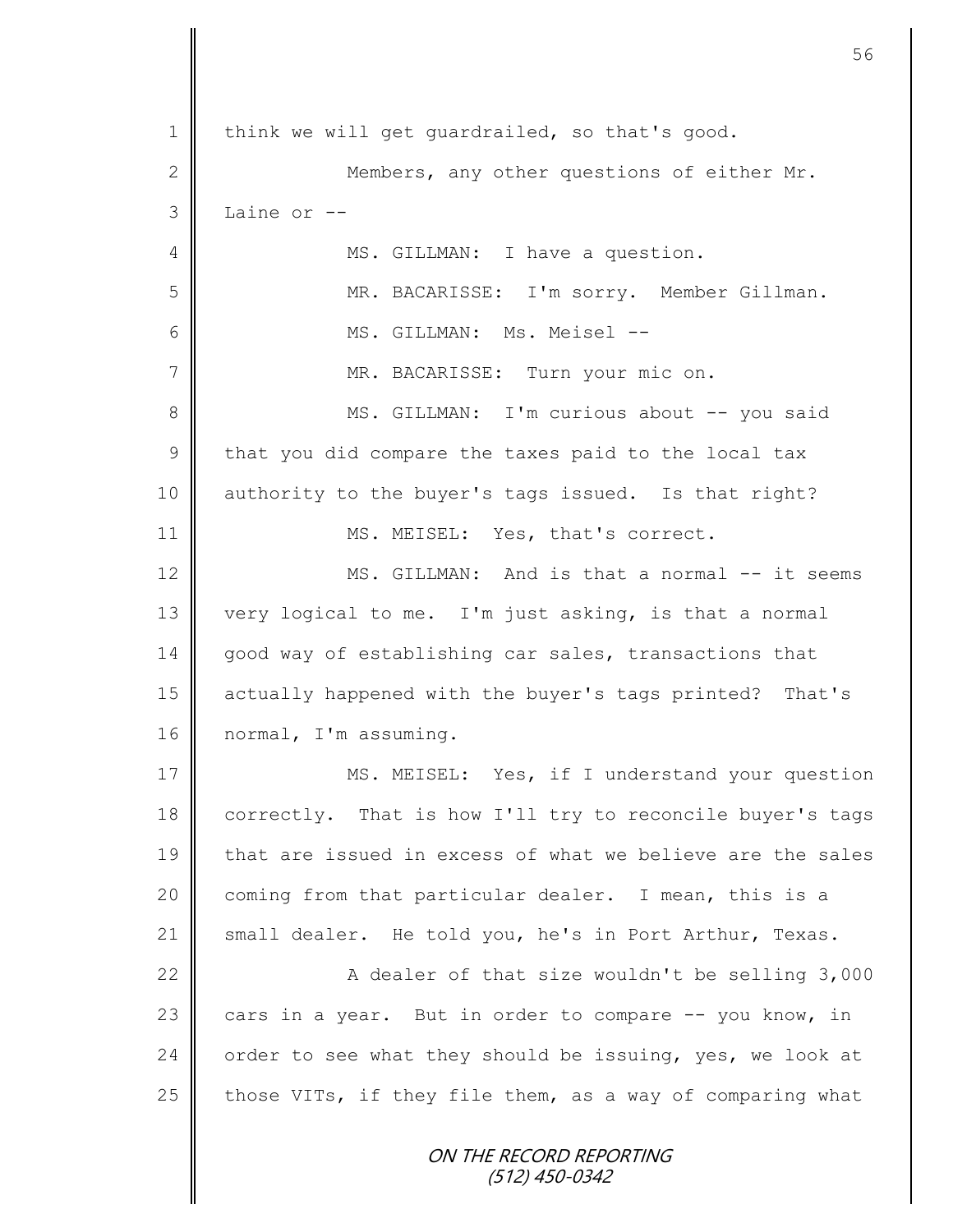ON THE RECORD REPORTING (512) 450-0342 1 | it should be. Because the rule states it's one buyer's 2 tag is issued per sale, so if you have excess buyer's tags 3 | of any sort, I mean, the only exception to issuing more 4 than one is if it's lost or stolen, and that's not going 5 to happen all the time. So you know, it's a good way of 6 gauging what the dealer's tag account should look like. 7 MS. GILLMAN: And the 40 or 50 vehicles that 8 the police officers -- that's 40 different vehicles not 9 attached to a sale that was recorded. Is that correct? 10 || MS. MEISEL: I don't want to try to state 11 something that I don't recall specifically in the record, 12 but I recall Detective Martin testifying that he had 13 Stopped 40 or 50 vehicles in around Vidor, because that's 14 his jurisdiction. And I asked him if he ever found any of 15 | those temporary tags that were placed on those vehicles to 16 be legitimate tags, and his answer was no. 17 || MS. GILLMAN: Thank you. 18 MR. BACARISSE: Members, any other questions of 19 either counsel at this point? 20 (No response.) 21 WR. BACARISSE: Hearing none, I would ask if 22 there are any other comments, Tracey? 23 || MS. BEAVER: Tracey Beaver, general counsel, 24 for the record. 25 | No public comments. Thank you.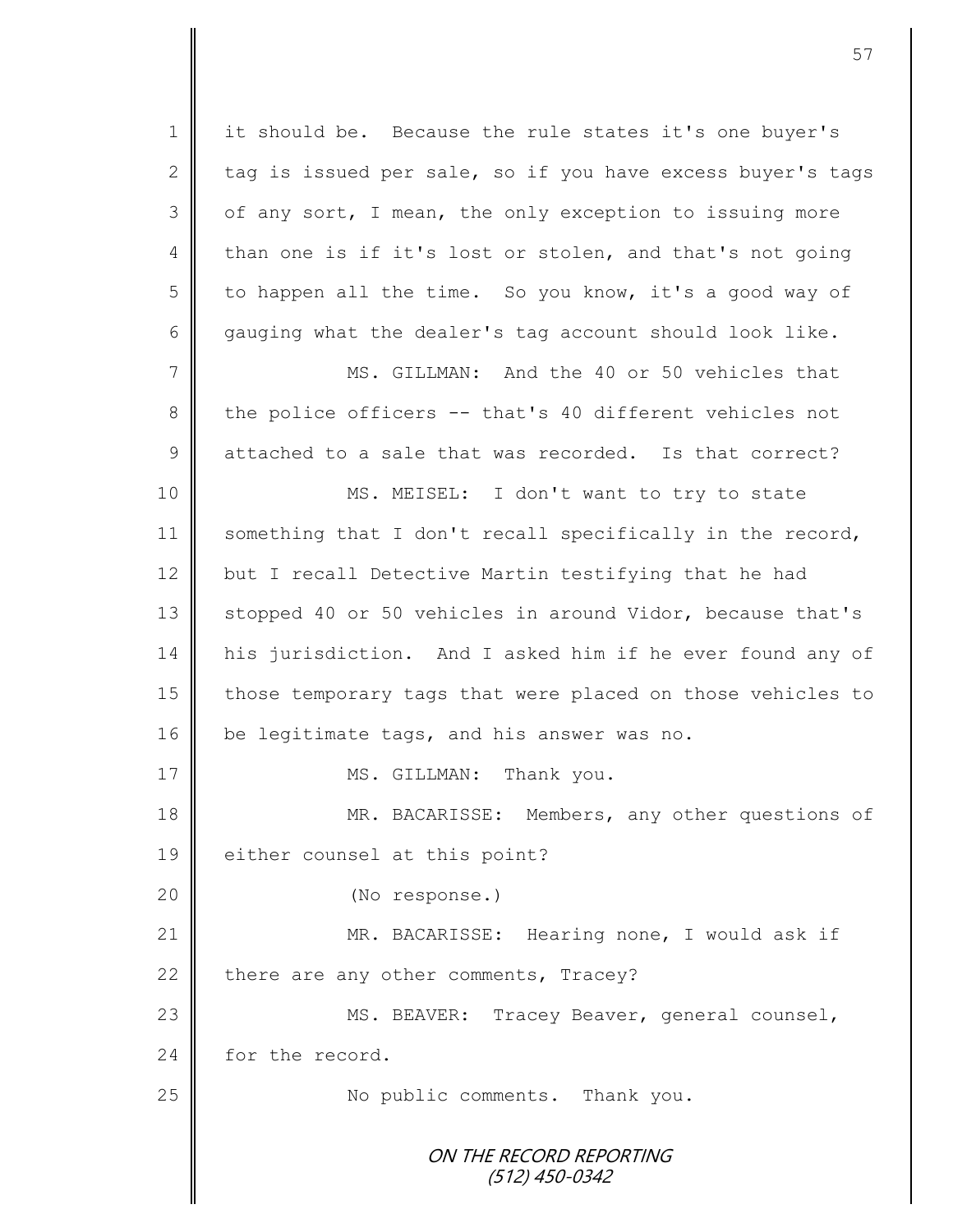|               | 58                                                        |
|---------------|-----------------------------------------------------------|
|               |                                                           |
| 1             | MR. GRAHAM: Mr. Chairman?                                 |
| 2             | MR. BACARISSE: Yes, Mr. Graham.                           |
| 3             | MR. GRAHAM: Just before we move forward I just            |
| 4             | have a question for counsel, if I may.                    |
| 5             | MR. BACARISSE: Yes, go ahead.                             |
| 6             | MR. GRAHAM: Just a clarification.                         |
| 7             | MR. BACARISSE: Absolutely.                                |
| 8             | MR. GRAHAM: Tracey, would you clarify for us              |
| $\mathcal{G}$ | the difference of burden, proof of burden in a case such  |
| 10            | as this versus a criminal case? Is there a difference in  |
| 11            | the proof of burden and what does that look like?         |
| 12            | MS. BEAVER: Tracey Beaver, general counsel,               |
| 13            | for the record.                                           |
| 14            | Under the statutes in this case there were                |
| 15            | allocations that the respondent violated certain sections |
| 16            | of the Transportation Code Chapter 503. The burden is on  |
| 17            | Enforcement to prove that the violations occurred.        |
| 18            | Oftentimes in criminal statutes you'll see an             |
| 19            | additional type of burden added on to the allegation,     |
| 20            | which would include some sort of action like mens rea, a  |
| 21            | knowledge element. In this case the SOAH ALJ did also add |
| 22            | in the proposal for decision an element that the statute  |
| 23            | in Transportation Code Chapter 503 also had a knowledge   |
| 24            | element or a neglect element.                             |
| 25            | Does that answer your question?                           |
|               | ON THE RECORD REPORTING<br>(512) 450-0342                 |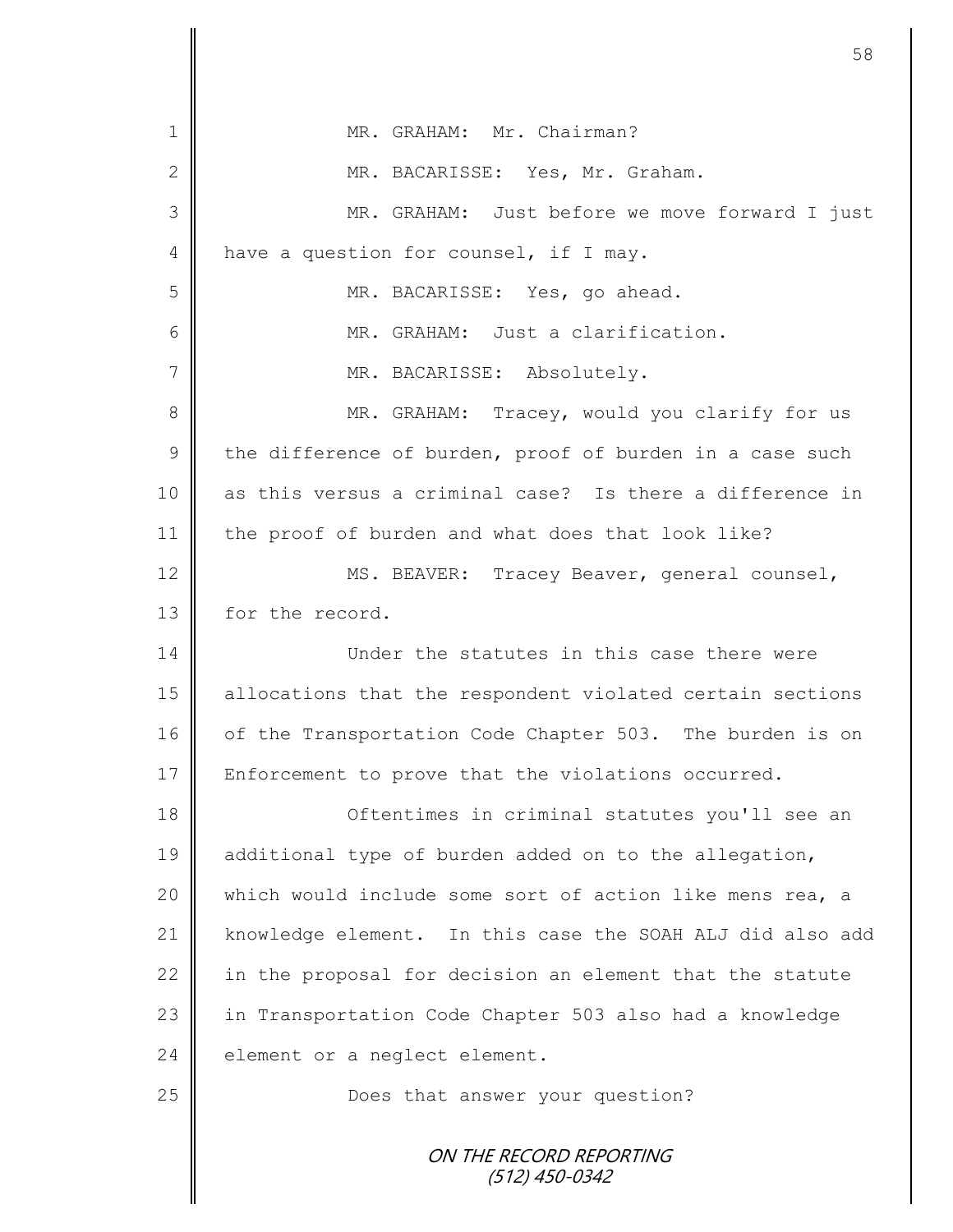ON THE RECORD REPORTING (512) 450-0342 1 MR. GRAHAM: Yes, it does. I might just follow 2 up with a question. In my reading of the statute I did 3 || not find any words to indicate that there is a knowledge 4 requirement. Would that be an accurate interpretation of 5 **h** how the statute is written? 6 || MS. BEAVER: Tracey Beaver, general counsel, 7 for the record. 8 || I would say that that would be an item that the 9 | Board would be able to deliberate in their reading and 10 interpretation of the statute under their purview to 11 interpret for the department. So for this case that would 12 be an element that you might want to include in 13 deliberation as you're discussing how the department 14 | applies or interprets the statute. 15 MR. GRAHAM: Okay. Thank you. 16 | MR. BACARISSE: Thank you, Member Graham. 17 || At this point, if there are no further 18 questions for counsel on either side, the chair would 19  $\parallel$  entertain a motion on agenda item 5. 20 | Member Scott. 21 MR. SCOTT: Thank you, Mr. Chairman. 22 || I move that the Board adopt the SOAH PFD with 23  $\parallel$  the findings of fact and conclusions of law --24 MS. BEAVER: Chairman? 25 || MR. BACARISSE: I'm sorry. One moment. I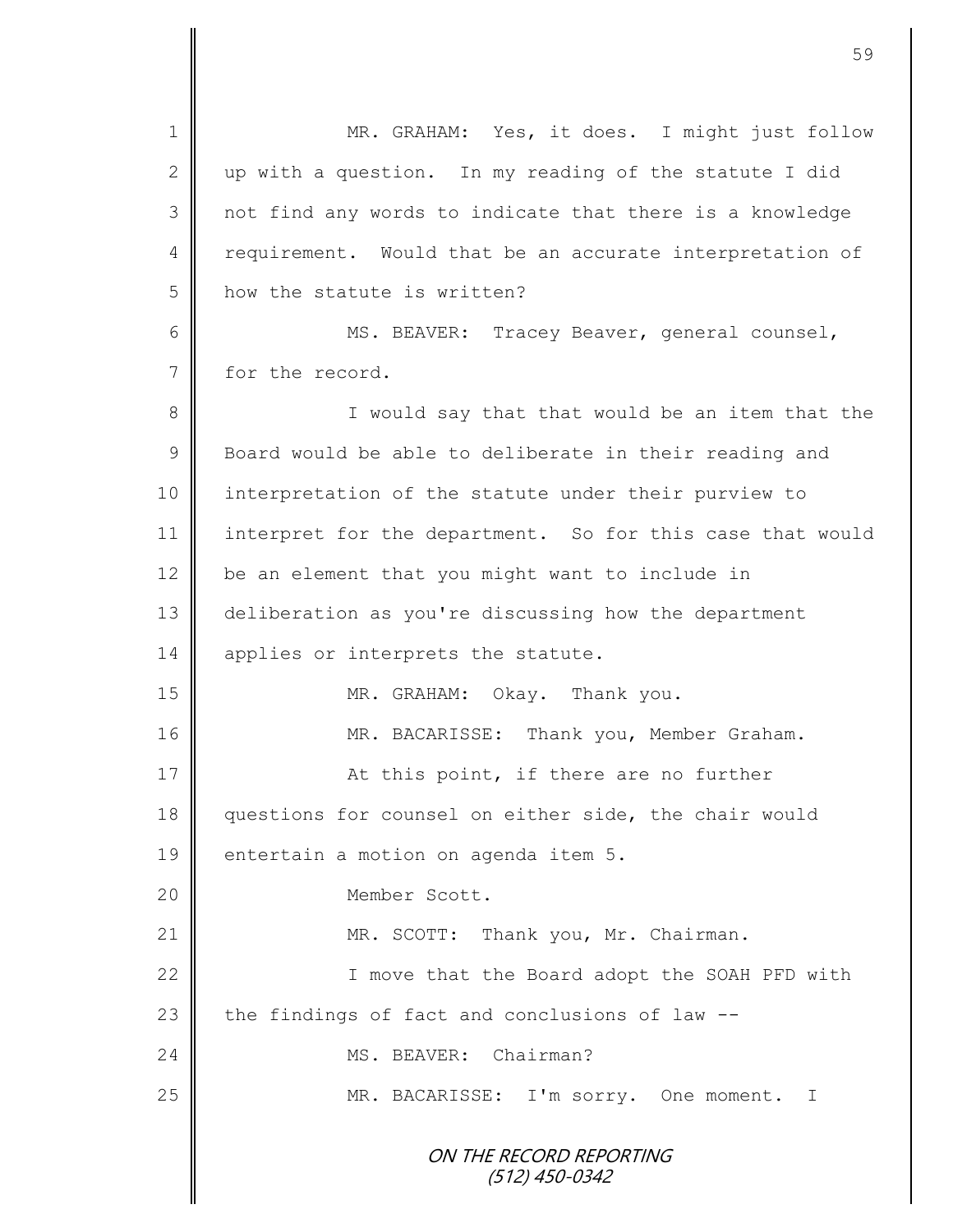1 apologize, Mr. Scott.

| $\mathbf{2}$   | MS. BEAVER: I apologize for the interruption.              |
|----------------|------------------------------------------------------------|
| 3              | I don't believe the court reporter can quite hear you,     |
| $\overline{4}$ | Member Scott. I apologize.                                 |
| 5              | MR. BACARISSE: I thought his mic was on.                   |
| 6              | Sorry, Mr. Scott. Go ahead.                                |
| 7              | MR. SCOTT: Can you hear me now? Thank you.                 |
| $8\,$          | I move that the Board adopt the SOAH PFD with              |
| $\overline{9}$ | the findings of fact and conclusions of law amended as     |
| 10             | follows.                                                   |
| 11             | Number one, finding of fact 19 should be                   |
| 12             | amended to read: Mr. Nassar testified that he was the      |
| 13             | only person with the password to the account. There is no  |
| 14             | evidence that Mr. Nassar knowingly supplied respondent's   |
| 15             | password to someone else.                                  |
| 16             | Number two, conclusion of law number 3 should              |
| 17             | be renumbered to read $3(a)$ .                             |
| 18             | Number three, conclusion of law 3(b) should be             |
| 19             | added to read: Any person who violates any Board rule      |
| 20             | adopted under Chapter 503 of the Texas Transportation Code |
| 21             | is subject to a civil penalty of not less than \$50 nor    |
| 22             | more than \$1,000. That's Texas Transportation Code        |
| 23             | 503.095.                                                   |
| 24             | If the Board determines that a person is                   |
| 25             | violating or has violated Chapter 2301 of the Texas        |
|                | ON THE RECORD REPORTING<br>$(512)$ 450-0342                |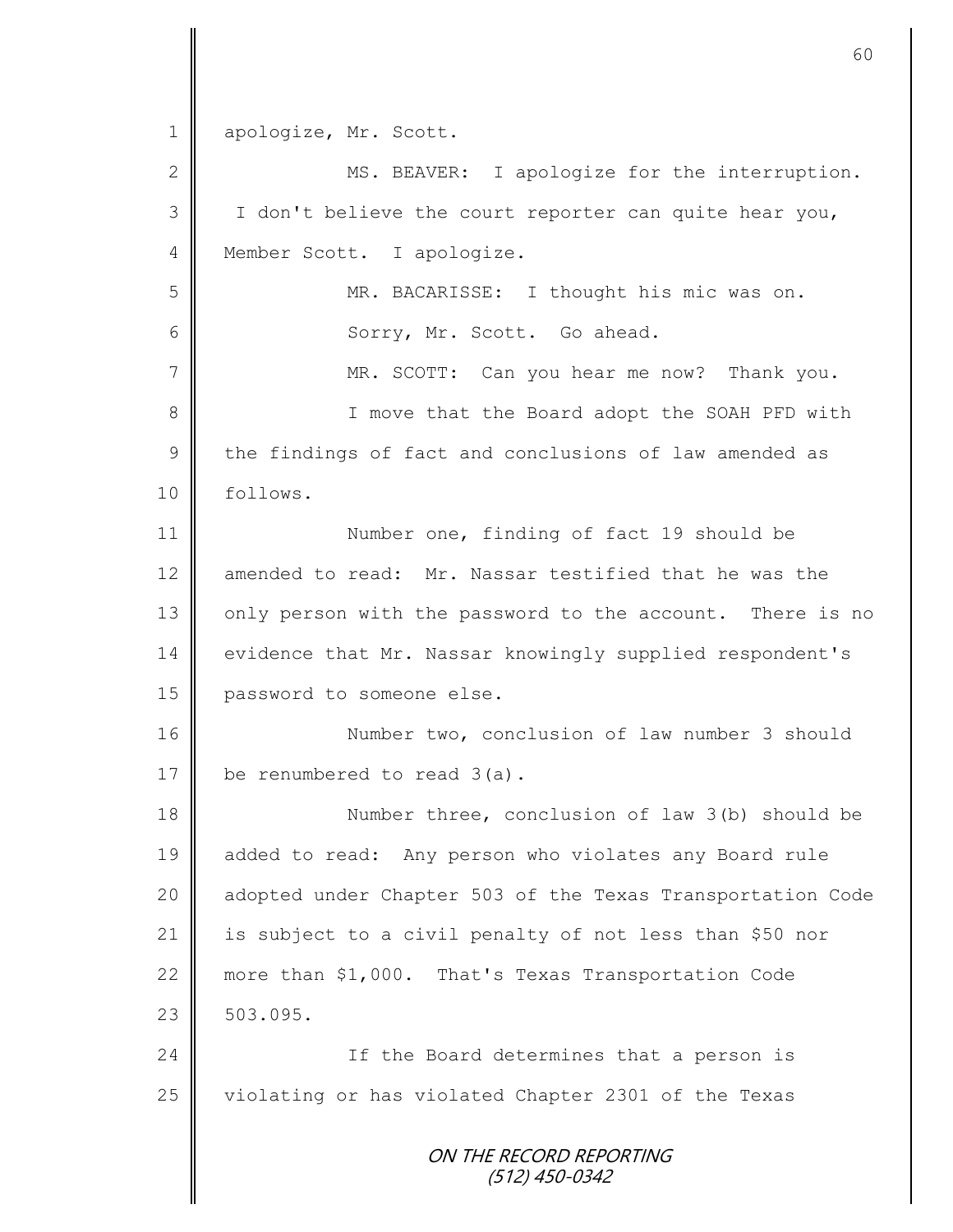1 | Occupations Code, a rule adopted or order issued under 2 Chapter 203 or Section 503.038(a) Transportation Code, the 3 | Board may impose a civil penalty. The amount of the 4 penalty may not exceed \$10,000 for each violation. Each 5 act of violation and each day the violation continues is a 6 separate violation, Texas Occupation Code 2301.801.

7 Number four, conclusion of law 3(c) should be 8 amended to read: Respondent violated Transportation Code  $9 \parallel 503.063$  by issuing more than one buyer's temporary tag per 10 | vehicle sold and by failing to safekeep each buyer's 11 temporary tag he obtained. That's Texas Transportation 12 Code 503.063(a) and (d).

13  $\parallel$ 14 Respondent should pay a penalty of \$10,000 for allowing 15 the issuance of 1,649 temporary buyer's tags under his 16 eTAG account in the same period that respondent sold one 17 vehicle. That's Texas Transportation Code 503.063(a).

18 Number six, conclusion of law 7 should be added 19 to read: Respondent misused or allowed the misuse of a 20 temporary tag under Transportation Code 503. Accordingly, 21 the Board should revoke respondent's GDN license. Texas 22 Transportation Code  $503.038$ (a)(12).

23 **Thank** you.

24 MR. BACARISSE: Thank you, Member Scott. 25 | Is there a second to this motion?

> ON THE RECORD REPORTING (512) 450-0342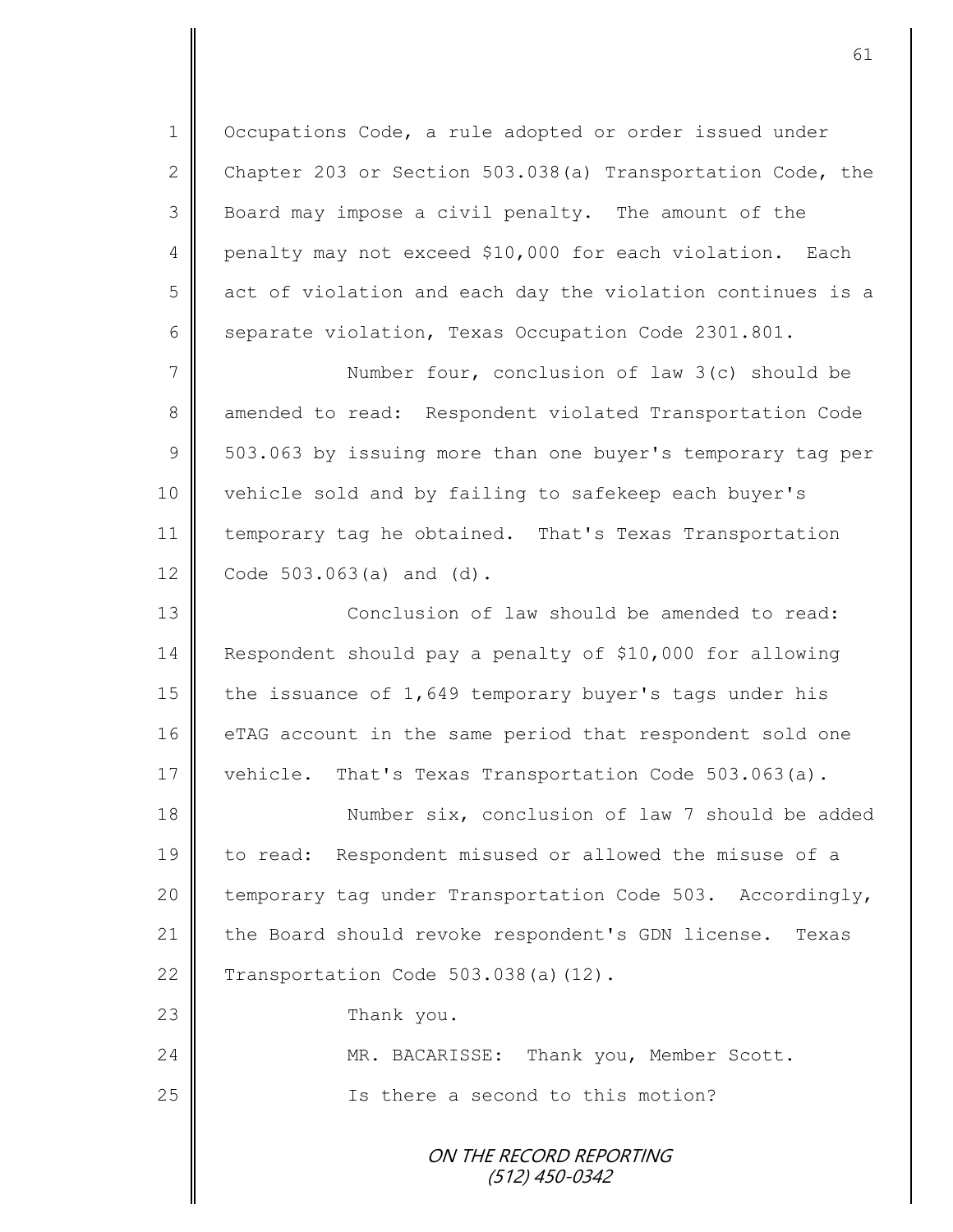| $\mathbf 1$    | MR. GRAHAM: I'll second the motion.                        |
|----------------|------------------------------------------------------------|
| $\overline{2}$ | MR. BACARISSE: All right. We now have a                    |
| 3              | motion and a second on the floor. So Board Member Scott,   |
| 4              | as the maker of the motion, would you like to say anything |
| 5              | further or shall we just begin discussion at this point?   |
| 6              | MR. SCOTT: Yes. Thank you, Mr. Chairman.                   |
| 7              | The administrative law judge misinterpreted and            |
| $8\,$          | misapplied the statutes by adding a knowledge requirement  |
| $\overline{9}$ | to Transportation Code 503.038(a) (12) and 503.063.<br>The |
| 10             | statutes do not require the department to prove that the   |
| 11             | dealer knew about the misuse to constitute a violation of  |
| 12             | 503.063 or to authorize the department to revoke the       |
| 13             | dealer's license under 503.038.                            |
| 14             | The language on pages 13 and 14 of the proposal            |
| 15             | for decision, PFD, incorrectly states that the department  |
| 16             | had the burden to prove that the dealer had knowledge of   |
| 17             | how the buyer's tags were printed because the dealer       |
| 18             | denied having knowledge about the excess tags.             |
| 19             | And finding of fact 14 in the PFD provides that            |
| 20             | a dealer is supposed to create one buyer's tag per         |
| 21             | vehicle. The dealer in this case admitted to printing      |
| 22             | more than one buyer's tag for unspecified buyers in        |
| 23             | finding of fact 15. Finding of fact 16 finds that from     |
| 24             | January 1, 2019 through September 1, 2019 he sold only one |
| 25             | car.                                                       |
|                |                                                            |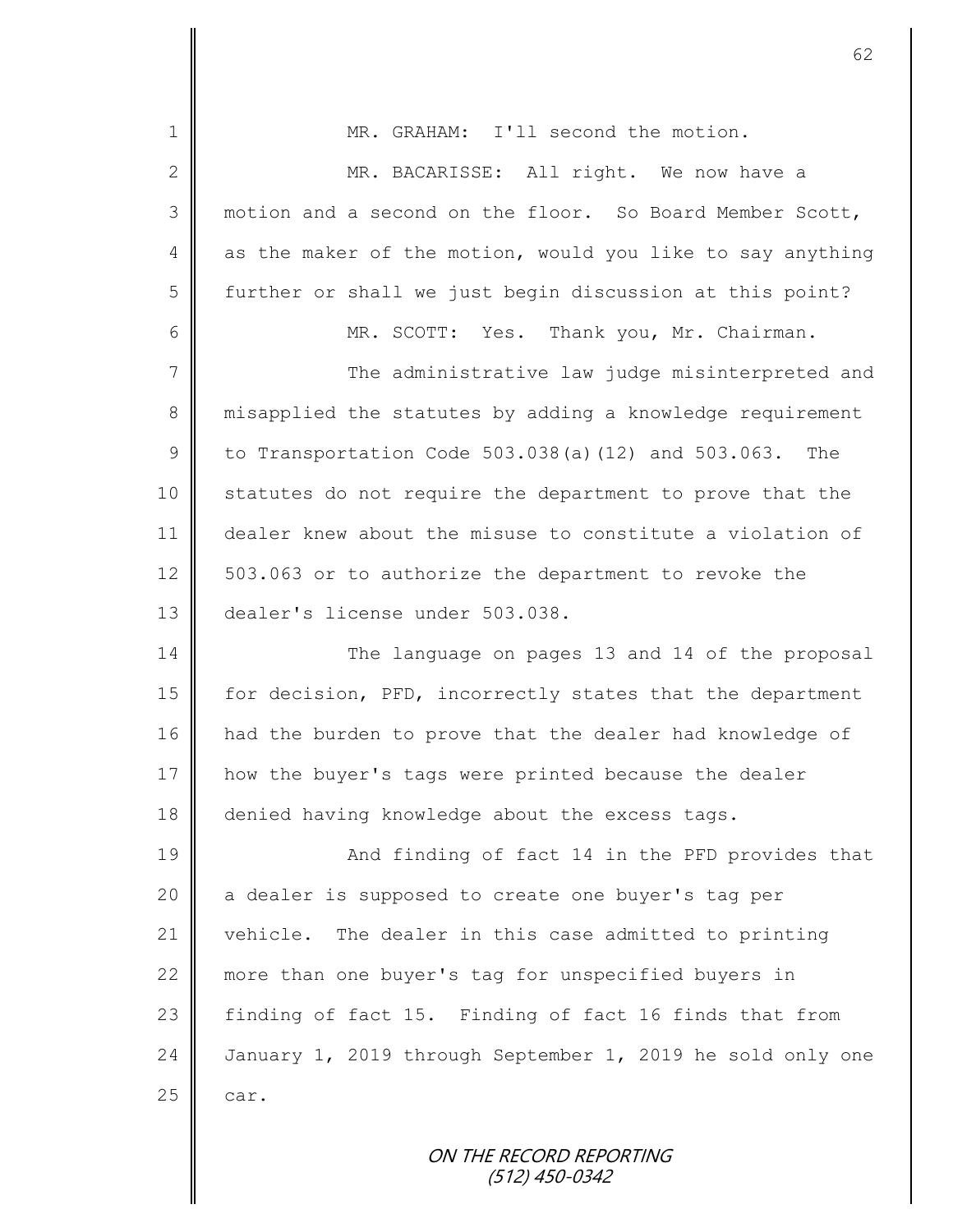ON THE RECORD REPORTING (512) 450-0342 1 The facts of this case are straightforward to 2 show a violation. Findings of fact 16 and 17 show that 3 while the dealer sold only one vehicle, over 1,600 temp 4 tags were issued from his account. 5 || As stated on page 7 of the PFD, the account 6 should only be accessed by a user name and password of  $7$  this dealer. On page 13 of the PFD it notes that the 8 dealer was the only one with the password. Transportation  $9 \parallel$  Code 503.063 was clearly violated in this case. 10 || The department has the right to revoke the 11 dealer's license under 503.038. The statute does not 12 require the department to prove the dealer knew about the 13 || misuse to violation of these provisions. 14 || The actions of the dealer in this case were not 15 | within the realm of reasonable. The amount of misuse is 16 not a simple mistake. Issuing over 1,600 temp tags in a 17 period where one vehicle was sold looks to me to be either 18 || a willful violation or at least extreme neglect. If you 19 allow this to happen with your account, you do not get to 20 **b**e a licensed dealer anymore, period. 21 MR. BACARISSE: Thank you, Member Scott. 22 | Any other members that wish to comment or ask 23 **questions?** 24 Member Gillman and then Member Omumu. 25 | MS. GILLMAN: I would like to make a few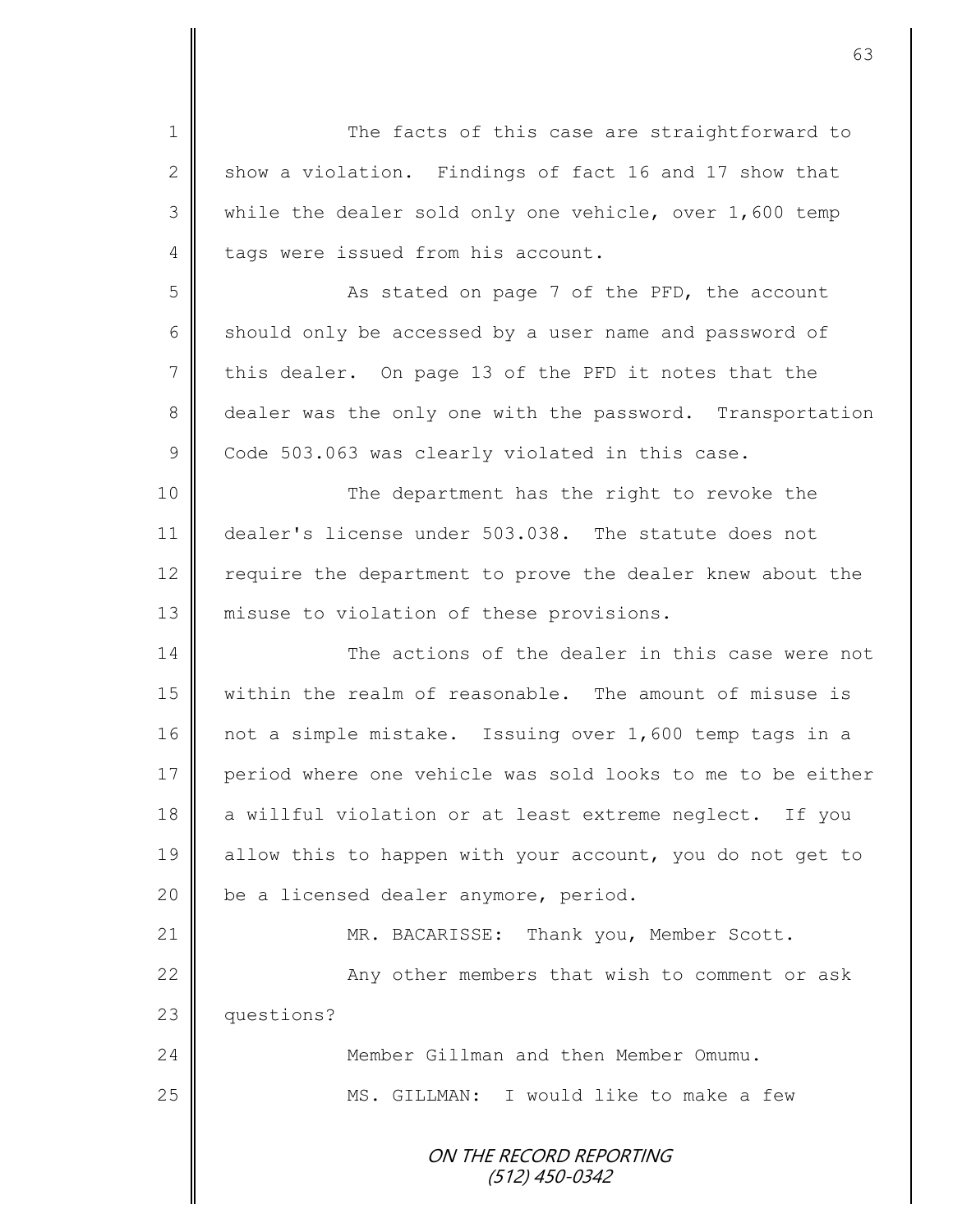1 | comments and that is that I agree with Member Scott that 2  $\parallel$  100 king at the facts of this case it's clear to me that  $3 \parallel$  this individual's behavior is not that of a dealer. The 4 finding of facts 5 and 12 note that the dealership shared 5 a building with a convenience store and someone may be 6 sleeping there.

7 | Finding of fact 16 and 17 show that he only  $8 \parallel$  sold one car and issued 1,600 buyer's tags. Page 8 of the 9 PFD, the police detective noted that he stopped 40 to 50 10 | vehicles with buyer's tags issued from the dealership that 11 || were not legitimate tags. And on page 13 of the PFD the 12 dealer testified he was the only one with the password.

13 || The comment about knowledge, it is 14 possible that a dealer can give a password to an employee 15 || and that employee could misuse it without their knowledge. 16 But in this particular case, the dealer was the only one 17 with the password, and I think that that is a clear 18 violation. And he had the opportunity to, as soon as 19  $\parallel$  the -- what do you call it, a NODD?

20 MR. GE: A notice of department decision, also 21 | referred to as a NODD.

22 MR. BACARISSE: Please state your name for the 23 record, sir. I'm sorry.

24 MR. GE: I apologize. My name is Brian Ge, for  $25$  the record.

> ON THE RECORD REPORTING (512) 450-0342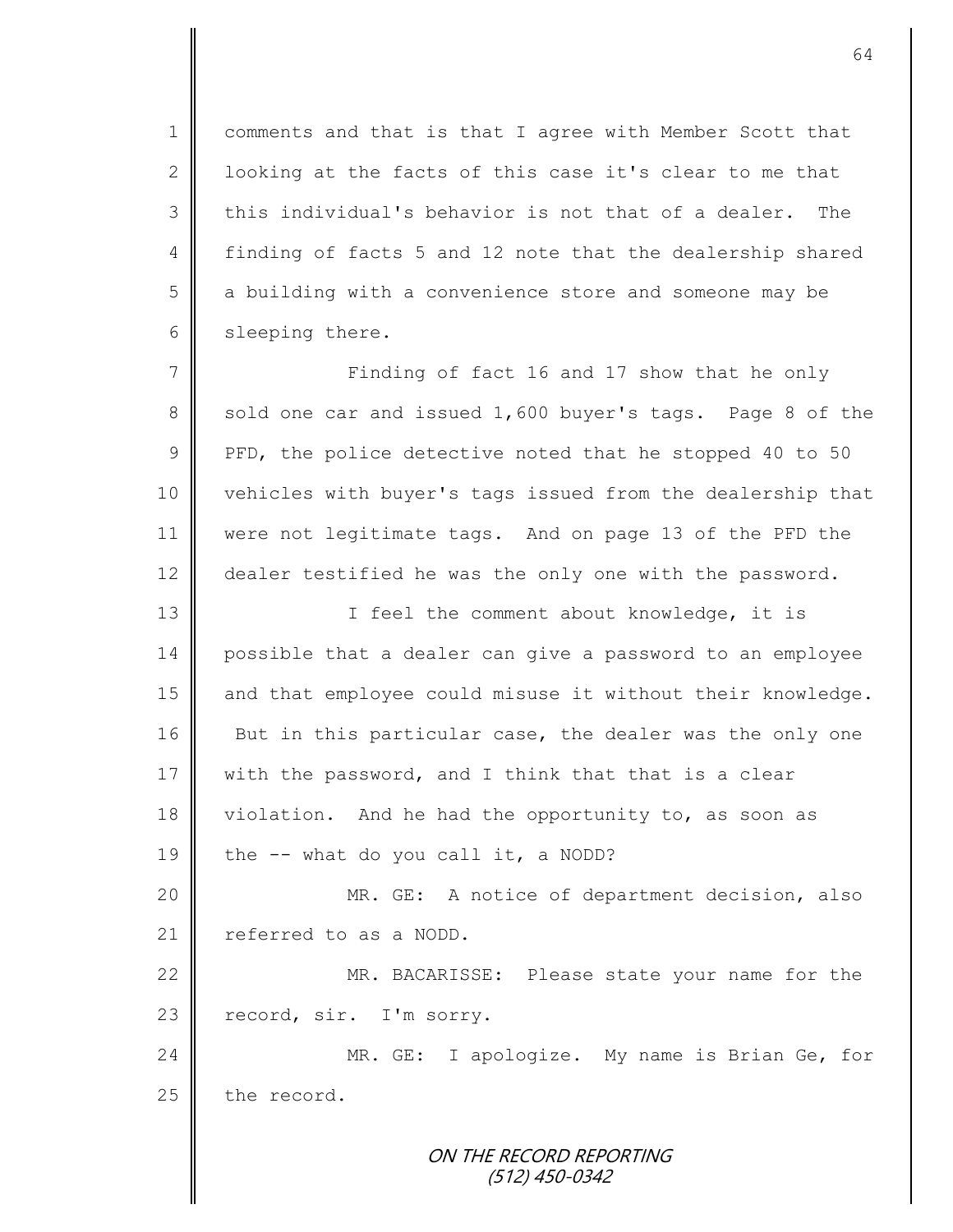| $\mathbf 1$    | MR. BACARISSE: Thank you, Mr. Ge.                          |
|----------------|------------------------------------------------------------|
| $\mathbf{2}$   | MS. GILLMAN: Thank you, Brian.                             |
| 3              | So I feel that Member Scott's recommendation               |
| 4              | should be taken in consideration by this Board and his     |
| 5              | license revoked.                                           |
| 6              | MR. BACARISSE: Ms. Omumu, did you have a                   |
| $\overline{7}$ | comment you'd like to make at this time?                   |
| $8\,$          | MS. OMUMU: Thank you, Mr. Chairman. I just                 |
| $\mathsf 9$    | wanted to state it is very important that those regulated  |
| 10             | by the Texas DMV follow the rules and the laws. From my    |
| 11             | perspective, there are too many violations in this case.   |
| 12             | Findings of fact 16 and 17 reflect that more               |
| 13             | than 1,600 temp tags were issued from the dealer's account |
| 14             | when only one vehicle was sold. The dealer should be held  |
| 15             | accountable for this vast difference between the sales and |
| 16             | the temp tags. The \$5,000 penalty recommended in the PFD  |
| 17             | is not high enough to deter any future violations.         |
| 18             | If we, the Board, were to approve the original             |
| 19             | PFD, we would set precedent for future cases similar to    |
| 20             | Temporary tag misuse is a serious public safety<br>this.   |
| 21             | issue and higher penalties and sanctions will send a       |
| 22             | message that violating the rules and statutes in such an   |
| 23             | extreme manner is unacceptable and will not be tolerated.  |
| 24             | I also agree with Member Scott's motion that               |
| 25             | the dealer's license be revoked.                           |
|                |                                                            |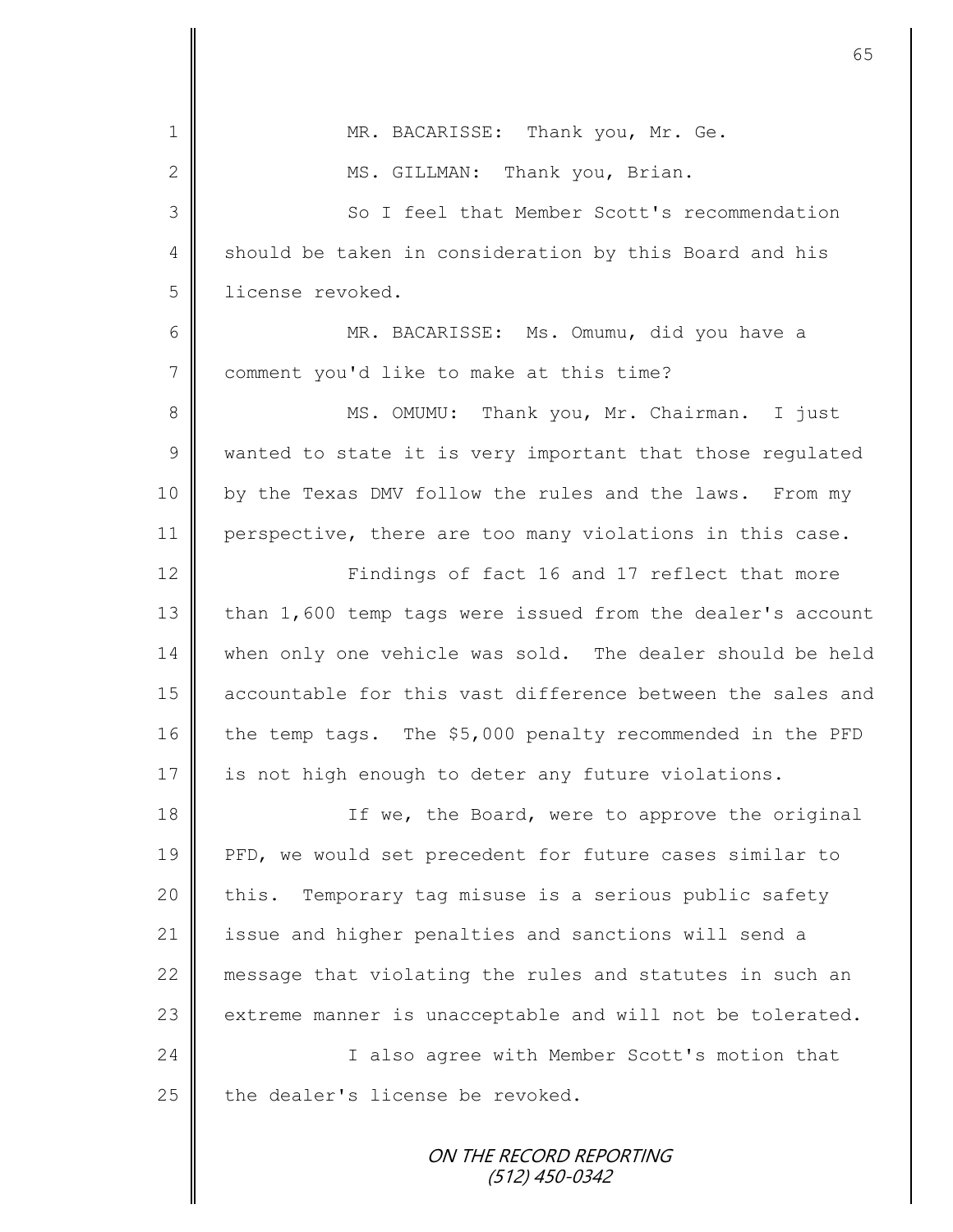| $\mathbf 1$     | Thank you, Mr. Chairman.                                   |
|-----------------|------------------------------------------------------------|
| $\mathbf{2}$    | MR. BACARISSE: Thank you.                                  |
| 3               | Members, any other further discussion?                     |
| 4               | Member Alvarado.                                           |
| 5               | MR. ALVARADO: Thank you, Mr. Chairman.                     |
| 6               | I agree generally with the motion, but if I may            |
| $7\phantom{.0}$ | I'd just like to walk through the reasoning so that there  |
| 8               | hopefully is predictability from the regulatory            |
| $\mathcal{G}$   | environment that we're discussing.                         |
| 10              | MR. BACARISSE: Yes. Take your time.                        |
| 11              | MR. ALVARADO: Thank you.                                   |
| 12              | And so for me it starts with Government Code               |
| 13              | $2001.058(e)$ , and that is how we get into the ability to |
| 14              | alter this, in my opinion, because it says that -- and I   |
| 15              | have a lot of notes here, if I may read here?              |
| 16              | MR. BACARISSE: You go right ahead.                         |
| 17              | MR. ALVARADO: So .058(e) says that a state                 |
| 18              | agency may change a finding of fact or conclusion of law   |
| 19              | made by an administrative law judge, and it enumerates     |
| 20              | different opportunities. And number one says that the      |
| 21              | administrative law judge did not properly apply or         |
| 22              | interpret the applicable law.                              |
| 23              | So for me, as I read through the record, it was            |
| 24              | not a premise issue that stood out. For me the thinking    |
| 25              | takes me to this right here, Transportation Code           |
|                 | ON THE RECORD REPORTING<br>(512) 450-0342                  |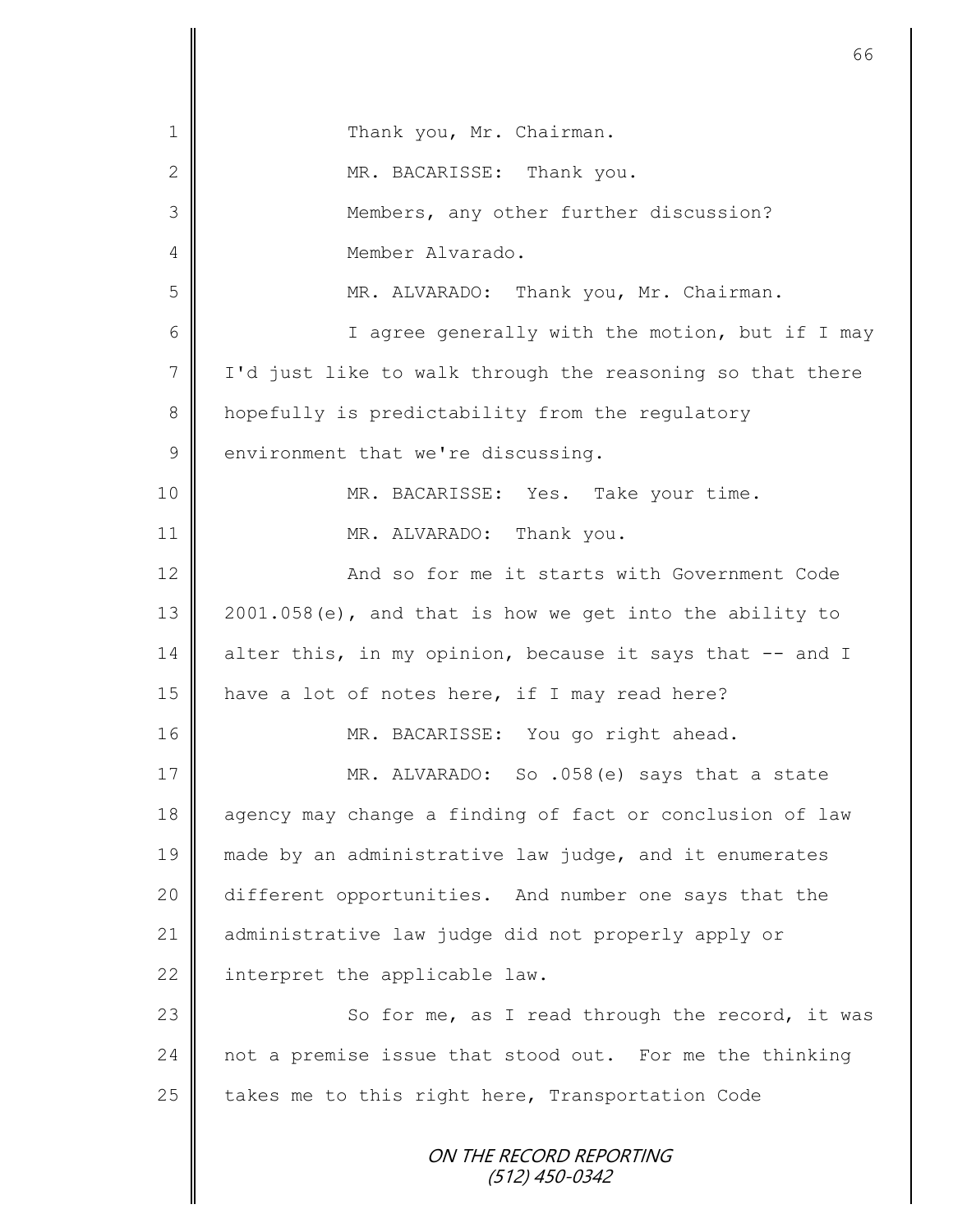$1 \parallel$  503.063(d), and it clearly states: The dealer is 2  $\parallel$  responsible for the safekeeping and distribution of each 3 | buyer's tag the dealer obtains.

4 As I read the record there seemed to be -- the 5 ALJ seemed to impute a knowledge requirement. And there's 6 different parts of the record, but the proposal for 7 decision, pages 13 and 16 in particular, stood out to me. 8 And my read of the statute -- which for me it is 9 Transportation Code 503.038(a)(12) that this hinges on,  $10$  and the statute  $-$  and I believe the legislative intent 11 behind the statute does not require a knowledge 12 | requirement.

13 The statute says that, 503.038 Cancellation of  $14$  a general distinguishing number, section (a), The 15 department may cancel a dealer's general distinguishing 16 number if the dealer misuses or allows the misuse of a 17 temporary tag authorized under this chapter. To me, 18 whether or not one knew is not the important part. As I 19 Started in this discussion, the dealer is responsible for 20  $\parallel$  the safekeeping and distribution of each buyer's tag. 21  $\parallel$  So that is all to say that this is a tough 22  $\parallel$  case, but a strict reading of the statutes and what's 23  $\parallel$  available to us in the record to me indicates that 24  $\parallel$  503.038(a)(12) was the issue here. And the ALJ's

25 discussion and reliance of the knowledge requirement was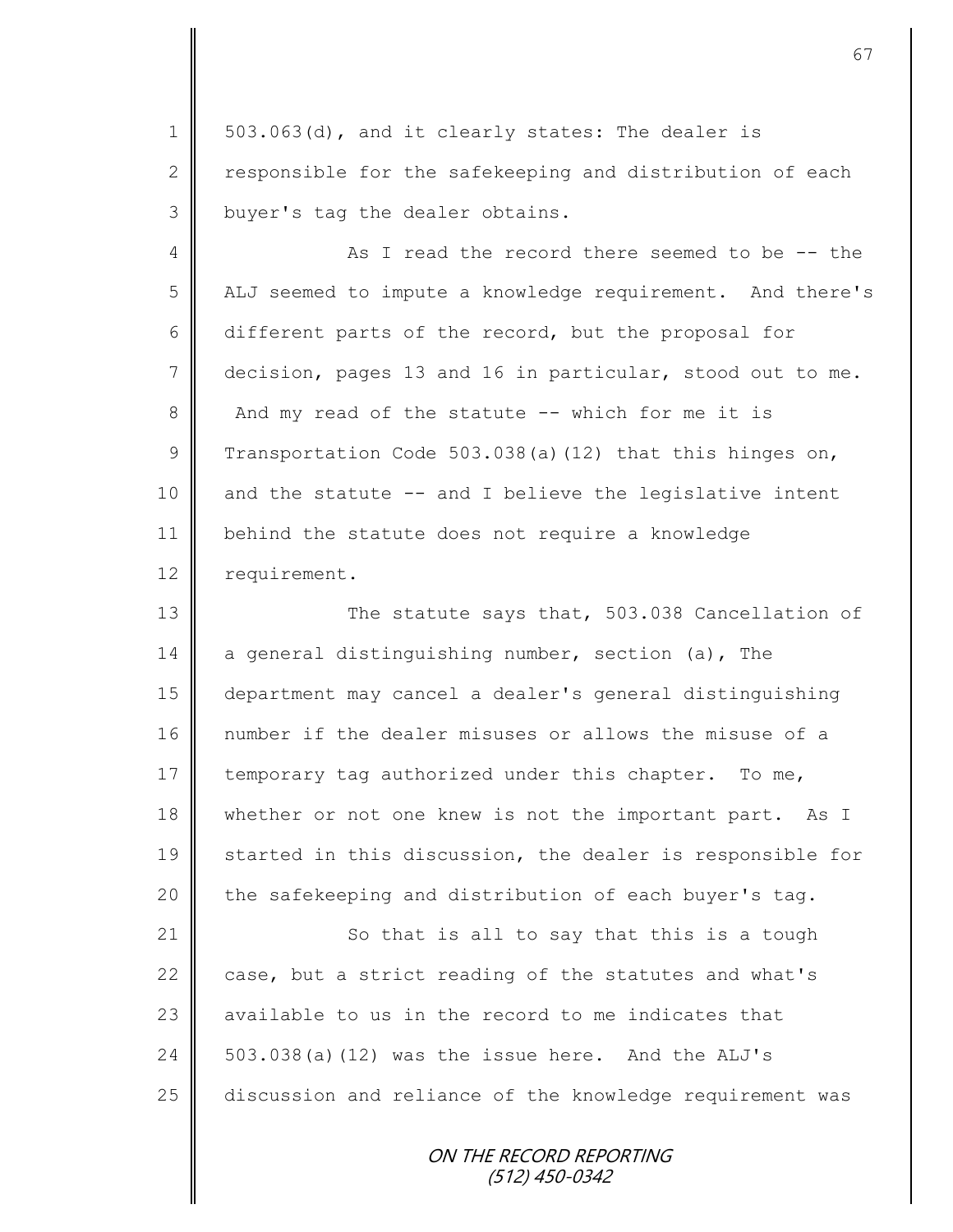1 | inaccurate, in my opinion.

2 | Mr. Chairman, that's all I have. 3 MR. BACARISSE: Thank you, Mr. Alvarado. 4 || Members, any other questions or comments on  $5$  this motion that is before us? 6 Mr. Graham. 7 MR. GRAHAM: Just a few. Clearly with this 8 board if you're the last to speak you're going to be out  $9 \parallel$  of bullets. That is some good stuff right there. Y'all 10 jumped in quickly. 11 | So just to be sure I am clear, Member Scott, 12 vour motion is falling under section one of the quidance 13 | on contested cases that the administrative law judge did 14 not properly apply or interpret applicable law. Would 15  $\parallel$  that be accurate? 16 MR. SCOTT: Yes, that's right, Member Graham. 17 || MR. GRAHAM: Okay. And I just will say I 18 support all of the thoughts that have been made here by my 19 || fellow members today. Just a few other comments. 20 || I think that it is important that this agency 21 from a enforcement standpoint is reasonable and fair in 22 how it handles enforcement cases. And so, you know, as I 23 think about as a dealer, as my friends that I know who are 24 also dealers, I mean, there can be mistakes. There can be  $25$  errors.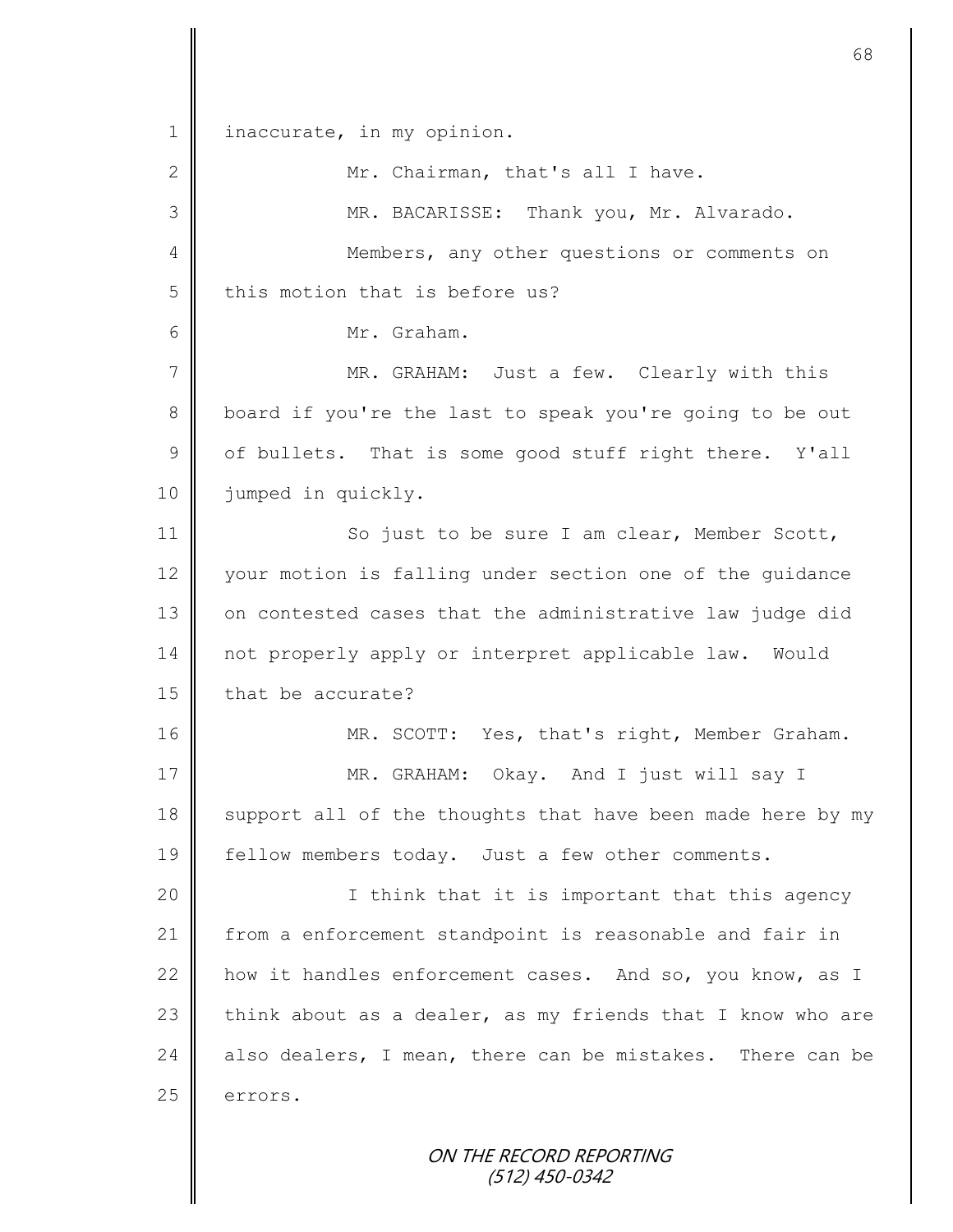ON THE RECORD REPORTING (512) 450-0342 1 || I mean, there can be fraud, for that matter. 2  $\parallel$  And so, you know, I think it's just incumbent upon us as a 3 dealer to deal with that and handle that. And we have to  $4 \parallel$  be held accountable for our actions at the end of the day. 5 My concern here is that if this decision were 6 to stand, then I, as a dealer, as long as I could say I 7 didn't know, I can do anything I want, really, as long as 8 I don't know. And that's concerning. And that's I don't 9 think the intent of the statute and how it should be 10 | interpreted. 11 So in this case I do think it came down quickly 12 to these tags that were printed. Were they printed 13 fraudulently? Were they printed without knowledge? 14 Well, at the end of the day, the respondent was 15 notified that there was a problem and it continued. And 16 if the password wasn't changed, I think he either was 17 | responsible or he did not take care of business. He 18 didn't do what he should have and reset his password. 19 || In either case, I think he should be held 20 accountable for those actions. And for that reason, I 21 | support the motion. 22 Thank you. 23 || MR. BACARISSE: Thank you, Mr. Graham. 24 **Member Gillman, yes.** 25 | MS. GILLMAN: Member Graham, I think you're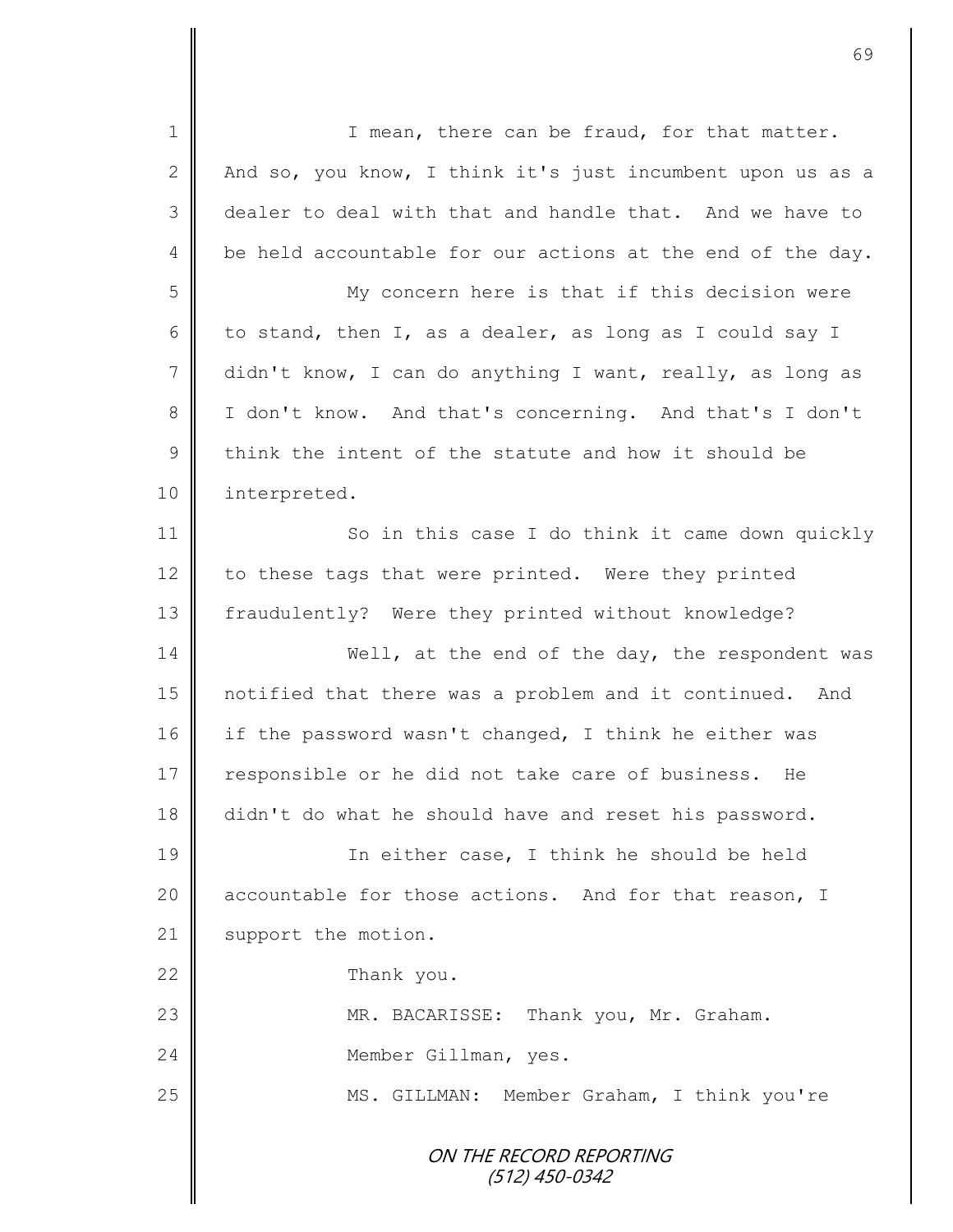1 | exactly right. Sometimes misuse does happen to dealers 2 that want to do it the right way  $-$  and this is what I was 3 | trying to allude to earlier about a rogue employee that 4 can go without the dealer's knowledge  $-$ - but I'm agreeing  $5 \parallel$  with you that once it was brought to his attention, 6 resetting his password, handling it appropriately is what 7 Should be expected to respect your dealer license. And  $8$  | that didn't happen in this case.

9 || I've got one other comment and that is the one 10 tag per vehicle. Honestly, I didn't know, and I've been a 11 dealer for 30 years. I didn't know that you're limited to 12 one per vehicle.

13 || I have customers every single day that change 14 color, that decide they don't want navigation and they 15 | switch to something that doesn't have navigation. They 16 want a backup camera, they don't want a backup camera, and 17 so a customer is allowed to change their mind. And so I 18 have printed more than one tag for a customer in trying to 19 do the right thing and make them happy.

 $\parallel$  Three thousand to one customer is not normal  $\parallel$  and seems abusive and neglectful, and so I quess I wanted  $\parallel$  during this discussion to have it on the record that I'd 23 | like to have further discussion about the one per vehicle 24 because I want good customer service and to serve Texans and dealers should be allowed to do that without violating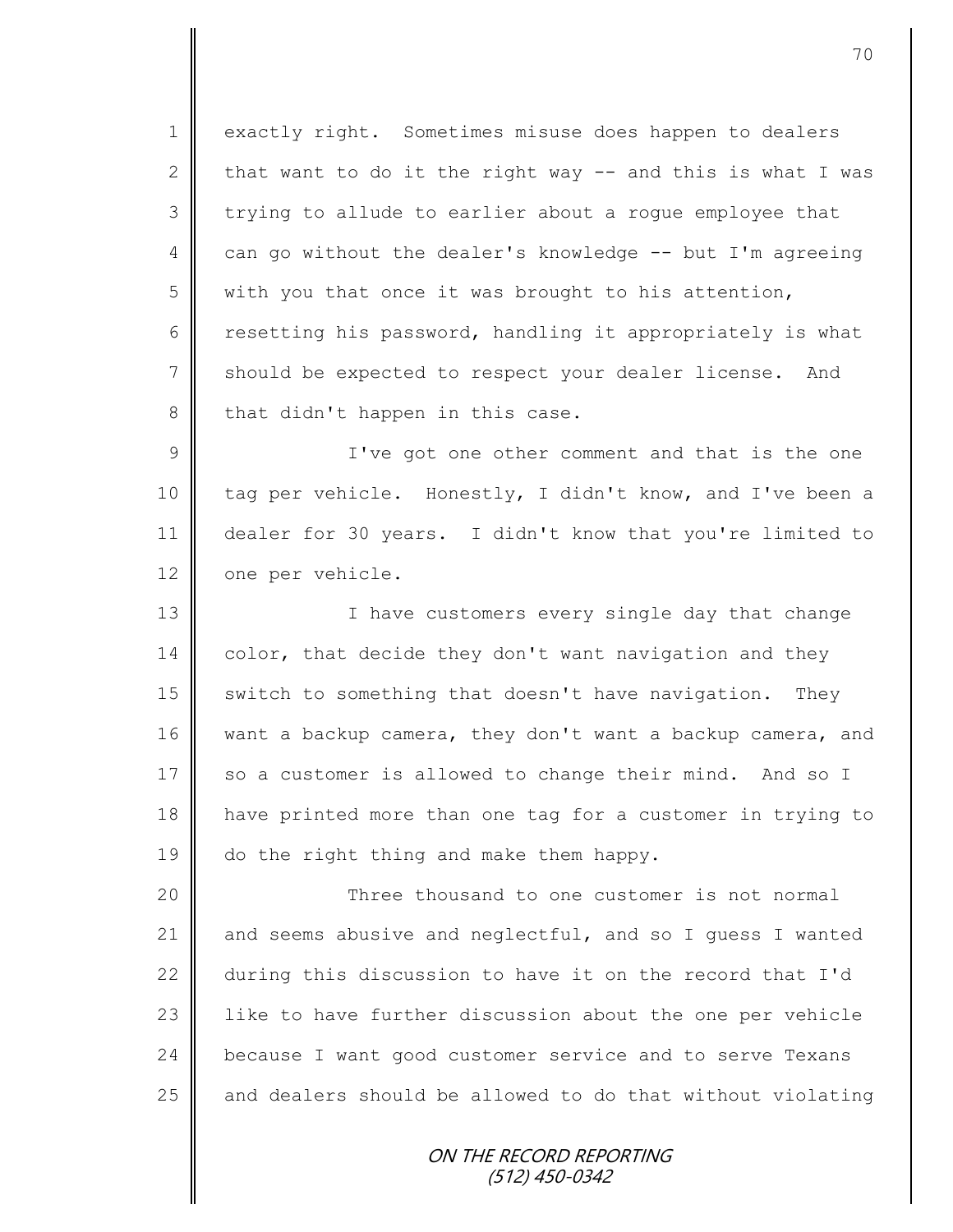ON THE RECORD REPORTING (512) 450-0342 1 | the law. But in this particular case I am agreeing with 2 the motion presented by Member Scott because I feel like 3 there was neglect and knowledge of the abuse. 4 | Thank you, Mr. Chairman. 5 || MR. BACARISSE: Thank you, Member Gillman. 6 || Any other members have comment at this point? 7 (No response.) 8 || MR. BACARISSE: Seeing and hearing none, I will  $9 \parallel$  call for the vote on the motion. Board members, when I 10 call your name please state your vote for the record. 11 Member Alvarado? 12 MR. ALVARADO: Aye in support of the motion. 13 || MR. BACARISSE: Member Gillman? 14 MS. GILLMAN: Aye in support of the motion. 15 || MR. BACARISSE: Member Graham? 16 MR. GRAHAM: Aye. 17 || MR. BACARISSE: Member Omumu? 18 || MS. OMUMU: Aye. 19 MR. BACARISSE: Member Scott? 20 || MR. SCOTT: Aye. 21 MR. BACARISSE: And I, Chairman Bacarisse, vote 22  $\parallel$  aye, so the motion passes. Let the record reflect that it 23  $\parallel$  was unanimous, and six votes for. Thank you. 24 We now move to agenda item 6 which is Contested 25 Case Texas Department of Motor Vehicles v. Boss Exotics,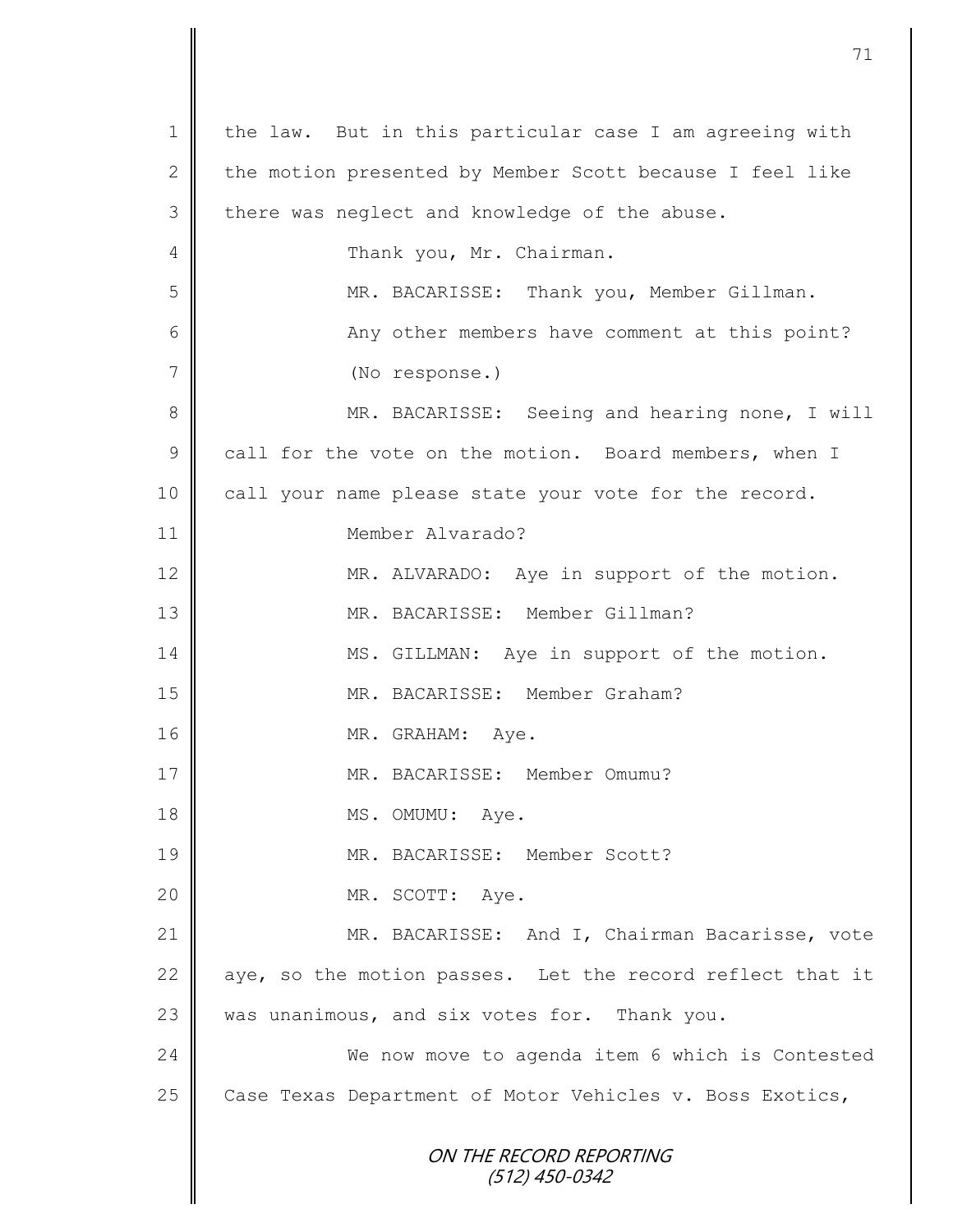ON THE RECORD REPORTING (512) 450-0342 1 if members are comfortable continuing forward we'll do  $2$  that. 3 I'd also like to remind the Board members and 4 the parties that the Board's final decision must be based 5 solely on the evidence contained in the administrative 6 Fecord from SOAH and the Board shall not consider new 7 information. And we're just taking a moment to reset 8 here. 9 Brian Ge, with the assistance of Heather 10 Pierce, will now address agenda item 6, Contested Case. 11 So Mr. Ge. 12 | MR. GE: Mr. Chairman, members, Ms. Brewster, 13 || good morning again. For the record, my name is Brian Ge  $14$  and I'm the managing attorney for the Enforcement 15 Division. As the chairman stated, Heather Pierce, the 16 | lead attorney for the Enforcement Division, who tried this 17 case at the State Office of Administrative Hearings, is 18 | with me here today. 19 || Agenda item 6, which can be found on page 50 of 20 your Board books, is a contested case regarding the Texas 21 Department of Motor Vehicles v. Boss Exotics, LLC. A 22  $\parallel$  hearing was held before an ALJ at the State Office of 23 Administrative Hearings on July 28, 2020. The ALJ issued 24 a proposal for decision on September 21, 2020.  $25$   $\parallel$  Staff is asking the Board to issue a final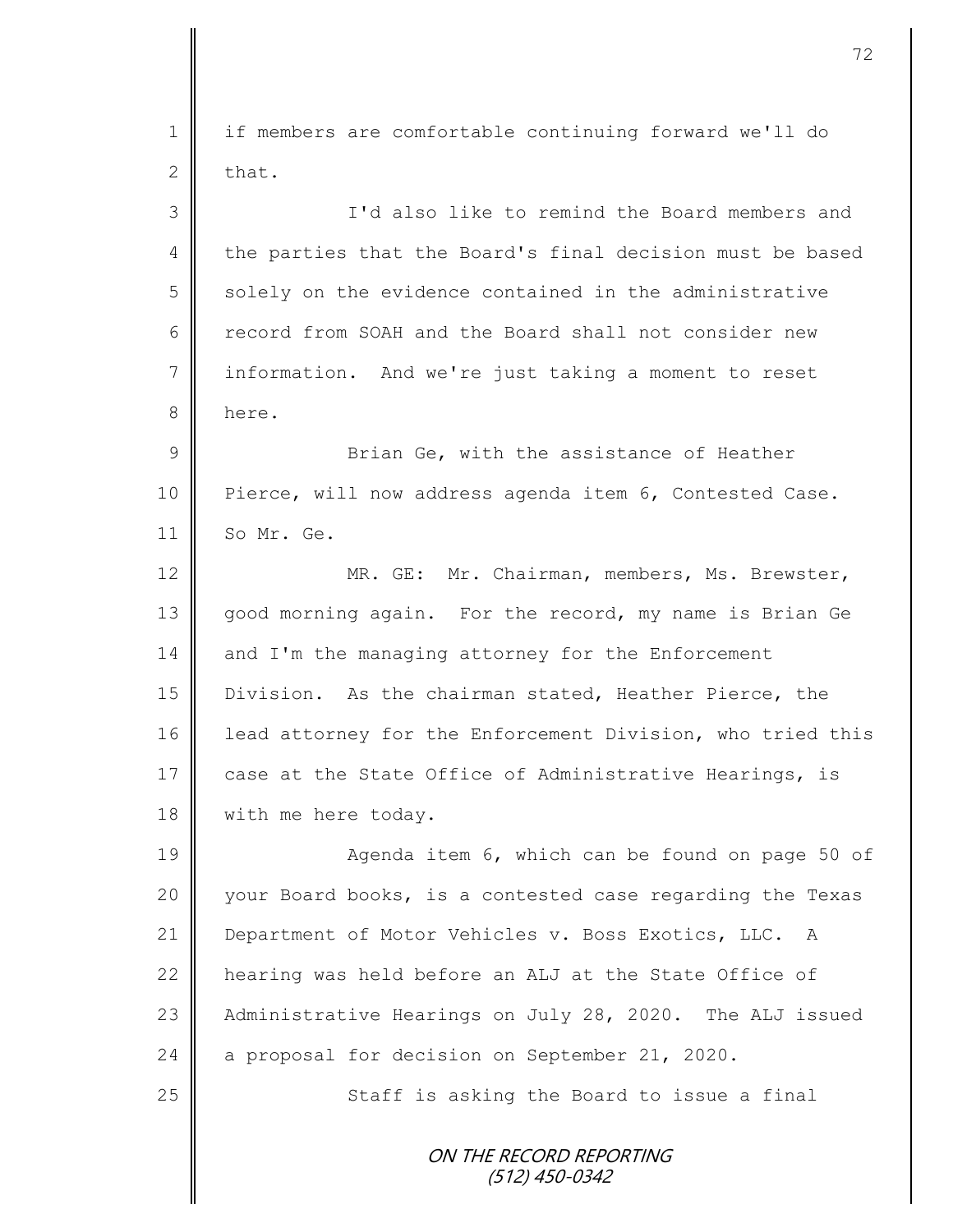1 | order that modifies the ALJ's proposal for decision to 2 | include revocation of Boss Exotics' general distinguishing 3 number, in addition to the \$9,500 civil penalty that the 4 ALJ recommended.

5 Such the ALJ concluded that based on the evidence, 6 Boss Exotics violated various provisions of the Texas 7 Transportation Code by issuing multiple buyer's temporary 8 tags for the sale of a vehicle, issuing multiple dealer's  $9 \parallel$  temporary tags for a vehicle before purchasing the 10 vehicle, and failing to notify the department of a change 11 to the dealer's address within ten days of the change, as 12 well as various provisions of the Texas Administrative 13 Code by failing to make records available for inspection 14 during normal business hours, failing to keep a complete 15 | record of all vehicle sales, failing to have business 16 hours posted at the licensed location, and failing to have 17 a copy of their general distinguishing number posted in a 18 **conspicuous** location.

19 Based on those violations, the ALJ concluded 20  $\parallel$  that a civil penalty of \$9,500 without revocation of Boss 21 Exotics' general distinguishing number was appropriate. 22 Ms. Pierce will now explain why staff believe the Board  $23$  should modify the ALJ's proposal for decision to include 24 revocation of Boss Exotics' general distinguishing number. 25 Thank you.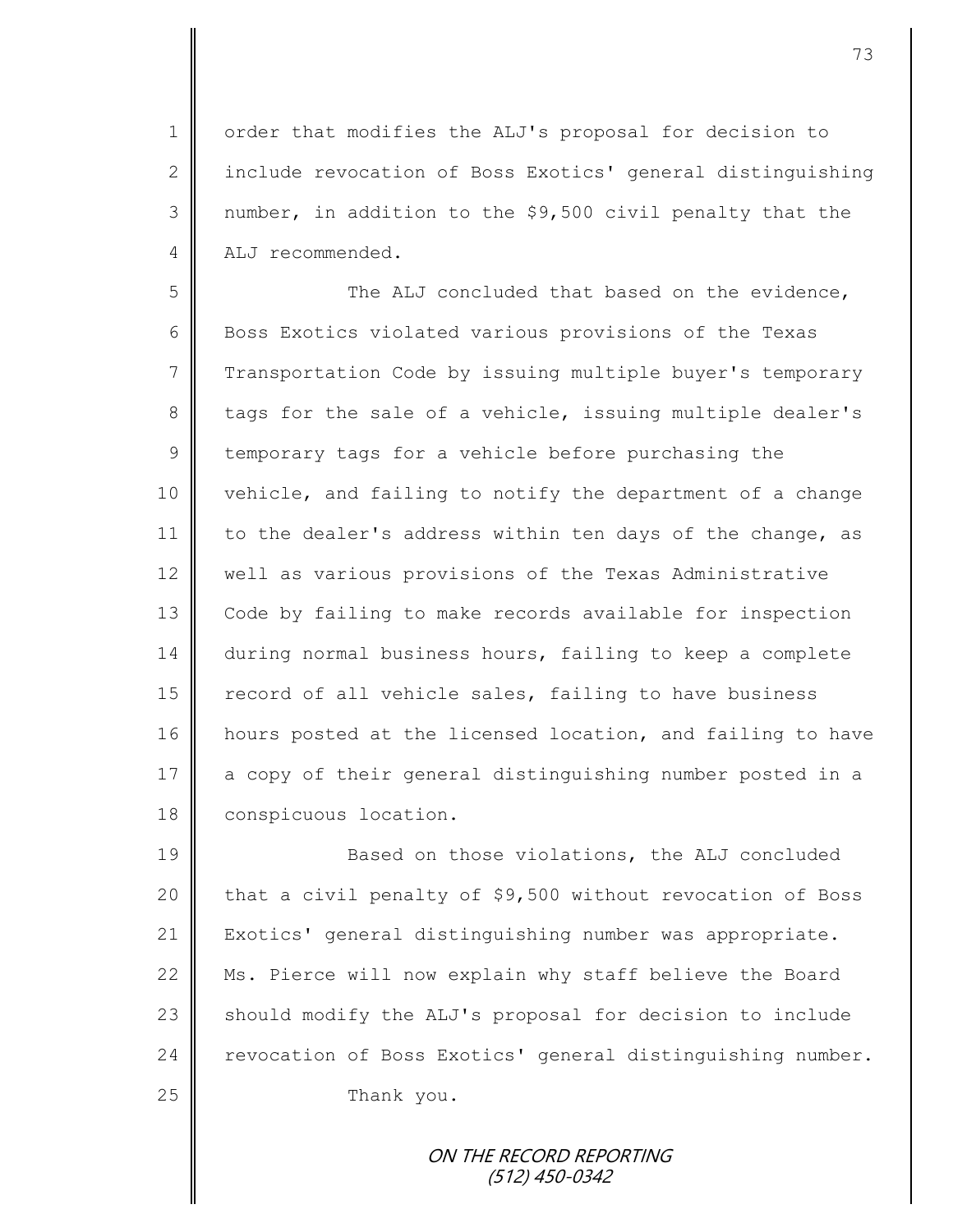1 MR. BACARISSE: Ms. Pierce. 2 || MS. PIERCE: Can you quys hear me? 3 MR. BACARISSE: Yes. Go right ahead, you're 4 good. 5 MS. PIERCE: Under the Occupations Code the 6 Board may revoke a license if the licensee fails to 7 maintain the qualifications for a license. Under the 8 Transportation Code, the Board may -- different  $9 \parallel$  terminology -- cancel a license if the licensee fails to 10 | maintain the qualifications for a license. 11 **Here** there was substantive evidence produced at 12 trial, that is in the record and in the PFD, to establish 13 that respondent failed to meet basic requirements of 14 having a license. The request for the addition of the 15 | revocation term is based on respondent's failure to be at 16 the location he was licensed at, which is a qualification 17 | for a license. 18 || In the PFD on page 64 of your Board book, under 19 the section titled G. Appropriate Sanctions, the ALJ 20 writes that the violations that were proven were 21 | relatively minor. The failure to be at a licensed 22  $\parallel$  location is not a minor violation. The choice of penalty  $23$  is vested in the agency and not in the court. Ultimately 24 it is the Board and not the ALJ who is the decision-maker 25 concerning sanctions.

74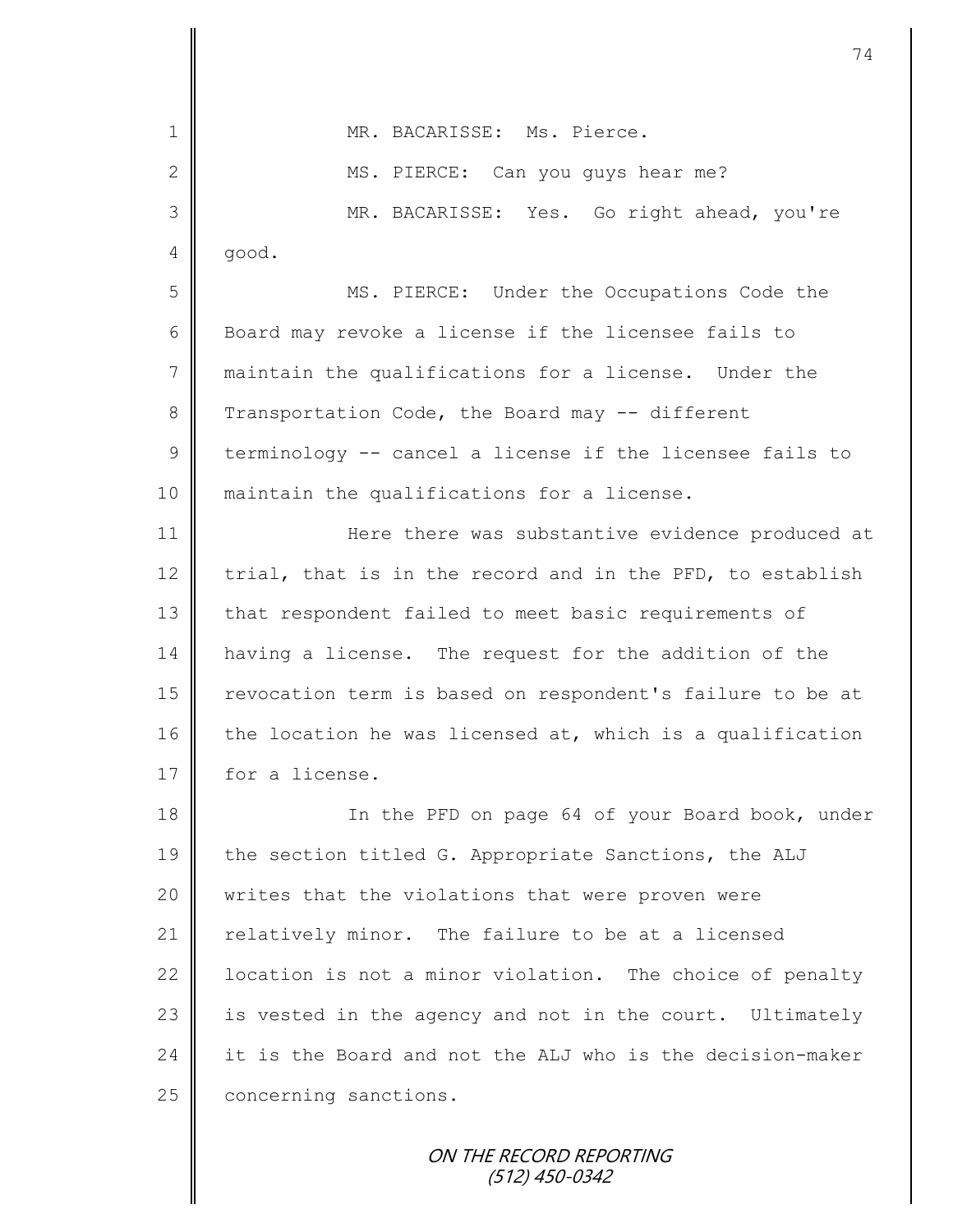ON THE RECORD REPORTING (512) 450-0342 1 An established and permanent place of business 2  $\parallel$  is a requirement of licensure and of having a license. A 3 license-holder must demonstrate that the location is an 4 | established and permanent place of business. A GDN-holder  $5 \parallel$  can only operate at their licensed location. 6 The PFD had findings of fact and conclusions of 7 law that respondent had not been at his licensed location 8 and that he had vacated his licensed location for a  $9 \parallel$  substantial period of time. Here the ALJ adopted findings 10 | of fact and conclusions of law that from at least November 11 8 of 2019 through July 6 of 2020 that he was not at his 12 | licensed location. To put that in context, it is 13 approximately 242 days or seven months and 29 days. 14 Further, the PFD found that the respondent did 15 not meet other premises requirements on multiple locations 16 when he was at his site location. Respondent was not 17 | operating from their licensed location in any capacity and 18 the PFD clearly establishes that respondent was not at 19 this location. 20 || Further, respondent failed to alert the 21 department as to the change of address or phone number 22 which is required. The language in the law says "shall" 23 which you must interpret as "must". 24 Now, bottom line here and why we're requesting  $25$  revocation is that respondent was not at his licensed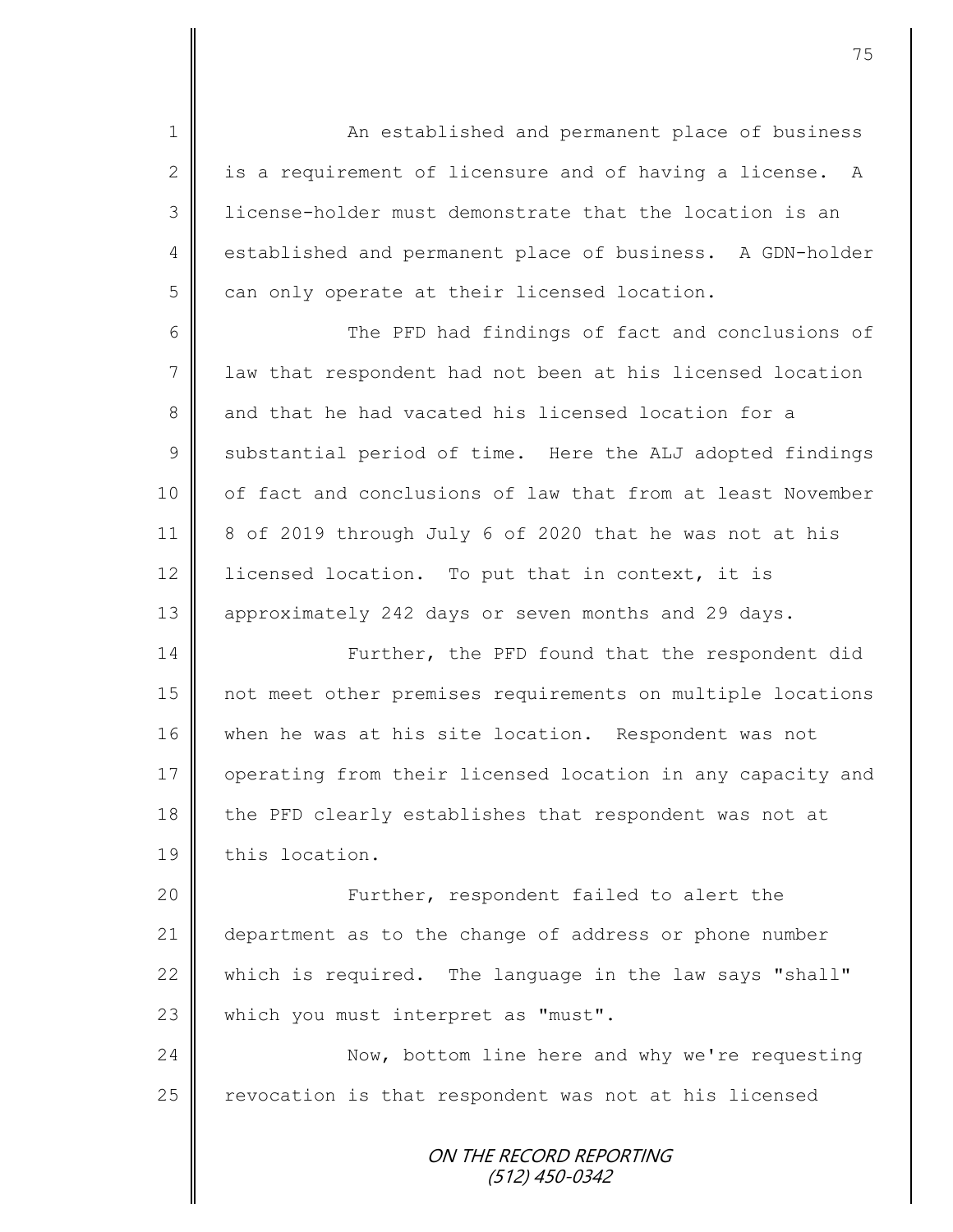1 **l** location. In order to have and continue to have a 2 | license, you must have a permanent and established place  $3 \parallel$  of business. This is by no means a minor violation. 4 MR. BACARISSE: Thank you. 5 Thank you, Mr. Ge and Ms. Pierce. 6 || I want to ask, before we proceed further, if 7 there is a representative for Boss Exotics here, please 8 approach the podium if you wish to be heard. 9 || MS. BEAVER: Tracey Beaver, general counsel, 10 for the record. 11 There has been nobody to sign in at the 12 | registration table for Boss Exotics' representation. 13 || Thank you. 14 | MR. BACARISSE: Okay, very good. 15 || In that case, I would certainly allow members 16 if you have questions of Mr. Ge or Ms. Pierce, we could 17 | entertain those questions now before a motion. 18 Mr. Graham. 19 || MR. GRAHAM: It's really not a question, it's 20  $\parallel$  just kind of thinking out loud here. I mean, these are 21 | not insignificant violations. I mean, as I said 22 previously, I think it's important to keep fair and 23  $\parallel$  reasonable -- keeping that in mind. I mean, we make 24 mistakes, I've made mistakes, as Stacey -- Member Gillman  $25$  said, she's made mistakes.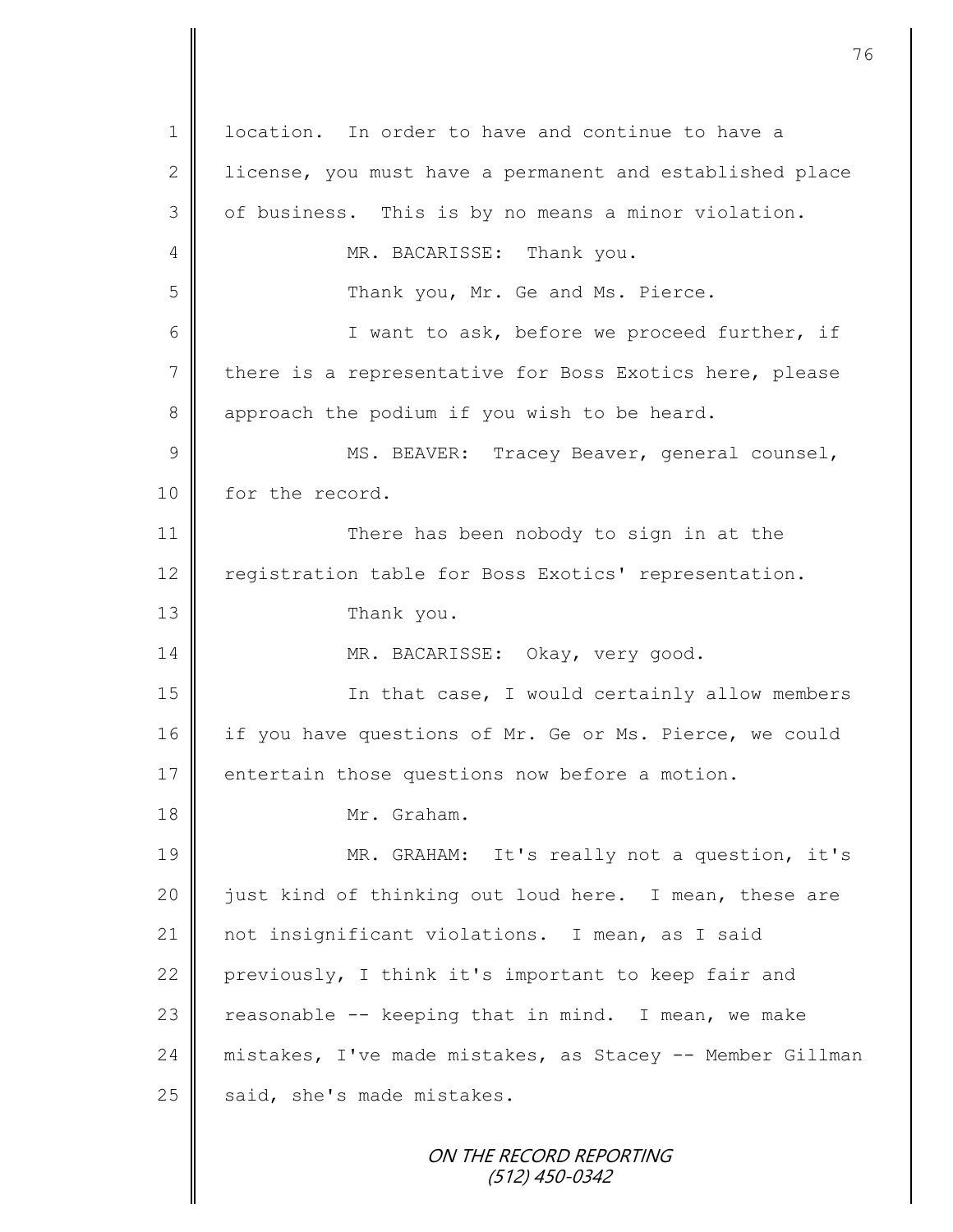ON THE RECORD REPORTING (512) 450-0342 1 || Okay. We need to be accountable for those, and 2  $\parallel$  you know, we don't want to lose our license for minor 3 mistakes. This is racking them up right here. This is a 4 long list. 5 And it's just so troubling to me that as I 6 interpret the statute, the legislature has granted us the 7 ability to revoke a license based on our rules and the 8 statute, and here we have an ALJ who has just decided, it  $9 \parallel$  feels like, to toss that out the window. And it's 10 disturbing and it's troubling. 11 **And so really I just wanted to kind of say that** 12  $\parallel$  out loud as I was thinking about it. I don't really 13 understand. It's a matter of public safety that if we're 14 going to license dealers to sell automobiles that people 15 are going to put their families in, put their kids in, 16 well, they need to be legitimate and they need to follow 17  $\parallel$  the rules. 18 || And anyway, it just aggravates me. Anyway, 19 | I'll stop there. 20 **Thank** you. 21 | MR. BACARISSE: I appreciate your comments. 22 Thank you, Member Graham. 23 || Any other members wish to make comment before 24 we entertain a motion? 25 || Member Alvarado.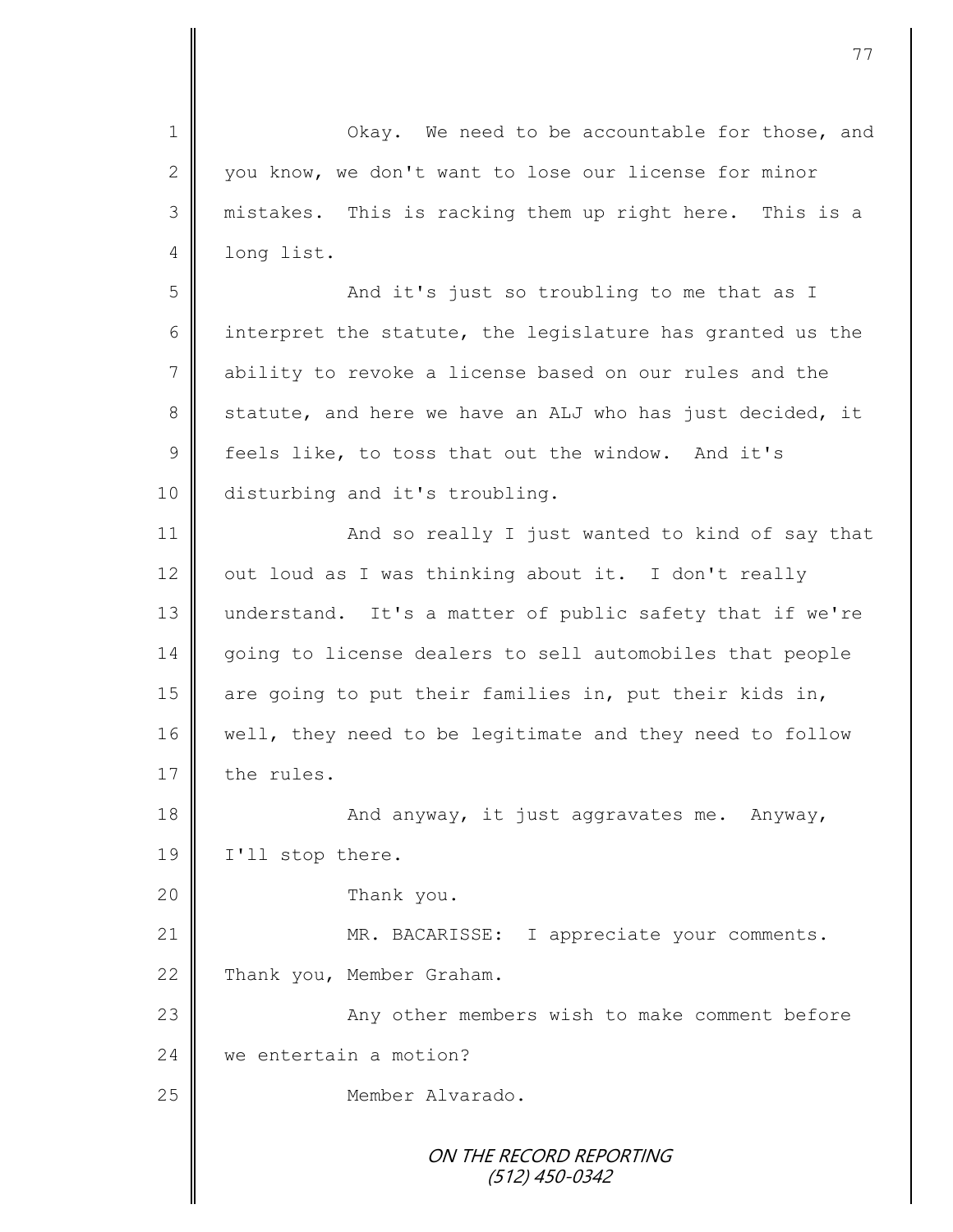ON THE RECORD REPORTING (512) 450-0342 1 | MR. ALVARADO: Mr. Chairman. 2 MR. BACARISSE: Sure. 3 MR. ALVARADO: I think I might actually have a 4 I little typo on page 61, so I was just going to see if  $5 \parallel$  someone could read what it's supposed to say to me, 6 please, if that's okay. Page 10 of the PFD, page 61 of 7 the book under Subsection IV.A, I have a word that's 8 spelled M-I-E-S. I don't think that's a real word, but  $9 \parallel$  just that paragraph, if someone doesn't mind reading it 10 | out loud just to be sure. 11 MR. BACARISSE: It looks like Ms. Pierce is  $12$  getting to that particular page or paragraph specifically, 13  $\parallel$  so we'll give you a few moments to get there. 14 MS. PIERCE: You're saying 61 or 63 of the 15 Board book? 16 || MR. ALVARADO: Of the Board book 61, page 10 of 17 the PFD, Section IV, Part A. It looks like a very 18 important word there and that word here on my paper reads  $19 \parallel$  M-I-E-S. 20 || MS. PIERCE: I noticed that this morning when 21 we printed out the PFD from SOAH's website. And this is 22 Heather Pierce speaking. 23 MR. ALVARADO: Thank you. 24 | MS. PIERCE: So I'm going to read that 25 paragraph which is on your Board book, page 61 of your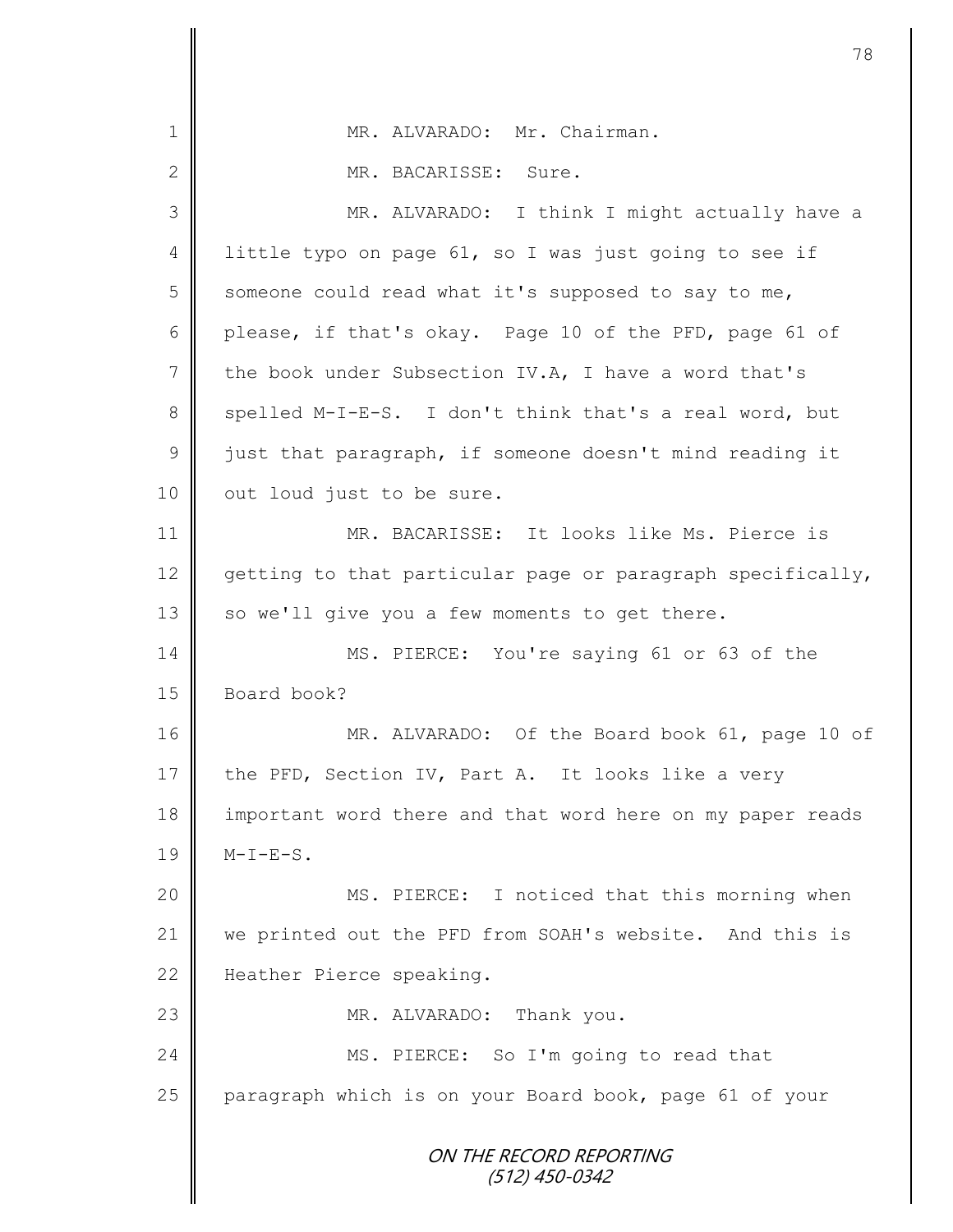ON THE RECORD REPORTING (512) 450-0342 1 Board book and page 10 of the proposal for decision. Bear 2 with me one minute. 3 MR. ALVARADO: Thank you. 4 || MS. PIERCE: And do you want me to read the 5 entire paragraph? 6 MR. ALVARADO: Just Section A is where I have 7 || my typo here. 8 MS. PIERCE: Okay. "The preponderance of the 9 vidence does show that respondent issued three buyer's 10 temporary tags to one consumer for the sale of one 11 vehicle. Whether respondent knew that it was a violation 12 of the statute and rules or not is irrelevant, as they 13 contain no knowledge requirement. Therefore, the ALJ 14 concludes that respondent violated Texas Transportation 15 **Code Section 503.063(a)."** 16 MR. ALVARADO: Okay. So "mies" should be 17 **W** "rules". Thank you very much. 18 MR. BACARISSE: That's good. Thank you. Good 19 catch. 20 | Rany other questions, members? 21 (No response.) 22 MR. BACARISSE: Seeing none, I would entertain 23 a motion. Does anyone wish to make a motion in this case? 24 WR. SCOTT: Mr. Chairman? 25 | MR. BACARISSE: Yes, Member Scott.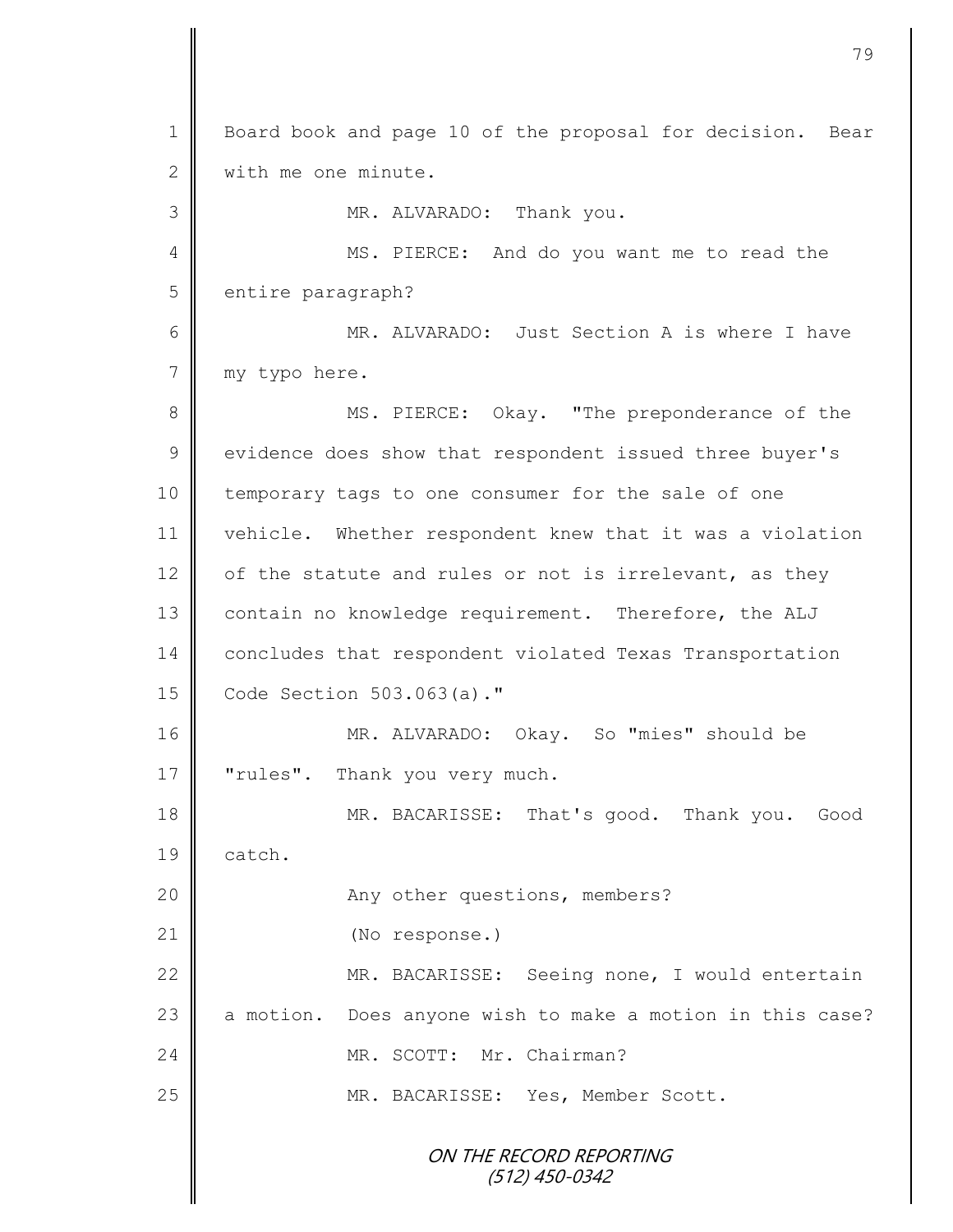ON THE RECORD REPORTING (512) 450-0342 1 MR. SCOTT: May I have a moment to confer with 2 counsel, please? 3 MR. BACARISSE: Certainly. We'll take a brief 4 recess here. It is now 11:20. Do we need about five 5 minutes, Member Scott? Would that be sufficient? Or ten, 6 what do you want? 7 || MR. SCOTT: Thank you, Mr. Chairman. Ten 8 minutes, please 9 MR. BACARISSE: Okay. Very good. We'll 10 reconvene at 11:30. Thank you. 11 | (Whereupon, at 11:20 a.m., a brief recess was  $12$   $\parallel$  taken.) 13 MR. BACARISSE: Okay, folks, it is 11:35 and 14 I'd like to reconvene this meeting of the Board of the 15 | Texas Department of Motor Vehicles. 16 We are at the point now in the agenda where we 17 have had discussion and presentation in the matter 18 | regarding an enforcement case, Texas Department of Motor 19 Vehicles v. Boss Exotics, and I had asked for a motion and 20  $\parallel$  we took a brief recess, so I would like to restate my 21 | request of the members to see if there is a motion in this  $22 \parallel$  case. 23 || MR. SCOTT: Mr. Chairman? 24 MR. BACARISSE: Member Scott. 25 MR. SCOTT: Thank you, Mr. Chairman.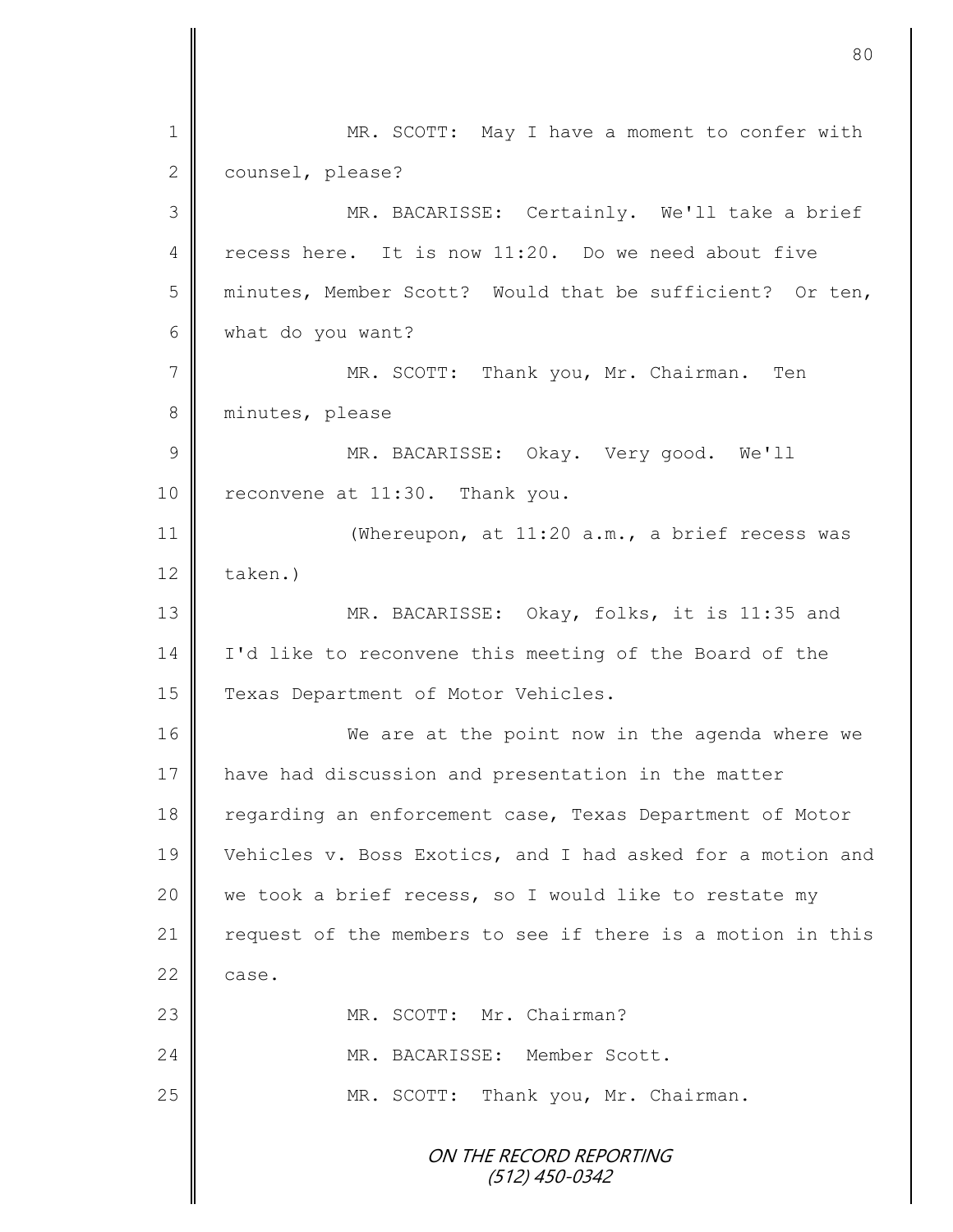ON THE RECORD REPORTING (512) 450-0342 1 || I move that the Board uphold SOAH's PFD 2 adopting findings of fact 1 through 14 and conclusions of  $3 \parallel$  law 1 through 21, as set forth in the ALJ's September 21, 4 2020 proposal for decision. The Board should also adopt 5 finding of fact 11(a) and conclusion of law 11(a), as set 6 forth in the ALJ's November 9, 2020 response letter to 7 petitioner's exceptions to proposal for decision. 8 Supersy Conclusion of law 22 should be amended to read 9 as follows: The Board should revoke respondent's GDN 10 license. 11 MR. SCOTT: Okay. Member Scott, that is your 12 motion. 13 Is there a second on this motion? 14 MR. GRAHAM: Second. 15 MR. BACARISSE: Member Graham moves second. We 16 | have a motion and a second. We may have further 17 discussion, if there is any, amongst the Board. 18 || Members, is there any comment from any of you 19 **at this time on this motion?** 20 | MR. SCOTT: Mr. Chairman? 21 MR. BACARISSE: Yes, Mr. Scott. 22 MR. SCOTT: Thank you. 23 | Since this is my motion, I'd like to state that 24  $\parallel$  I understand the ALJ thought the violations were minor, 25  $\parallel$  but there are rules for a reason and it is the Board's job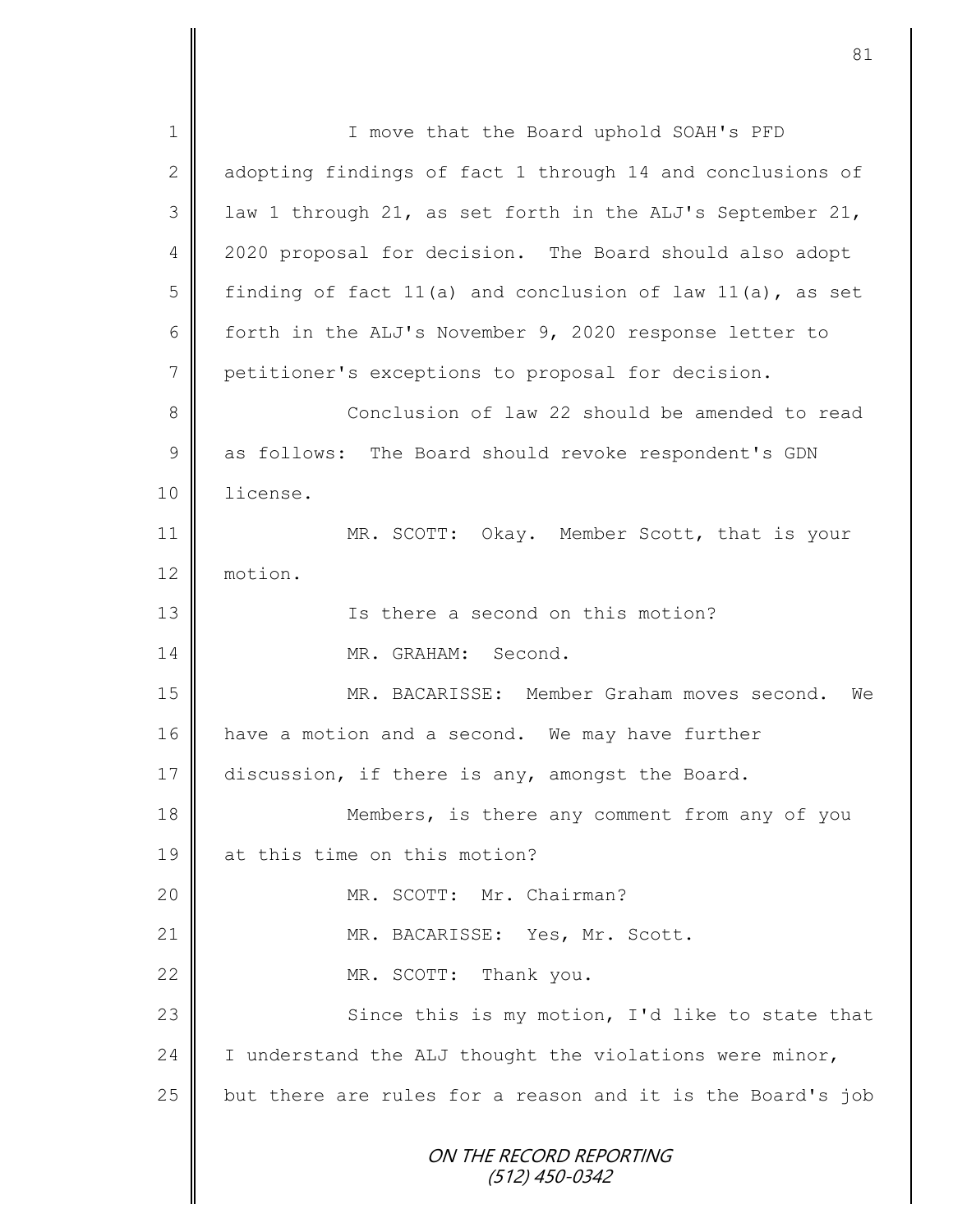1 | to determine which sanctions are appropriate. What level 2  $\parallel$  of premises violations reaches the point of warranting 3 | revocation?

4 || If we looked at them individually they do not, 5 | but collectively the pattern of behavior and the general 6 inability to follow the rules sets up flags for me, 7 particularly the ALJ's conclusion of law that the dealer 8 vacated his listed location for so many months. If a 9 dealer is not at his location for the better part of a 10 year, that is a serious violation of the premises 11 requirements, and someone that in my opinion does not 12 deserve to have a license to sell vehicles in Texas.

13 We've had several of us here on the Board 14 mention today that you can make mistakes, you can have 15 employees that make mistakes that you're not aware of. 16 You can have a rogue employee. I mean, things can happen, 17 and there are consequences for those. A lot of that stuff 18 wouldn't rise to the level of revocation of license.

19 **But when you have a situation where the rules** 20 || are very clear: you have to have a license, you have to 21 | have a licensed location and it has to be staffed, there  $22$  have to be people there to have a license. And if you're 23  $\parallel$  not going to be present, if you're not going to be selling 24 vehicles, then you just don't need a license to sell 25 vehicles in the State of Texas.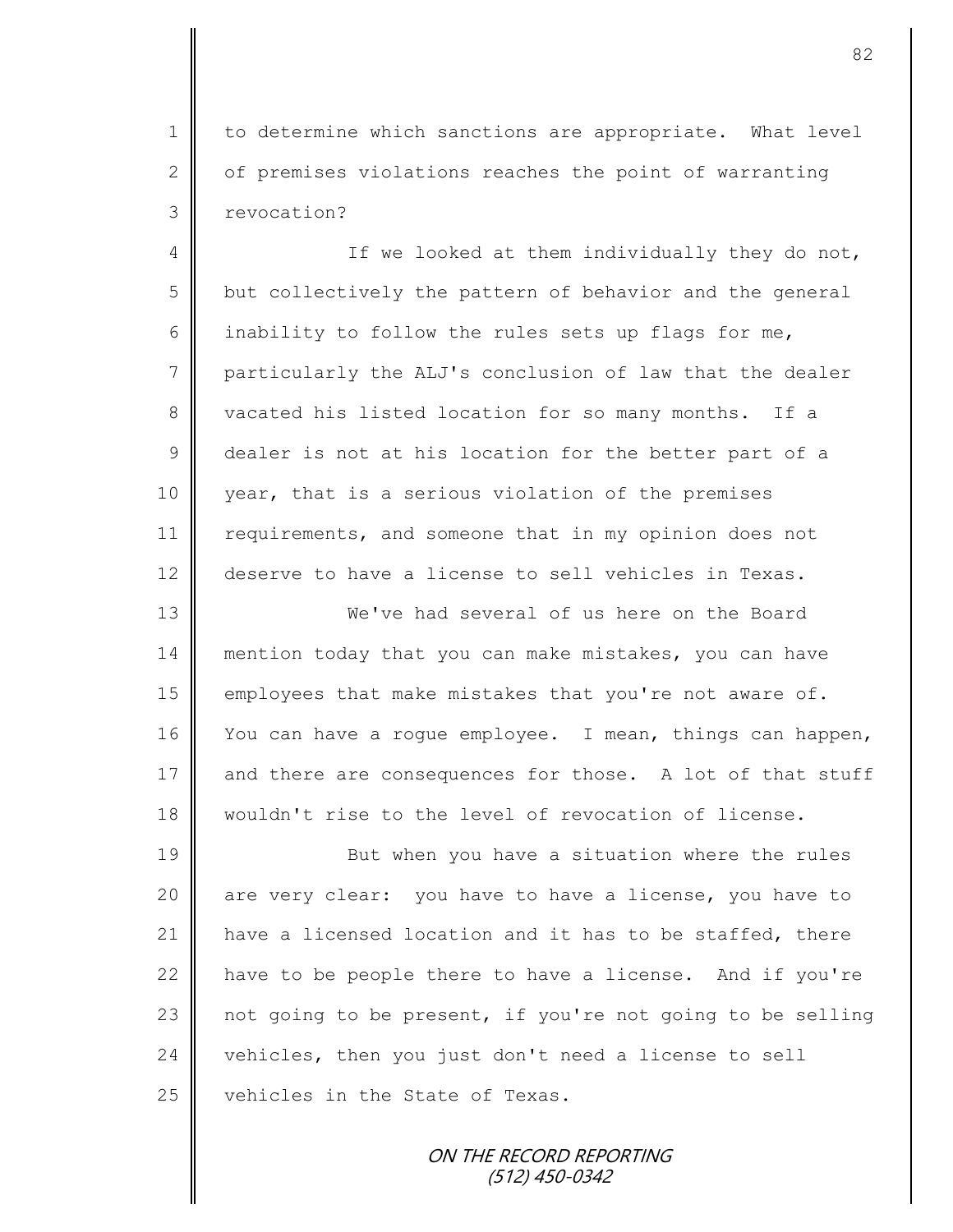ON THE RECORD REPORTING (512) 450-0342 1 I I don't think the rules are that onerous that 2 it's impossible or put unnecessary burdens on people to 3 maintain their license to be a dealer, but we do have some 4 || rules. And to just ignore that and ignore them for an 5 | extended period of time, then I don't think you should be 6 iicensed to be a dealer in the State of Texas. 7 || MR. BACARISSE: Thank you, Member Scott. 8 || Any other members wish to comment on the motion 9 that's before us? 10 || (No response.) 11 || MR. BACARISSE: Seeing no further comment, I 12 will call for the vote on this motion. As I call your 13 | name, please state your vote for the record. 14 Member Alvarado? 15 NR. ALVARADO: Aye. 16 || MR. BACARISSE: Member Gillman? 17 || MS. GILLMAN: Aye. 18 MR. BACARISSE: Member Graham? 19 MR. GRAHAM: Aye. 20  $\parallel$  MR. BACARISSE: Member Omumu? 21 MS. OMUMU: Aye. 22 MR. BACARISSE: And Member Scott? 23 MR. SCOTT: Aye. 24 MR. BACARISSE: And I, Chairman Bacarisse, vote  $25$  aye as well. It's unanimous, six to nothing. Thank you.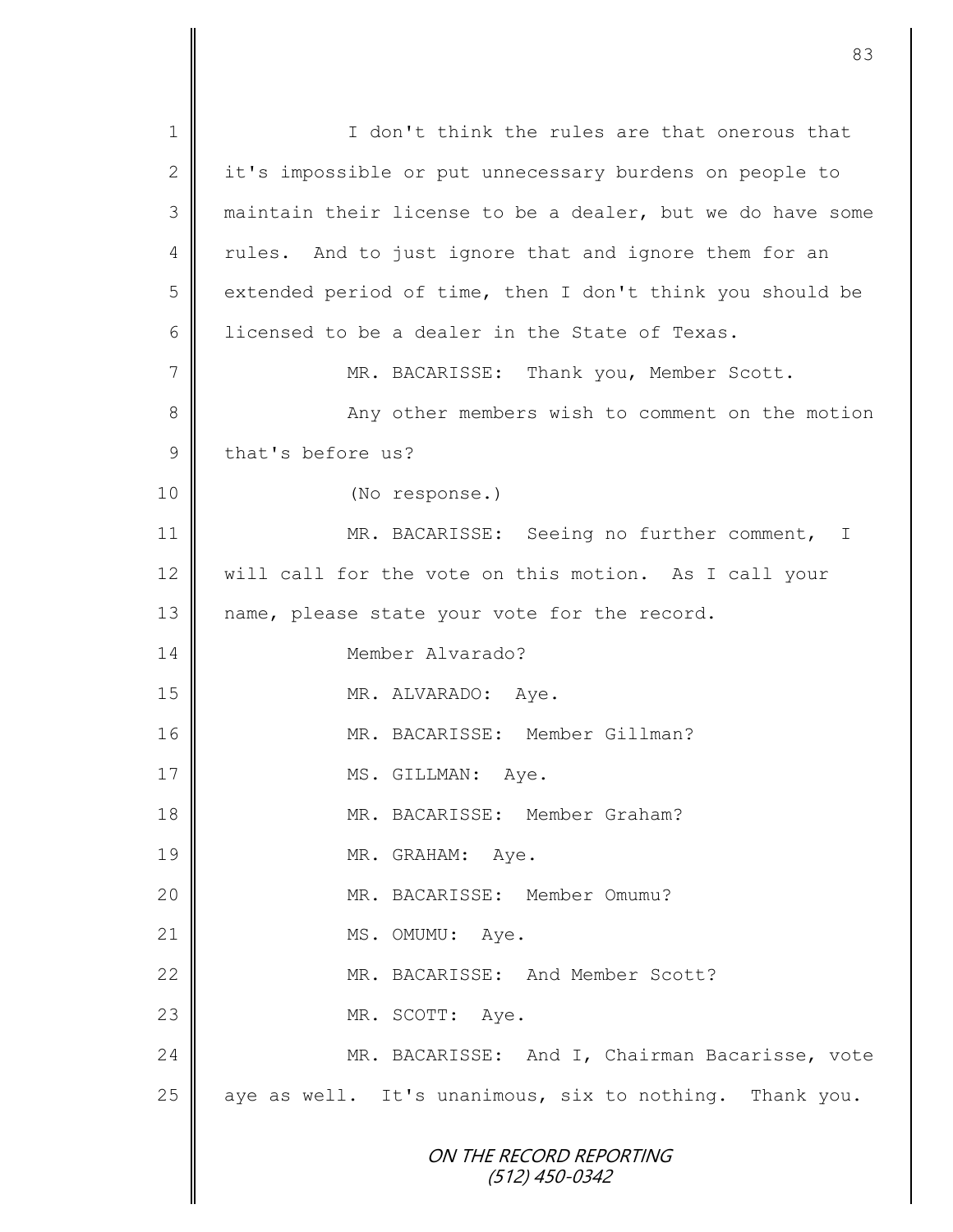ON THE RECORD REPORTING (512) 450-0342 1 || We'll now move to agenda item 7 which is  $2 \parallel$  consideration and approval in the matter of the license 3 | application of Peacedavies International, LLC, and SOAH 4 docket listed in your agenda there. We will hear from, as 5 we prepare the space -- thank you -- we will hear from 6 | Monique Johnston and she will address agenda item 7 which 7 is this contested case. 8 Ms. Johnston, good morning, and you have the 9 | floor. You're still on mute. Get that green circle to go 10 there. There you go. 11 | MS. JOHNSTON: Chairman, members, Ms. Brewster, 12 | good morning. For the record, I'm Monique Johnston, 13 director of the Motor Vehicle Division. Mr. Robert Rice, 14 | with the Enforcement Division, is the attorney who 15 | represented the department before the ALJ at the State 16 | Office of Administrative Hearings. 17 | Agenda item 7, which can be found on page 77 of 18 your Board books, is a contested case regarding the Texas 19 **Department of Motor Vehicles v. Peacedavies International**, 20 LLC. 21 | Peace Uleanya applied for a salvage dealer 22  $\parallel$  license in October 2017, identifying herself as the sole 23 owner of Peacedavies International, LLC. The business 24 address on the application is the same address as Friends 25  $\parallel$  Auto Truck and Industrial Equipment, LLC, a licensed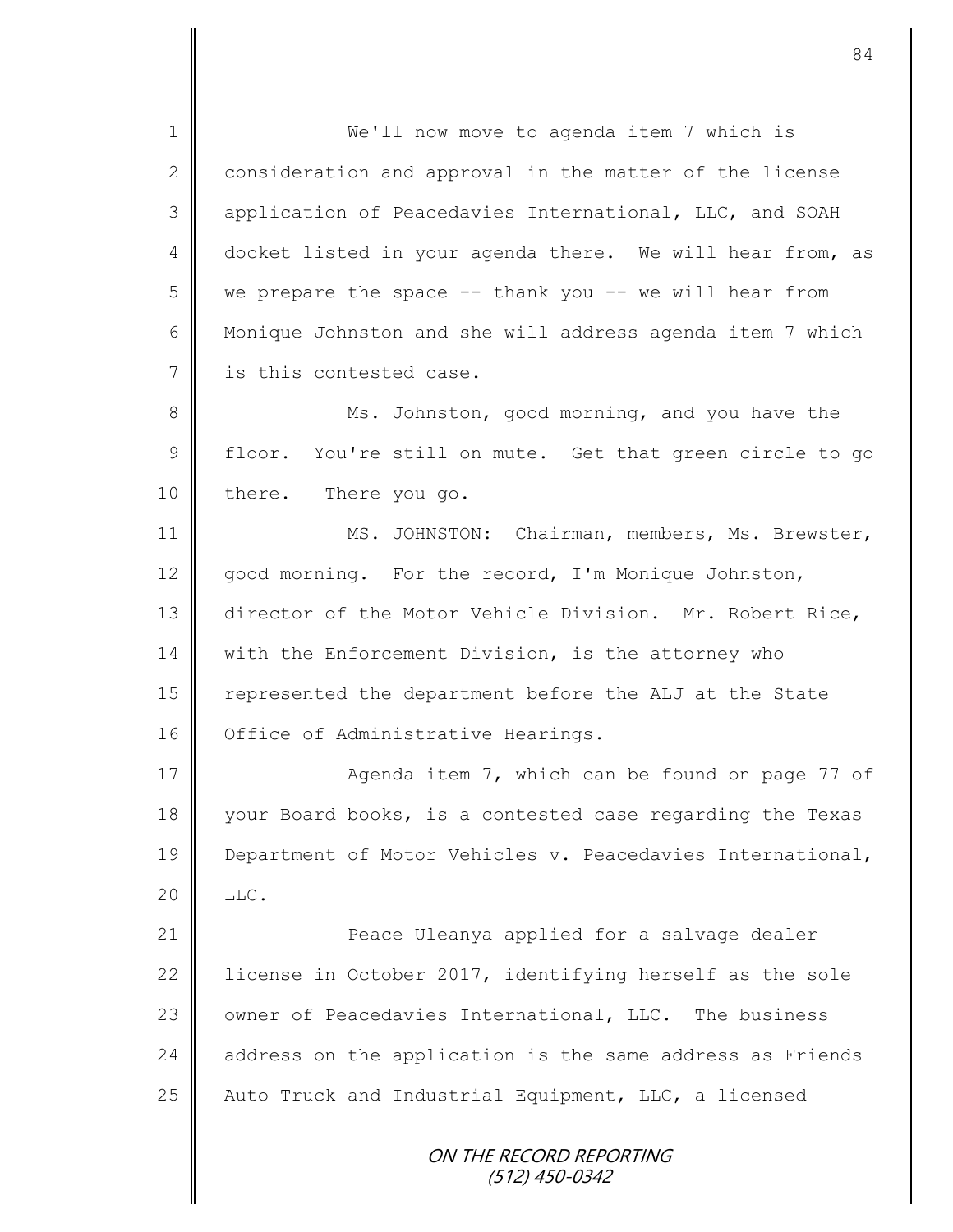1 salvage business owned by her spouse, Mr. Okezie Uleanya. 2 || In February 2017, Mr. Uleanya pled quilty to 3 felony theft. And when he applied to renew his salvage 4 license in May of 2017, his criminal history was reviewed  $5 \parallel$  and the application was denied and his license was 6 revoked. Mr. Uleanya did not contest this decision and 7 the salvage license for his business was revoked at the 8 end of February 2018.

9 || As background, the Motor Vehicle Division has a 10 Licensing Committee which reviews license applications 11 | with complex eligibility issues such as criminal history. 12 The committee may decide to approve an application, defer 13 an application, or refer to the Enforcement Division for 14 denial. The committee reviews applicants' criminal 15 histories and evaluates applicants for fitness under 16 existing statutes, rules and department quidelines.

17 **Numbers** of this committee include the 18 | licensing manager, background research analysts, staff 19 attorneys, and the division director. The committee's 20 mandate is to apply these standards objectively and 21 consistently across applicants and license-holders. To do 22  $\parallel$  so, the committee members focus on objective measures such 23 as how much time has passed since the last criminal 24 conviction, will licensing the applicant enable the  $25$  illegal activity to continue, and what documentation did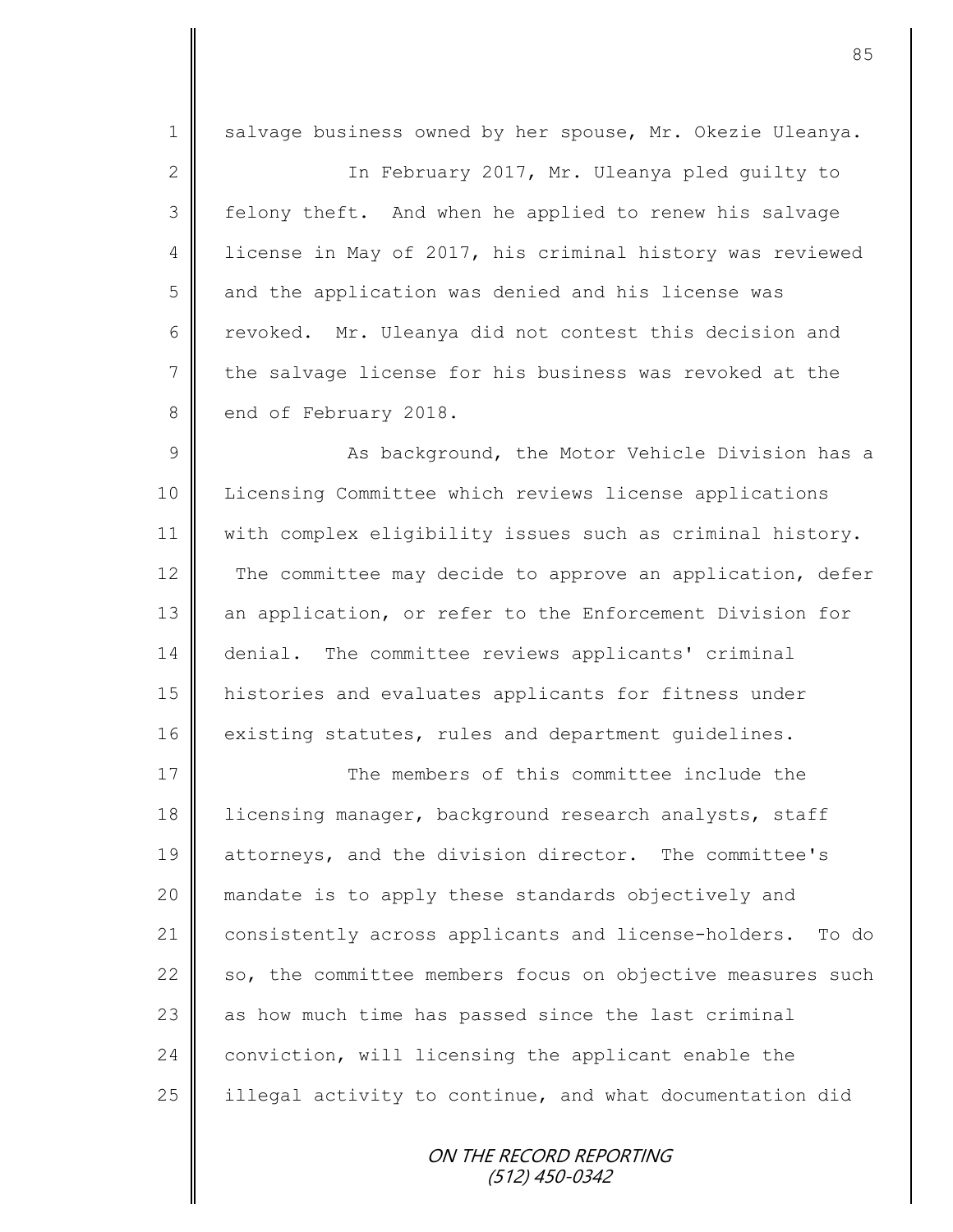1 | the applicant provide to prove their fitness and 2 eligibility for a license.

3 In May of 2018 the Licensing Committee decided 4 to pursue denial of Mrs. Uleanya's application after  $5 \parallel$  reviewing the circumstances, including the additional 6 information she provided. The key factors for considering  $7 \parallel$  the applicant unfit and denying licensure included the 8 following: the timing and use of the existing address of 9 | her spouse's business, suggesting she was a chameleon 10 | applicant, someone who is secretly applying for a license 11 on behalf of the former business owner who was ineligible 12 to be licensed due to revocation.

13 | Texas Administrative Code 221.111(a)(5), 14 effective December 9, 2015, requires the department to 15 deny new applications submitted by members of the salvage 16 dealer's immediate family when the salvage dealer's 17 license has been revoked and the new business is at the 18 same location. And Mrs. Uleanya's spouse is unfit for 19 | licensure and he would have had community property 20 | interest in her business.

21 || MVD referred the denied application to the 22 Enforcement Division and Mrs. Uleanya was sent notice of 23 department decision recommending denial of her application 24 in February 2019. The Enforcement Division referred the 25 contested case matter to SOAH and provided notice of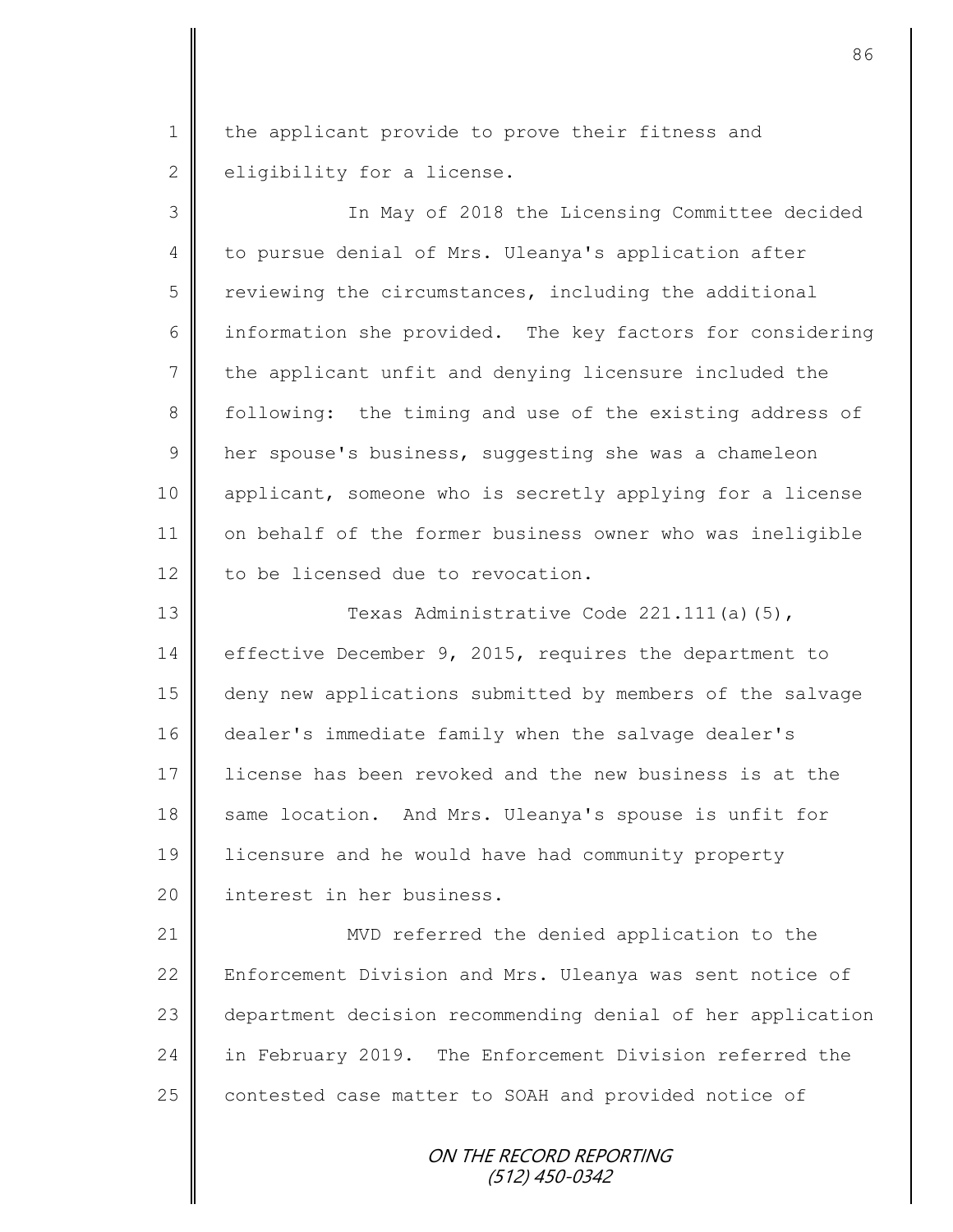1 | hearing to Mrs. Uleanya. The hearing was held on December 2  $\parallel$  2, 2020 and the record closed the same day. The PFD was 3 issued February 1, 2021 and neither party filed 4 exceptions.

5 The ALJ found that Mrs. Uleanya was fit for 6 | licensure and recommended a license be granted. The ALJ 7 concluded that the salvage rule prohibiting immediate 8 | family members from being licensed does not apply to Texas 9 | limited liability corporations, and under Texas law, a 10 | spouse with community property interest in the LLC does 11 not have corresponding right to participate in the 12 business.

13 While this case was proceeding, the Board 14 adopted new fitness rules for salvage dealers which went 15 into effect October 31, 2020. These new rules delete the 16 family affiliation references and focus on whether an 17 unfit person has any control over the business to be 18 licensed. Mrs. Uleanya's sworn statement affirms that her 19 spouse will not have a role in the LLC she owns, and her 20  $\parallel$  affidavit is included in the record.

21 | Staff believes the ALJ's analysis and the 22 conclusions of law reached in this case are reasonable and 23  $\parallel$  the recommendation would be the same under the rules in 24 effect at the time and under the department's current 25 criminal fitness rules. Accordingly, staff asks that the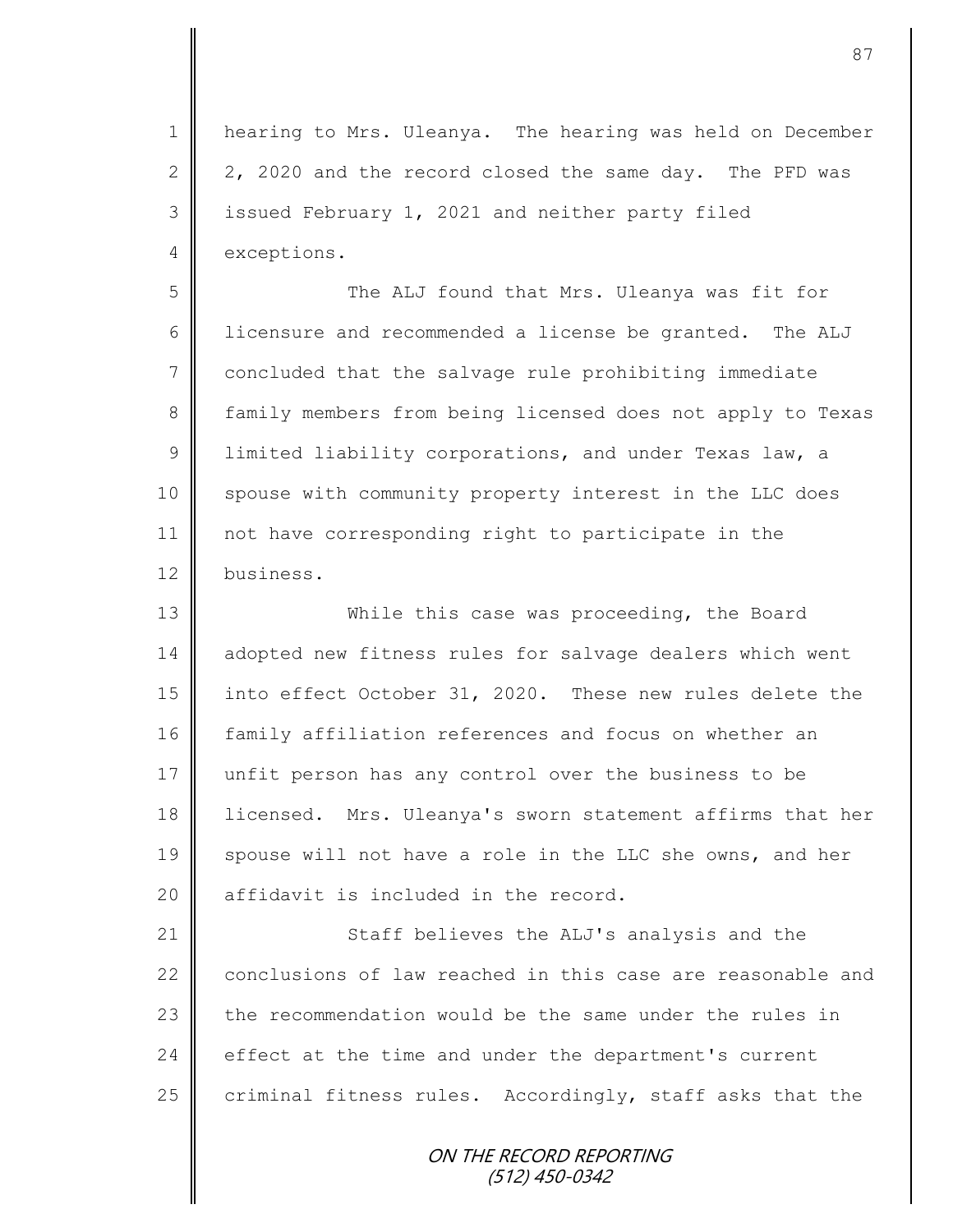ON THE RECORD REPORTING (512) 450-0342 1 || Board issue a final order adopting the ALJ's findings of 2 fact and conclusions of law and approving the Motor 3 Vehicle Division to continue processing Peacedavies 4 International, LLC's application for a salvage dealer 5 license. 6 Mrs. Uleanya and her representative, Mr. Troy 7 Wilson, received notice of this meeting, however, I do not 8 believe they have a representative here today or they have 9 not checked in as of about 15 minutes ago. 10 || Members, this concludes my remarks and thank 11 | you. I'm open to any questions. 12 MR. BACARISSE: Thank you, Ms. Johnston. 13 || And just to verify that there is no 14 **P** representative here today representing Peacedavies 15 | International, LLC, or is there one? Please identify 16 | yourself, if so. 17 (No response.) 18 **MR. BACARISSE:** Okay. Thank you. 19 I'd certainly open the floor at this point for 20 | any questions members may have of Ms. Johnston. 21 | Mr. Alvarado. 22 MR. ALVARADO: Thank you, Mr. Chairman. 23 | The Vou don't mind, can you just walk us through 24 the timeline one more time, from the October 2017 25 application, November 2017, October 2020, December -- all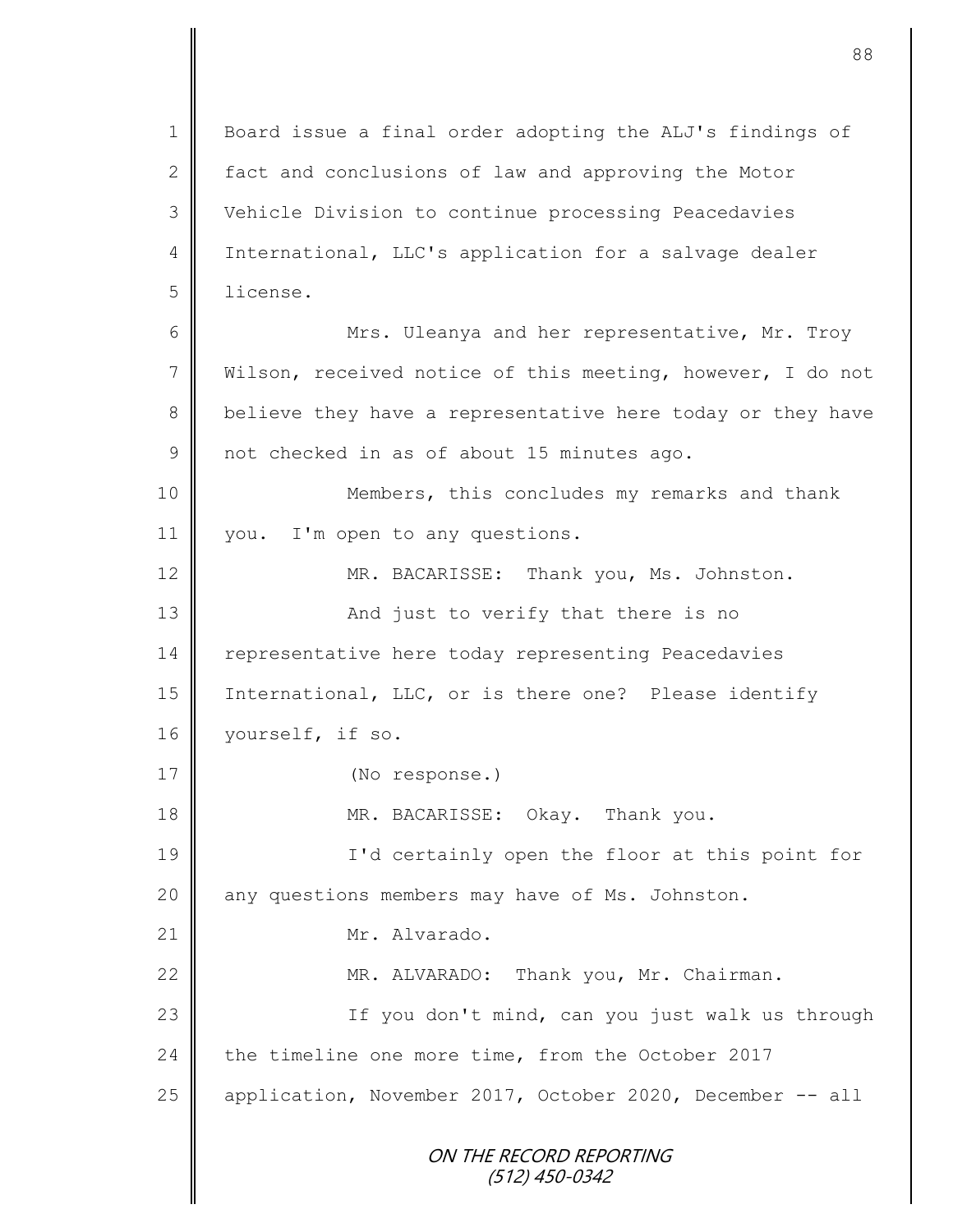1 | the dates seem important to this, and also the rule change 2 date, please.

3 MS. JOHNSTON: Monique Johnston, for the 4 record.

5 || So in February 2017, Mr. Uleanya, the spouse, 6 pled guilty to felony theft and when he applied to renew 7 his salvage license in May of 2017, his criminal history 8 We was reviewed and the application was denied and his 9 U license was revoked. Mrs. Uleanya shortly thereafter 10 Submitted an application for a salvage license for the 11 Same location under a different business name, and that 12 was in October of 2017. The final revocation for the 13 | license of Mr. Uleanya occurred in February of 2018.

14 | And then MVD's Licensing Committee reviewed the 15 application in May of 2018 after allowing Mrs. Uleanya to 16 submit any mitigating documents she wanted us to consider 17 for approval of her salvage license. It was decided by 18 the Licensing Committee to pursue denial of that license, 19 and then that was referred to the Enforcement Division to 20 || pursue denial. And Mrs. Uleanya wanted to continue with 21 the application and requested a hearing, at which time it 22 went before SOAH.

23 | There were some delays in the process due to 24 | Mrs. Uleanya's changing attorneys a couple of times and  $25$  then asking for additional time to submit some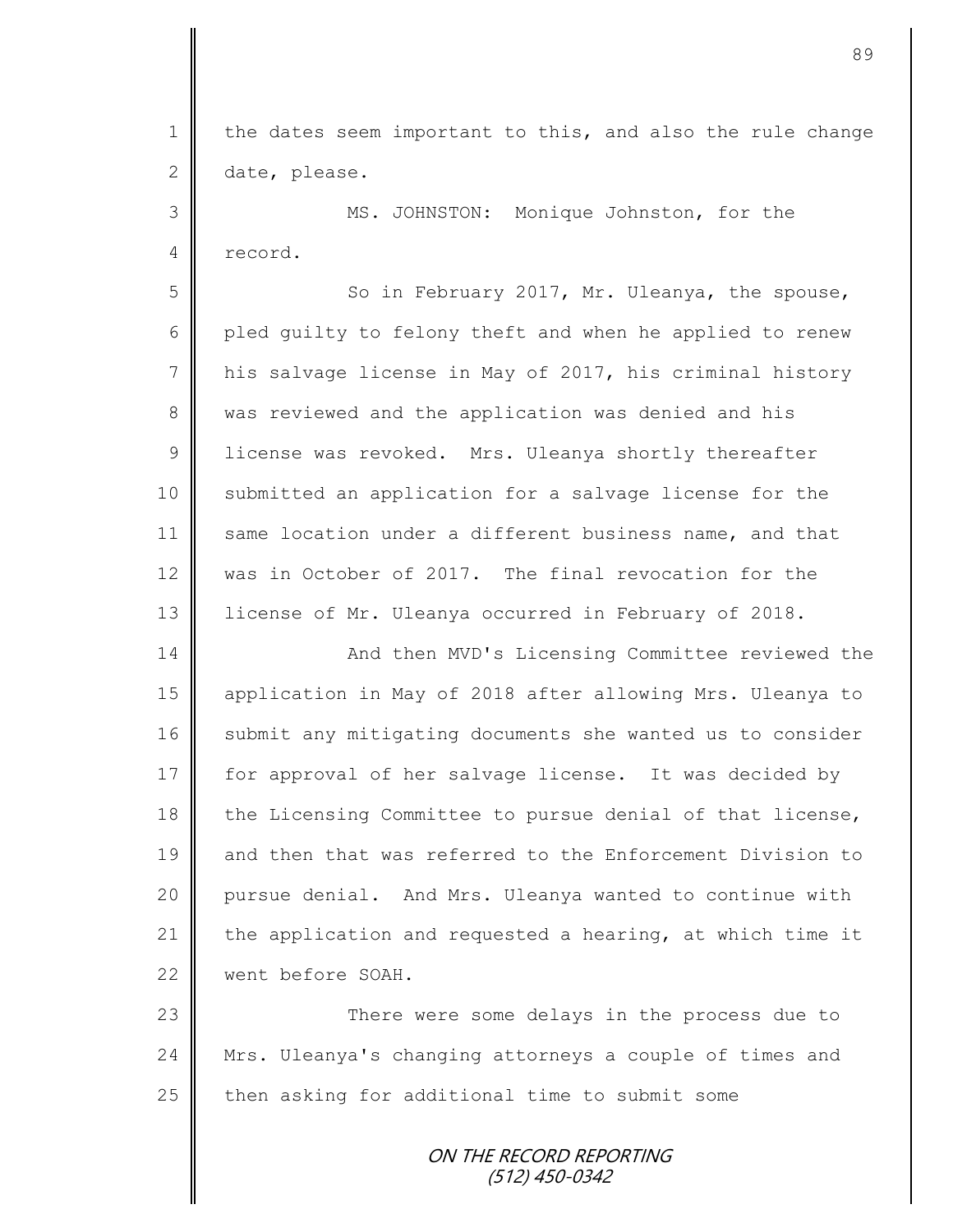ON THE RECORD REPORTING (512) 450-0342 1 documentation, and then also, her attorney was ill during 2 that time. And then there was a family emergency on the 3 department's attorney's side as well, so there were some 4 delays before the final PFD was issued. 5 MR. ALVARADO: And the rule change? 6 || MS. JOHNSTON: The rule change went into effect 7 Cotober 31, 2020, and so that deleted the reference to 8 family members. If you have a family member who is  $9 \parallel$  considered unfit, it deleted that portion in the rules. 10 | And the salvage rules were previously not consistent with 11 the fitness rules for the other license types, so they now 12  $\parallel$  align for all of the license types. 13 MR. ALVARADO: Thank you. 14 MR. BACARISSE: Members, any other questions of 15 Ms. Johnston? 16 (No response.) 17 MR. BACARISSE: Seeing none, I'd entertain a 18 motion on this agenda item. Does any member wish to make 19 a motion? Are you fixing to, Mr. Graham? 20 | MR. GRAHAM: I'll make a run at it. I have 21 nothing prepared but I will just make a run at it. 22 || I will make a motion to approve -- I'm sorry? 23 MR. BACARISSE: Uphold? 24 MR. GRAHAM: To uphold based on the ALJ's  $25$  conclusions of law and that's it.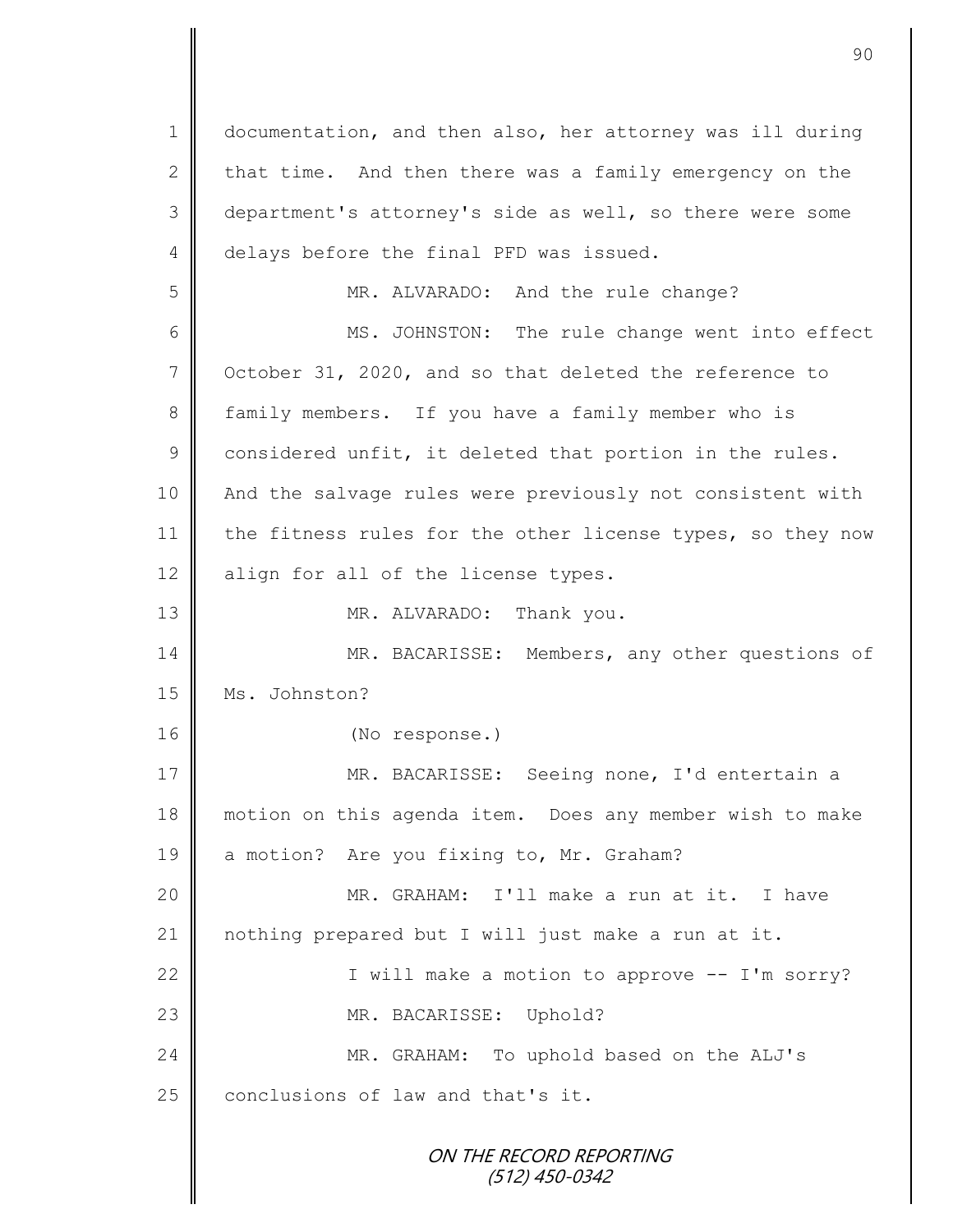ON THE RECORD REPORTING (512) 450-0342 1 || MS. OMUMU: I second, Mr. Chair. 2 MR. BACARISSE: Okay. So we have a motion and 3 a second and we may have conversation and discussion 4 around that motion and second. 5 || MS. BEAVER: Mr. Chairman, if I may? 6 MR. BACARISSE: Yes, Ms. Beaver. 7 || MS. BEAVER: Tracey Beaver, general counsel, 8 for the record. 9 || Just to clarify the motion, Member Graham, was 10 the motion to uphold SOAH's PFD and adopt the findings of 11 fact and conclusions of law as stated and to approve the 12 | license issue in this matter? 13 MR. GRAHAM: Yes. Did I not say that? 14 || MS. BEAVER: Perfect. 15 || MR. GRAHAM: In my head, that's kind of how it 16 | was coming around. 17 | (General laughter.) 18 MR. BACARISSE: It's good to get that 19 | clarification. Thank you. 20 | Roman any discussion on this motion, members? 21 | (No response.) 22 | MR. BACARISSE: Hearing none, seeing none, I 23 would go ahead and call the question on this motion. We 24 | will vote now. Please, again, state your vote as I call 25 your name.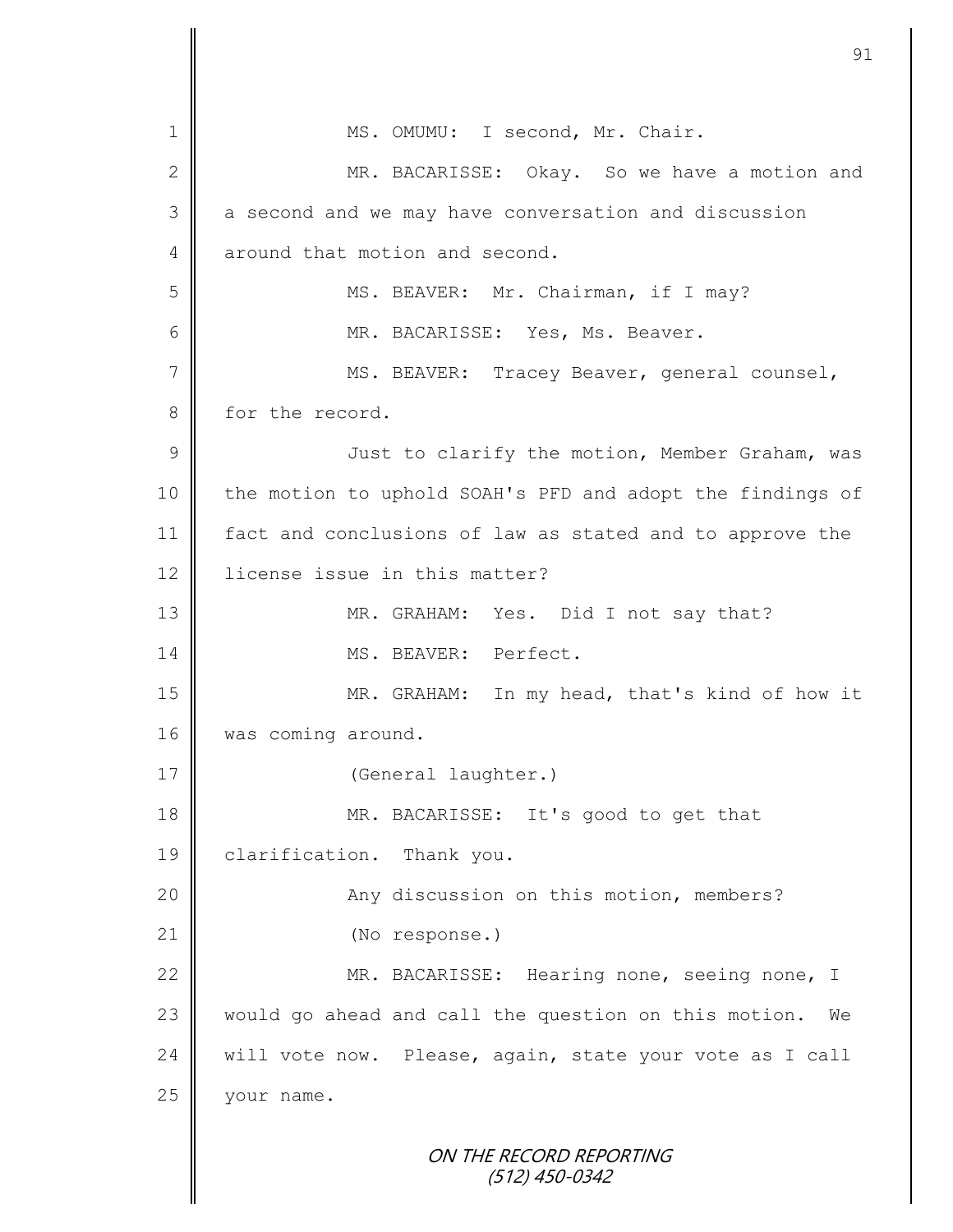ON THE RECORD REPORTING (512) 450-0342 1 Member Alvarado? 2 MR. ALVARADO: Aye. 3 || MR. BACARISSE: Member Gillman? 4 || MS. GILLMAN: Aye. 5 MR. BACARISSE: Member Graham? 6 || MR. GRAHAM: Aye. 7 MR. BACARISSE: Member Omumu? 8 || MS. OMUMU: Aye. 9 MR. BACARISSE: Member Scott? 10 || MR. SCOTT: Aye. 11 MR. BACARISSE: And I, Member Bacarisse, vote 12  $\parallel$  aye as well, so it's unanimous, six four, zero against, 13 || and this matter is concluded. 14 We now can move to agenda item number 8 which 15 | is a rule proposal, and in that situation we will have new 16 team coming up. We're going to turn it over to Mr. Luna, 17 | Roland Luna, for presentation on agenda item 8, whenever 18 he's ready. 19 || MR. LUNA: Good morning, Chairman Bacarisse, 20 Board members. My name is Roland Luna. I'm the director 21 | of the Vehicle Titles and Registration Division. 22 | The agenda item can be found on page 87 of your 23 Board book. The action item before you is a request from 24 the Vehicle Titles and Registration Division for Board 25 | approval to publish the proposed amended Section 217.41 in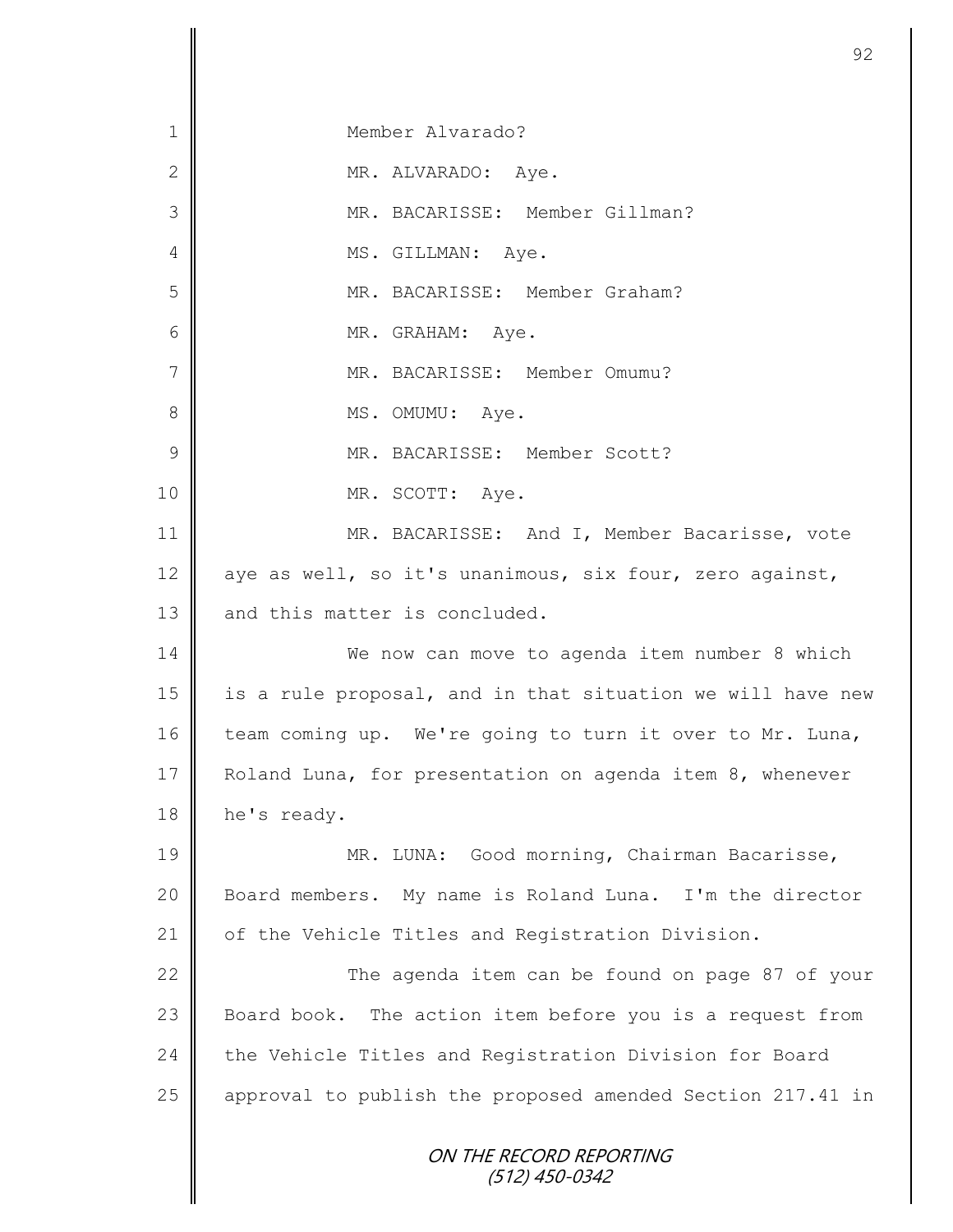1 the *Texas Register*. The proposed amended section is to 2 | implement Senate Bill 792 related to specialty license 3 || plates and placards for vehicles of certain disabled 4 veterans.

ON THE RECORD REPORTING (512) 450-0342 5 Under Senate Bill 792, which is effective 6 January 1, 2022, access to disabled parking spaces will be 7 | limited to persons, including disabled veterans, who are 8 | eligible for a disabled person's license plate bearing the 9 international symbol of access under Transportation Code 10 504.201. Senate Bill 792 requires the department to adopt 11 | rules by December 1, 2021. The agency requests approval 12 to publish the proposed amendment in the *Texas Register*. 13 | I'm happy to take any questions that you have. 14 MR. BACARISSE: Thank you. 15 | Members, do you have any questions of Mr. Luna 16 at this time on this item? 17 (No response.) 18 || MR. BACARISSE: Okay. Seeing and hearing none, 19 I wanted to ask if there are any members of the public  $20$  | that have signed up to comment on this agenda item 21 specifically. 22 Ms. Beaver? 23 || MS. BEAVER: Tracey Beaver, general counsel, 24 for the record. 25 || No public comment on this agenda item. Thank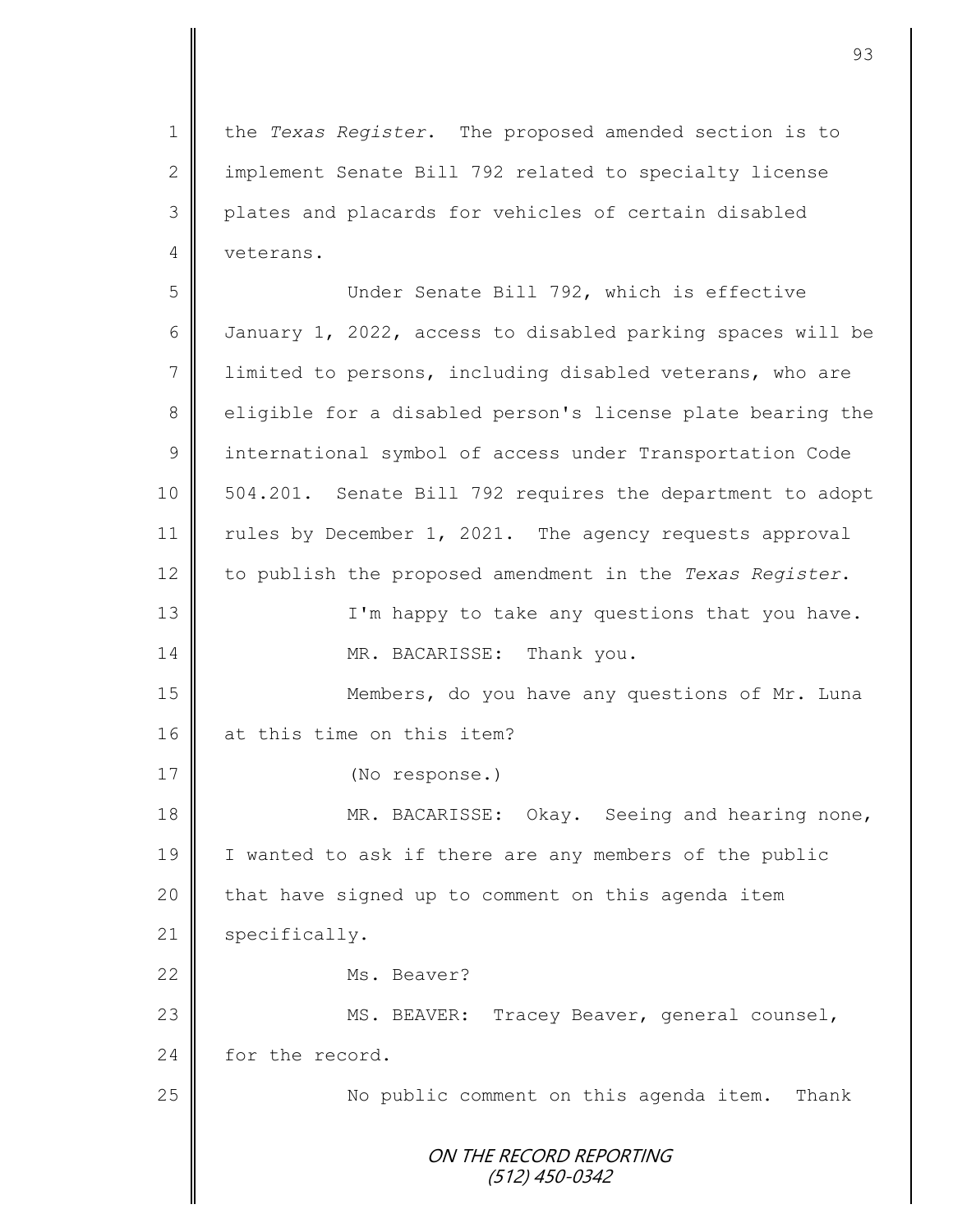ON THE RECORD REPORTING (512) 450-0342  $1 \parallel$  you. 2 MR. BACARISSE: Thank you. 3 || If there are no comments or questions, the 4 chair would entertain a motion on this item. 5 MR. GRAHAM: Mr. Chairman, I make a motion to 6 approve specialty plates designed as presented -- rule 7 proposal. I'm sorry. Rule proposal. I'm sorry. 8 || I make a motion to approve the rule proposal 9 Chapter 217 on Vehicles Titles and Registration, as 10 proposed. 11 MR. BACARISSE: Great. There is a motion. Is 12 there a second? 13 **||** MS. GILLMAN: Second. 14 || MR. BACARISSE: Member Gillman seconds this 15 motion. All in favor please signify by your vote when I 16 call your name. 17 Member Alvarado? 18 || MR. ALVARADO: Aye. 19 MR. BACARISSE: Member Gillman? 20 || MS. GILLMAN: Aye. 21 MR. BACARISSE: Member Graham? 22 MR. GRAHAM: Aye. 23 MR. BACARISSE: Member Omumu? 24 || MS. OMUMU: Ave. 25 || MR. BACARISSE: Member Scott?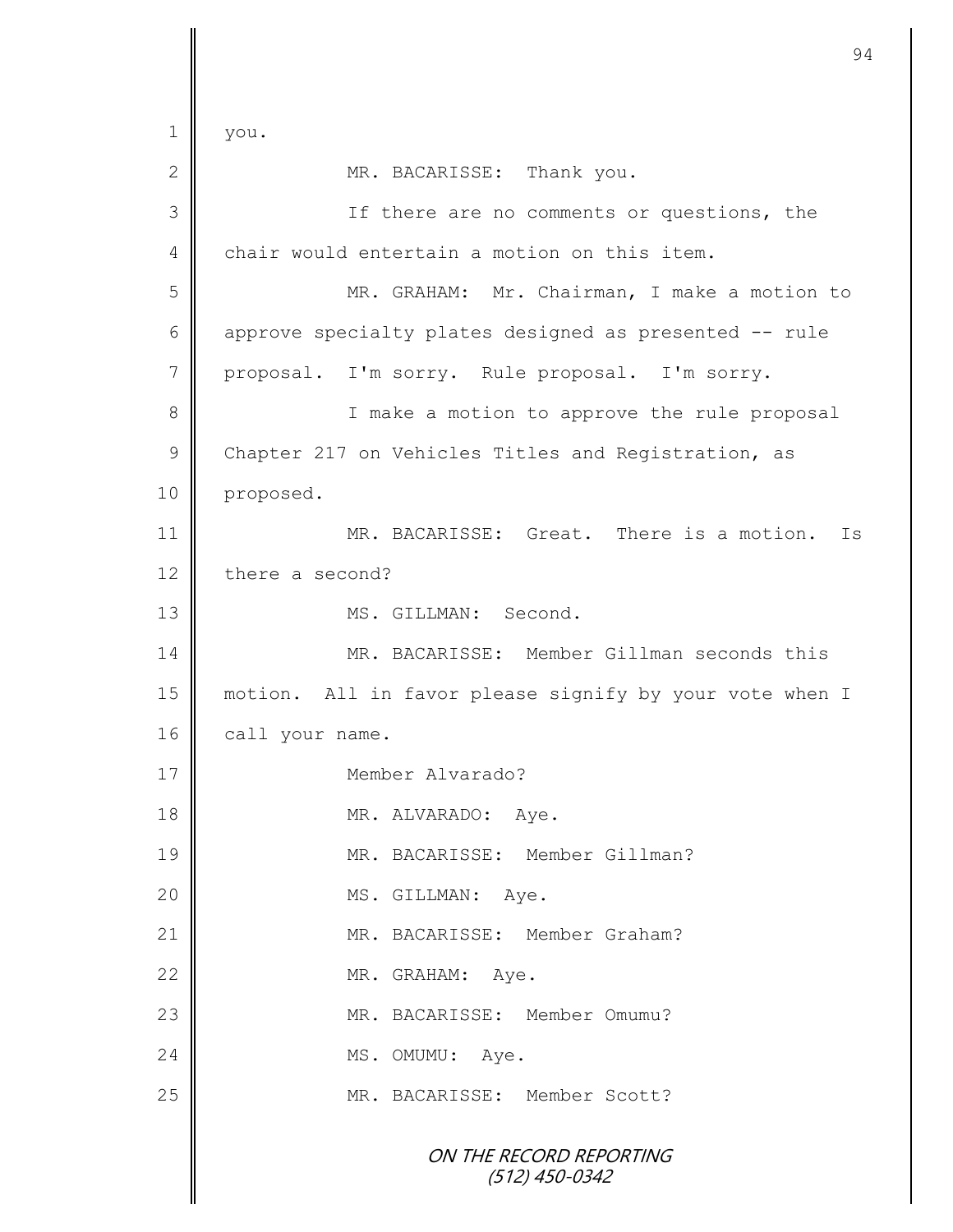| $\mathbf 1$    | MR. SCOTT: Aye.                                            |
|----------------|------------------------------------------------------------|
| $\mathbf 2$    | MR. BACARISSE: And I, Member Bacarisse, vote               |
| 3              | aye as well. The motion is approved. Thank you.            |
| 4              | Now the fun stuff, agenda item number 9 and the            |
| 5              | specialty plates.                                          |
| 6              | Mr. Luna, please continue.                                 |
| $\overline{7}$ | MR. LUNA: Thank you, Chairman Bacarisse.                   |
| $8\,$          | Roland Luna, Vehicle Titles and Registration               |
| $\mathcal{G}$  | Division.                                                  |
| 10             | The action item before you is a request from               |
| 11             | the Vehicle Titles and Registration Division for Board     |
| 12             | approval of denial, in accordance with the Board's         |
| 13             | statutory authority. The four plates that can be found in  |
| 14             | your Board book on page 98 -- we also have a display right |
| 15             | in front of the dais -- each plate is from the state's     |
| 16             | specialty license plate marketing vendor, My Plates.       |
| 17             | The first plate design is from My Plates who               |
| 18             | seeks approval for the design and issuance of a new        |
| 19             | University of Texas San Antonio plate proposed under       |
| 20             | Transportation Code 504.851. The department posted the     |
| 21             | proposed design for public comment in April of this year;  |
| 22             | 817 people liked the design, 161 did not.                  |
| 23             | The second plate design is for the design and              |
| 24             | issuance of a new Love Heart black plate proposed under    |
| 25             | Transportation Code 504.851. We posted the proposed        |
|                | ON THE RECORD REPORTING<br>(512) 450-0342                  |

 $\mathbf l$ II

Ш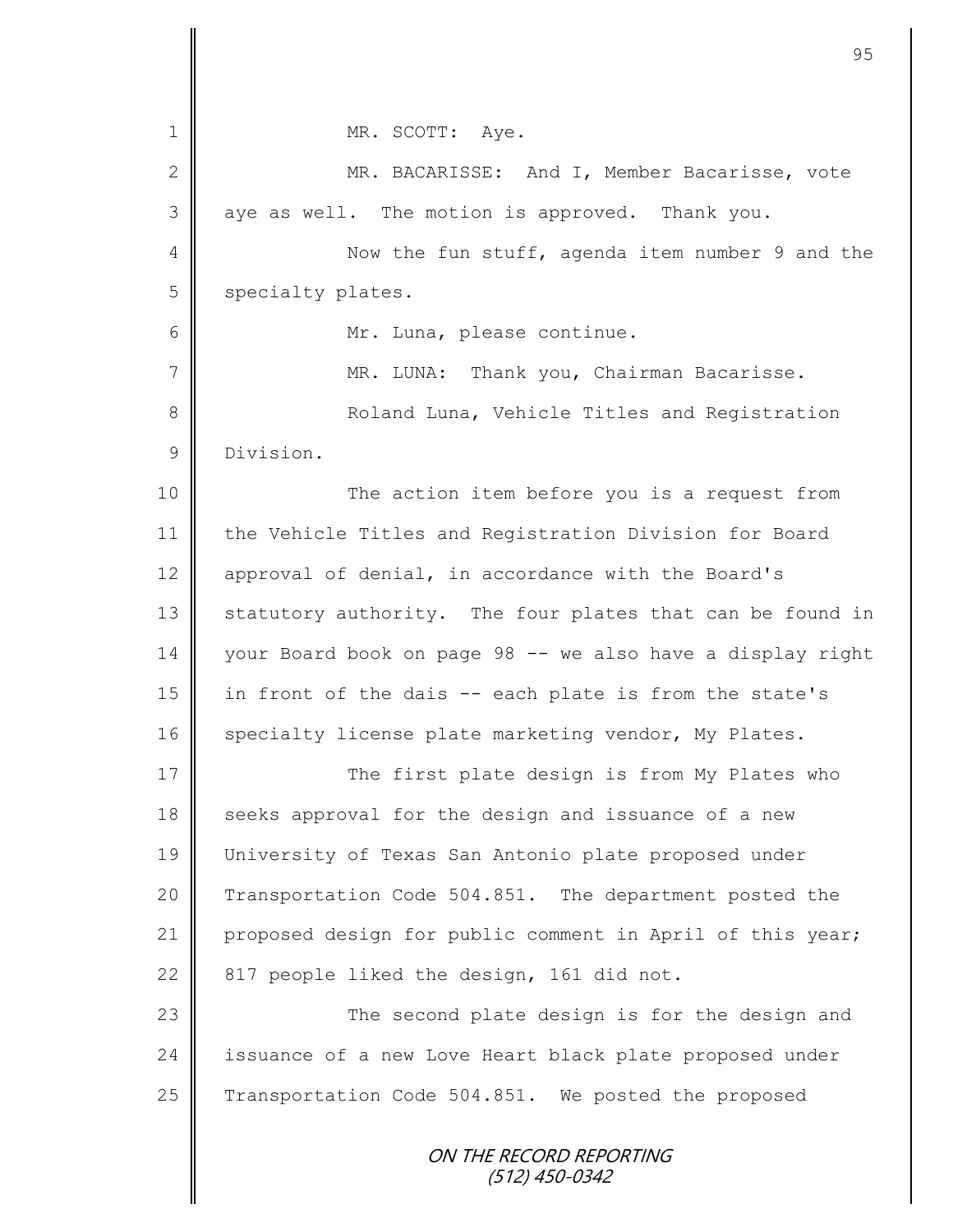ON THE RECORD REPORTING (512) 450-0342 1 design for public comment in April of this year; 390 liked 2 the design, 280 did not. 3 The third plate design which is a design and 4 issuance of a Louisiana State University crossover design 5 | plate proposed under Transportation Code 504.6011 and 6 504.851. The department posted this proposed design for 7 public comment as well in May of 2021; 189 liked the 8 design, 144 did not. 9 || The fourth and final plate is a redesigned 10 plate for the issuance of an existing Mississippi State 11 University plate proposed under Transportation Code 12 | 504.851. We posted the proposed design for public comment 13 in May of 2021; 117 people liked the design, 171 did not. 14 The agency requests your consideration and 15 | approval of these plates. 16 This concludes my presentation and I'm happy to 17 take any questions that you have. 18 **MR. BACARISSE:** Thank you. 19 || MS. GILLMAN: I have a question. 20 MR. BACARISSE: Yes, Member Gillman. 21 | MS. GILLMAN: Thank you, Mr. Chairman. 22 **This is just a procedure question.** When you 23  $\parallel$  have more people dislike than like -- and I have nothing 24 against Mississippi State or the redesign, I'm just asking 25  $\parallel$  for my knowledge -- you are recommending we do it anyway?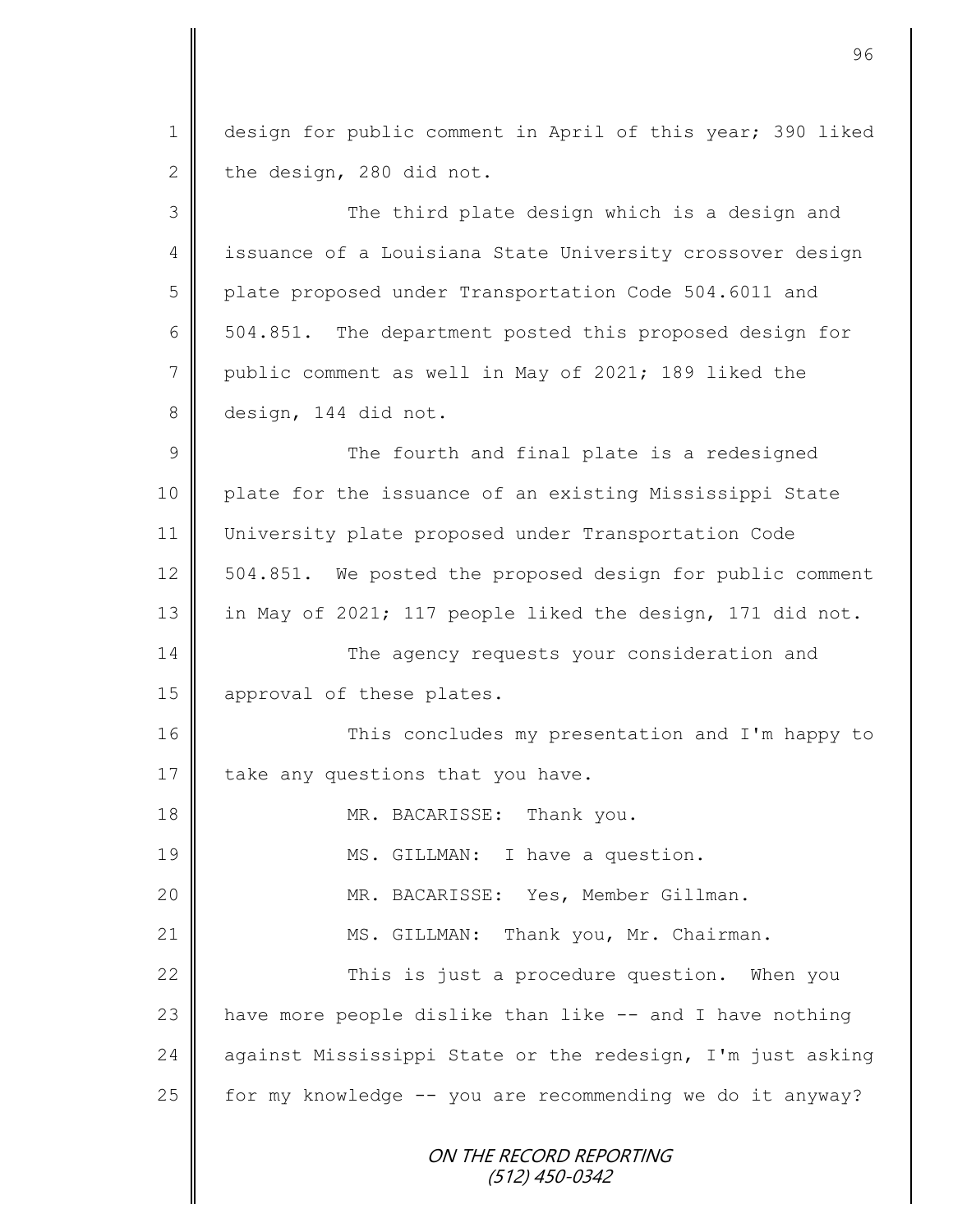ON THE RECORD REPORTING (512) 450-0342 1 || MR. LUNA: We post these in what we call our 2 | eVIEW, so on our website it's an unscientific way of 3 | eliciting feedback from the public. It's a way for them 4 | to provide feedback as to whether or not they like the 5 plate. 6 Now, if the Board decides to approve the plate, 7 this particular plate still has to meet the minimum of 200  $8 \parallel$  so that it can stay in production. 9  $\parallel$  MS. GILLMAN: Oh. 10 | MR. BACARISSE: Two hundred sales, right? You 11 don't think it was a bunch of Vanderbilt folks, do you, 12  $\parallel$  that were piling in there? It's anonymous, right, the 13 Feedback is anonymous. 14 | (General laughter.) 15 | MR. LUNA: If you choose to provide some 16 information, Chairman, you can. 17 MR. BACARISSE: I'm not aware of anything. 18 MS. GILLMAN: So what you're saying is you have 19 to get 200 sales in order to keep printing. 20 MR. LUNA: Exactly right, Member Gillman. 21 MS. GILLMAN: Okay. These are new plates so  $22$  there's no sales yet. 23 || MR. LUNA: Some of them are new, some of them 24 are redesigns. 25 | MS. GILLMAN: For the redesigns, you already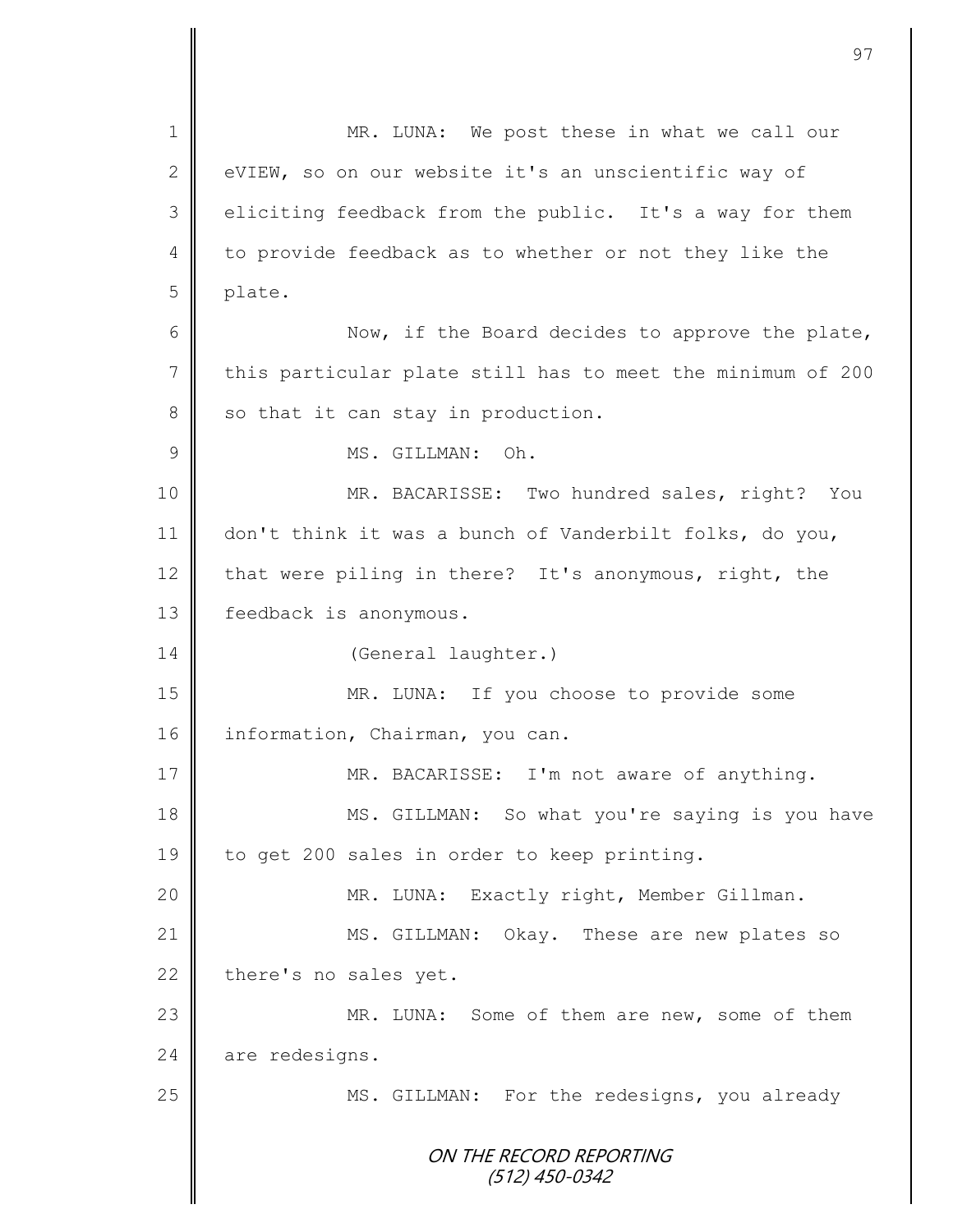ON THE RECORD REPORTING (512) 450-0342 1 have more than 200 or else you wouldn't be proposing it. 2 || MR. LUNA: So if you want to look to the 3 display, if I could direct your attention there, the third 4 plate coming down is a crossover plate. And what that 5 means is that you have a white background, and if you look  $6 \parallel$  to the right of the display case where there's a colored 7 background. That's why we call that a crossover plate, 8 you're crossing over to the vendor so that you can have  $9 \parallel$  some color that's included in the design of the plate. 10 || MR. SCOTT: I have a question. 11 | MR. LUNA: Yes, sir. 12 MR. SCOTT: So going back to the Mississippi 13 State, for Member Gillman. Can people still buy the old 14 plate? If we approve the new plate, does the old plate 15 | automatically go out of production? 16 MR. LUNA: I believe that once we go to the new 17 | plate, that it's only the new plate, but I have to check 18 | with the program. That's correct. 19 MR. SCOTT: Okay. So the old plate goes out of 20 production. 21 MR. LUNA: Yes, sir. 22 MR. SCOTT: Now, if we have a situation on the 23  $\parallel$  new plate where only 50 people buy it, they get 50 24 produced anyway, but if we don't sell 200 then it's not 25  $\parallel$  available the next year? Is that what I'm to understand?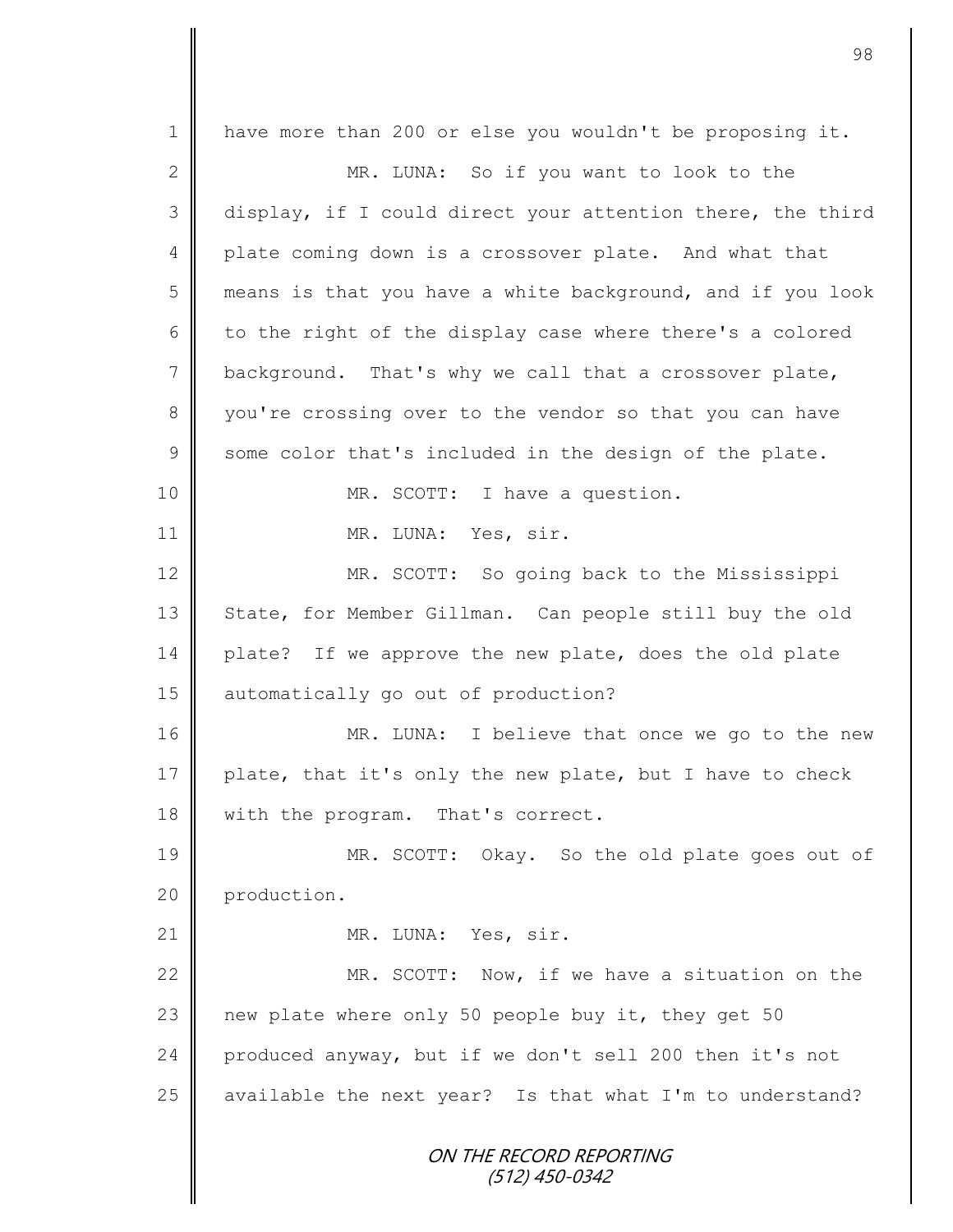|                | 99                                                      |
|----------------|---------------------------------------------------------|
| $\mathbf 1$    | MR. LUNA: Sell and maintain 200.                        |
|                |                                                         |
| $\mathbf{2}$   | MR. SCOTT: Sell and maintain. So there have             |
| $\mathfrak{Z}$ | to be 200 each year?                                    |
| 4              | MR. LUNA: Yes, sir.                                     |
| 5              | MR. SCOTT:<br>Okay. Thank you.                          |
| 6              | MR. BACARISSE: Member Graham.                           |
| $\overline{7}$ | MR. GRAHAM: And this is really just a general           |
| $8\,$          | question. Is the design of these plates limited in the  |
| $\mathcal{G}$  | amount of colors that can be put on the plate, or is it |
| 10             | unlimited? Just a general question.                     |
| 11             | MR. BACARISSE: Whatever is imaginable.                  |
| 12             | MR. GRAHAM: Oh, how about that. Okay.                   |
| 13             | And then also, just for clarification as well,          |
| 14             | with the departure of UT and OU from the Big 12, do we  |
| 15             | need to consider revocation of any previous plates?     |
| 16             | (General talking and laughter.)                         |
| 17             | MR. GRAHAM: Okay, relax, relax. Groans from             |
| 18             | everywhere. I quess I am in Austin, right?              |
| 19             | All right, just having some fun with you.<br>All        |
| 20             | right, I'm done, I'm out. Sic 'em Bears.                |
| 21             | MR. BACARISSE: You've got a plate.                      |
| 22             | Any other questions?                                    |
| 23             | (No response.)                                          |
| 24             | MS. HOLLOWAY: All right. Hearing none, I                |
| 25             | would call -- I've lost track. Are we at a motion and   |
|                | ON THE RECORD REPORTING<br>$(512)$ 450-0342             |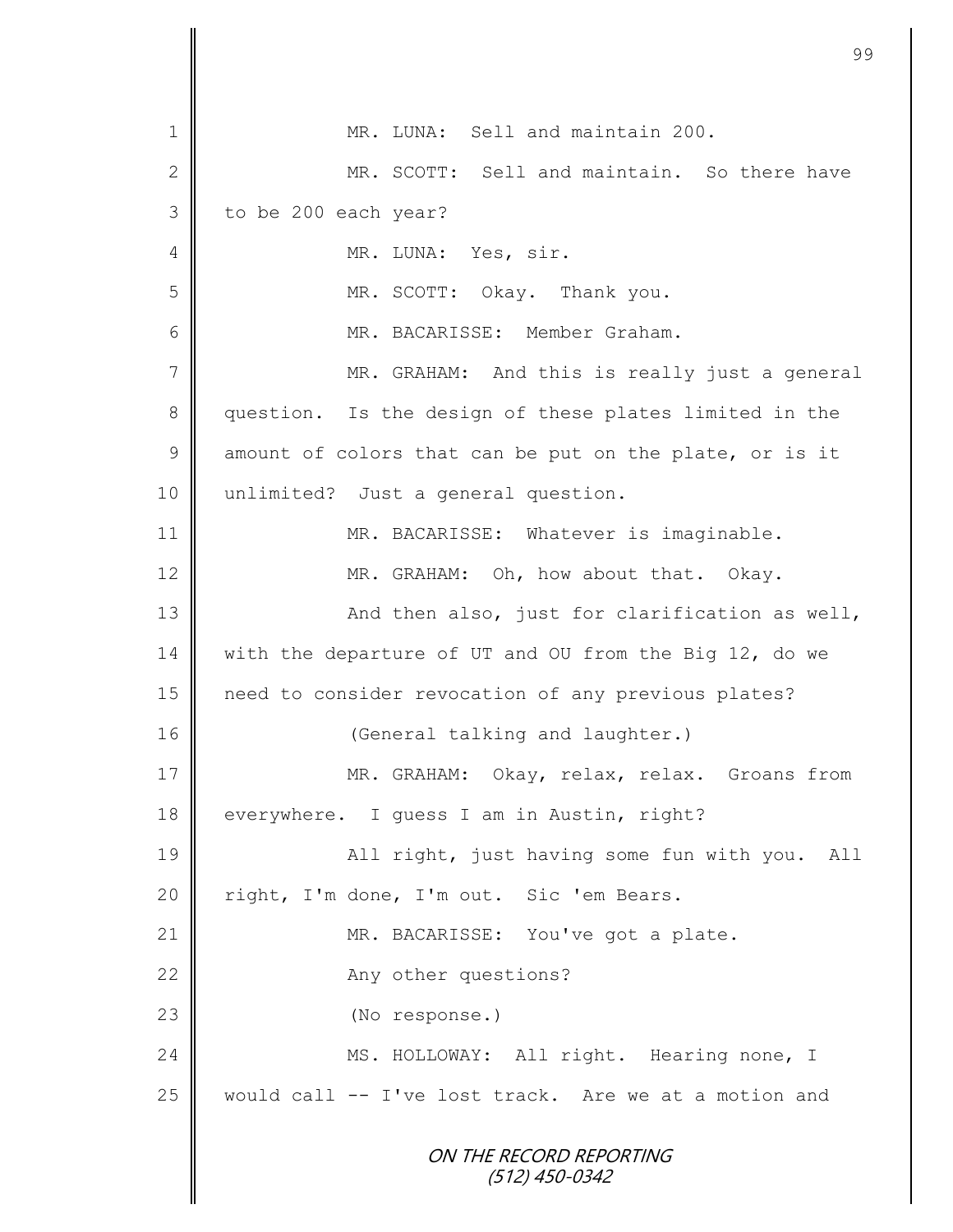ON THE RECORD REPORTING (512) 450-0342 1 second already? 2 || MR. LUNA: No, we have no motion. 3 MR. BACARISSE: We need a motion. Thank you. 4 Sorry. 5 Would anyone like to make a motion to approve 6 agenda item 9, the specialty plates, as laid out by Mr. 7 Luna? 8 || MS. OMUMU: Mr. Chairman, I'd like to make a 9 motion. 10 || MR. BACARISSE: Yes, Member Omumu. 11 || MS. OMUMU: I move that the Board approve the 12 specialty plates as presented. Thank you, sir. 13 MR. BACARISSE: Thank you. 14 We have a motion. Is there a second? 15 || MS. GILLMAN: I'll second. 16 MR. BACARISSE: There is a second, Member 17 | Gillman. 18 We have a motion and a second. Any discussion 19 **||** on this motion further? 20 (No response.) 21 | MR. BACARISSE: Hearing none, I'll call the  $22 \parallel$  vote. 23 || **Member Alvarado?** 24 NR. ALVARADO: Aye. 25 || MR. BACARISSE: Member Gillman?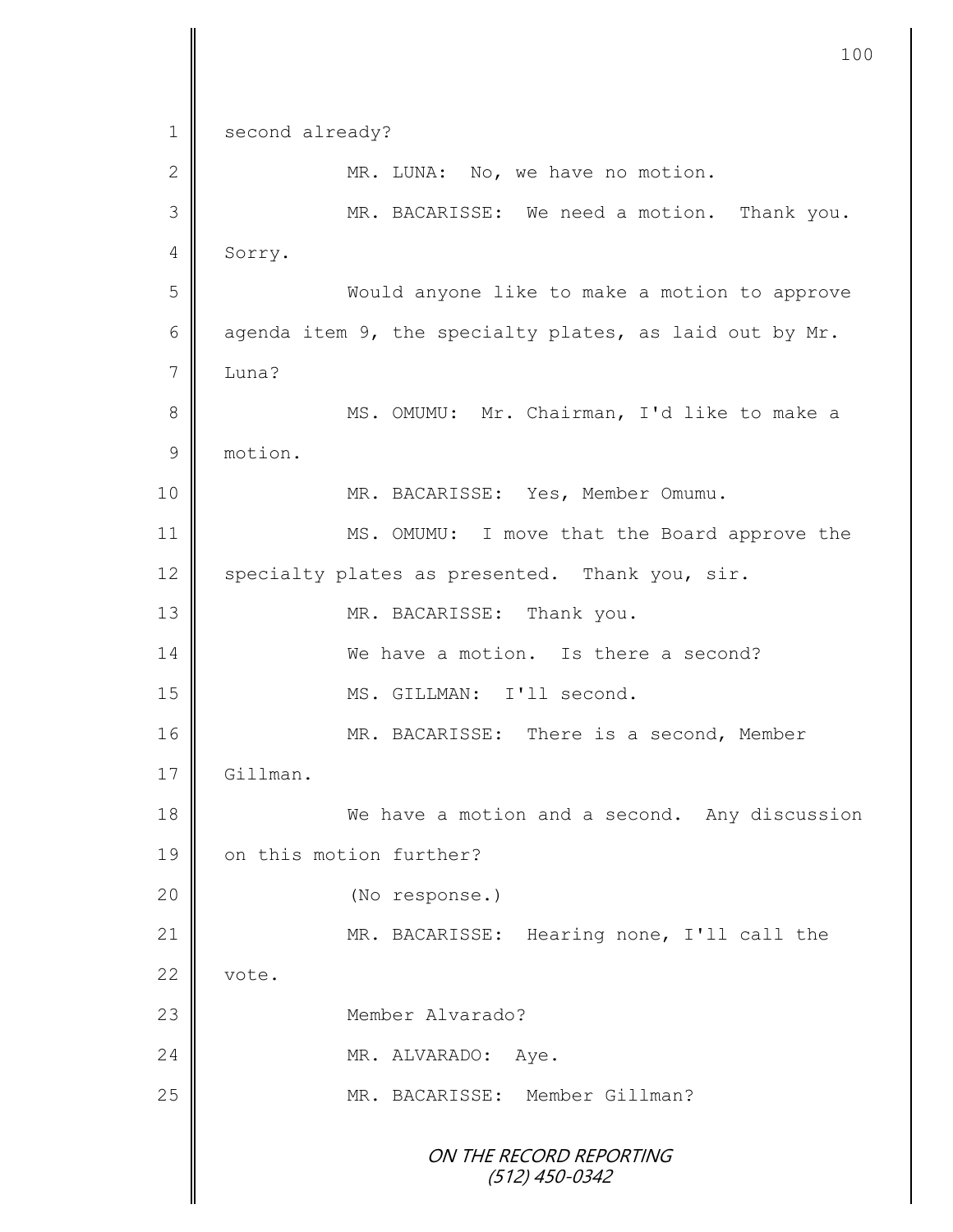ON THE RECORD REPORTING (512) 450-0342 1 || MS. GILLMAN: Aye. 2 MR. BACARISSE: Member Graham? 3 || MR. GRAHAM: Aye. 4 MR. BACARISSE: Member Omumu? 5 || MS. OMUMU: Aye. 6 MR. BACARISSE: Member Scott? 7 MR. SCOTT: Ave. 8 || MR. BACARISSE: And I, Member Bacarisse, vote 9 aye. So it is six-zero, unanimous. 10 || Thank you, Mr. Luna. I appreciate it. That 11 takes care of item number 9. 12 | And item number 10, Ms. Brewster has some 13 advisory committee appointments that she'd like to 14 discuss. 15 | So Ms. Brewster, you have the floor. 16 MS. BREWSTER: Thank you, Mr. Chairman. 17 | For the record, Whitney Brewster, executive 18 director. 19 || I am bringing before you some advisory 20 committee appointments for consideration. Transportation 21 Code 1001.031 directs the Texas Department of Motor 22 Vehicles Board to appoint one or more advisory committees. 23 The Board did adopt rules establishing five new advisory 24 committees: the Consumer Protection, or CPAC, Customer 25 Service, Motor Carrier Regulation, Motor Vehicle Industry,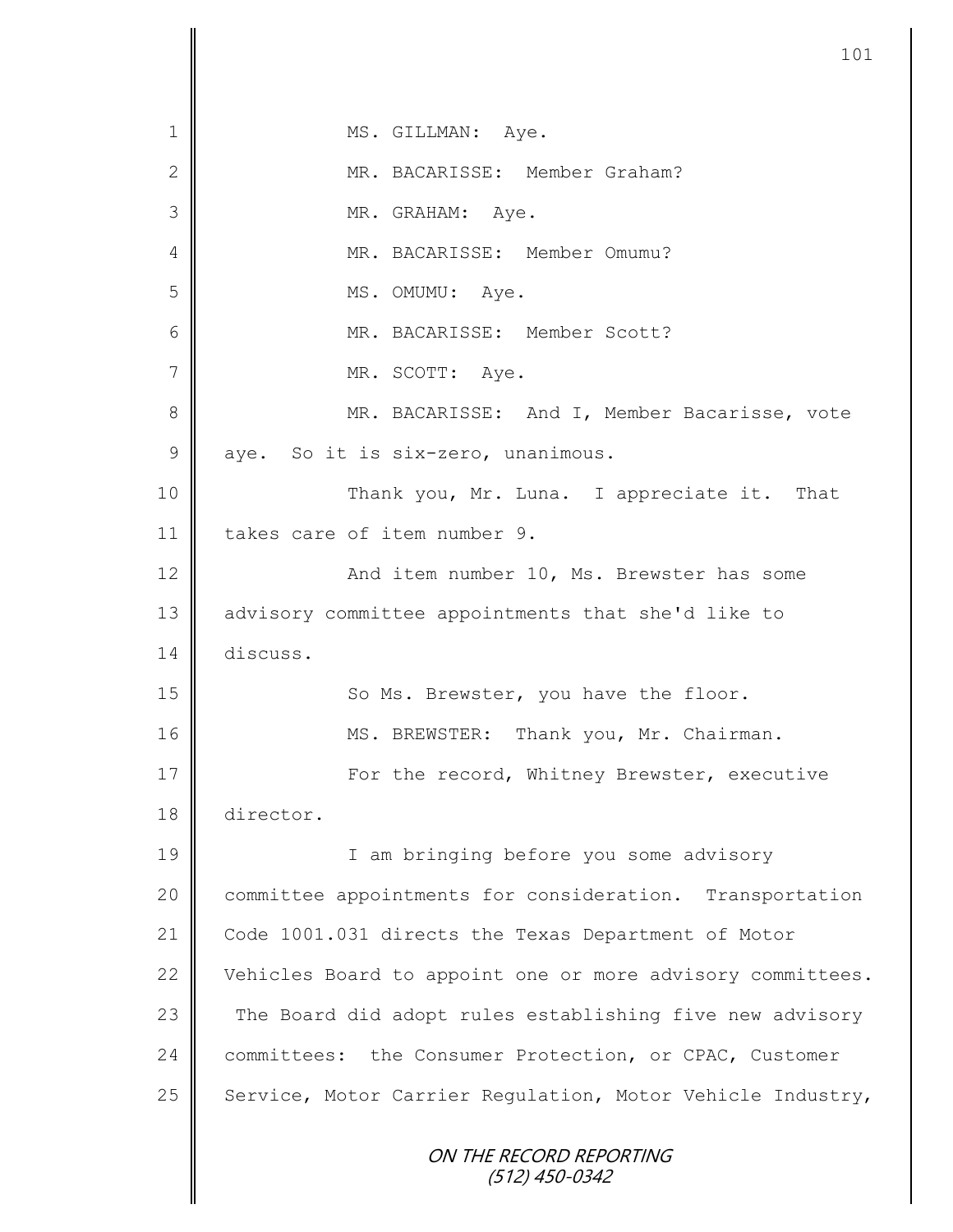1 and Vehicle Titles and Registration, during the August 8,  $2 \parallel 2019$ , Board meeting.

3 Just a little bit of information. The Board 4 has established two of those committees. I am asking for  $5$  consideration for the remaining three.

6 Just some information about the remaining 7 advisory committees. The Customer Service Advisory 8 Committee will make recommendations on topics related to 9 improving and enhancing customer service by the 10 department, including infrastructure, new customer service 11 initiatives, policy and process improvements, and 12 technology. The Motor Carrier Regulation Advisory 13 Committee will make recommendations on topics related to 14 | motor carrier registration and motor carrier regulation. 15 | And finally, the Motor Vehicle Industry Regulation 16 Advisory Committee will make recommendations on topics 17 | related to requlation of the motor vehicle industry.

18 || So just a little more about who can be 19 considered or what the composition of the committees 20 | should look like. Advisory committee members must have 21  $\parallel$  knowledge about and interest in the work of the committee, 22 represent a broad range of viewpoints about the work of 23 the committee, and not be a member of the Board.

24 | Advisory committees must be composed of a 25  $\parallel$  reasonable number of members, not to exceed 24, and this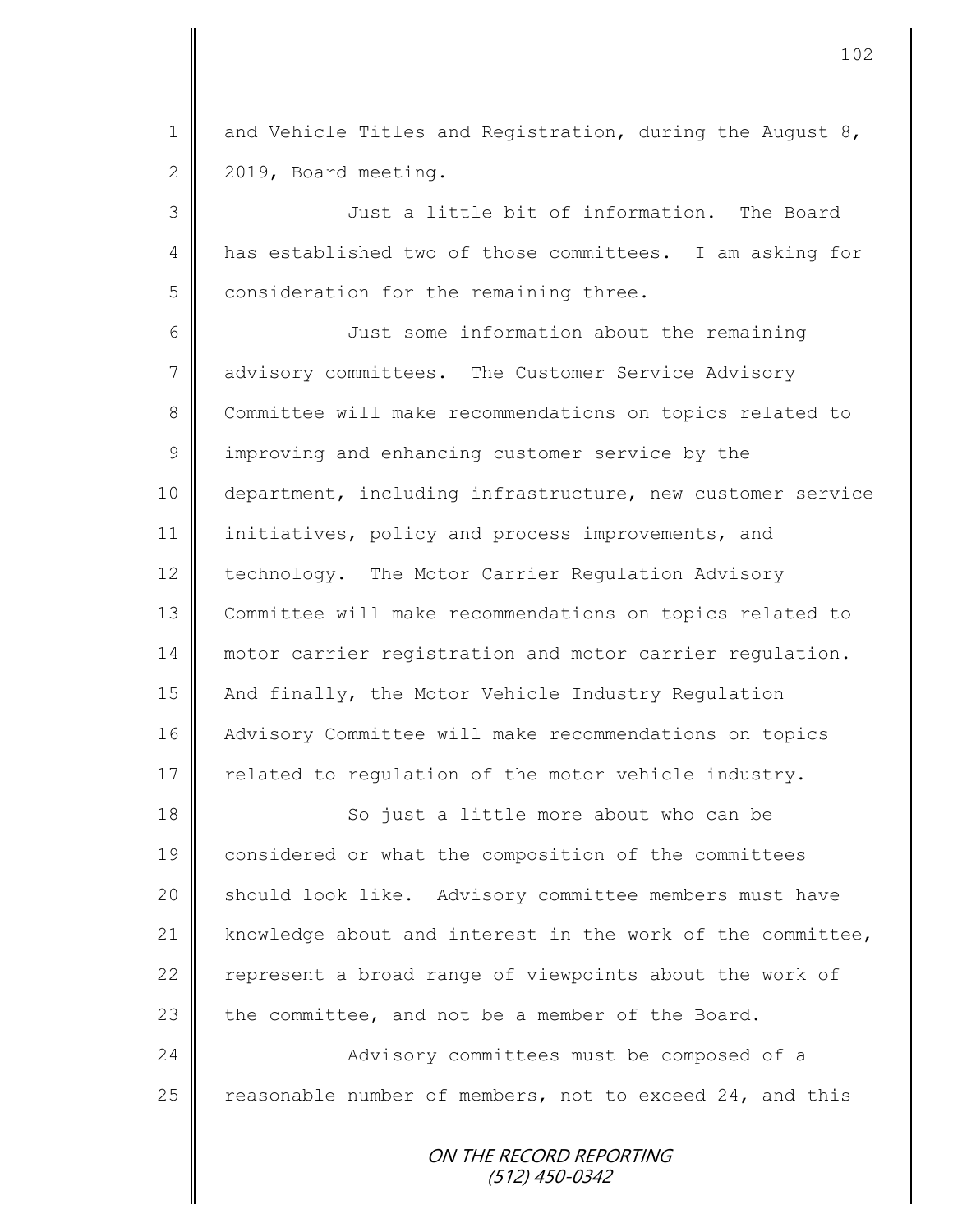1 is in rule. And to the extent practical, ensure 2 representation of members from diverse geographical 3 || regions of the state who have an interest or expertise in 4 the subject area of the particular advisory committee.

5 || The Motor Carrier Requlation Advisory Committee 6 and Motor Vehicle Industry Regulation Advisory Committee 7 must be composed of members that provide a balanced 8 representation between the regulated industry, and 9 consumers of regulated services, and that's under 10 Government Code. But because the Customer Service 11 | Advisory Committee is charged with considering department 12 customer service, the balancing requirement in Government 13 Code 2110.002 does not apply. Instead, the department 14 considers the factors of knowledge, interest and 15 geographic diversity to recommend individuals as well as 16 industry representatives for membership.

17 So I am recommending today that the Board 18 appoint the individuals from the list of those potential 19 members that you can find starting on page 103 of your 20 **Board materials for the Customer Service Advisory** 21 Committee, the Motor Carrier Regulation Advisory 22 Committee, and the Motor Vehicle Industry Regulation 23 | Advisory Committee.

24 The Board is required to look at various 25  $\parallel$  factors, including the balance of the advisory committee,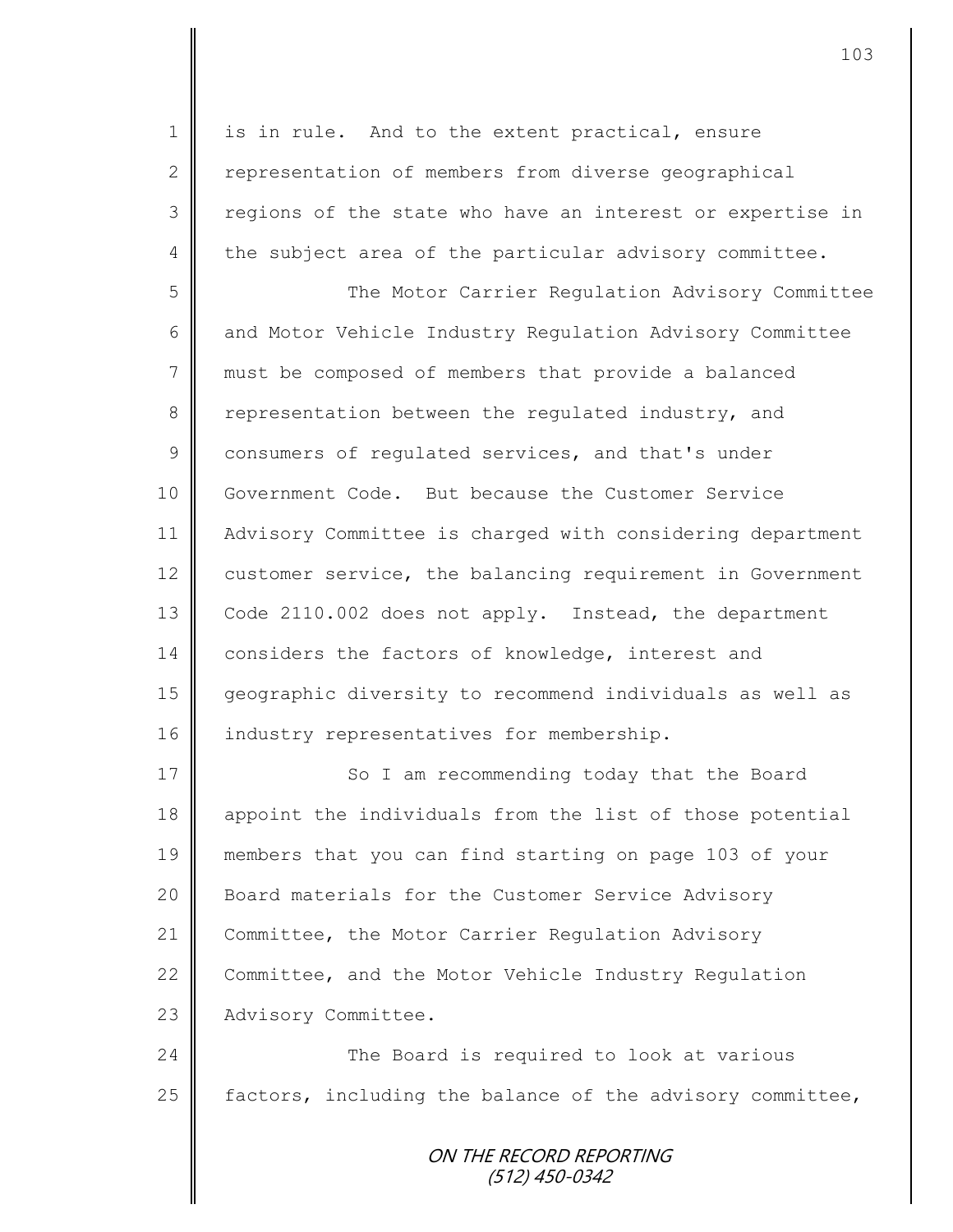1 to ensure representation of industries and consumers of 2 our services, like I said, with the exception of that 3 Customer Service Advisory Committee, and different 4 geographical regions of the state.

5 I have reviewed 19 applications for the 6 Customer Service Advisory Committee, 43 applications for 7 the Motor Carrier Regulation Advisory Committee, and 41 8 applications for the Motor Vehicle Industry Regulation 9 Advisory Committee. I considered the various eligibility 10 standards. I looked at the applicants' knowledge and 11 interest of the work, differing viewpoints, industry 12 | occupation.

13 | T also looked at the different geographical 14 regions of the state, as well as whether the applicants 15 were consumers of our services. And I think it's 16 || important to point out that we do consider tax assessor-17 collectors not a regulated community by us, but a consumer 18 of our services.

19 || I also would like to point out, because we're 20 || still relatively new to advisory committees, having just 21 finishing out the remaining three, I think it's important 22 to note that the rule does not say equal representation of 23  $\parallel$  all industries; it says industry and consumers of our 24 services. And based on the number of applications that we  $25$  receive, to the extent practicable, we try to honor what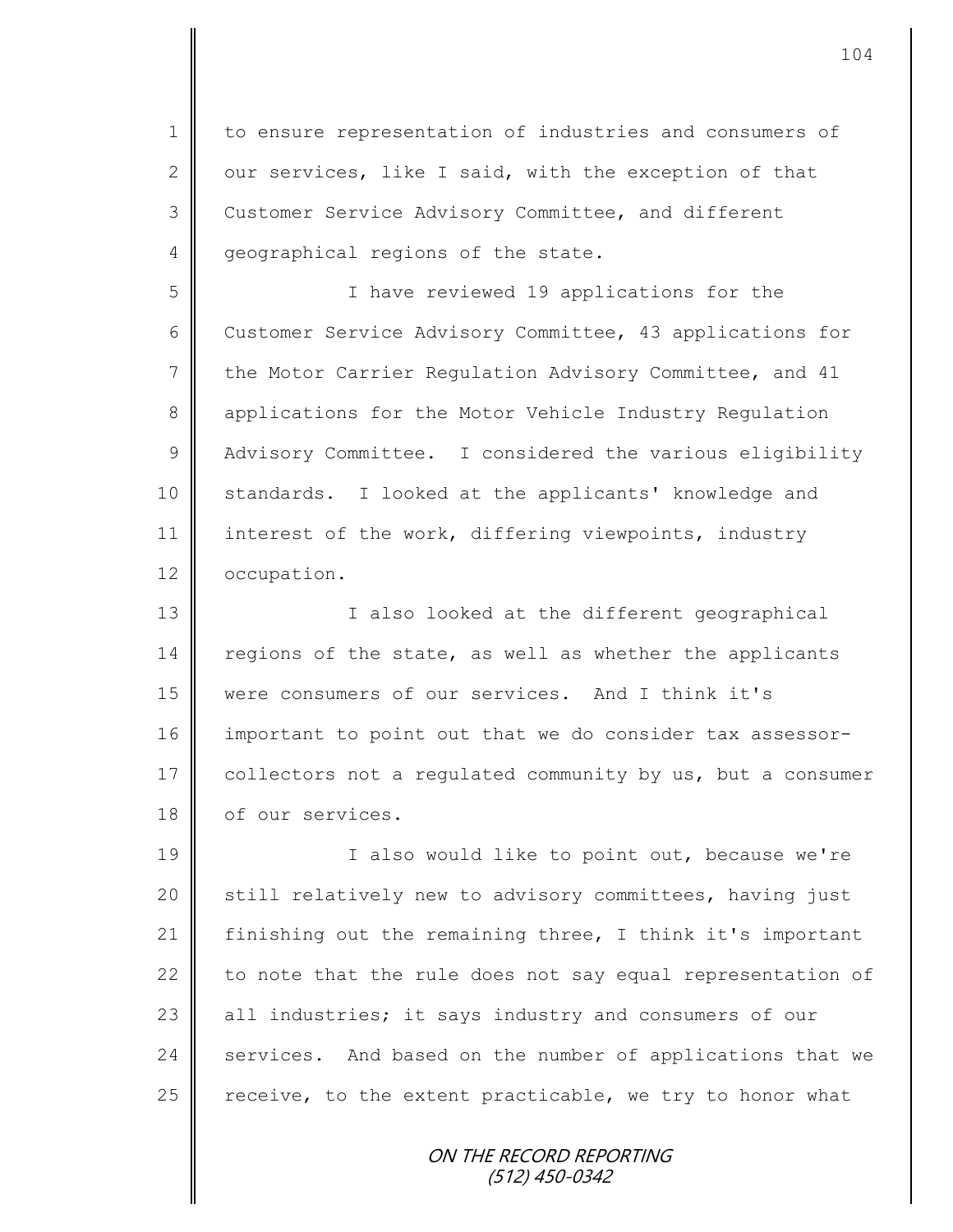1 is included in the rule.

| $\overline{2}$ | Are these advisory committees perfect? No,                 |
|----------------|------------------------------------------------------------|
| 3              | they are not, in terms of equal representation of all      |
| $\overline{4}$ | stakeholder groups. However, to the extent practicable,    |
| 5              | we did try to consider industry and knowledge and also     |
| 6              | based on what the applicants selected.                     |
| 7              | So the process that we use for vetting is that             |
| $\,8\,$        | I'll just tell you on multiple occasions I've reached out  |
| $\mathsf 9$    | soliciting applicants for our membership on our advisory   |
| 10             | committees, including reaching out to a broad range of     |
| 11             | viewpoints about what we do, including the associations,   |
| 12             | sent out several govDeliveries. We are still accepting     |
| 13             | applications.                                              |
| 14             | This is a dynamic process, I would say, in that            |
| 15             | these are volunteers. Oftentimes they roll on, they roll   |
| 16             | off, and so we are continuously receiving applications and |
| 17             | vetting those for consideration to bring back to the       |
| 18             | Board.                                                     |
| 19             | So with that, I will conclude my remarks and               |
| 20             | see if the Board has any questions.                        |
| 21             | MR. BACARISSE: Thank you, Ms. Brewster.                    |
| 22             | Members, any questions on this item?                       |
| 23             | MS. GILLMAN:<br>Yes.                                       |
| 24             | MR. BACARISSE: Member Gillman.                             |
| 25             | MS. GILLMAN: I learned about these three -- is             |
|                | ON THE RECORD REPORTING                                    |

(512) 450-0342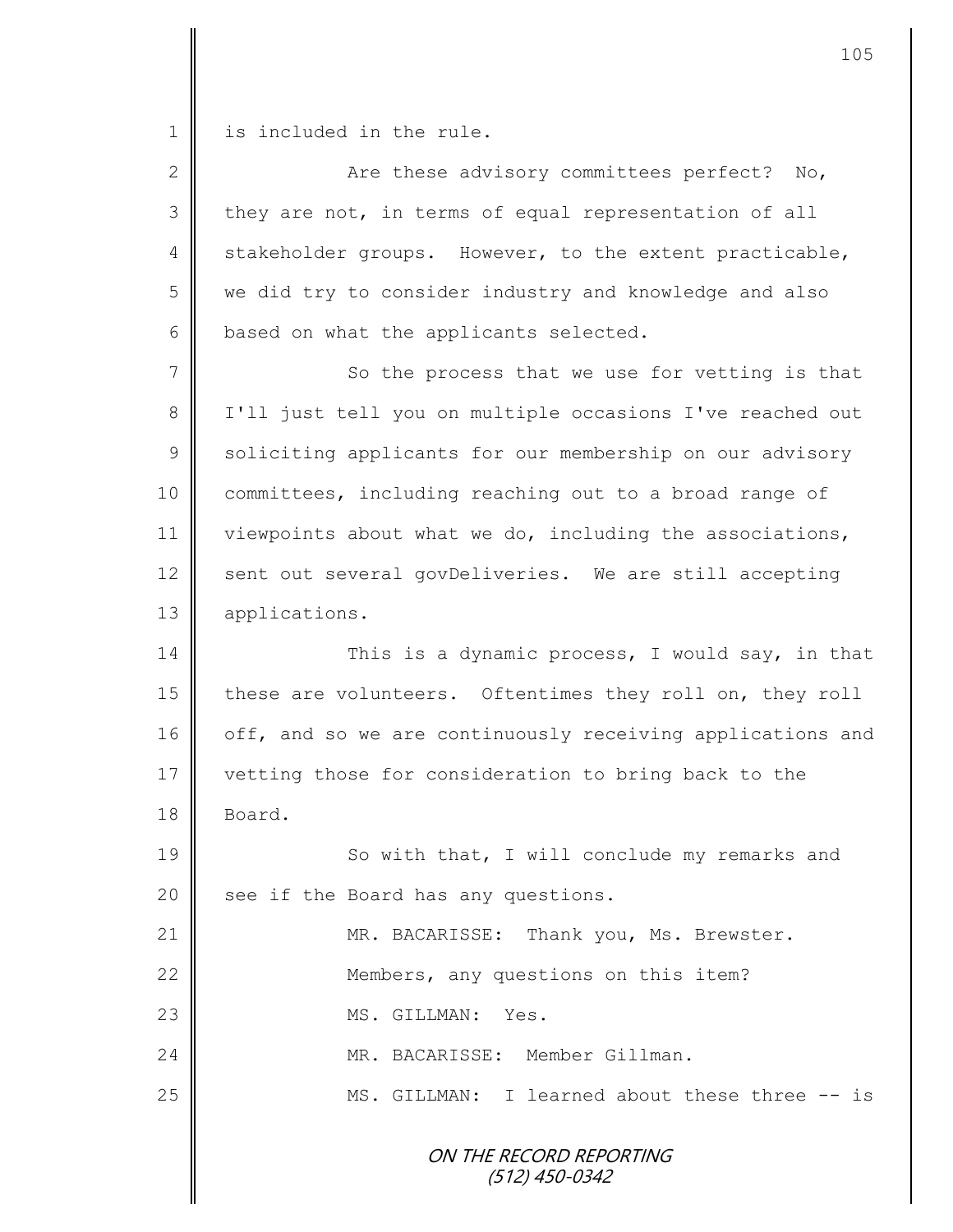$1 \parallel$  it three --

2 MS. BREWSTER: The three remaining advisory 3 committees?

4 || MS. GILLMAN: I learned of this just within the 5 | last seven days, whenever, and when I got this list it 6 seemed to me that the dealer representations  $-$  I'm just 7 going to start with the Customer Service Advisory 8 Committee. The dealer representation, I can see one from 9 Audi Dominion, he's the dealer principal, and eight tax 10 | collectors.

11 **I I** feel like customer service and infrastructure 12 and technology is extremely important to car dealers, and 13 | I feel like that the statement balancing does not apply is 14 | wrong, and that dealers are customers of this agency and 15 | should absolutely be more represented, instead of one or 16 even two out of 17.

17 So similarly, on the other two committees, I 18 | feel that the dealer -- like for example, Motor Vehicle 19 | Industry Regulation. Well, motor vehicle industry is a 20 dealer's livelihood, and I feel like there should be, out 21 | of 20 people, more franchised dealers. Not weighted more 22  $\parallel$  or less, it's just I feel like it doesn't have to be equal 23 but it shouldn't be, like in my customers service example, 24  $\blacksquare$  one out of 17.

25 || So I respectfully -- and I've talked to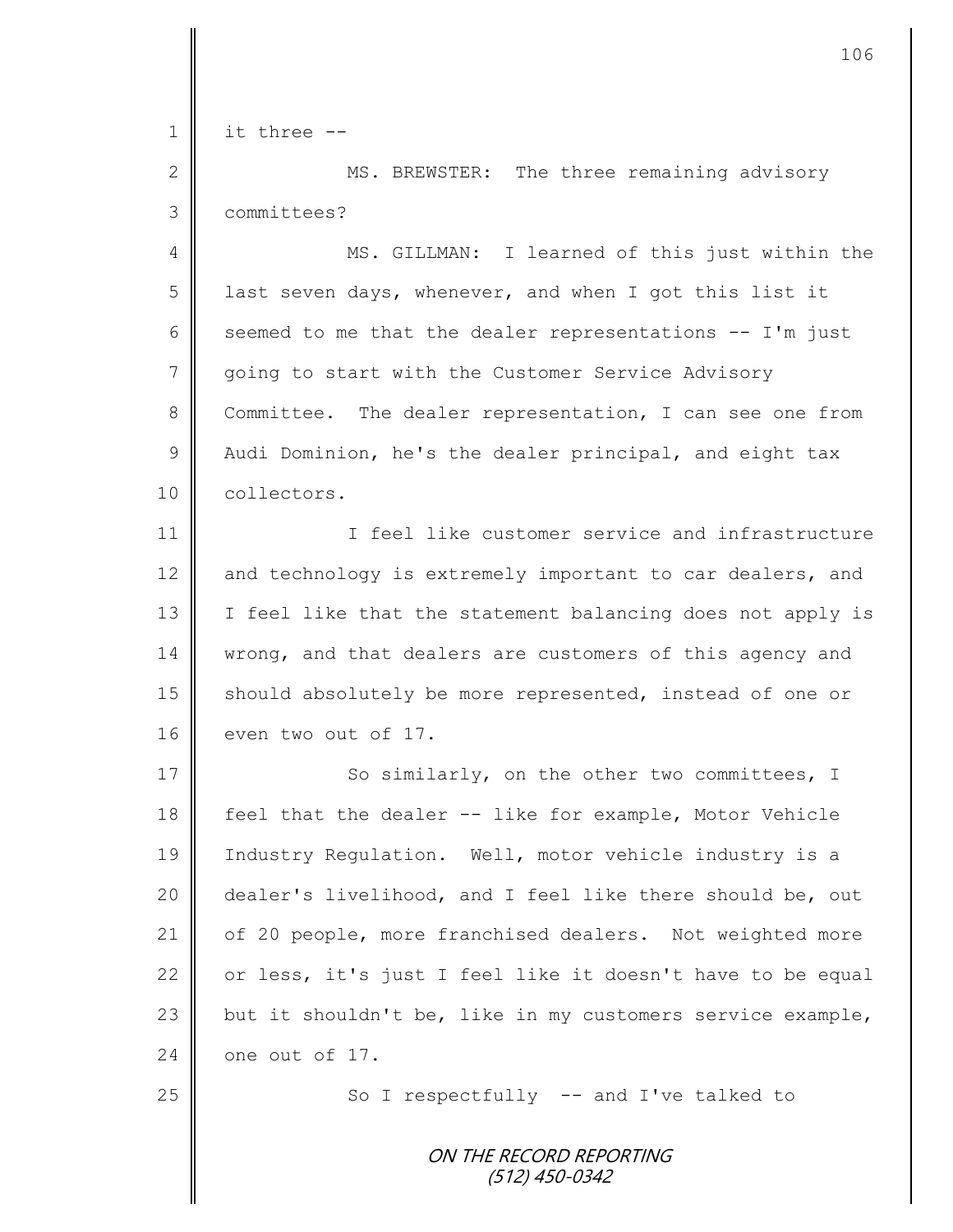ON THE RECORD REPORTING (512) 450-0342 1 Whitney about this and so it's not a surprise at this 2 moment to her, but I feel like the committees are 3 definitely at 17, 20 and 20 are already really -- those 4 are large committee sizes. But I respectfully would  $5 \parallel$  request that balancing should apply. And like I said, it 6 doesn't have to be perfectly even but not weighted so 7 inappropriately -- or disproportionately, I should say. 8 So those are my comments, and when it's 9  $\parallel$  appropriate, Mr. Chairman, I'd like to make a motion. 10 MR. BACARISSE: Okay. Thank you, Member 11 Gillman. 12 **Member Graham, did I see you thinking about**  $13 \parallel$  this? 14 || MR. GRAHAM: Well, really I was just going to 15 ask some questions along the same lines. I was trying 16 to -- sometimes it's hard to really get a sense for what 17 Someone's responsibility is based on just the company 18 | name. So yeah, her sentiments I would concur with. I 19 just want to make sure that everyone is represented on  $20$  | these. 21 MR. BACARISSE: Okay. Member Scott, do I see 22 you would like to make a comment? 23 | MR. SCOTT: Thank you, Mr. Chairman. 24 | Christ Like to know if Director Brewster 25 | would like to address what Member Gillman had to say.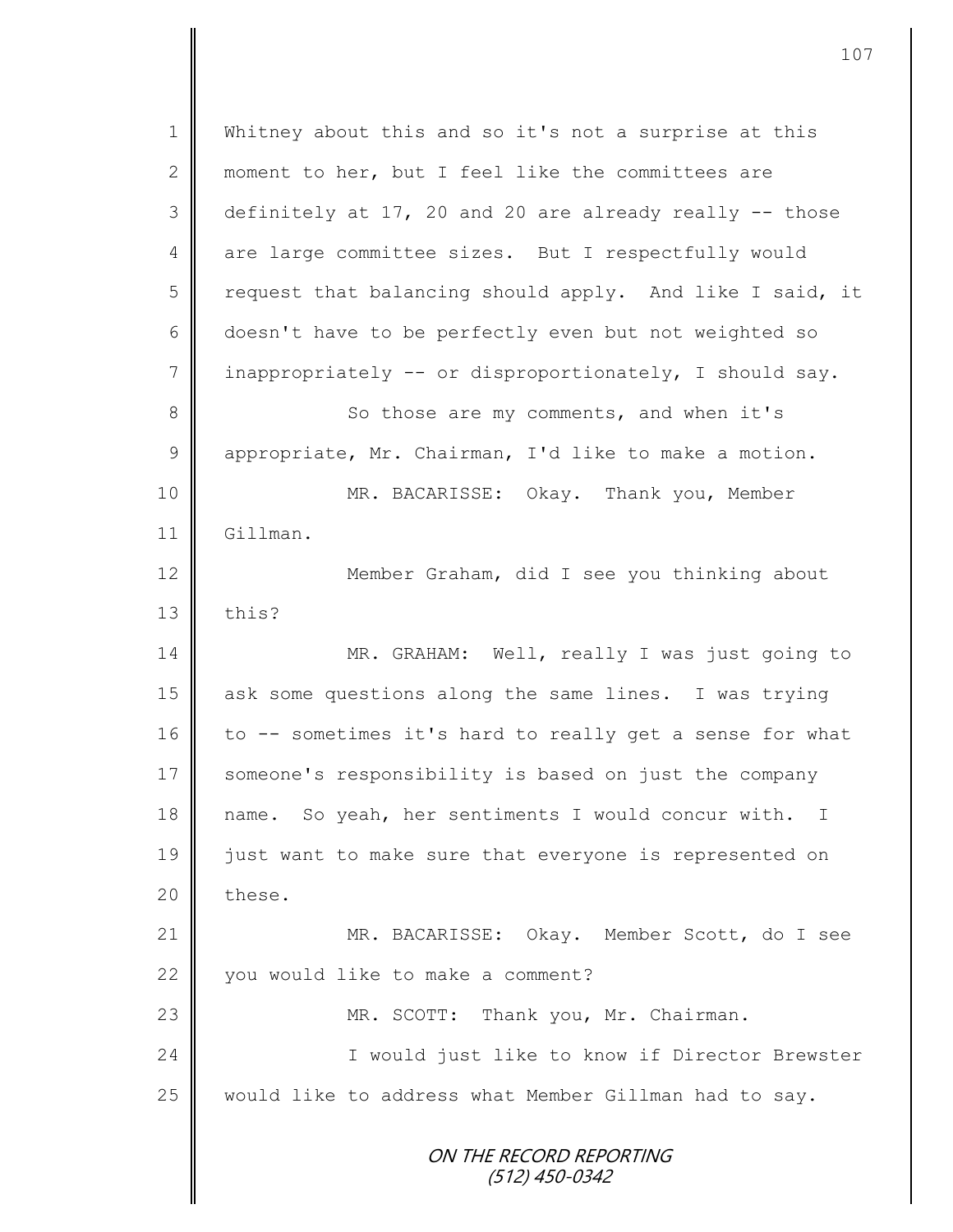ON THE RECORD REPORTING 1 | MS. BREWSTER: Mr. Chairman? 2 || MR. BACARISSE: Sure, Ms. Brewster. 3 MS. BREWSTER: Thank you. 4 And thank you, Member Scott. I appreciate the 5 | opportunity to address it. 6 || I'd like to just, one, address the fact that 7 these committees were established through rule on August 8 8 | of 2019. I reached out immediately after adoption of  $9 \parallel$  those rules to various organizations for help finding 10 | volunteers that would be interested in helping develop 11 | policy recommendations to the Board, including motor 12 vehicle dealers, motor carriers. And I reached out again 13 || in March of 2020 to the motor carrier associations to have 14 greater help in being able to round those out. 15 | There's a reason why we didn't bring all of 16 them to the Board: we've only established two because we 17 have not had the applications. And so we waited to ask 18 for consideration of these advisory committees until we 19 | had more applications. 20 **On June 29 of 2021 I reached out to all of our** 21 govDelivery subscribers and various organizations for help 22 finding additional applicants to help fill those vacancies 23 | on those three remaining committees. We received 33 24 additional applications, which was excellent. 25 But I want to make the point again that these

108

(512) 450-0342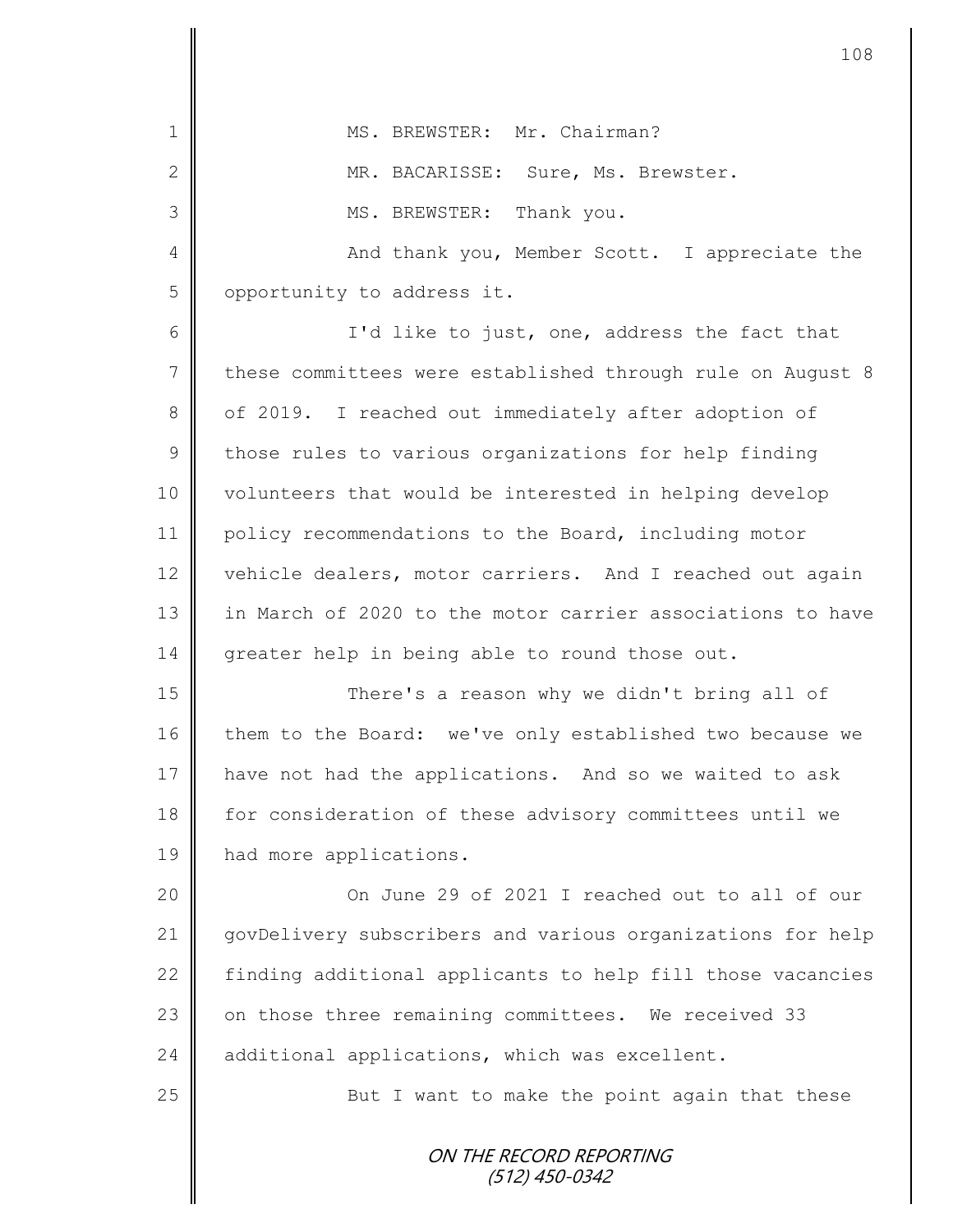1 are volunteers. Obviously we need to abide by the 24 2 members, but we try to be as inclusive as possible.  $3 \parallel$  That's why you see the large group that you do.

4 || I'll say for the Customer Service Advisory 5 Committee, I'm presenting the Board with 17 names for 6 consideration. Of those, five are county tax assessor-7 collectors, three are county tax office employees, three 8 motor carrier representatives, one franchised auto dealer,  $9 \parallel$  two salvage representatives, and three members of the 10 public. I would like to say that we originally did have 11 two franchised dealers, but when contacted, the gentleman 12 | was no longer able to serve.

13 || For the Motor Carrier Regulation Advisory 14 Committee, I am presenting the Board with 20 names for 15 consideration. I am recommending that the Board appoint 16 12 motor carrier representatives, three representatives of 17 | household goods movers, one salvage representative, one 18 county tax assessor, one law enforcement member, and two 19 public members.

20 || And last, the Motor Vehicle Industry Advisory 21 Committee has nine motor vehicle dealer representatives, 22  $\parallel$  one motor carrier representative, one salvage 23 | representative, two tax office employees, one law  $24$  enforcement member, and six public members.

25 || When we receive applications, like I said, we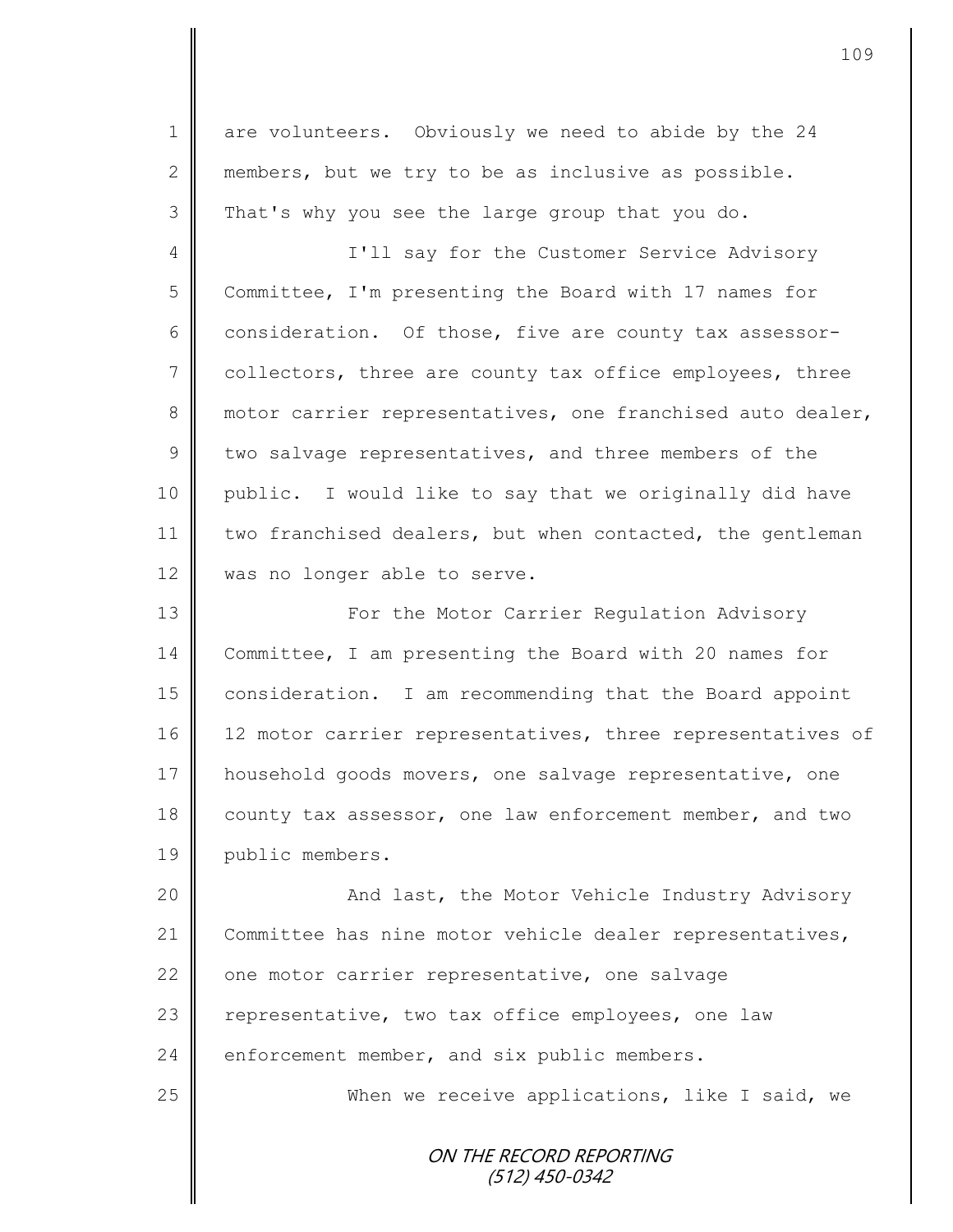ON THE RECORD REPORTING (512) 450-0342 1 | received 19 for the Customer Service Advisory Committee, 2 and I'm recommending 17, one of which dropped out. And so 3 I'd just like to just mention that the individuals that 4 are applying for these advisory committees select the 5 committees that they want to serve on. And so if somebody 6 has not selected the Customer Service Advisory Committee, 7 we're not just putting people on those advisory 8 committees. We're supposed to base it off the interests  $9 \parallel$  that they put in the application. 10 | So these advisory committees, as you know, 11 provide policy recommendations to the Board. There are a 12 | lot of policy considerations, having just gone through the 13 | legislative session, some very large that we need to move 14 on that will take a long time. 15 || I am proposing these committees. I am happy to 16 bring back additional names for consideration if we  $17$  receive additional applications, but we are at the mercy 18 of those who apply and what committee they select to serve  $19 \parallel \text{on.}$ 20 || I know that was rather long-winded, but I 21  $\parallel$  appreciate the opportunity to respond to that. 22 MR. BACARISSE: I have a question, Whitney. 23  $\parallel$  The last time we've done this was the first time. 24 NS. BREWSTER: Yes. 25 | MR. BACARISSE: So what have you seen? Even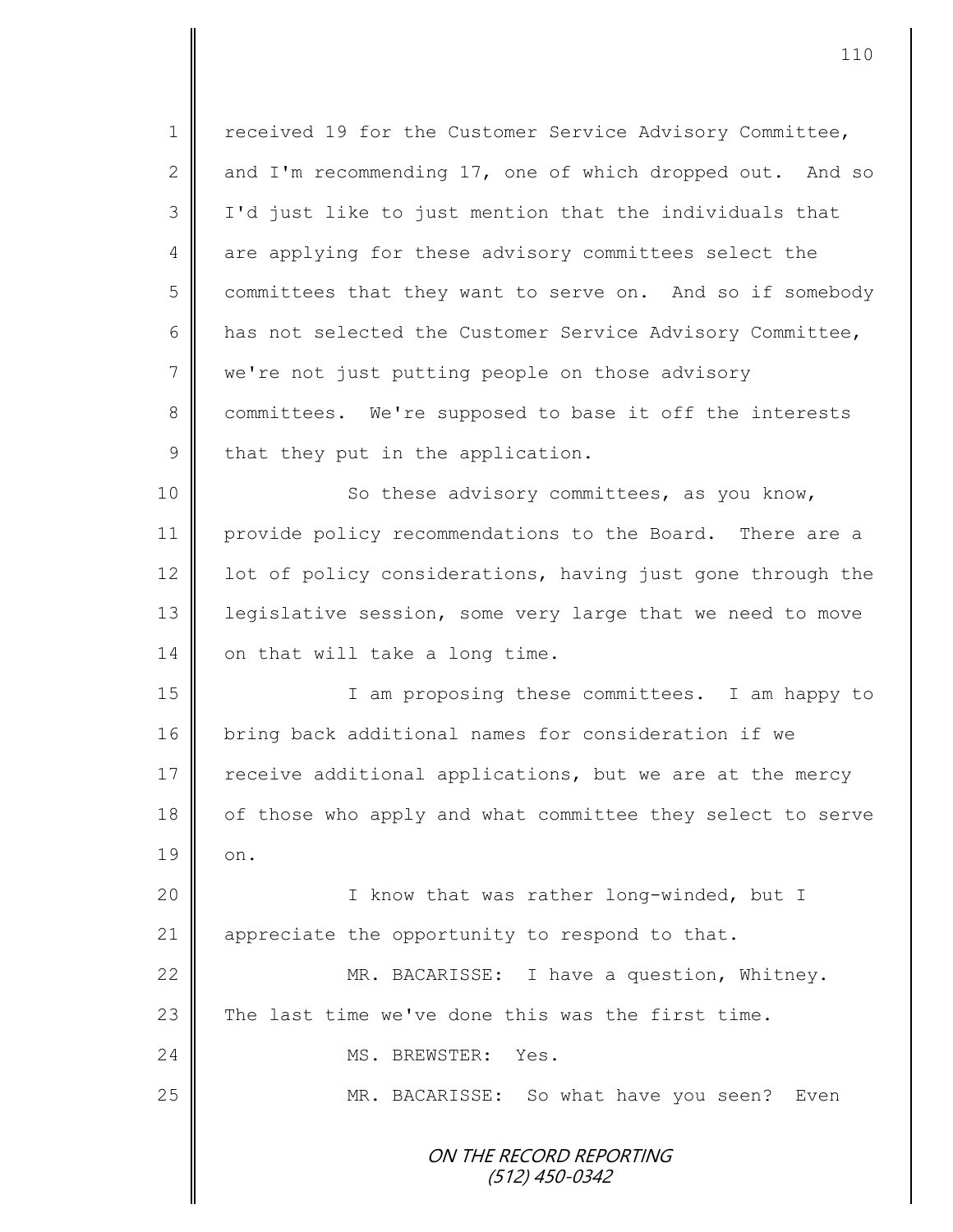ON THE RECORD REPORTING 1 | though the people have said yes, I want to serve, how has 2 attendance and activity been generally from these 3 volunteers? Have most, some, few, how would you judge it 4 or how would you explain it? 5 MS. BREWSTER: I would actually, if you don't 6 mind, I'd like to ask Counsel Beaver to respond to that.  $7 \parallel$  She's been involved in all of the meetings. 8 MR. BACARISSE: All of the meetings. Great. 9 || MS. BEAVER: Thank you. Tracey Beaver, general 10 | counsel, for the record. 11 **||** Yes, we have established some advisory 12 committees and they've brought recommendations to the 13 Board. I just wanted to also state that the advisory 14 committees have no actual authority. They just are 15 members who are providing some perspective to the Board, 16 as Sunset requested we do for those policy issues, so we 17 can get similar transparent and open communication with 18 policy issues from those folks that are going to be 19 impacted before it becomes an agenda item for the Board. 20 || But as far as participation in the advisory 21 committees, it's been very active. We've been very 22 pleased that the folks who have volunteered have actually 23 spent several hours in meetings, repeatedly meeting until  $24$  | they find where they can get to a place that they have  $25$  enough information, have gone down every rabbit trail and

(512) 450-0342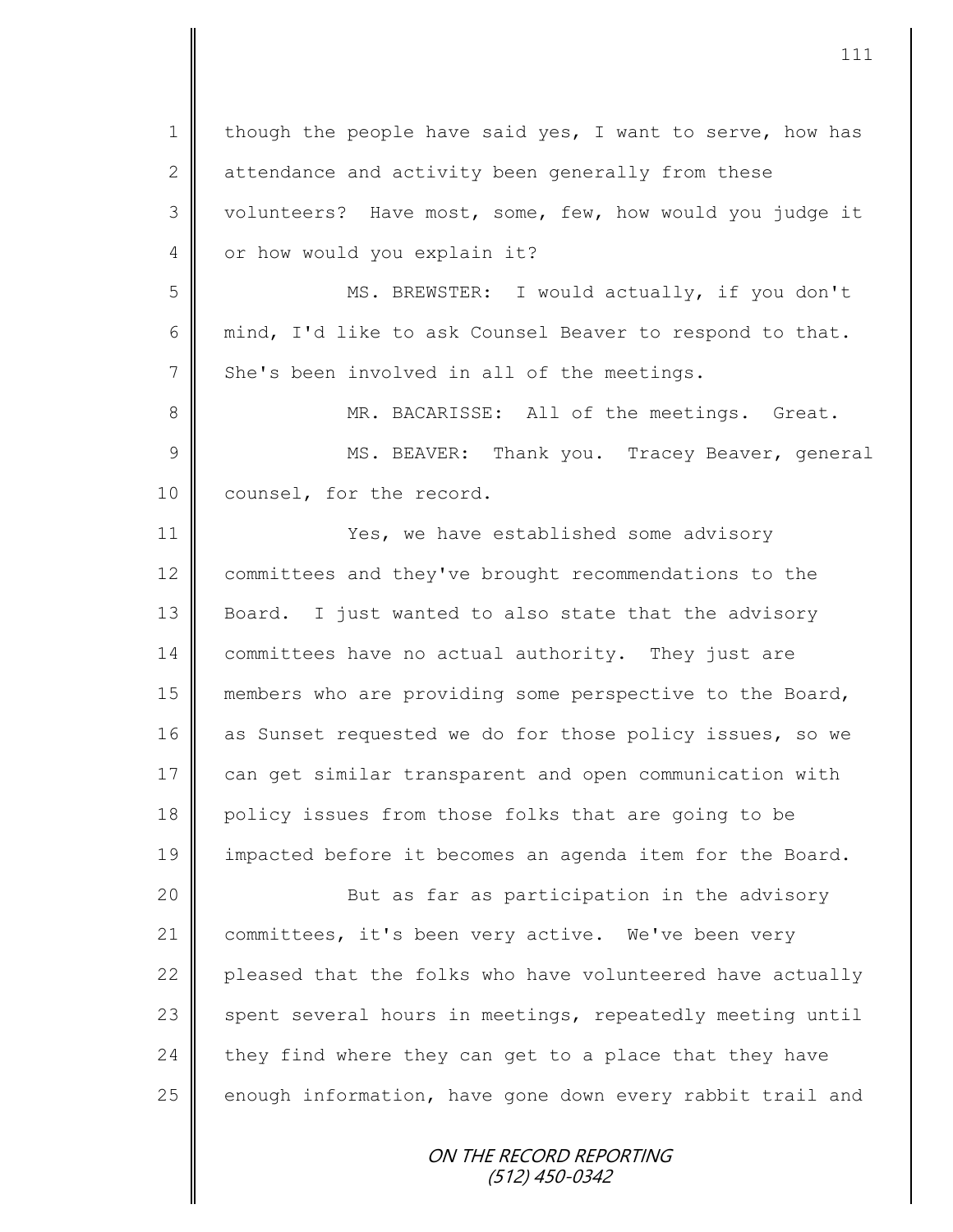1 | know the policy issues to bring a recommendation to the 2 Board.

3 It's very active participation, communication. 4 Those are also available on the website so you can also 5 go back and review the discussion and materials if 6 additional information is wanted from the Board as well.

7 When we set these advisory committee meetings,  $8 \parallel$  we do provide a couple of dates that would be available,  $9 \parallel$  and times. I would mention it is not possible for every 10 member to attend every meeting, so we need to make sure we 11 have a quorum. Although you're going to recommend a 12  $\parallel$  certain number of applicants be on each committee, there 13 || is no quarantee that all 17 of those folks are going to be 14 able to participate on that date and that time.

15 | So that's why we try to get representation from 16 the different industries and more than one from each 17 industry, so that if somebody is not available to attend, 18 we do have somebody else from that industry who's 19 available. So we take that into consideration when we set  $20$  | these meetings. If we notice that we only have a certain 21 industry representative at that meeting and it's not a 22  $\parallel$  good time for a balanced representation, we will reset it 23  $\parallel$  to another time so that we can have that voice at the 24 **meeting.** 

 $25$   $\parallel$  So I just wanted to reiterate that even though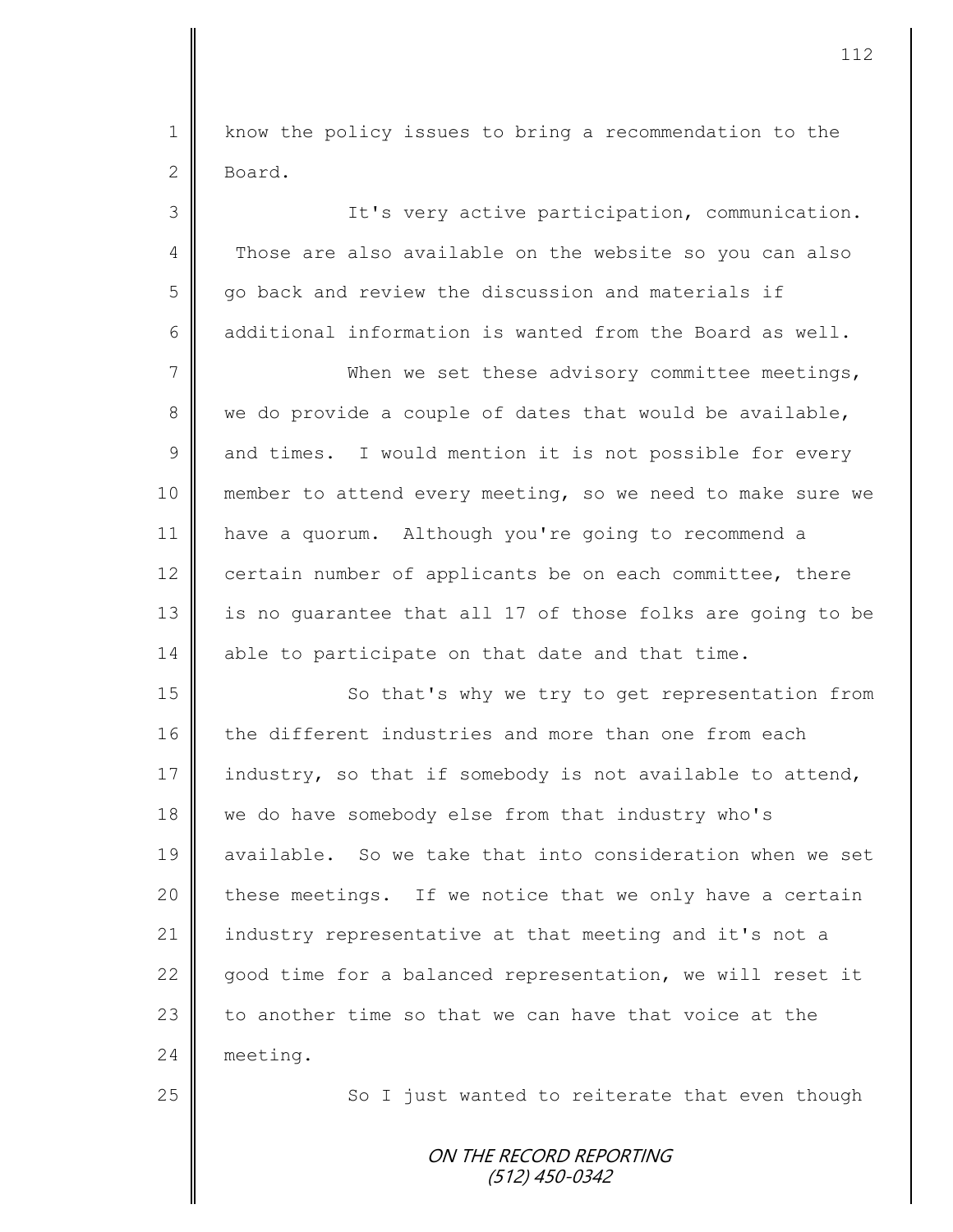ON THE RECORD REPORTING (512) 450-0342 1 | there might be five independent dealers and five 2 franchised dealers recommended for the Motor Vehicle 3 | Industry Advisory Committee, the chances that all ten of 4 them participate in any particular meeting is not likely  $5$  because trying to coordinate those schedules. 6 MR. BACARISSE: Sure. 7 || MS. BEAVER: We also on the back-end try to 8 make sure that we have that equal balance  $-$ - not equal,  $9 \parallel$  that we have that balanced representation for the actual 10 meeting. 11 Thank you. 12 MR. BACARISSE: Great. Thank you. 13 **||** Members, any other questions? 14 MS. GILLMAN: I have another comment. 15 || MR. BACARISSE: Member Gillman. 16 MS. GILLMAN: I just feel like the motor 17 vehicle industry committee, with, I think -- I'm seeing 18 one franchised dealer is just not enough, one out of 20. 19 In case he's not available, we have zero out of 20. So I 20 | respectfully would ask for more time to add applicants to 21  $\parallel$  make it and I feel like it should be -- the balancing 22  $\parallel$  should apply and a more equal, not perfectly, but more 23 equal representation should apply. 24 MR. BACARISSE: Member Graham. 25 | MR. GRAHAM: So this is, as I think you said,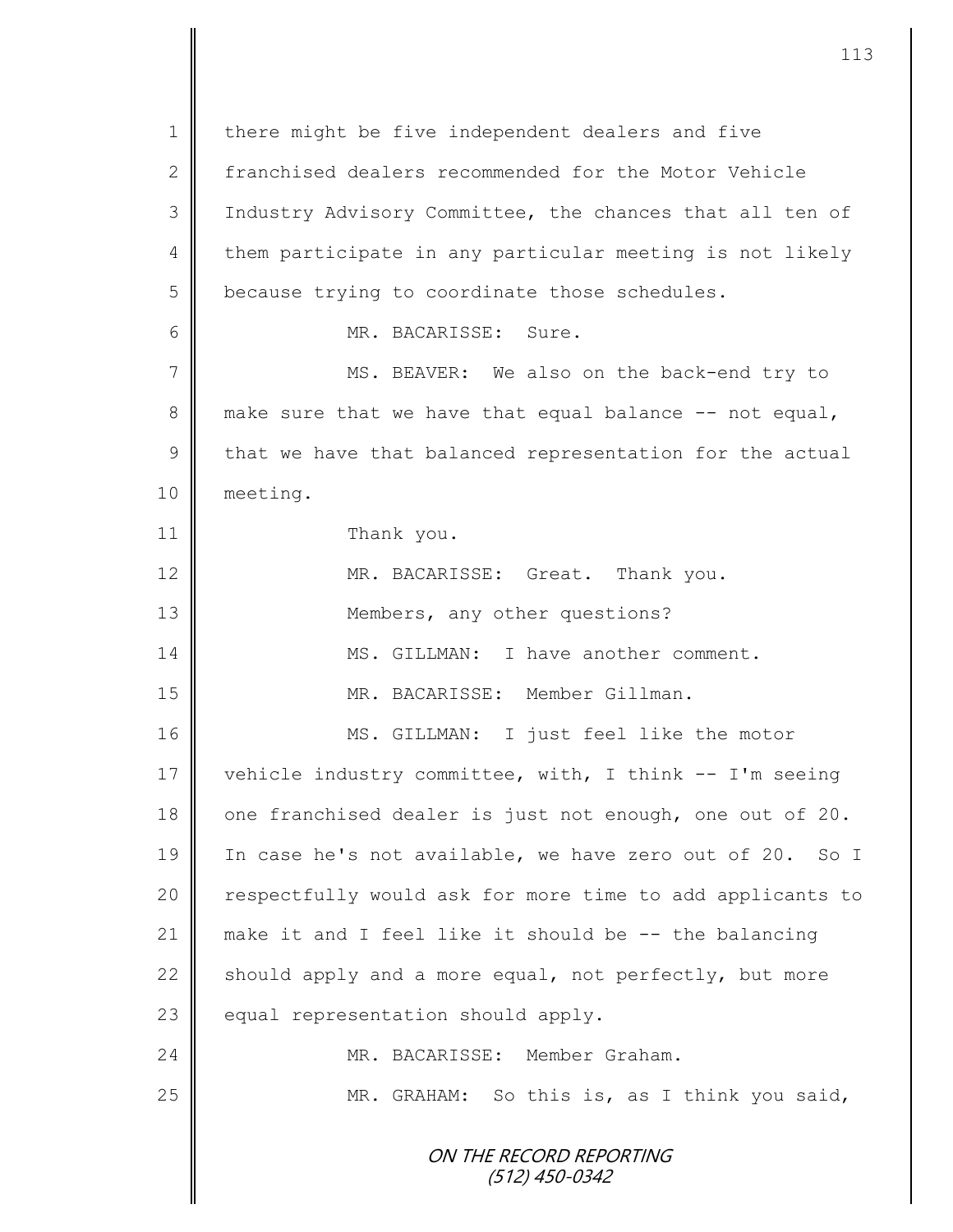1 | these are going to change. There are going to be folks 2 fall off, going to be folks come in. Can that occur at 3 any given time? I mean, does a new appointment require 4 Board approval or only the creation, every appointment? 5 MS. BREWSTER: Yes, sir. I bring new names to  $6 \parallel$  the Board for consideration before adding to the advisory 7 committees. 8 MR. GRAHAM: Okay. And so, you know, Stacey, I 9 don't know if would be a reasonable ask to maybe approve 10 but request additional efforts to improve that, but it 11 does -- I agree, we need some representation, and if we 12 | need to provide names, we can do that. 13 MS. GILLMAN: I didn't know if adding five or 14 six to every committee makes it more like a classroom than 15 a committee. The size looks really big to me, but that's 16 not my decision. But you know, I'm sure every one of 17 these people, thankfully, would volunteer, that's really 18 nice, but I just need applicants in the franchised dealer 19 to add to. 20 MR. BACARISSE: Member Scott. 21 || MS. GILLMAN: Yeah. Director Brewster, these 22 | committees are capped at a certain number? 23 MS. BREWSTER: They're capped at 24 through  $24$   $\blacksquare$  rule. 25 MR. SCOTT: Okay.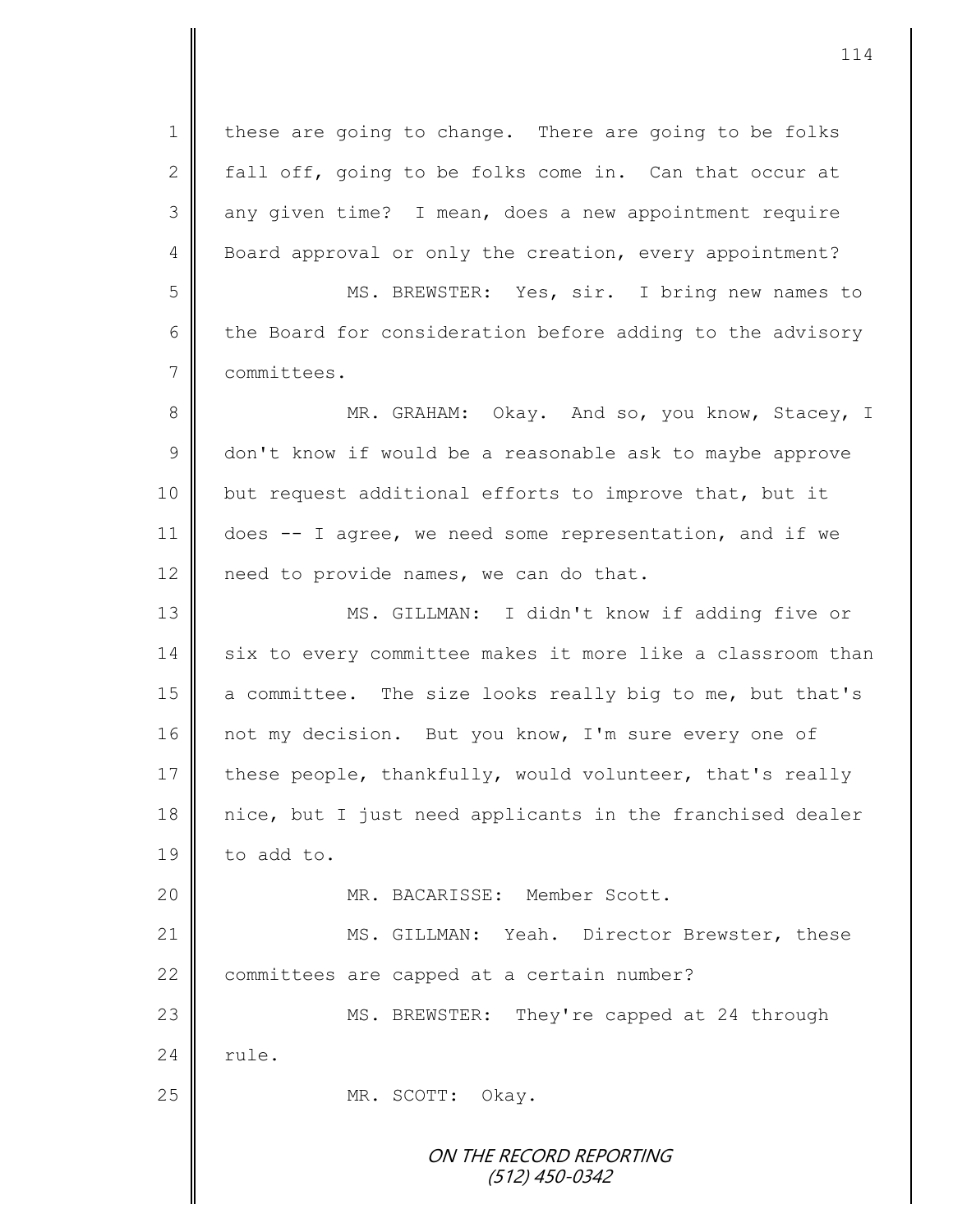ON THE RECORD REPORTING (512) 450-0342 1 || MS. GILLMAN: So I can only add four. 2 MR. SCOTT: Unless a couple leave. And you're 3 going to have a lot of that. People are aware of it or 4 not. They think they're interested and they're not going 5 to be interested. I don't know. 6 But like one committee we only have 17 on, 7 right? So there's room on there. But like the Motor 8 Carrier, there's 20 already. 9 || MS. GILLMAN: And like I said, I just found out 10 about this last week, and I would have -- I think I would 11 | have raised my hand and said, hey, we need to work on 12 this. But now it's already full. 13 MR. BACARISSE: Well, at 17 on the Customer 14 Service Advisory, you've got some room. Right? 15 || MS. GILLMAN: Yes, agreed. 16 || MR. BACARISSE: Which is good. 17 || MS. GILLMAN: Motor Vehicle Industry -- I mean, 18 Motor Carrier, I feel like I don't know what issues there 19 are but I don't know if new car franchised dealers should 20  $\parallel$  be on it. 21 | MR. GRAHAM: Yeah. 22 | MS. GILLMAN: But the Motor Vehicle Industry, 23  $\parallel$  that sounds like a topic that would be very intimate to 24 new car franchised dealers. 25 | MS. OMUMU: I have a question.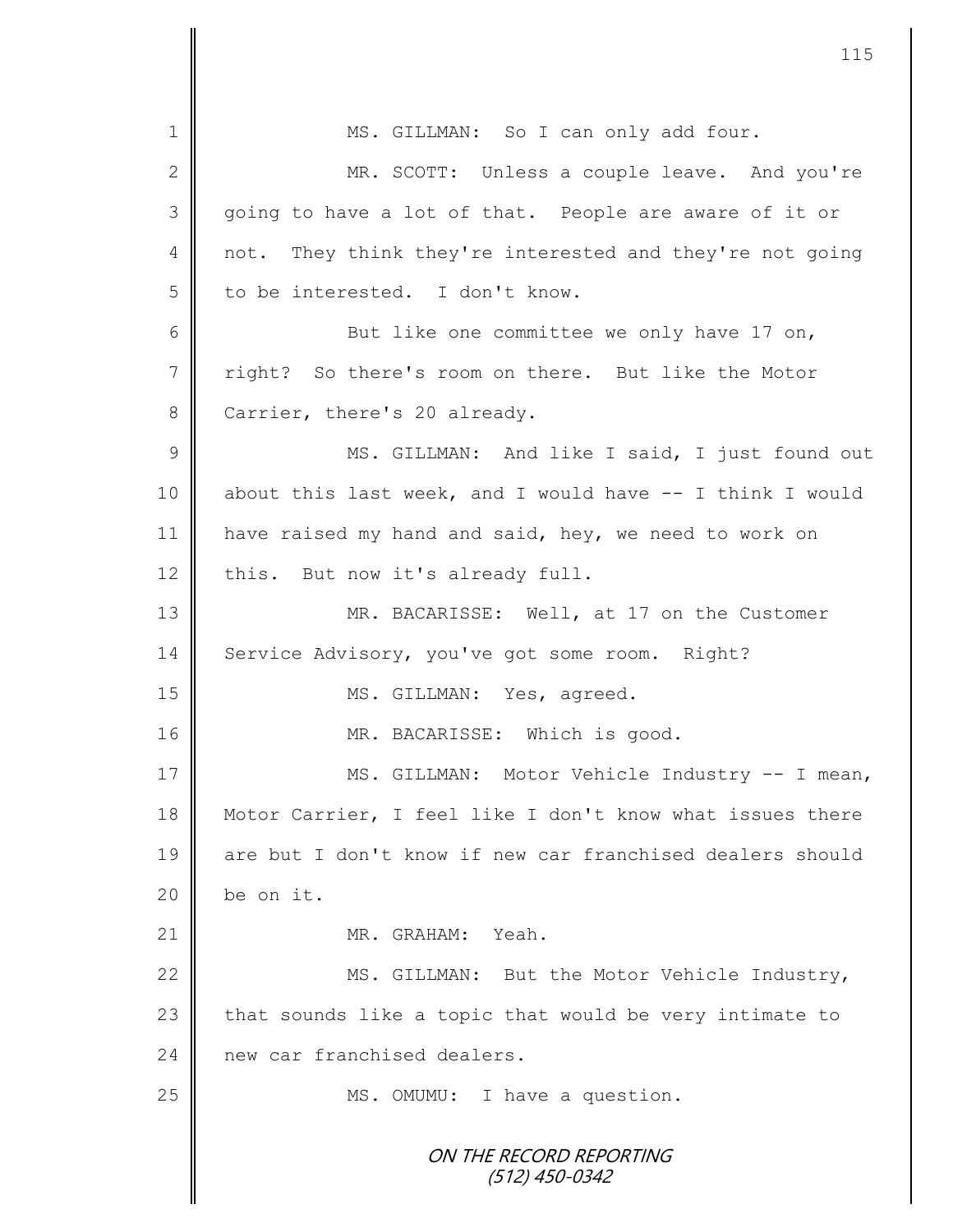| $\mathbf 1$    | MR. BACARISSE: Yes, Member Omumu.                          |
|----------------|------------------------------------------------------------|
| $\mathbf{2}$   | MS. OMUMU: Director Brewster, you mentioned                |
| $\mathfrak{Z}$ | that you began this process back in 2019. Is that          |
| 4              | correct?                                                   |
| 5              | MS. BREWSTER: Yes, ma'am. We've been                       |
| 6              | recruiting every since then.                               |
| 7              | MS. OMUMU: Okay. And the Board was made aware              |
| $8\,$          | of that?                                                   |
| $\overline{9}$ | MS. BREWSTER: Yes, ma'am.                                  |
| 10             | MS. OMUMU: Okay. So along those lines, I'm in              |
| 11             | favor of us making a motion to approve, because this has   |
| 12             | now been a two-year-long process and dealers had ample     |
| 13             | opportunity to apply if they were interested. But there    |
| 14             | was no interest, the reason why there is the imbalance, so |
| 15             | not for lack of trying on staff's part. So my view is a    |
| 16             | little different.                                          |
| 17             | MS. GILLMAN: It's just that we approved the                |
| 18             | advisory committees back in August, but the actual         |
| 19             | formation of and the weight of industry experts is just    |
| 20             | now being disclosed. And so I feel a little blinded        |
| 21             | because they were formed and I didn't know the balance.    |
| 22             | I wish there was more transparency at the                  |
| 23             | formulation time, whether it was back in August or in June |
| 24             | of the next -- ten months later. I just wish there was a   |
| 25             | little bit more transparency about the balance.            |
|                | ON THE RECORD REPORTING<br>(512) 450-0342                  |

 $\mathbf{I}$ II

II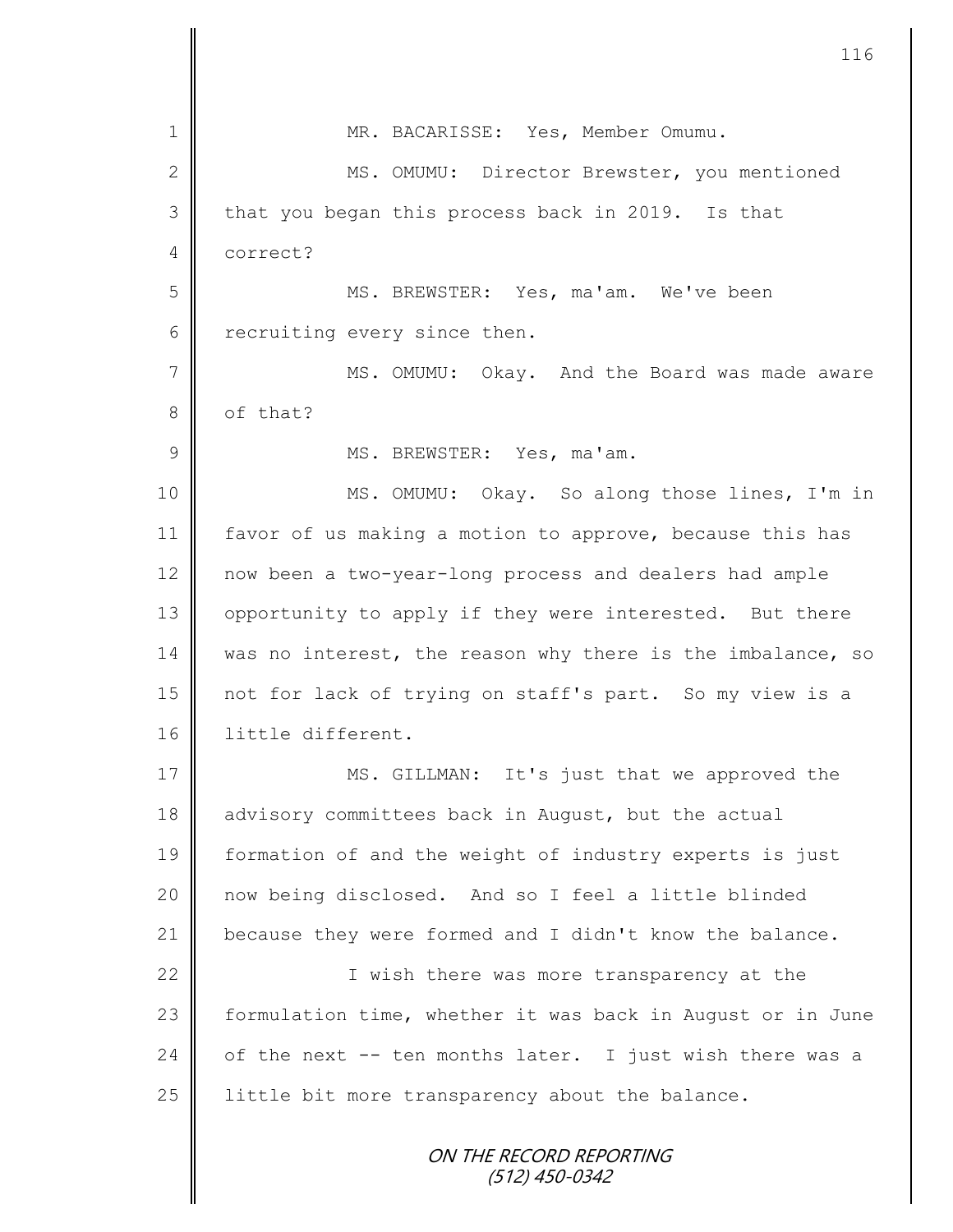| 1               | And if no one volunteers, I completely agree,              |
|-----------------|------------------------------------------------------------|
| $\mathbf{2}$    | there has to be a time limit and to move forward. I'm not  |
| 3               | disagreeing. I just didn't know when these were going to   |
| 4               | be formed.                                                 |
| 5               | I just don't have a crystal ball to let me know            |
| 6               | the imbalance, and I just don't think the $-$ - I disagree |
| $7\phantom{.0}$ | that balancing does not apply, I think balancing should    |
| 8               | apply. And I respect Whitney's trying to formulate these   |
| $\mathsf 9$     | committees and working with the applicants she has, I just |
| 10              | wish more transparency with regard to when it's not        |
| 11              | balanced.                                                  |
| 12              | So I'm asking for a little more time, and you              |
| 13              | said things can be added.                                  |
| 14              | MS. BREWSTER: Yes, ma'am.                                  |
| 15              | MS. GILLMAN: I guess if I was going to get my              |
| 16              | dream wish, it would be similar to the Board's makeup, you |
| 17              | know, a little bit of manufacturer, a little bit of new,   |
| 18              | used, law enforcement, tax assessor. I mean, I think that  |
| 19              | that's a very good balance. And Motor Vehicle Industry     |
| 20              | sure sounds like a topic that would be super important to  |
| 21              | franchised dealers and we need more representation.        |
| 22              | MR. BACARISSE: Mr. Scott.                                  |
| 23              | MR. SCOTT: When we authorized these boards, I              |
| 24              | made a point, as the independent dealer representative on  |
| 25              | this board, to reach out to the executive director of the  |
|                 | ON THE RECORD REPORTING<br>(512) 450-0342                  |

Ш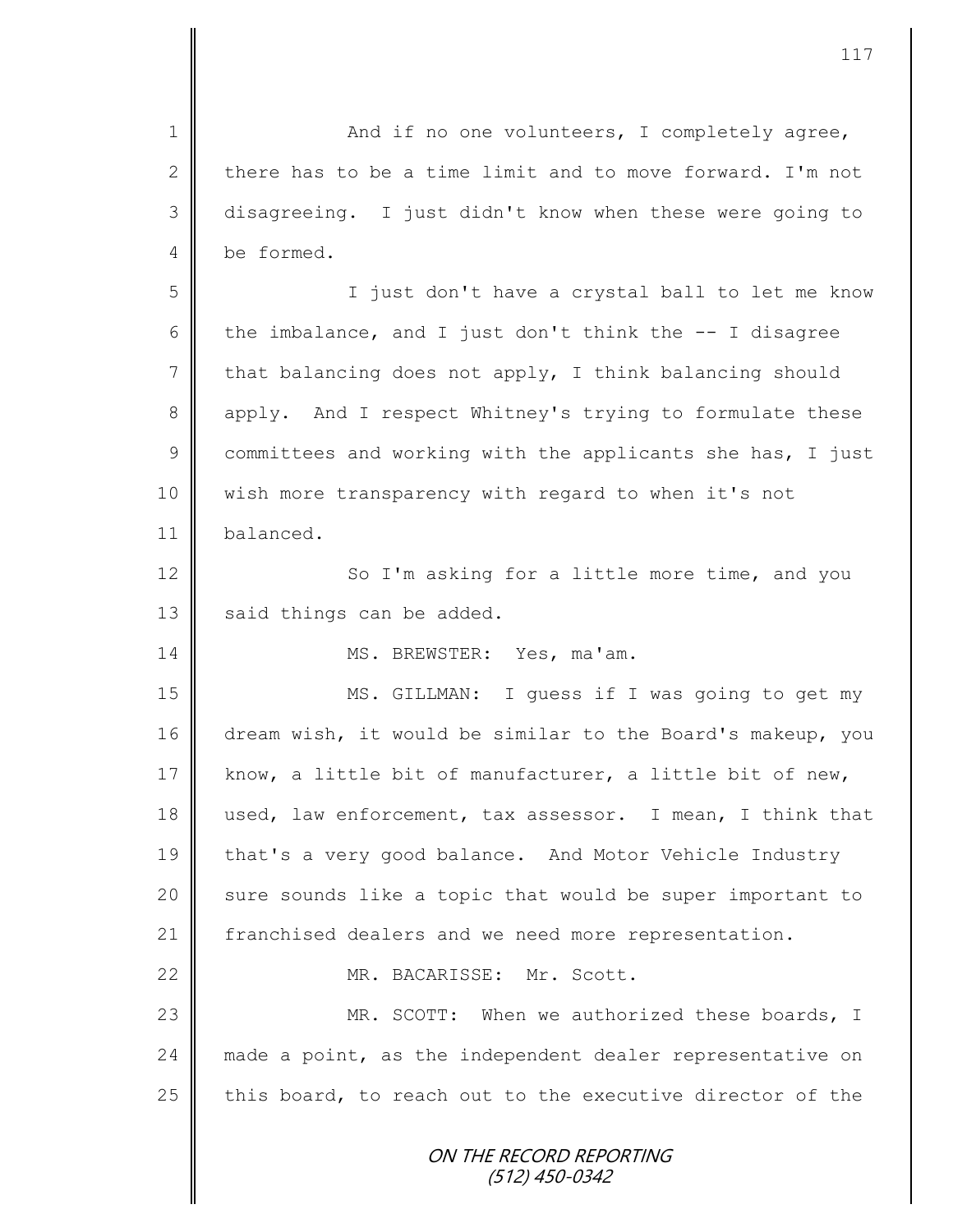1 | Independent Dealers Association, and make a plea or 2  $\parallel$  comment to him that these boards were being formed and  $3 \parallel$  felt like that his association should be active in trying 4 to recruit and find members of his group to serve on these 5 | boards. I went back to him a couple of times on that, and 6 he said, Well, we're trying, we're trying. We're just not 7 | having a whole lot of interest.

8 So I really want to follow up with Director  $9 \parallel$  Brewster's comment and what Tracey said, it has been 10 difficult. I just think maybe as members of the Board if 11 we want to have good representation from our specific 12 areas of expertise that we be as active as we can to help 13 | recruit people. So that's my comment.

14 || MS. GILLMAN: Is it possible in the future 15 before you bring it to the Board meeting for adoption that 16 there be more transparency with regard to, this is the 17 makeup and this is what we're lacking. And in this 18 particular case, not one -- well, I'm sorry -- there's one 19 franchised dealer out of 20 on both Motor Vehicle and on 20 Customer Service. I'm asking for more transparency 30 21 days ahead of time before you bring it to the Board so 22  $\parallel$  that there can be a recognition of unequal representation. 23 || So with that said, I'm asking for -- you have 24 said yes, you can present more applications. I'm thankful

> ON THE RECORD REPORTING (512) 450-0342

25  $\parallel$  for that and I'm wanting -- I don't know if you've already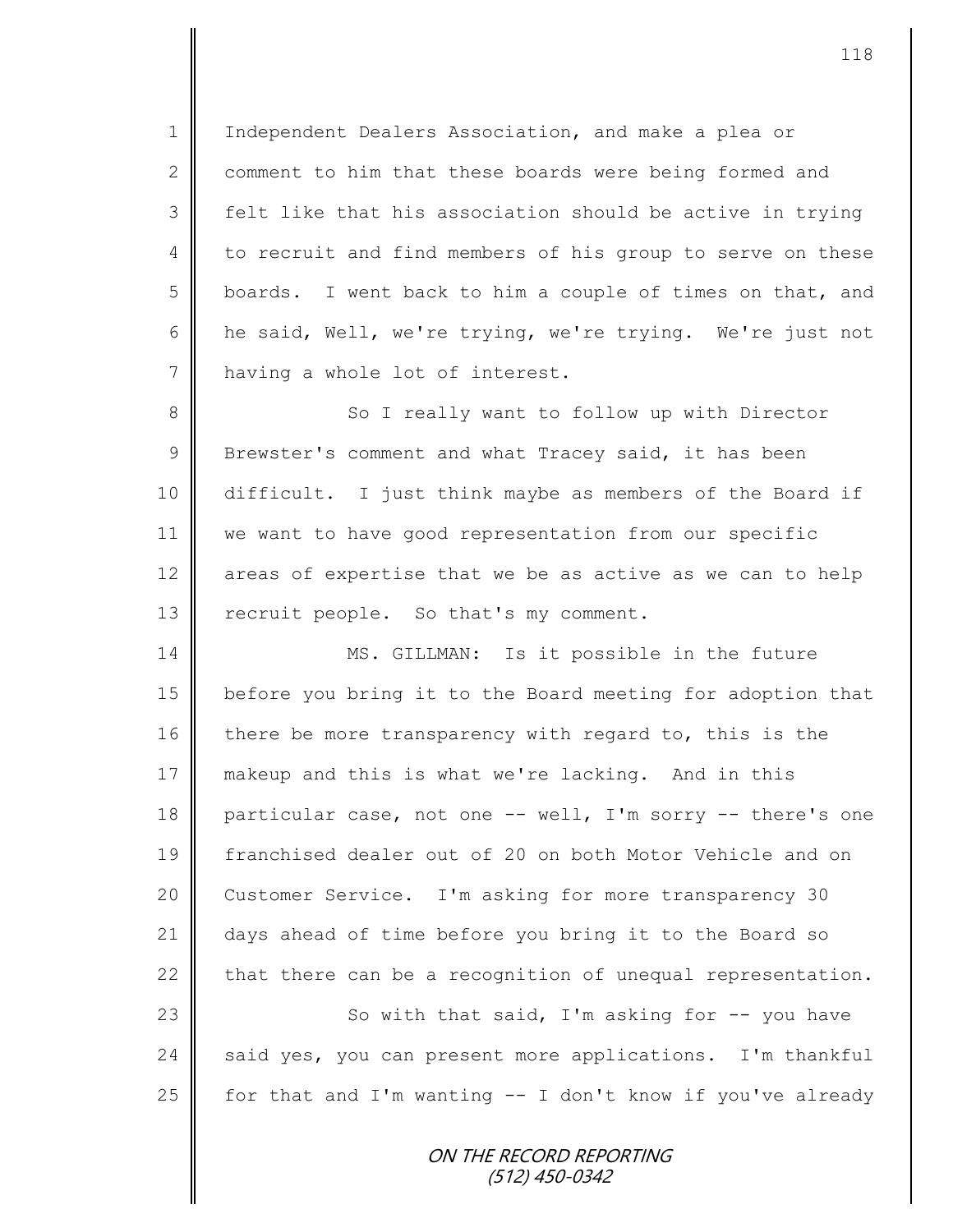ON THE RECORD REPORTING 1 told all of these folks, but I would have wanted it to be 2 more across the industry representation, similar to this 3 Board. 4 || MR. BACARISSE: I appreciate your points, 5 Member Gillman. 6 || I have a question about timing. After the last  $7 \parallel$  session you all, for the first time, appointed these 8 advisory committees to help us promulgate rules that the  $9 \parallel$  legislature mandated this agency come up with, and 10 | certainly there were some very hot topics in that interim 11 period, which these boards did give good advice on. 12 | Our challenge now is one of timing once again. 13 Since the legislature has concluded we have rulemaking 14 mandates on us and we have to move forward and promulgate 15 | rules in a timely fashion, that being as it is, I am 16 sensitive to your point about finding good representation, 17 active representation so that the voice of all parts of 18 | our public can be heard. 19 My question is, since these memberships are 20 | fluid and can we entertain applications in any given time 21 | throughout the next couple of years. 22  $\parallel$  MS. BREWSTER: We do. 23 || MR. BACARISSE: And you do. I think it's 24 incumbent on all of us, as Board members, to do what we 25 can to promote the point of participation from our various

(512) 450-0342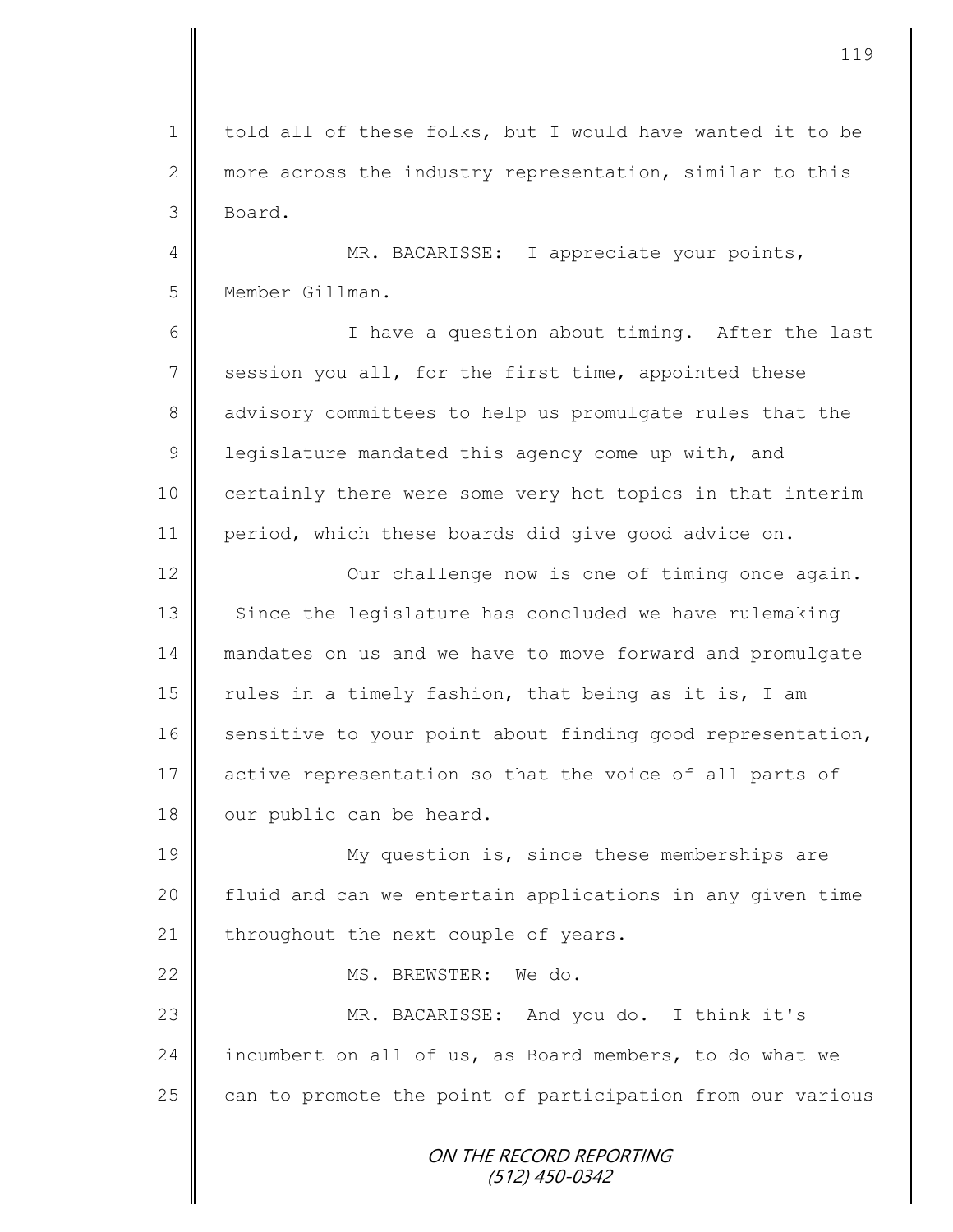1 || industries. I'm just speaking as a public member; I think 2 we have good public representation. So I want to  $3 \parallel$  encourage us to do that, I think that is important.

4 || I share your point, absolutely. But I think  $5 \parallel$  that our challenge is to move forward with the formation  $6 \parallel$  of the committees with the understanding that more 7 representation can be sought, should be sought, shall be 8 sought from various parts of our universe. Right?

9 || MS. GILLMAN: Yes, sir. I'm glad you brought 10 | up history.

11 When these advisory committees were formulated 12 and CPAC was the first one to get formed, from my memory 13 we had a franchised dealer that had fallen off and only 14 because I was informed at the Board meeting, just like 15 this, of the new committee members and there was not a 16 franchised dealer on it, I raised my hand and said, Wait a 17 minute. And we did get two great franchised dealers to be 18 added to that board, and how many people are on CPAC right 19 now?

20 MS. BREWSTER: I believe 14.

21 MS. GILLMAN: And in my opinion, they worked 22 really well together and had very good positive 23 | recommendations and it worked great. So that's why I feel 24 | like I'm repeating history again. I'm here saying, Wait a 25 minute, we're under-represented.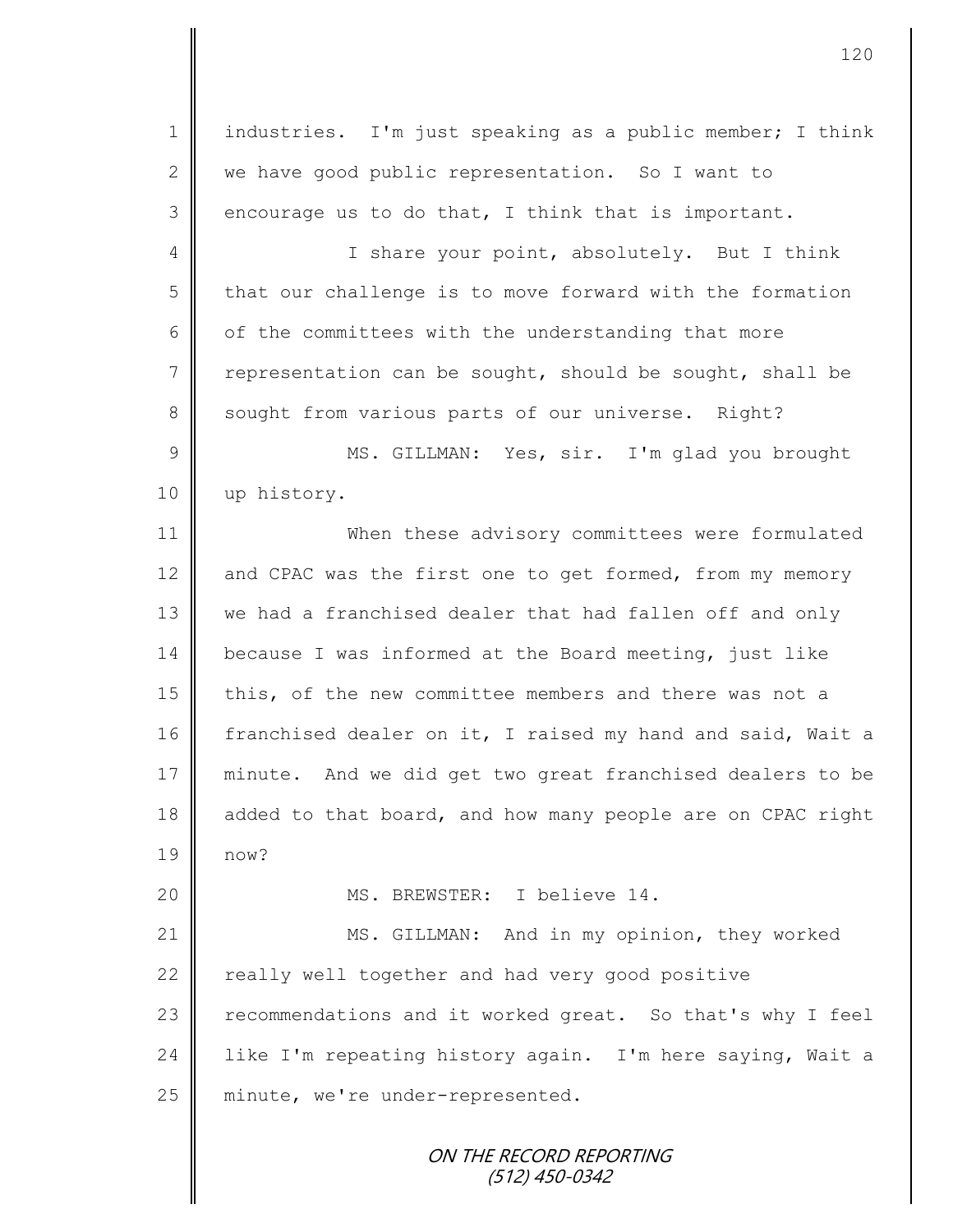ON THE RECORD REPORTING (512) 450-0342 1 || And I'm only learning about this in the last 2 seven days, so please give me some time to improve the  $3 \parallel$  balance. It's just like CPAC, it was not balanced at all. 4 We added two and I feel like the work product was great 5 and it worked. So that's what I'm asking again. I'm just 6 finding this out this week, and again, I'm feeling under-7 represented. 8 || Timing is important. I respect timing, I'm  $9 \parallel$  just asking to allow -- because it is so unbalanced to 10 give us some time. You can even set the time, 30 days 11 | will be okay with me. 12 MR. BACARISSE: So here's the question -- I 13 mean, it goes to your question. I was just going to ask 14 for information purposes, you know, if these committees 15 were approved today, what's the timeline for them 16 beginning to work and really dig into things. 17 What's that timeline? I don't know. 18 || MS. BEAVER: Tracey Beaver, general counsel, 19 for the record. 20 We would anticipate starting up these 21 committees the end of this month and the beginning of next 22 month so that we could have some input from the advisory 23 | committees to bring potential rulemaking and policy issues 24 to this Board in October. We've only received one 25 | additional application since this list was provided to the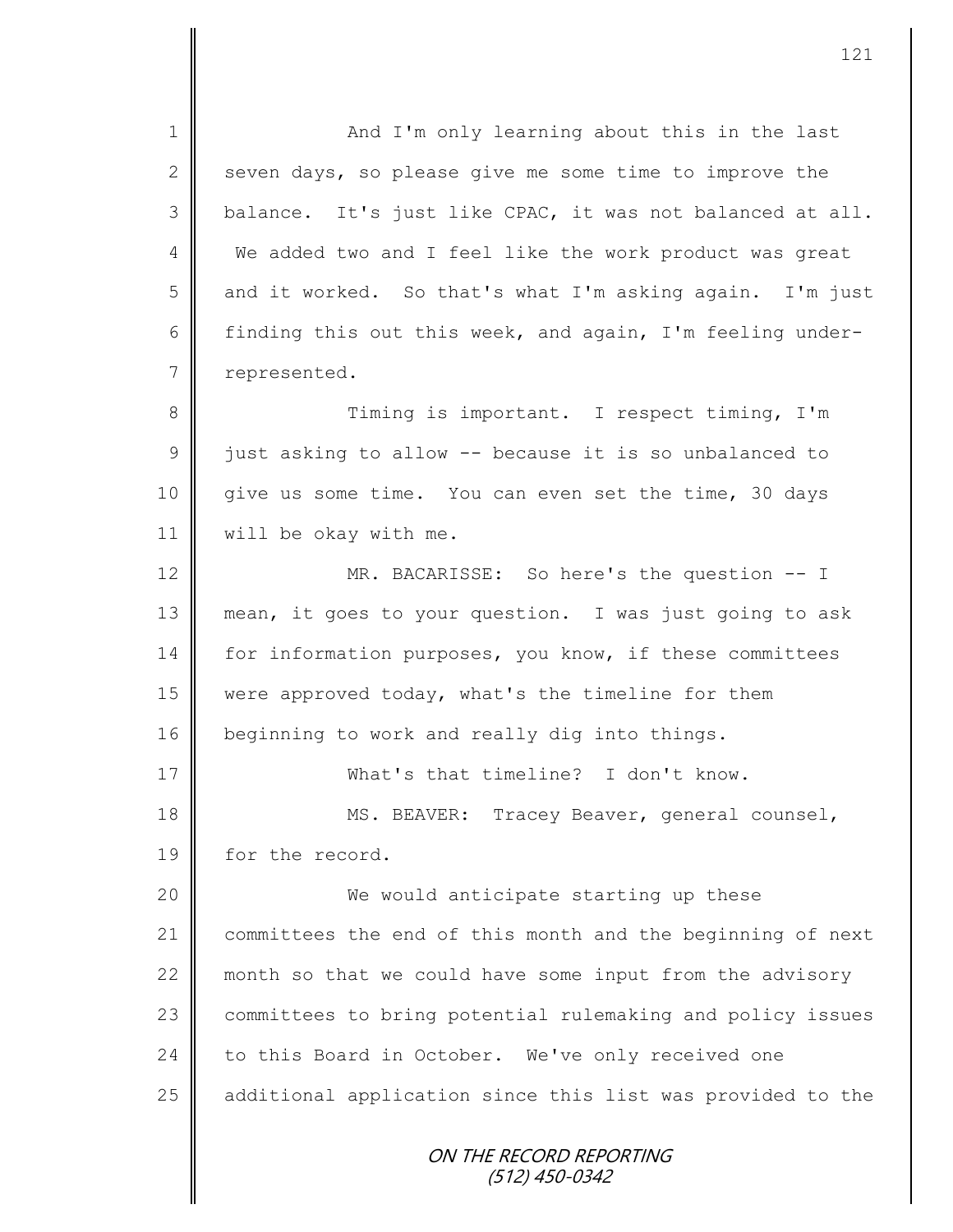ON THE RECORD REPORTING (512) 450-0342 1 executive director and recommended to the Board in the 2 Board books for participation in these committees. 3 || After the department has sent out our 4 govDelivery email notices, reached out to each of the 5 specific industry associations, personal calls made to the 6 | leadership of associations and a lot of public outreach,  $7 \parallel$  we updated our web page, and we still have not received 8 any additional applications. So I just wanted to make 9 mention that there's been a tremendous effort from the 10 department to reach out to all of the different 11 industries. 12 Thank you. 13 || MR. BACARISSE: All right. Thank you. 14 Members, we have the task before us to take 15 some action on each of these three committees. Certainly 16 we could have a motion and a second on a motion and then 17 discuss that motion if you so choose. 18 I see Member Scott. 19 MR. SCOTT: I have another question. 20 MR. BACARISSE: Sure. 21 || MR. SCOTT: Looking at the example of the 22 Motor Carrier, so we have 20 people on there, and the 23 committee can be 24, so if this were approved today and 24 members of the Board got out and recruited the additional  $25$  four more people to volunteer, they would still have to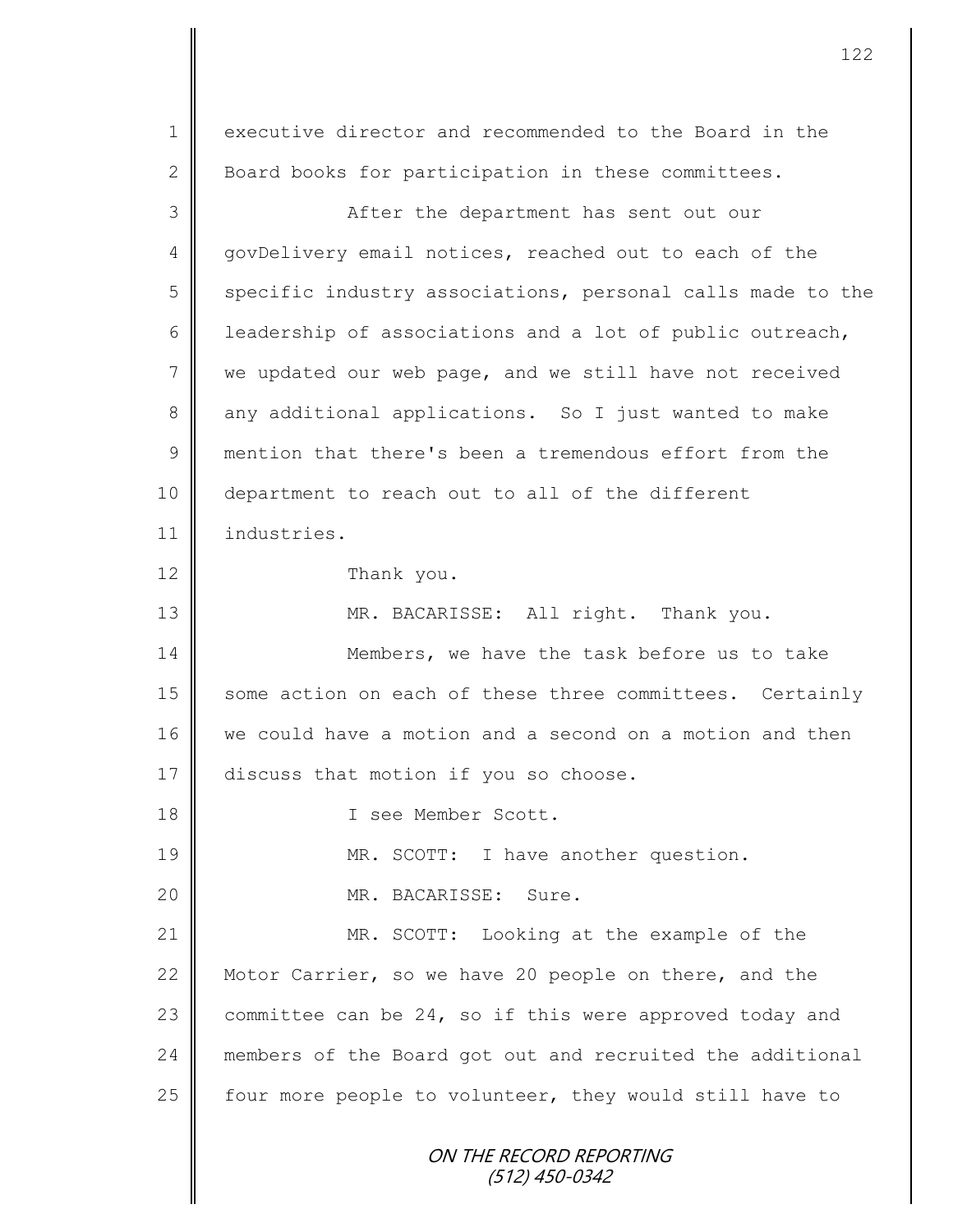1 | come back before the Board for confirmation. Is that  $2 \parallel$  right? 3 || MS. BREWSTER: That's correct, Member Scott. 4 MR. SCOTT: So we could find a couple more 5 people, the committee would go to work but the four new 6 people we found could not be as part of that committee 7 until the next Board meeting and they were confirmed. 8 MS. BREWSTER: If we received additional 9 applications that rounded out the advisory committees a 10 little bit better, I think the first opportunity to bring 11 those names to the Board would be in October. 12 MR. BACARISSE: To Member Scott's question, 13 they wouldn't be able to begin participating unless and 14 until they were confirmed by this Board. Is that correct? 15 MS. BREWSTER: To be a voting member on the 16 advisory committee. However, these are open meetings, 17 anybody is invited to the meetings and welcome to share 18 their thoughts. 19 MS. GILLMAN: Have we passed ballots outside of 20 meetings? I'm trying to remember. 21 | MR. BACARISSE: Do you mean has the Board, the 22 | DMV Board called a special meeting for a certain purpose  $23$  | outside of the normal cycle? Is that kind of the 24 question? 25 | MS. GILLMAN: Where you just pass a ballot,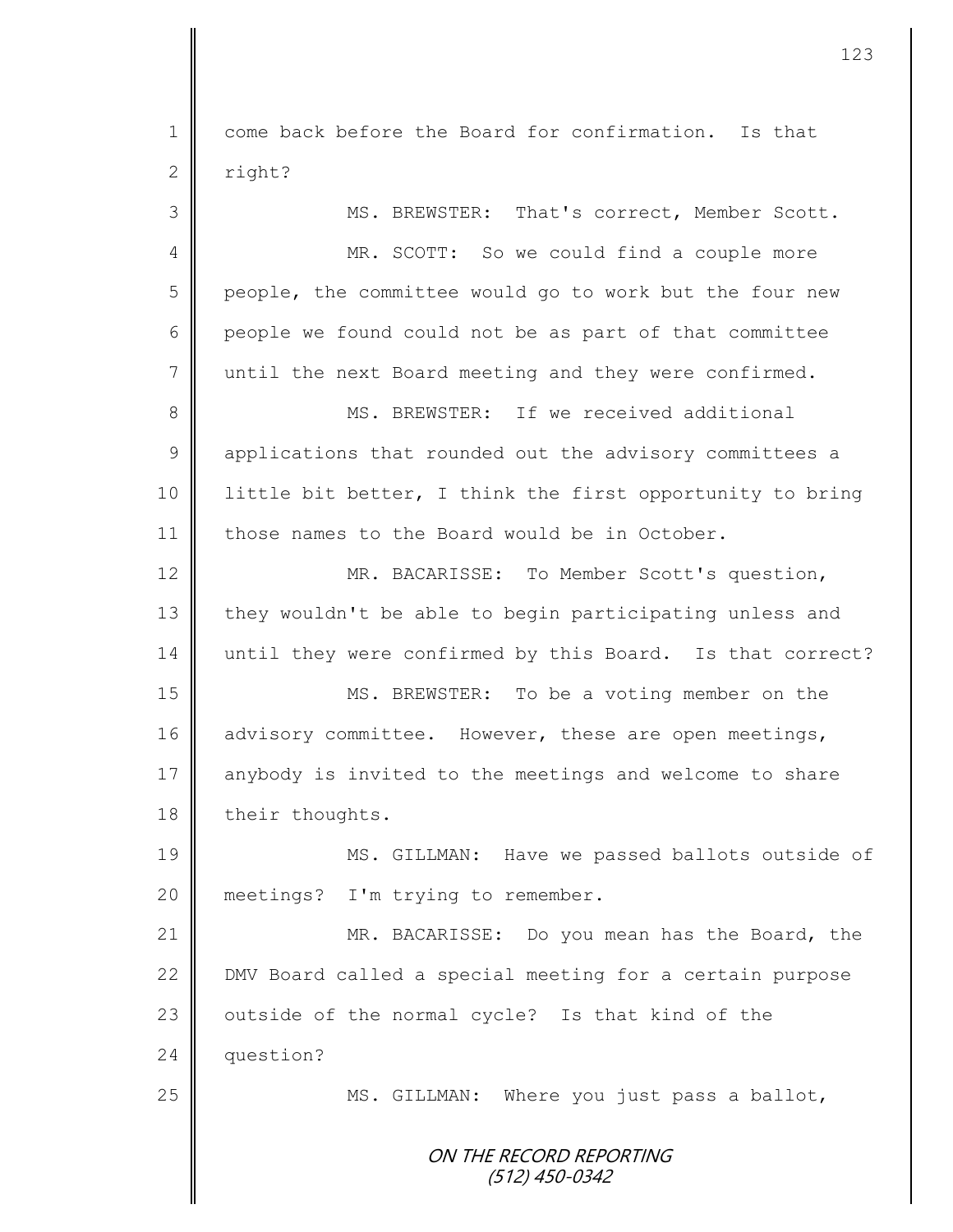ON THE RECORD REPORTING (512) 450-0342 1 || it's sent to your office and you check the box and sign 2 your name. Has that happened? 3 || MS. BEAVER: Tracey Beaver, general counsel, 4 for the record. 5 Are you asking if we've had ballots for the 6 board or for advisory committees? 7 || MS. GILLMAN: Yes. 8 || MR. BACARISSE: Stacey, I think your question,  $9 \parallel$  if I may try to restate it, is has this Board been asked 10 | to vote on one item out of Board meeting sequence? 11 MS. GILLMAN: Not rulemaking, it's not a 12 contested case, it's not  $-$  I'm just asking could that be 13 a possibility. 14 || MS. BREWSTER: Mr. Chairman, if I may? 15 MR. BACARISSE: Yes. 16 | MS. BREWSTER: We have had Board meetings to 17 consider one topic before. I cannot recall what the topic 18 was, but it was one item. We cannot do a ballot because 19 | of the requirements of the Open Meetings Act. We would 20 || need to bring that together. 21 || MR. BACARISSE: We need to post a meeting and 22  $\parallel$  have it available to the public. 23 || MS. BREWSTER: Yes, sir. 24 MR. SCOTT: Question. 25 MR. BACARISSE: Mr. Scott.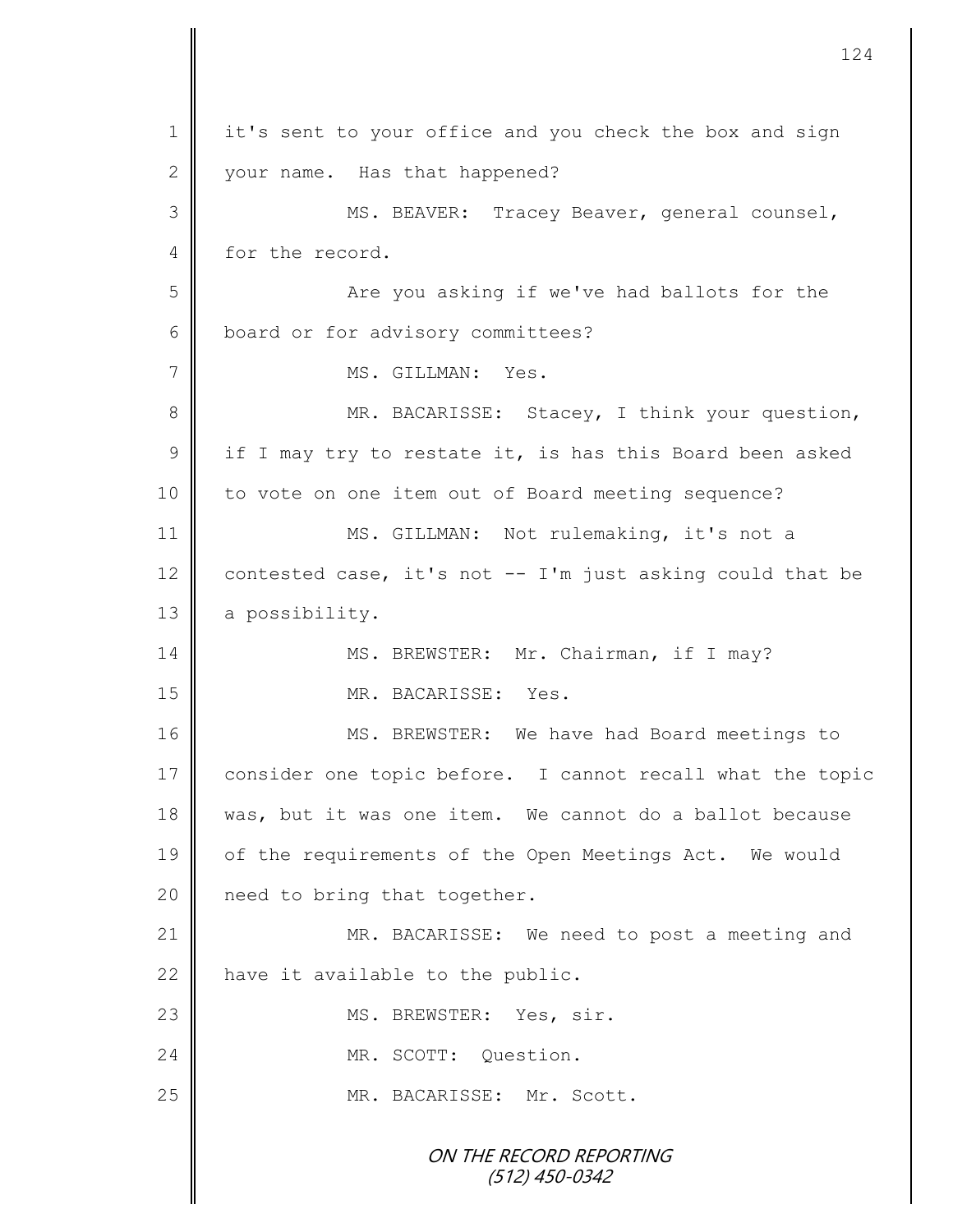ON THE RECORD REPORTING (512) 450-0342 1 MR. SCOTT: Can the Board authorize the 2 executive director to make temporary appointments to these 3 committees subject to confirmation at the next meeting? 4 || MS. BEAVER: Tracey Beaver, general counsel, 5 for the record. 6 I need a moment just to look at the statute. 7 || MR. BACARISSE: Okay, sure. Take a look. 8 Thank you. 9 | That's a good question, Mr. Scott. 10 || MS. GILLMAN: I hate to be --11 MR. BACARISSE: Obviously you're passionate 12 | about this issue so we want to hear you, and that's fine. 13 MS. GILLMAN: I'm going one more time to Motor 14 Vehicle Industry. One person on this list -- and by the 15 way, I don't know him so I have no personal interaction 16 with this one person but I know him by reputation, and 17 that is number 8, Buddy Ferguson with that big long law 18 firm, and he, I just know from reputation, has always  $-$ 19 | that's a big word  $-$ 20 || MR. BACARISSE: Yeah, be careful. 21 | MS. GILLMAN: -- I probably don't know that. 22 MR. BACARISSE: You're in a public meeting. 23 | (General laughter.) 24 | MS. GILLMAN: -- by reputation often only 25 | represents manufacturers and is always -- no, that's a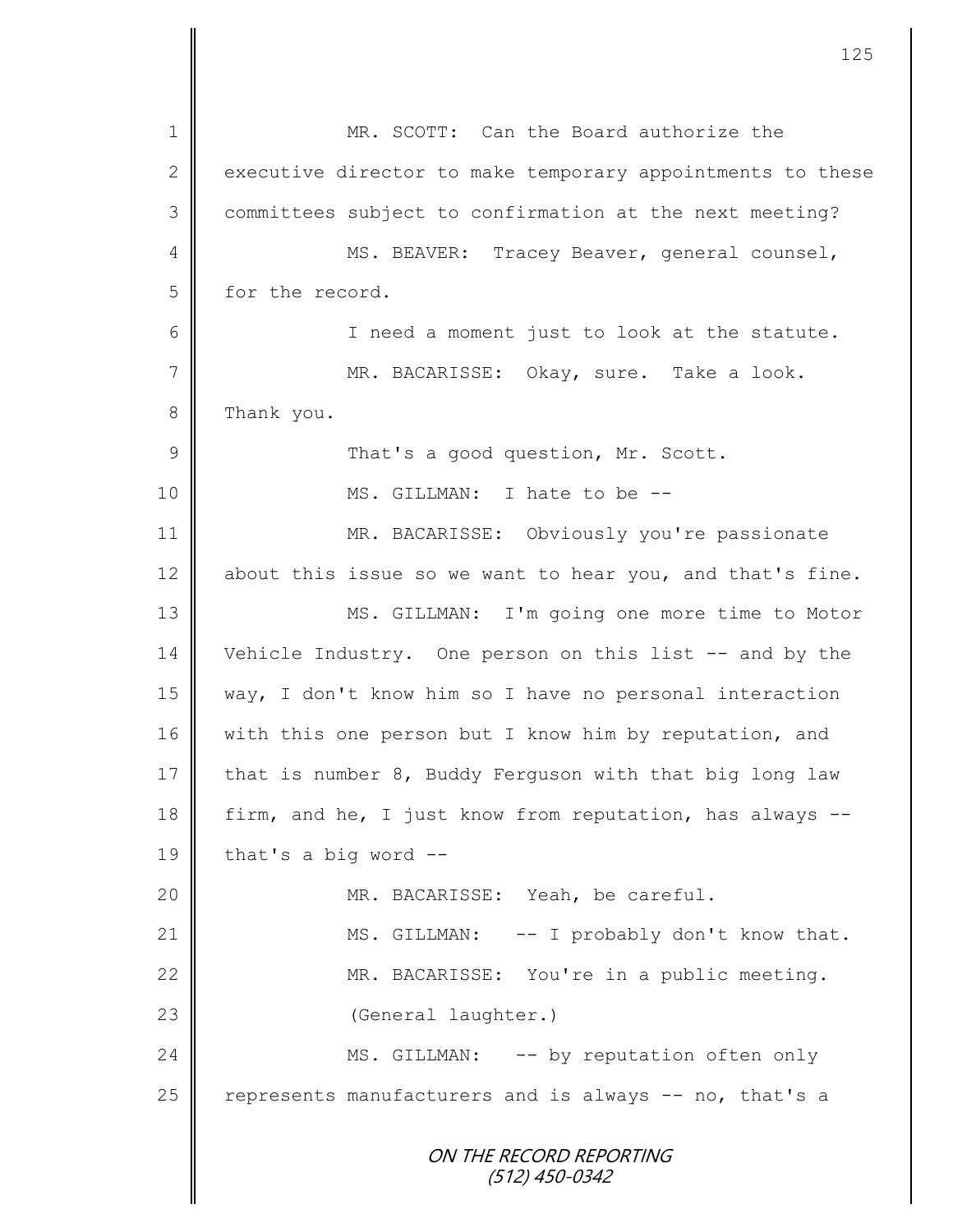1 || wrong statement, I'm not going to use that word either -- $2 \parallel$  often on the other side of litigation against a franchised 3 car dealer.

ON THE RECORD REPORTING (512) 450-0342 4 || And with that knowledge, I feel like I should 5 || raise my hand and say I think it's unusual and maybe 6 inappropriate to include litigating attorneys that have a 7 history just one way. It makes me feel like I need to 8 have -- I think it would be better if that kind of 9 | representation is not included in an advisory committee. 10 MR. BACARISSE: Ms. Beaver, have you reached a 11 | conclusion on the question that was put to you? 12 MS. BEAVER: Under the statute 1001.031 13 | Advisory Committee, it does say that the Board shall 14 appoint, so it is up to the Board to appoint the 15 applicants to the advisory committee from the list that is  $16$  selected by the executive director. I could do additional 17 | research to see if that is one of those particular 18 authorities that can be delegated, but on first review, my 19 initial response would be that the Board shall appoint 20 under the statute. 21 | MR. BACARISSE: Yeah. "Shall" is a strong  $22 \parallel$  word. 23 MS. BREWSTER: Mr. Chairman? 24 | MR. BACARISSE: Yes, Whitney. 25 | MS. BREWSTER: Just a point of clarification.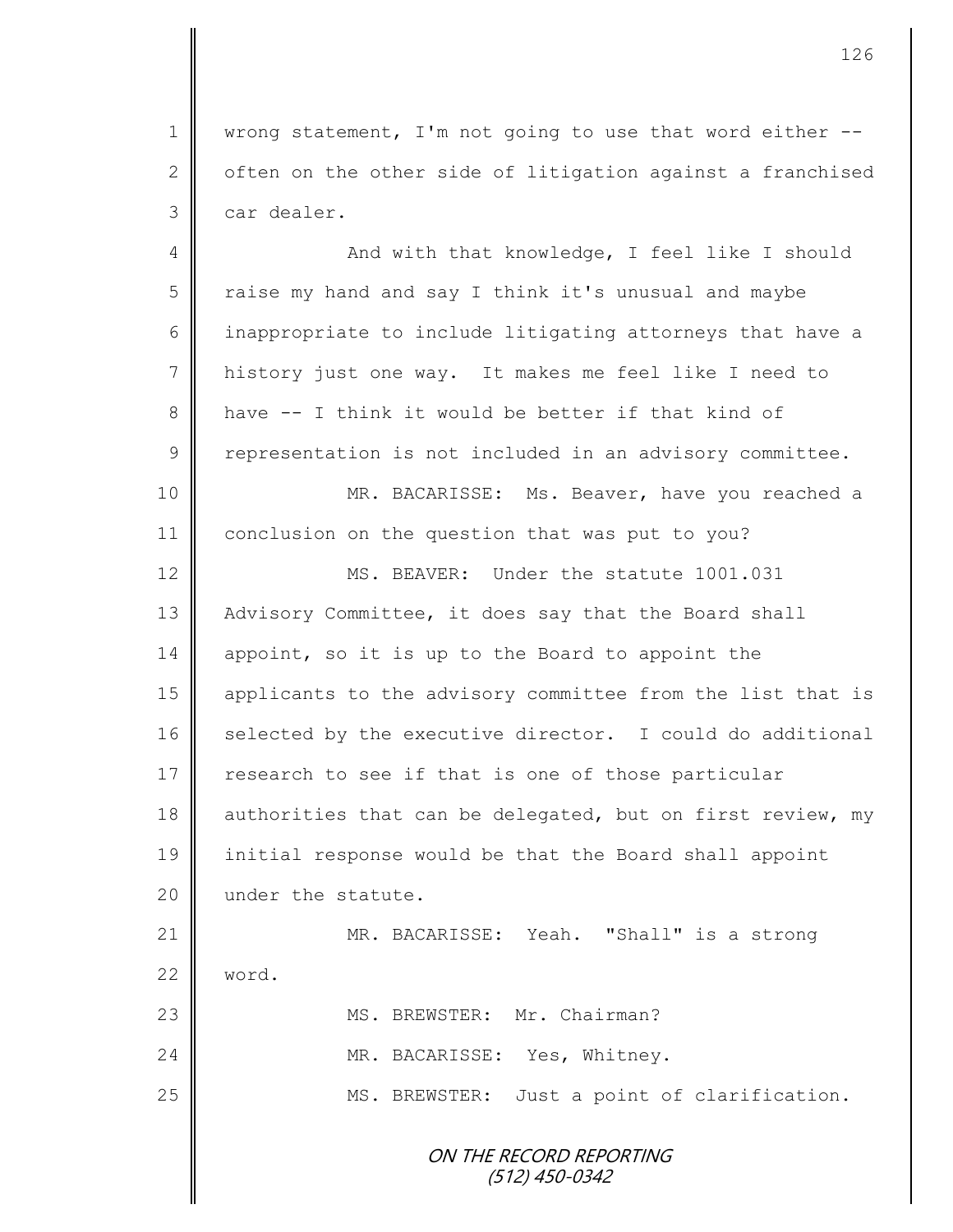ON THE RECORD REPORTING (512) 450-0342 1 On the Motor Vehicle Industry Requlation Advisory 2 Committee there are nine motor vehicle dealer 3 | representatives. Two of them are franchised dealers, one 4 is a motorcycle dealer, motorcycle/ATV dealer as well, 5 maybe not your traditional but definitely a franchised 6 dealer. 7 || MS. GILLMAN: So I --8 || MR. BACARISSE: Let me -- I'm sorry, go ahead. 9 MS. GILLMAN: I am -- because I don't know this 10 person I feel -- but I feel like it's setting -- it's 11 steering an advisory committee for our industry in perhaps 12 the wrong way, and I don't think that we should encourage 13 the lawyers that are typically against each other to 14 become -- to be included in these committees. I think 15 | it's kind of inappropriate. 16 || MS. BREWSTER: Mr. Chairman? 17 NR. BACARISSE: Yes. 18 || MS. BREWSTER: We are required to look at 19 differing points of view on these committees, and so I 20  $\parallel$  just think that's something to keep in mind. 21 **MR. BACARISSE:** Let me also remind all of us --22  $\parallel$  you probably know this -- but anything that comes up from 23 an advisory Board to us is ultimately our decision to make 24 on policy. We've asked these groups to gather for the 25 purpose of helping us make policy, but they don't have the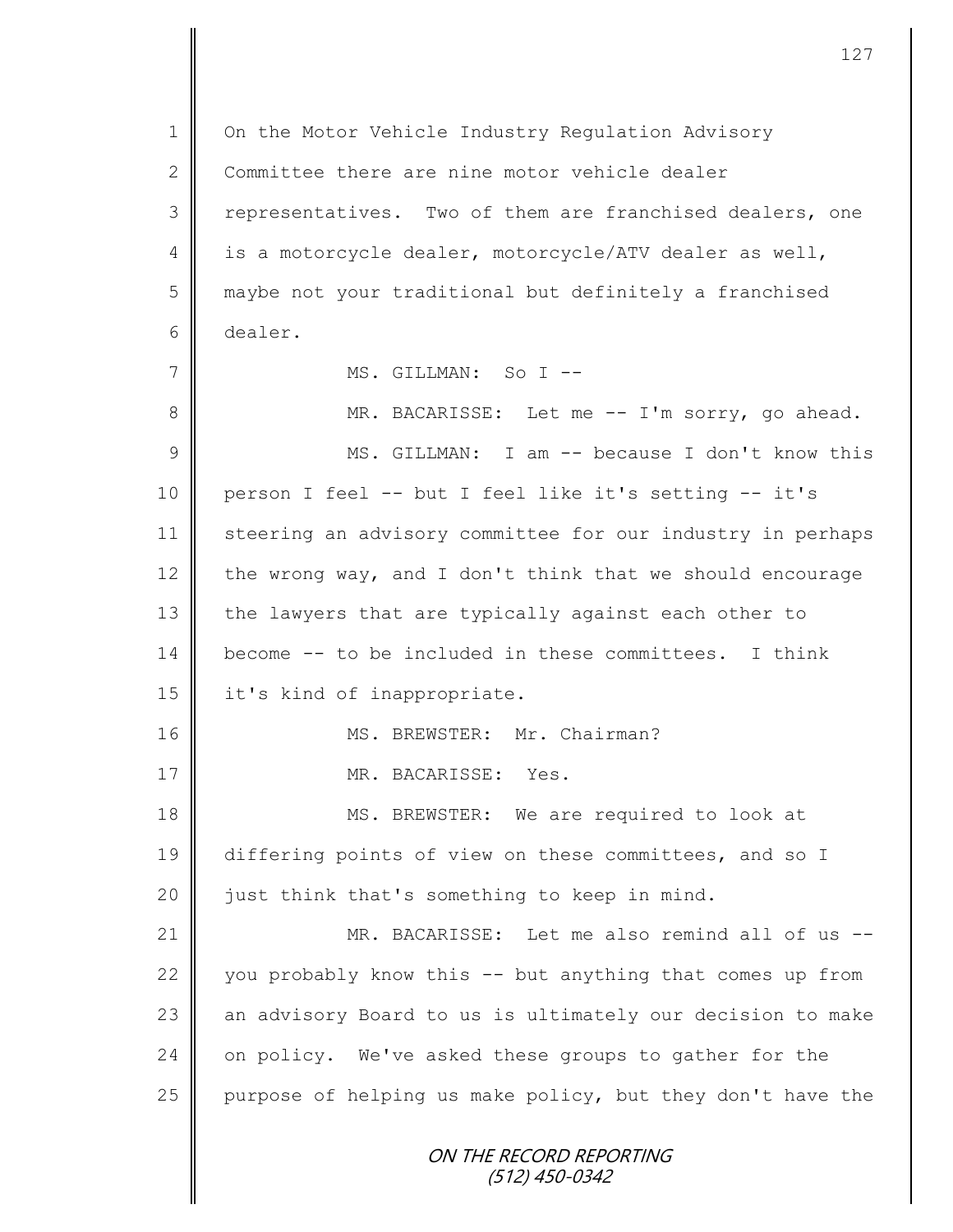1 | final say. And so while we may like or not like certain 2 people that are on these committees, that's 3 understandable, but just remember you all have the final 4 authority in rulemaking, and it's published for public 5 comment after it comes to us as well. 6  $\parallel$  So it goes from the advisory committee to us, 7 then we vote to put it out for public comment, and then it 8 comes back to us for final approval. So each rule takes 9 months to actually approve. 10 While we work on a better representation, to 11 Ms. Gillman's point, I do think that we need to take some 12 action today on actually putting these committees in 13 motion so that they can begin their work, not finish it 14 but begin it. And I would definitely encourage the 15 franchised dealers and motor carriers and others, where we 16 feel like -- where you Board members, who understand your 17 industries, feel like there's not good representation, I 18 want to see good representation, certainly. I mean, 19 that's my opinion, just so you know where the chair stands 20 || The chair would like to entertain a motion to 21 approve the formation of these three committees, and we 22 can take then all as one motion, I think that's probably 23 the best. That's the way the agenda has it laid out. 24 MS. OMUMU: Mr. Chairman, I'd like to make a 25 | motion, please.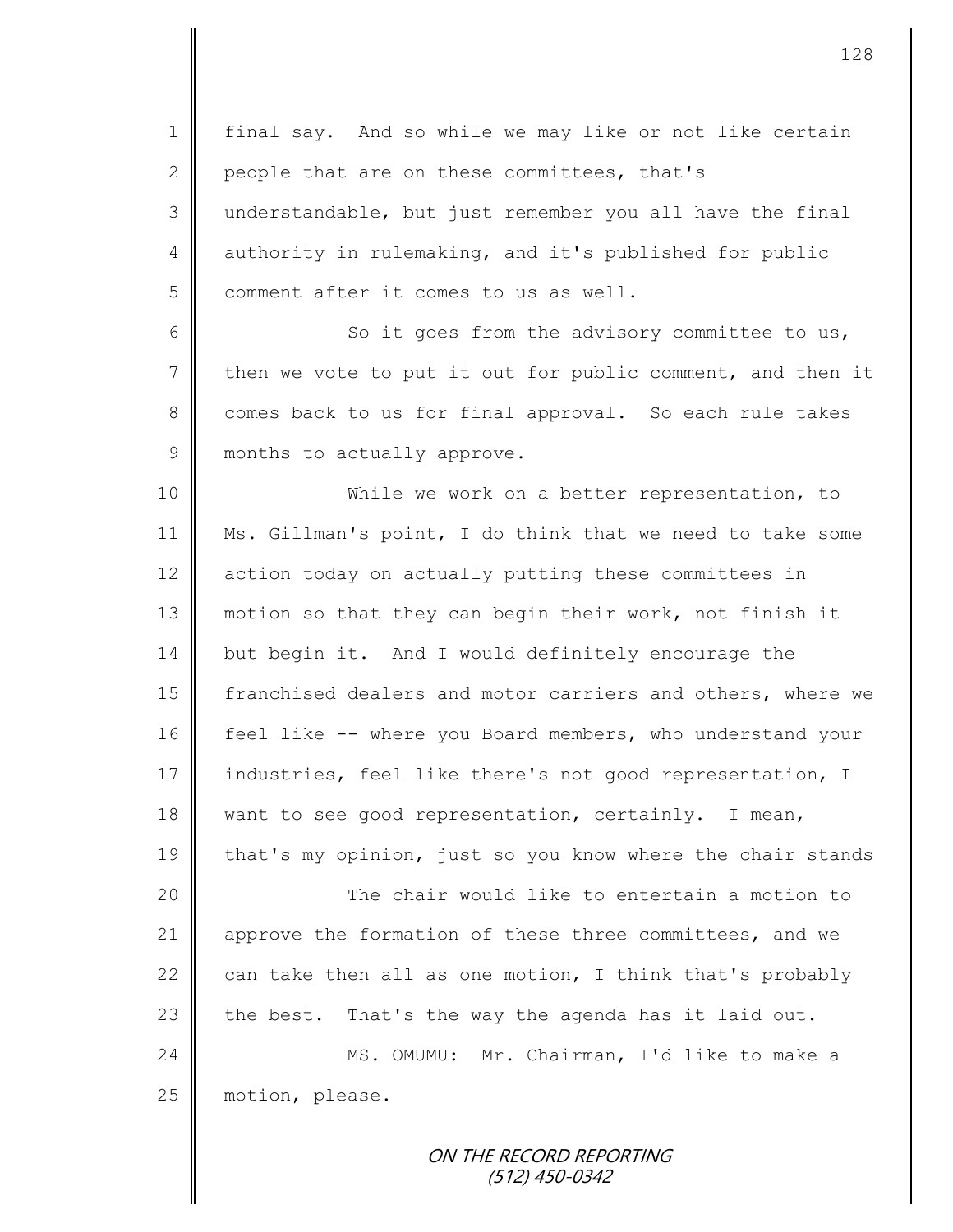|                | 129                                                        |
|----------------|------------------------------------------------------------|
|                |                                                            |
| 1              | MR. BACARISSE: Member Omumu.                               |
| $\mathbf{2}$   | MS. OMUMU: I move that the Board appoint the               |
| 3              | list of people to serve as advisory committee members on   |
| 4              | the three advisory committees, as presented by the         |
| 5              | department's executive director in the attached Board book |
| 6              | materials dated August 5, 2021.                            |
| $\overline{7}$ | Thank you, Mr. Chairman.                                   |
| 8              | MR. BACARISSE: Thank you.                                  |
| 9              | Is there a second to that motion?                          |
| 10             | MR. SCOTT: Second.                                         |
| 11             | MR. BACARISSE: Mr. Scott seconds that motion.              |
| 12             | So the motion before us is to approve the                  |
| 13             | formation of the committees and the membership as listed,  |
| 14             | and that is the motion before us. And I'm going to call    |
| 15             | the roll --                                                |
| 16             | MR. GRAHAM: One question.                                  |
| 17             | MR. BACARISSE: Oh, I'm sorry. Yeah, I forgot               |
| 18             | to ask is there questions. Yes. I'm sorry.                 |
| 19             | MR. GRAHAM: For the purpose of this vote,                  |
| 20             | could I ask for a commitment from DMV that if we go out    |
| 21             | and find some really good qualified -- in our case, I'm a  |
| 22             | franchised dealer -- that that would be given due          |
| 23             | consideration in the course of this.                       |
| 24             | MS. BREWSTER: Absolutely, Member Graham.                   |
| 25             | MR. BACARISSE: And I would encourage each of               |
|                | ON THE RECORD REPORTING<br>(512) 450-0342                  |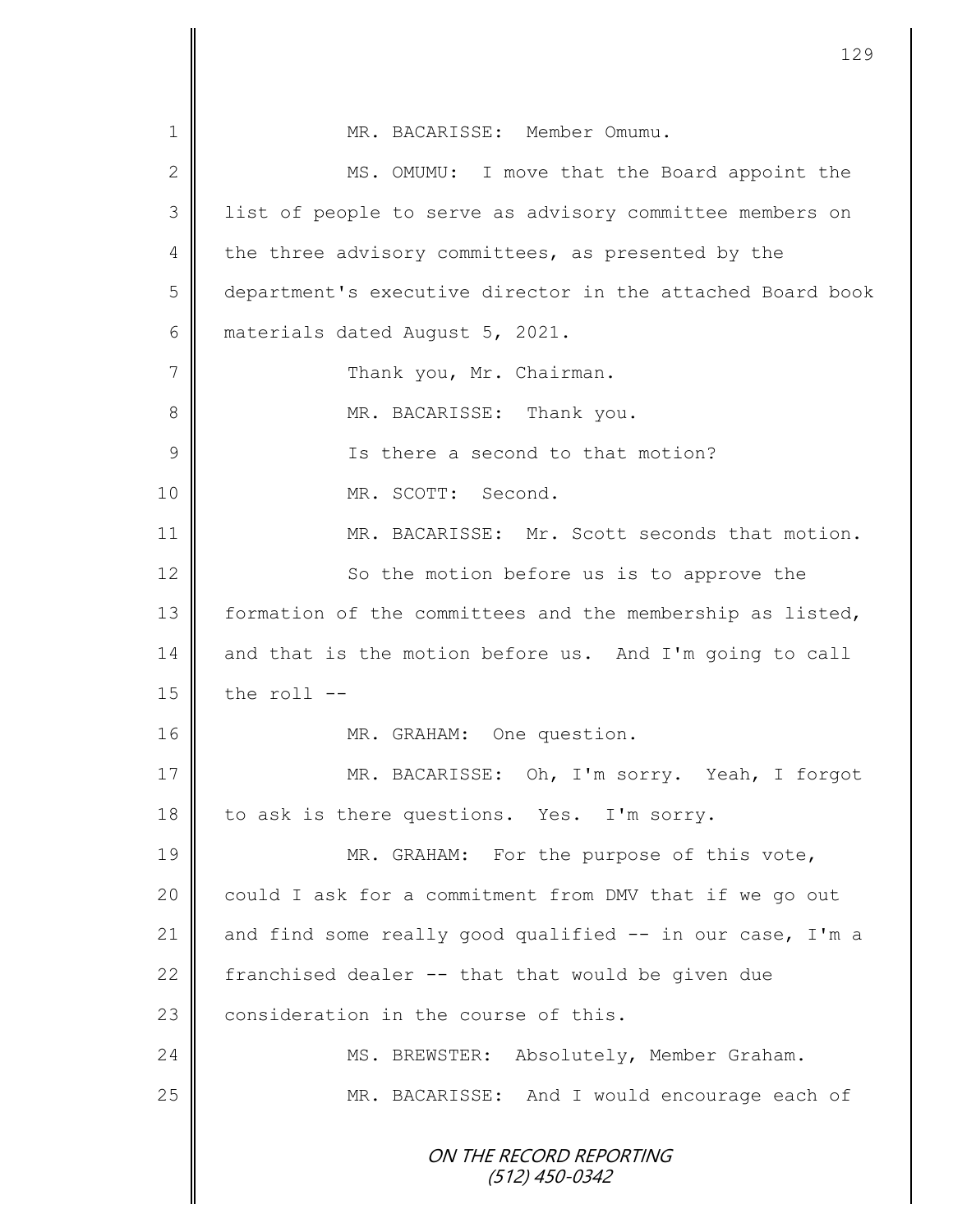ON THE RECORD REPORTING (512) 450-0342 1 you who have those networks to work them. And I will, to 2 your point, Member Graham, I will stay with the staff in 3 making sure that we continue to find a solid 4 representation. To your point, Ms. Gillman, I'm sensitive  $5 \parallel$  to that. 6 | MR. GRAHAM: Thank you. 7 MR. BACARISSE: So with those verbal 8 commitments on the record, are there any other questions 9 about the motion? 10 (No response.) 11 | MR. BACARISSE: Hearing none, I would entertain 12 a vote now, please. 13 || MS. GILLMAN: Mr. Chairman. 14 | MR. BACARISSE: I'm sorry. Yes, Ms. Gillman. 15 That's fine. Go right ahead. 16 MS. GILLMAN: With regard to the attorney, can 17 | I -- is it -- I'm asking for your comments, do you feel  $18$  | that my recommendation is too strong, and in that light, 19 | is eliminating one person too strong, or is it setting a 20 precedent to go ahead and invite other attorneys of the  $21 \parallel$  same? 22 MR. BACARISSE: Well, I think it's best if you 23 ask for a friendly amendment from the person who made the 24 motion. 25 | Can we do that if a motion has been made and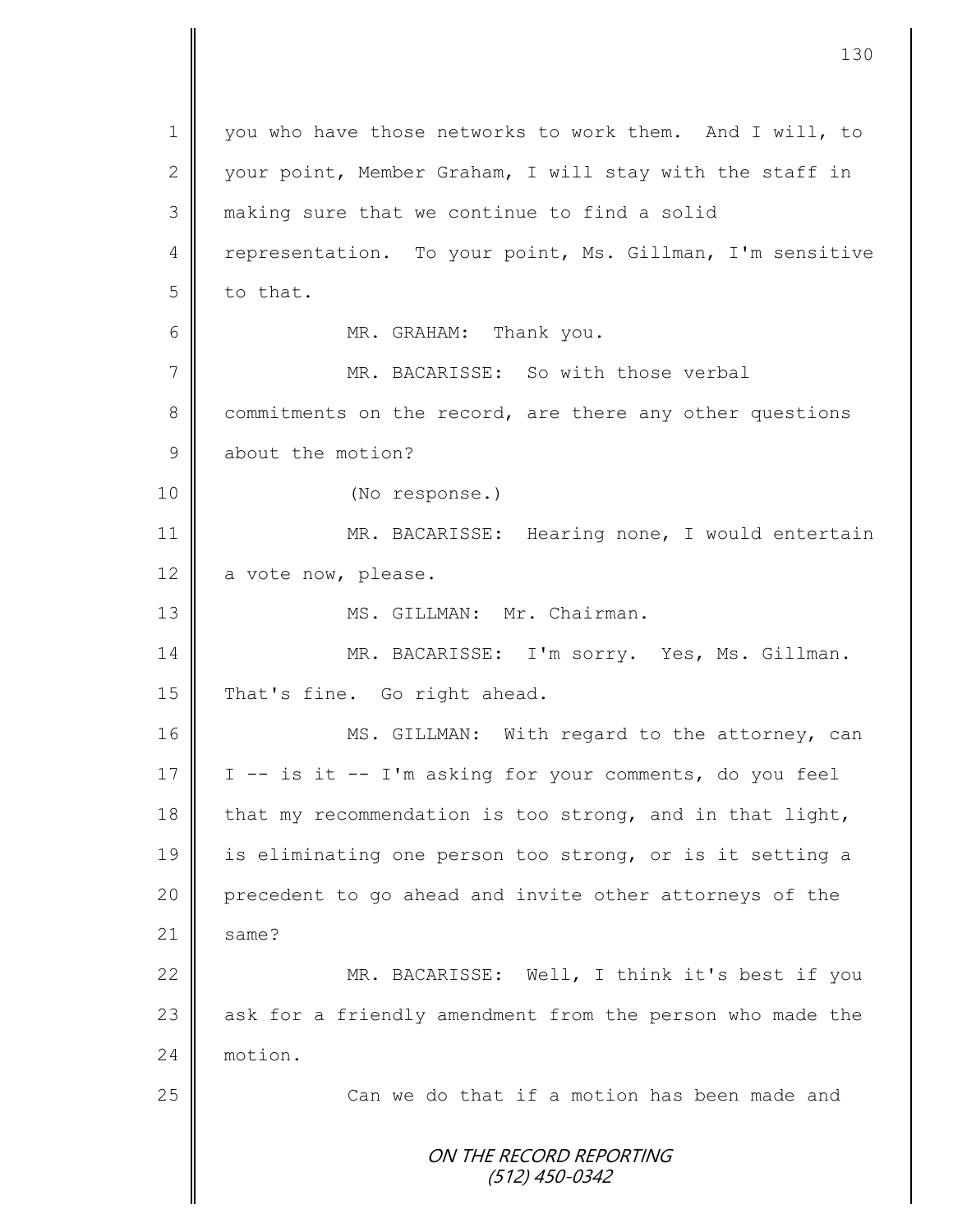ON THE RECORD REPORTING (512) 450-0342 1 seconded? Can we take a friendly amendments at that  $2 \parallel$  point? 3 MS. BEAVER: Yes, a friendly amendment would be 4 germane to this motion if you wanted to remove one person 5 | from a particular committee. 6 MR. BACARISSE: Okay. So really, Member 7 Gillman, your request should be made in the form of a 8 friendly amendment to Member Omumu, and it's up to her to 9 accept it or not. 10 MS. GILLMAN: I'd like to make a friendly 11 amendment to remove candidate number 8, Buddy Ferguson, 12 from the Motor Vehicle Industry Advisory Committee. 13 | MS. OMUMU: So respectfully, Member Gillman, I 14 don't know enough about Mr. Ferguson to clearly remove him 15 from the list. And I would have to believe that there was 16 some vetting process involved in his application, and that 17 as executive counsel mentioned, we do entertain a diverse 18 **board with opposing positions because that does make us a** 19 | little bit stronger when we have diverse opinions. 20 || So I do respectfully decline the removal of Mr. 21 | Ferguson at this time. 22 MR. BACARISSE: We have a motion and a second 23  $\parallel$  on the floor. I need to call the roll, I am calling the 24 vote at this point. 25 Member Alvarado?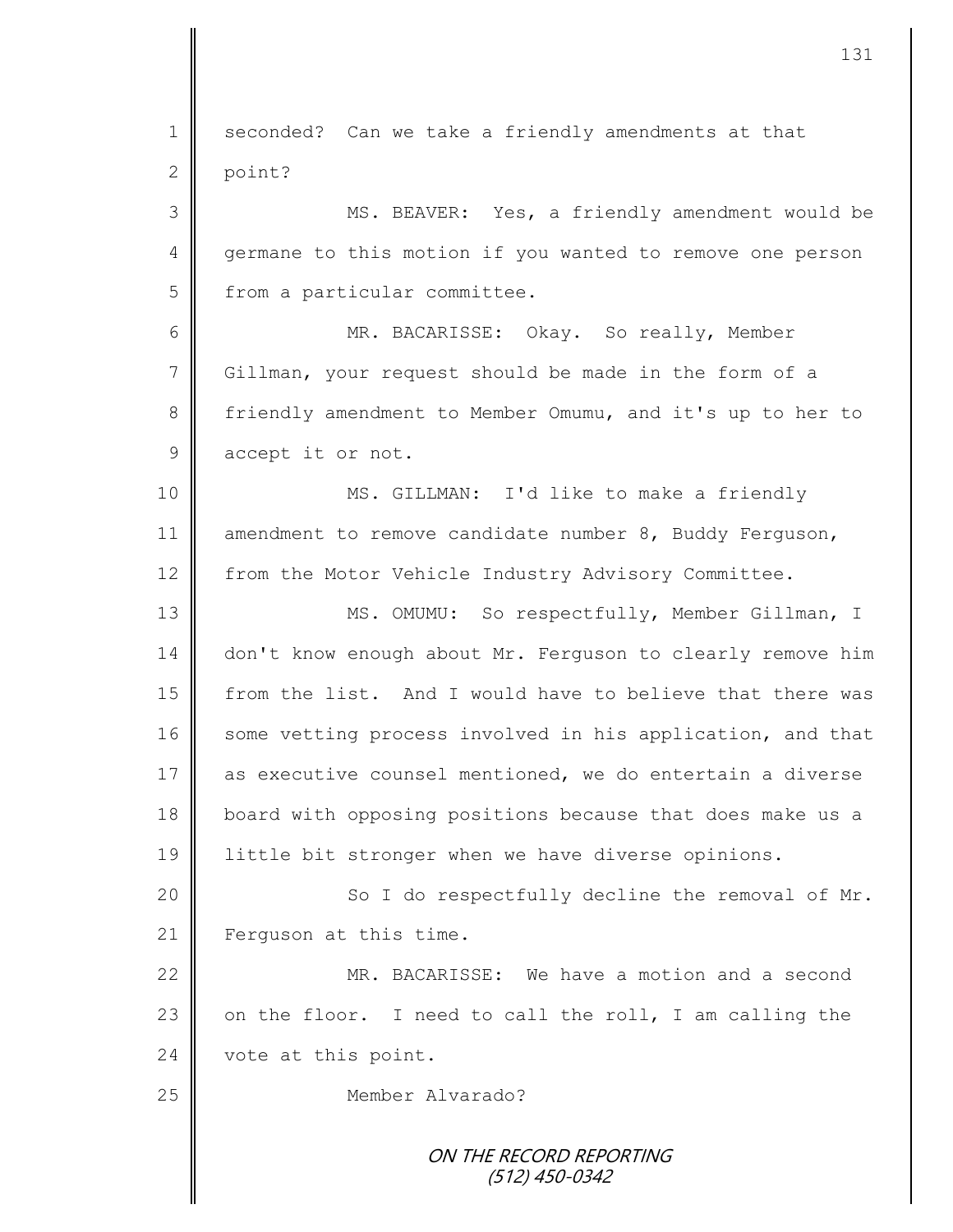ON THE RECORD REPORTING (512) 450-0342 1 || MR. ALVARADO: Aye. 2 || MS. BEAVER: Chairman, I apologize. Did we 3 have a second on the amendment? 4 MR. BACARISSE: Yes, we did have a second. 5 MS. GILLMAN: On my amendment, Chairman. 6 MR. BACARISSE: Oh. Well, it was rejected, it 7 was not taken. 8 || MS. GILLMAN: Oh. 9 || MR. BACARISSE: A friendly amendment has to be 10 || accepted or rejected. So we are voting on the motion as 11 | stated by Member Omumu and seconded. 12 MS. GILLMAN: Okay. 13 || MR. BACARISSE: So the motion was to approve 14 these three committees, but of course, with the idea that 15 we're going to aggressively seek additional members that 16 | will bring the right kind of voices into the conversation 17 | of policy creation, so that's absolutely there. 18 So Member Alvarado, I'm sorry, I have to 19 | continue here once I start a roll call. 20 || **Member Gillman?** 21 | MS. GILLMAN: Nay. 22 WR. BACARISSE: Member Graham? 23 MR. GRAHAM: Aye. 24 MR. BACARISSE: Member Omumu? 25 MS. OMUMU: Aye.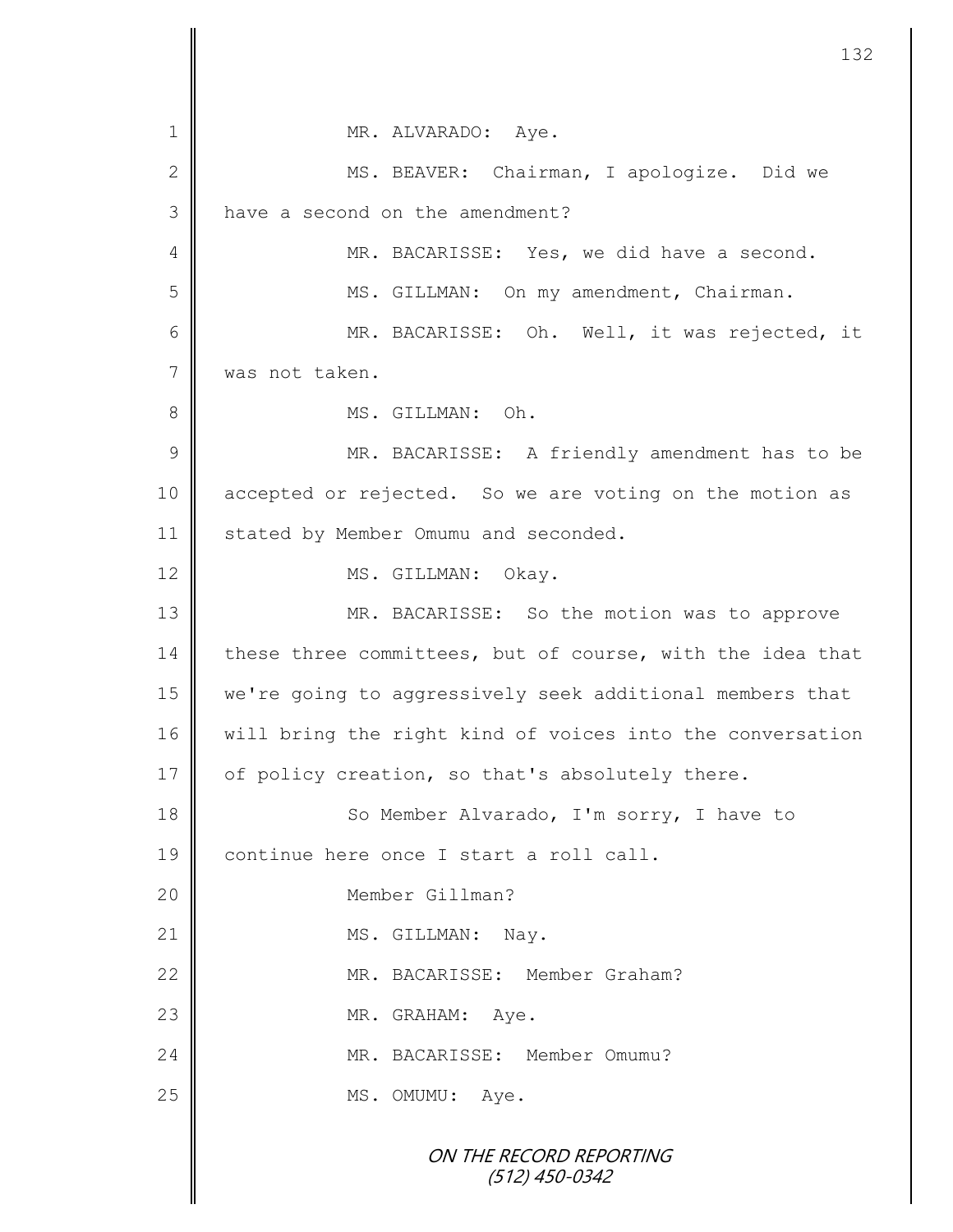| $\mathbf 1$    | MR. BACARISSE: Member Scott?                               |
|----------------|------------------------------------------------------------|
| $\mathbf{2}$   | MR. SCOTT: Aye.                                            |
| 3              | MR. BACARISSE: And I, Member Bacarisse, vote               |
| 4              | aye. Thank you.                                            |
| 5              | Now we can move to item number 11 which is                 |
| 6              | Finance and Audit Committee update.                        |
| 7              | MR. GRAHAM: All right. Put the pressure on me              |
| 8              | to turn the barometer of this, put it in gear and rock and |
| $\overline{9}$ | roll.                                                      |
| 10             | (General laughter.)                                        |
| 11             | MR. BACARISSE: Thank you.                                  |
| 12             | MR. GRAHAM: Okay, let's do it.                             |
| 13             | Well, let's see here, we will begin with                   |
| 14             | Finance and Audit Committee report. Executive Director     |
| 15             | Brewster requested the Finance and Audit Committee to      |
| 16             | recommend that the Board authorize her to finish           |
| 17             | negotiating the interagency contract between the TxDMV and |
| 18             | the Texas Department of Transportation for fiscal years    |
| 19             | 2022-2023. She also requested the Finance and Audit        |
| 20             | Committee to recommend that the Board authorize her to     |
| 21             | execute the final contract with approval from the Board    |
| 22             | chairman.                                                  |
| 23             | TxDMV and TxDOT entered into an interagency                |
| 24             | contract every year since TxDMV became an agency in 2009   |
| 25             | to address issues such as shared facilities and the need   |
|                | ON THE RECORD REPORTING<br>(512) 450-0342                  |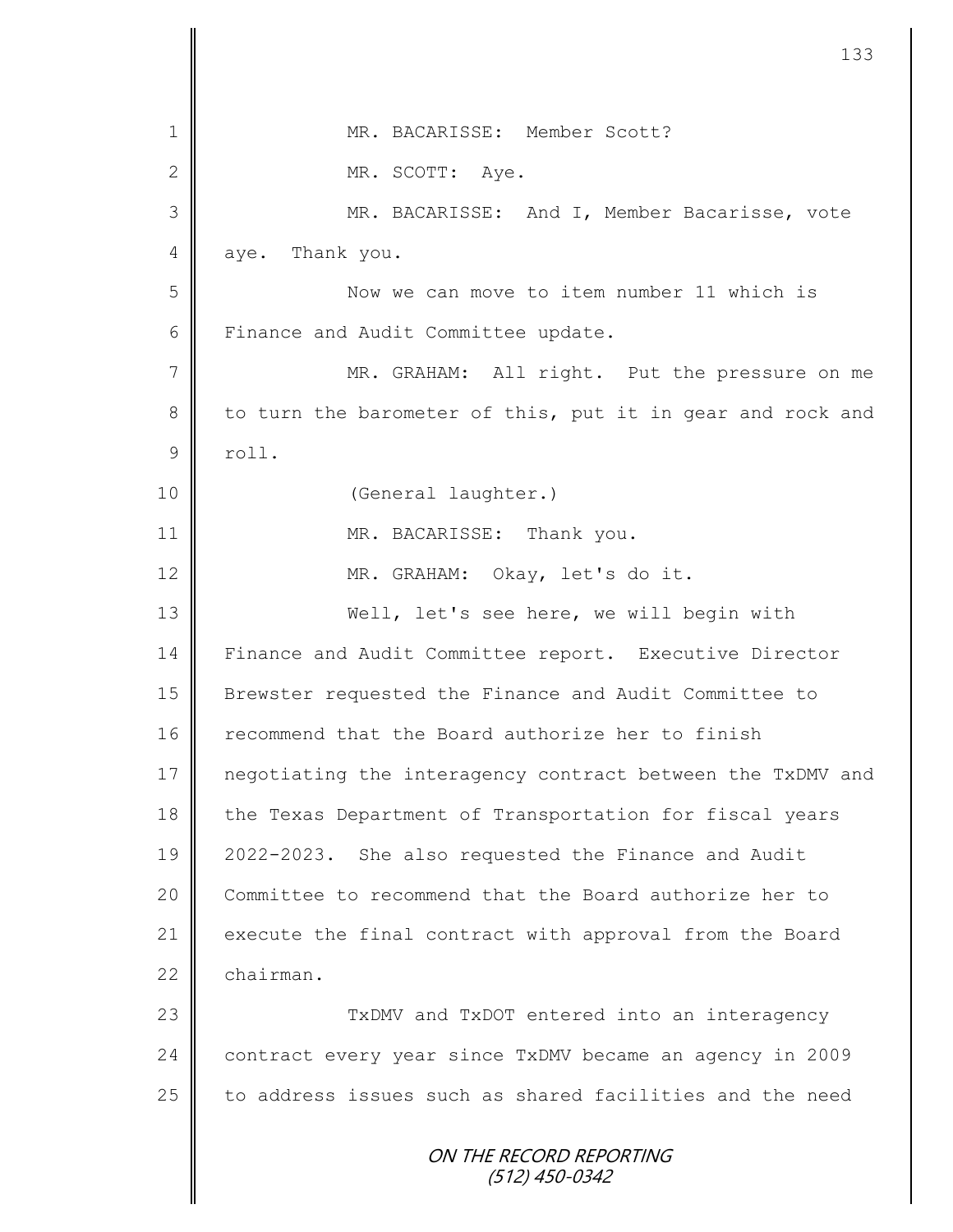ON THE RECORD REPORTING (512) 450-0342 1 | to cooperate on different programs and issues. 2 **The Finance and Audit Committee voted to** 3 Tecommend that the Board approve Executive Director 4 Brewster's request for the Board to authorize her to 5 | finish negotiating the interagency contract with TxDOT and  $6$  authorize her to execute the final contract with approval 7 form the Board chairman. 8 || That is an action item. This is something that 9 we have done, as we said, each year, and we'll need to do 10 | again. 11 MR. BACARISSE: Okay. So we need to take a 12 motion on 11.A. Is that right? We need to have a motion 13 | on approving agenda item 11.A. 14 MR. GRAHAM: And let me ask, if we could, if 15 there's any questions. 16 || MR. BACARISSE: Yeah, before that. Right. 17 MR. GRAHAM: Be glad to answer any questions. 18 This is just for things we do together with  $TxDOT$ , it's 19 just an interagency agreement. 20 MR. BACARISSE: Right. Hearing no questions, I 21 | would call for a motion to approve 11.A. 22 | MS. OMUMU: I'd like to make a motion, Mr. 23 Chairman. 24 MR. BACARISSE: Yes, Member Omumu. 25 MS. OMUMU: I move that the committee recommend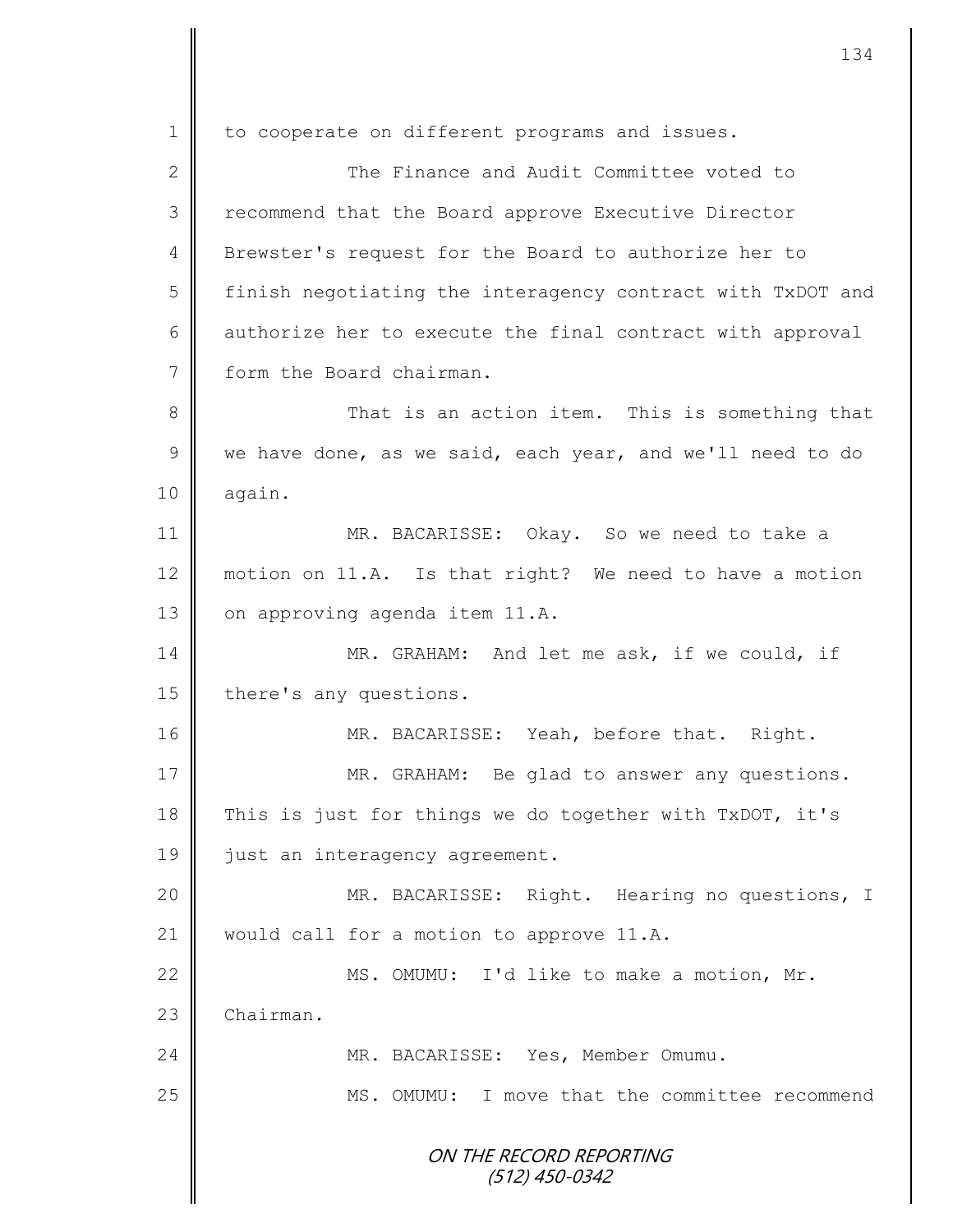ON THE RECORD REPORTING (512) 450-0342 1 | the full Board authorize the agency's director or her 2 designee to finish negotiating the fiscal years '22-23 3 interagency contract between TxDOT and Texas DMV, and 4 authorize the agency's executive director to execute the  $5 \parallel$  contract with the approval of the Board chairman. 6 | MR. BACARISSE: Thank you. 7 Is there a second? 8 MS. GILLMAN: Second. 9 MR. BACARISSE: Member Gillman seconds. Thank 10 you. 11 **Let's call the roll here.** Member Alvarado? 12 MR. ALVARADO: Aye. 13 || MR. BACARISSE: Member Gillman? 14 MS. GILLMAN: Aye. 15 || MR. BACARISSE: Member Graham? 16 MR. GRAHAM: Aye. 17 **MR. BACARISSE:** Member Omumu? 18 MS. OMUMU: Aye. 19 MR. BACARISSE: And Member Scott? 20 NR. SCOTT: Aye. 21 | MR. BACARISSE: I, Chairman Bacarisse, vote aye 22  $\parallel$  as well. It's 6-0. 23 || Please continue to 11.B. 24 MR. GRAHAM: Okay. Thank you. 25 || Ms. Pierce and Mr. Luna then presented the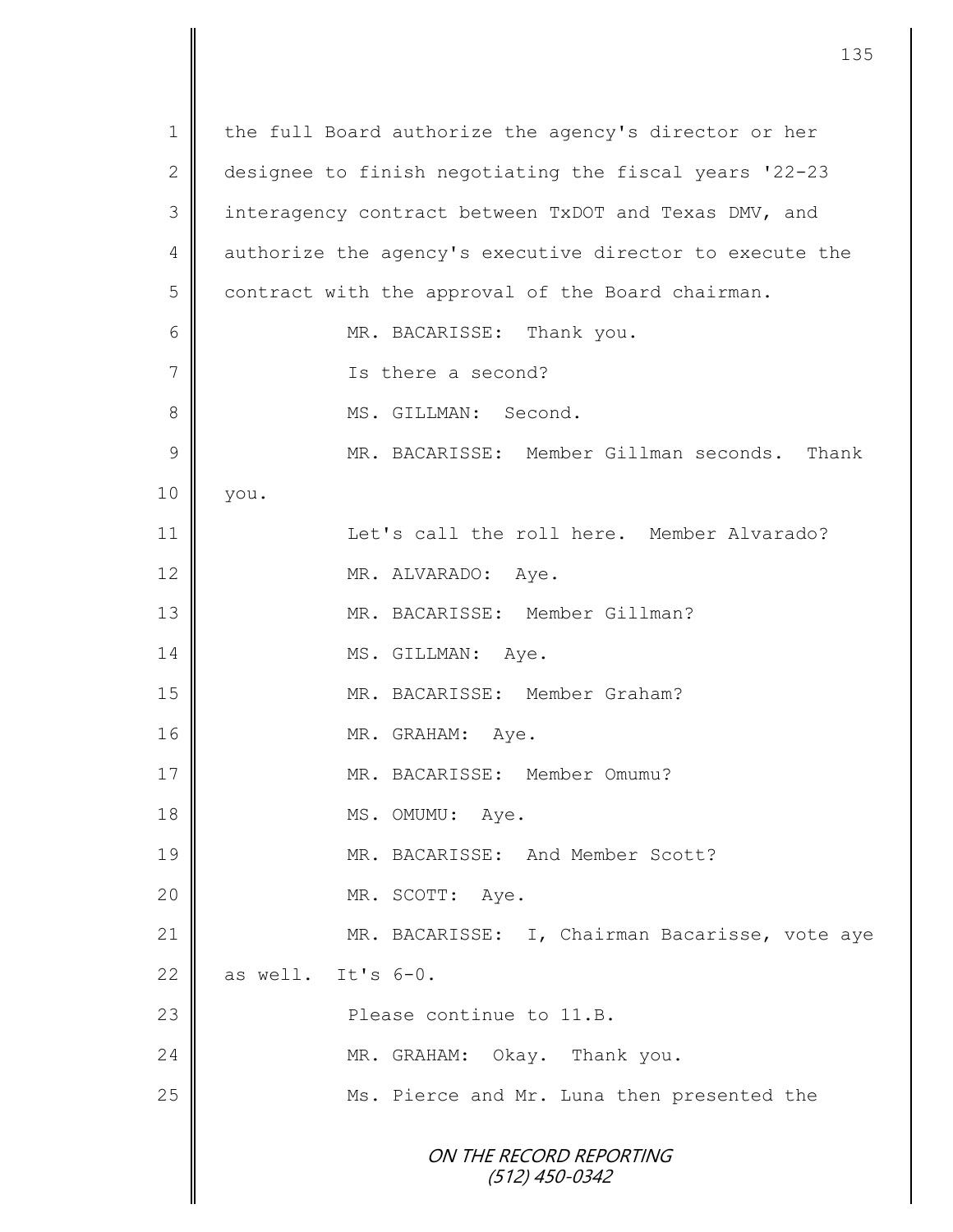| $\mathbf 1$    | intent of the department to relocate -- am I cutting in    |
|----------------|------------------------------------------------------------|
| $\mathbf{2}$   | and out, do y'all want to grab me another mic?             |
| 3              | MR. BACARISSE: I think she can hear you. Can               |
| 4              | she hear?                                                  |
| 5              | MR. GRAHAM: -- relocate the San Antonio                    |
| 6              | Regional Service Center to a new location.                 |
| $\overline{7}$ | MR. BACARISSE: Hold on a second. I'm sorry.                |
| 8              | You can back away a little bit.                            |
| $\overline{9}$ | MR. GRAHAM: What are y'all saying here?                    |
| 10             | (General laughter.)                                        |
| 11             | MR. GRAHAM: Ms. Pierce and Mr. Luna presented              |
| 12             | the intent of the department to relocate the San Antonio   |
| 13             | Regional Service Center to a new location because of       |
| 14             | unresolved ongoing maintenance issues with the current     |
| 15             | location.                                                  |
| 16             | Staff recommended the Board authorize the                  |
| 17             | executive director to negotiate and execute, in            |
| 18             | conjunction with the Texas Facilities Commission, a new    |
| 19             | lease for a ten-year term running through 2031. So we      |
| 20             | just cannot resolve the maintenance issues that we have at |
| 21             | this location, and with this agreement we will go out and  |
| 22             | seek new facilities.                                       |
| 23             | MR. BACARISSE: Thank you.                                  |
| 24             | Any questions on this issue from the members?              |
| 25             | MR. GRAHAM: It is an action item.                          |
|                | ON THE RECORD REPORTING<br>$(512)$ 450-0342                |

II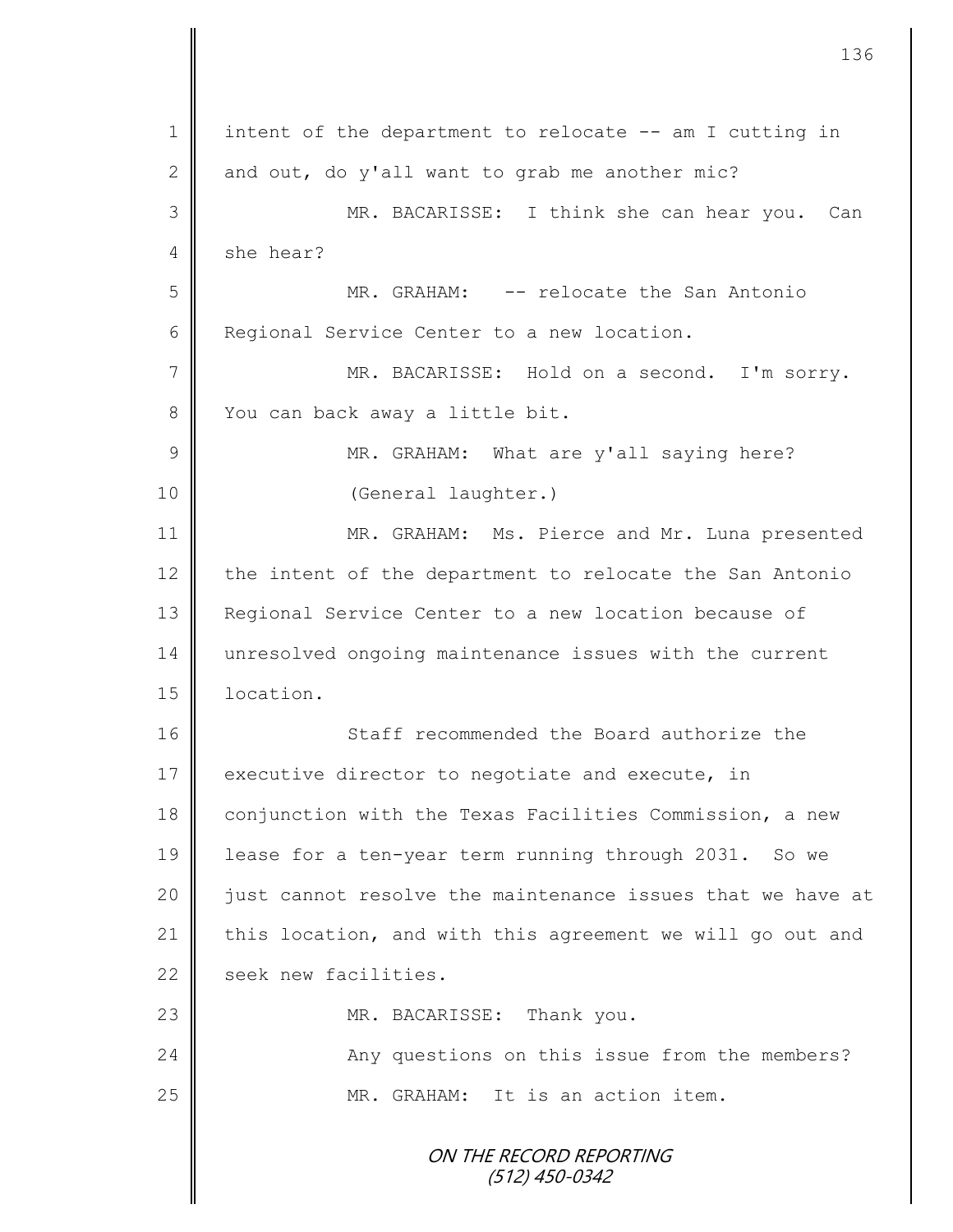|    | 137                                                        |
|----|------------------------------------------------------------|
|    |                                                            |
| 1  | MR. BACARISSE: I have it as an action item.                |
| 2  | MR. GRAHAM: Yes, it is.                                    |
| 3  | MR. BACARISSE: It is an action item, so I                  |
| 4  | would entertain a motion on item 11.B.                     |
| 5  | MS. OMUMU: I'd like to make a motion, Mr.                  |
| 6  | Chairman.                                                  |
| 7  | MR. BACARISSE: Yes, Ms. Omumu.                             |
| 8  | MS. OMUMU: I move that the full Board                      |
| 9  | authorize the department's executive director to negotiate |
| 10 | and execute, in conjunction with the Texas Facilities      |
| 11 | Commission, a new lease for the San Antonio Regional       |
| 12 | Service Center for a ten-year term.                        |
| 13 | Thank you.                                                 |
| 14 | MR. BACARISSE: Thank you.                                  |
| 15 | Is there a second to that motion?                          |
| 16 | MS. GILLMAN: I'll second.                                  |
| 17 | MR. BACARISSE: Member Gillman seconds.                     |
| 18 | I will call the roll. Member Alvarado?                     |
| 19 | MR. ALVARADO: Aye.                                         |
| 20 | MR. BACARISSE: Member Gillman?                             |
| 21 | MS. GILLMAN: Aye.                                          |
| 22 | MR. BACARISSE: Member Graham?                              |
| 23 | MR. GRAHAM: Aye.                                           |
| 24 | MR. BACARISSE: Member Omumu?                               |
| 25 | MS. OMUMU: Aye.                                            |
|    | ON THE RECORD REPORTING<br>$(512)$ 450-0342                |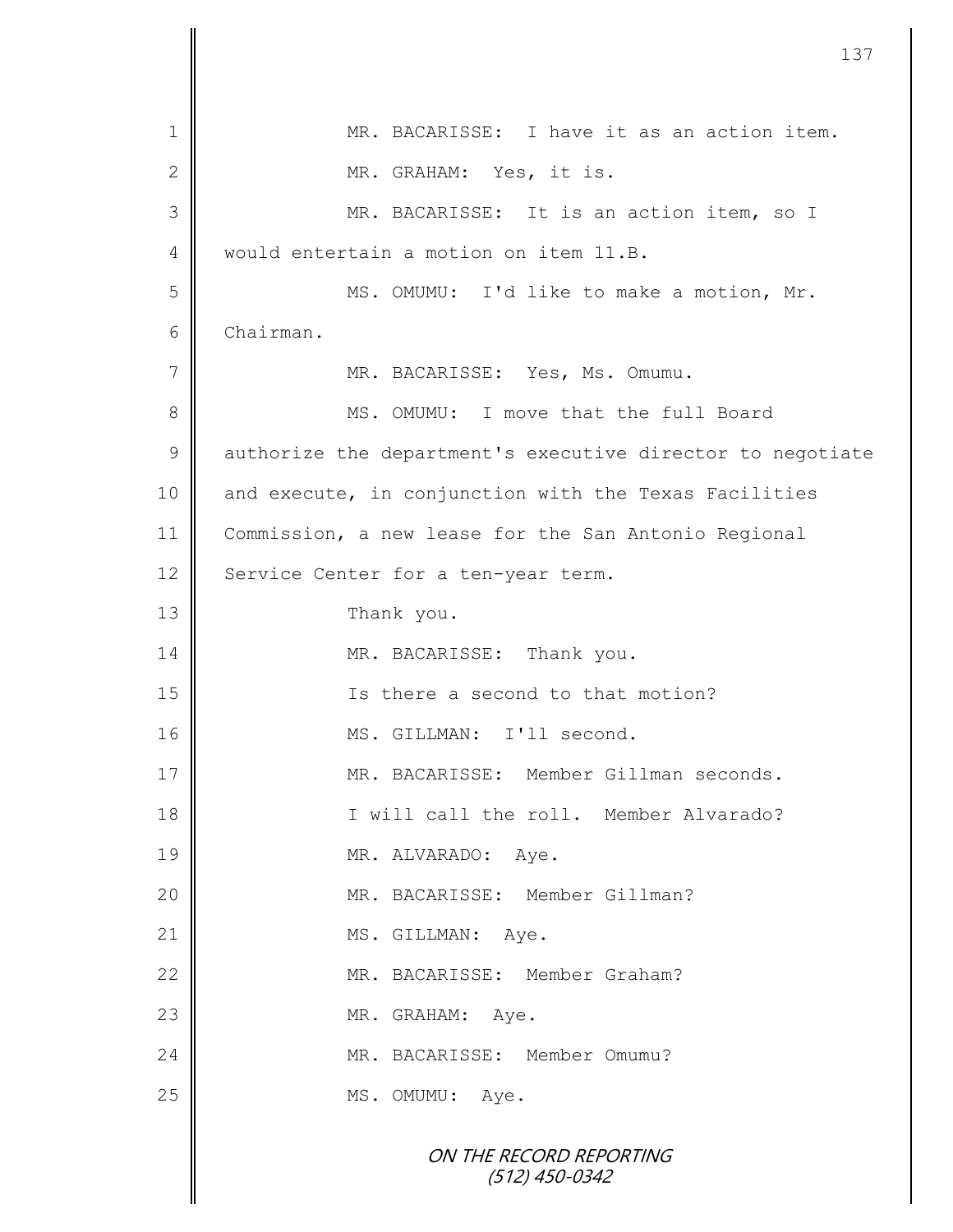|              | 138                                                          |
|--------------|--------------------------------------------------------------|
| 1            | MR. BACARISSE: Member Scott?                                 |
|              |                                                              |
| $\mathbf{2}$ | MR. SCOTT: Aye.                                              |
| 3            | MR. BACARISSE: And I, Charles Bacarisse, vote                |
| 4            | aye as well, 6-0 this passes.                                |
| 5            | And now we go to item 11.C. Sergio Rey and                   |
| 6            | John Ralston worked with you on this one.                    |
| 7            | MR. GRAHAM: That is correct. This is the                     |
| 8            | fiscal year 2022 recommended annual operating budget.<br>It  |
| $\mathsf 9$  | is an action item as well.                                   |
| 10           | Mr. Rey and Mr. Ralston presented the                        |
| 11           | department's budget for fiscal year '22 which begins on      |
| 12           | September 1, 2021, and ends August 31, 2022.<br>The          |
| 13           | department is proposing a budget of \$178.4 million.<br>This |
| 14           | total includes \$156.2 million in funds that were            |
| 15           | appropriated for fiscal year 2022 use, and \$22.2 million    |
| 16           | in funds that were appropriated previous years, and that     |
| 17           | the department is allowed to spend in the upcoming fiscal    |
| 18           | These are known as carryforward funds.<br>year.              |
| 19           | The largest areas of expenditures are                        |
| 20           | designated for \$89.3 million for core program activities.   |
| 21           | These include operations of our public-facing divisions      |
| 22           | like Vehicle Titles and Registration, motor industry         |
| 23           | licensing, conducting Lemon Law and warranty performance     |
| 24           | hearings, motor carrier operations, customer support         |
| 25           | services, enforcement activities, including compliance and   |
|              | ON THE RECORD REPORTING<br>$(512)$ 450-0342                  |

 $\parallel$ 

II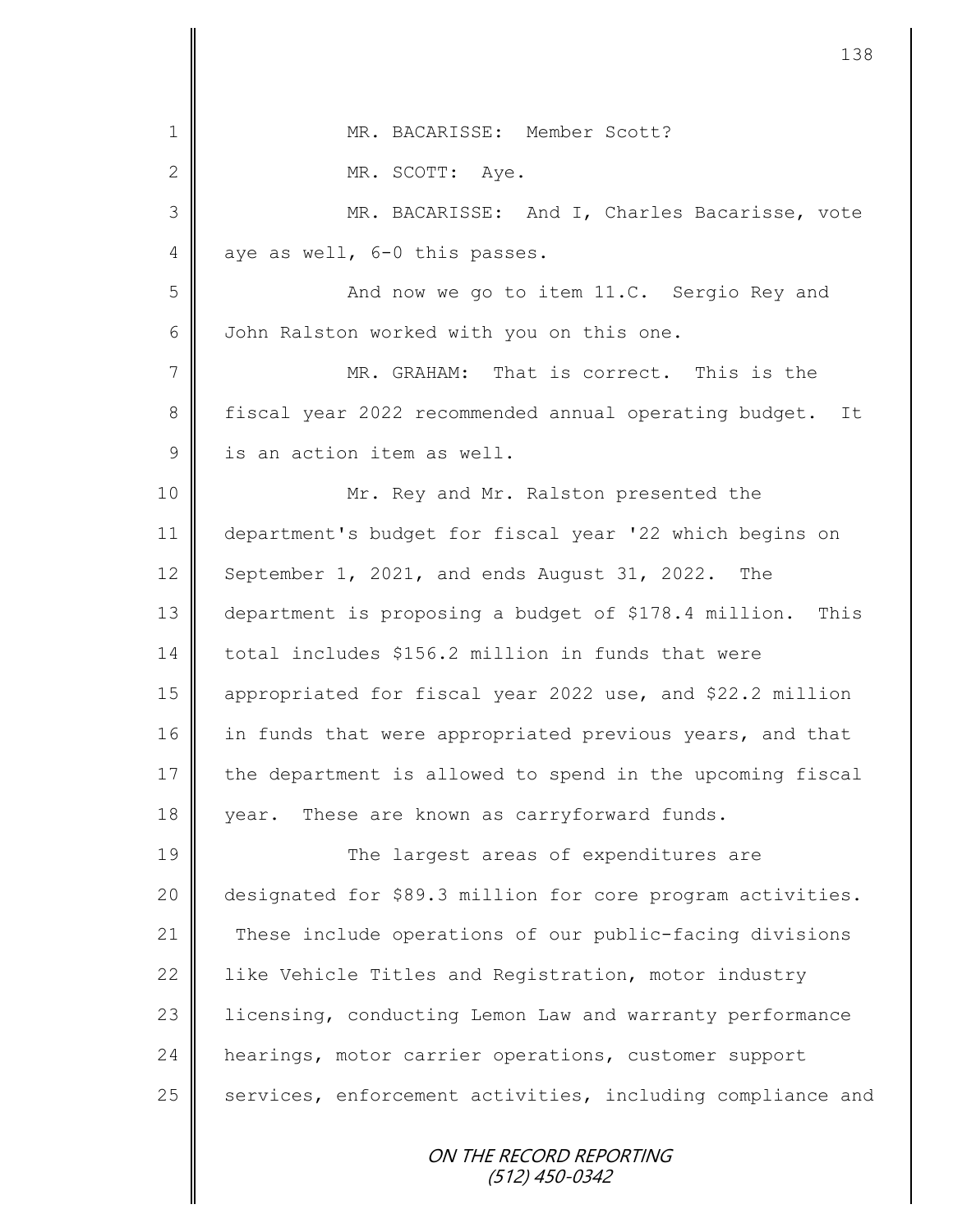1 | investigations, and motor vehicle crime prevention, and 2 that was \$89.3 million of that. 3 \$22 million is for capital projects. Primarily  $4 \parallel$  they consist of major technology initiatives, and also 5 included are funds for vehicle replacements and regional 6 service center improvements. 7 || \$17.8 million in information technology. This 8 activity provides for administrative oversight of all 9 department technology functions and projects. 10 || And in addition, during fiscal year 2022, the 11 department will be funding and monitoring 252 contracts 12 that support various functions and activities. Of these, 13 staff presented two contracts for approval from the Board 14 for the executive director to negotiate and execute 15 | required contracts. 16 The first was the fiscal year 2022 contract 17 | with Southwest Research Institute that provides continued 18 specialized maintenance and consulting for the Motor 19 Carrier Division for the Texas Commercial Vehicle 20 | Information Exchange Window, also known as CVIEW. The 21 fiscal year 2022 contract with the American Association of 22 **Motor Vehicle Administrators National Motor Vehicle Title** 23 | Information System allows the department to maintain 24 required access to AAMVA NMVTIS. That is the two  $25$  contracts that we referenced.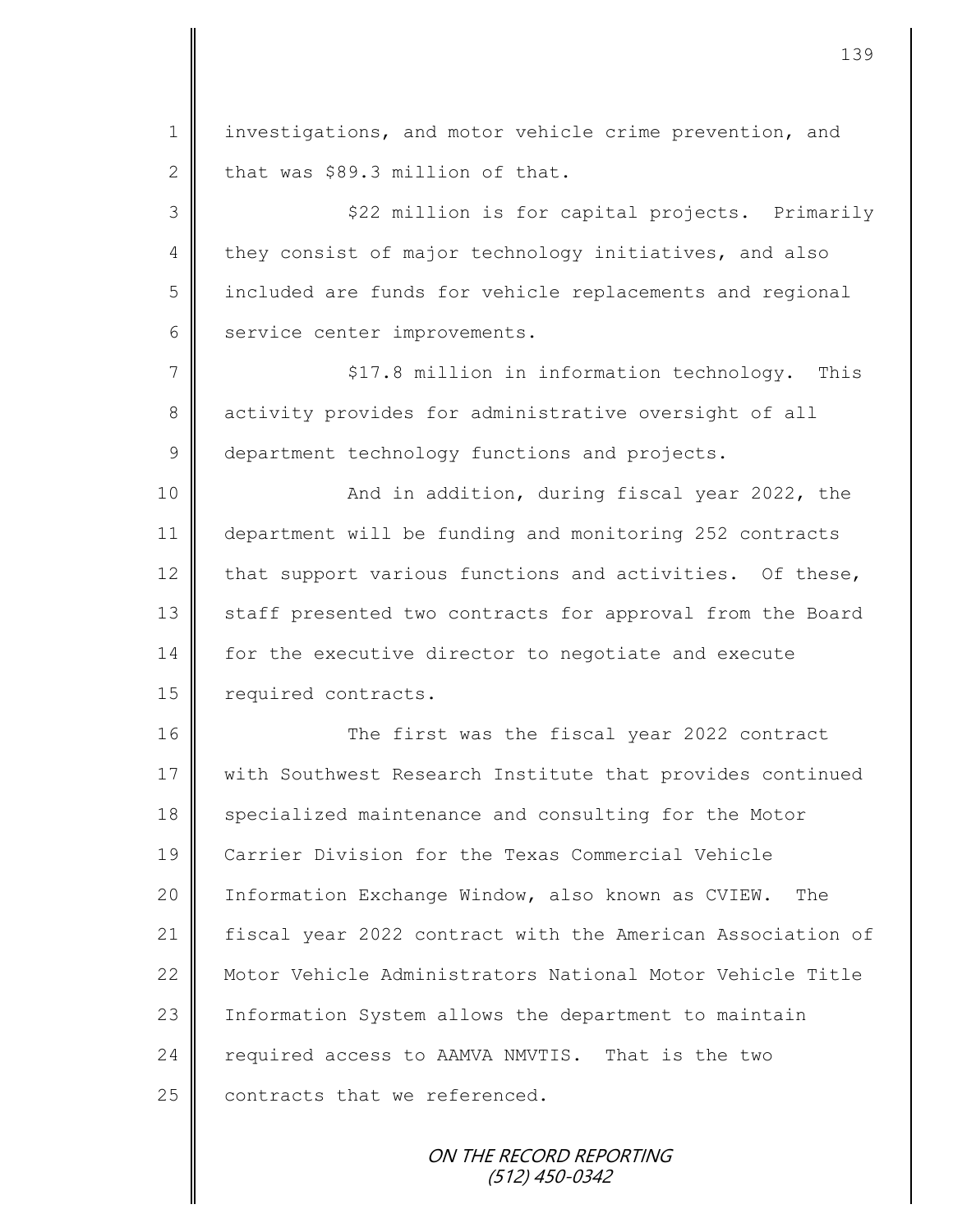| $\mathbf 1$    | So with that, I will be glad to take questions             |
|----------------|------------------------------------------------------------|
| $\sqrt{2}$     | on the recommended annual operating budget, again, \$178.4 |
| $\mathfrak{Z}$ | million.                                                   |
| 4              | MR. BACARISSE: Members, any questions for                  |
| 5              | Member Graham?                                             |
| 6              | (No response.)                                             |
| $\overline{7}$ | MR. BACARISSE: Hearing none, I would entertain             |
| $8\,$          | a motion to approve item 11.C, the annual operating        |
| $\mathcal{G}$  | budget.                                                    |
| 10             | MS. GILLMAN: Mr. Chairman, I have a motion.                |
| 11             | MR. BACARISSE: Yes, Member Gillman.                        |
| 12             | MS. GILLMAN: I move that the full Board                    |
| 13             | approve the fiscal year 2022 operating budget as           |
| 14             | presented, which includes approval of the following: the   |
| 15             | listed contracts that require Board approval, as well as   |
| 16             | delegation of signature authority to the executive         |
| 17             | director or the executive director's designee, subject to  |
| 18             | restrictions and authority of Government Code Section      |
| 19             | 2261.254(c) and (d) for the approved contracts, and number |
| 20             | two, a budget of approximately \$178.4 million.            |
| 21             | MR. BACARISSE: Thank you for that motion.                  |
| 22             | Is there a second?                                         |
| 23             | MR. SCOTT: Second.                                         |
| 24             | MR. BACARISSE: Member Scott seconds. So I'll               |
| 25             | call roll, all in favor.                                   |
|                | ON THE RECORD REPORTING                                    |

(512) 450-0342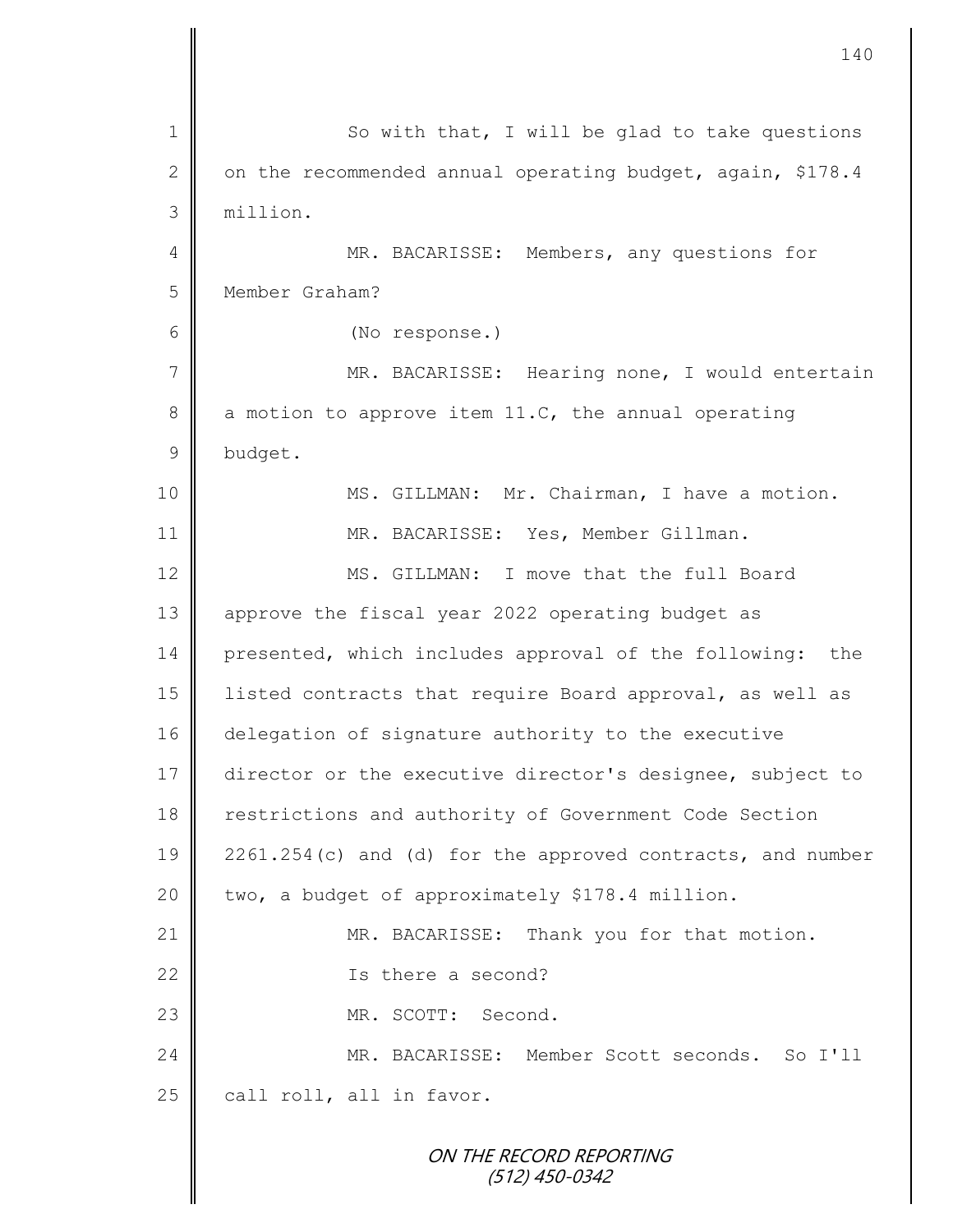|                | 141                                                        |
|----------------|------------------------------------------------------------|
| 1              | Member Alvarado?                                           |
| $\mathbf{2}$   | MR. ALVARADO: Aye.                                         |
| 3              | MR. BACARISSE: Member Gillman?                             |
| 4              | MS. GILLMAN: Aye.                                          |
| 5              | MR. BACARISSE: Member Graham?                              |
| 6              | MR. GRAHAM: Aye.                                           |
| $\overline{7}$ | MR. BACARISSE: Member Omumu?                               |
| 8              | MS. OMUMU: Aye.                                            |
| 9              | MR. BACARISSE: Member Scott?                               |
| 10             | MR. SCOTT: Aye.                                            |
| 11             | MR. BACARISSE: And I, Chairman Bacarisse, vote             |
| 12             | aye as well, it's 6-0.                                     |
| 13             | And we move to item 11.D, third quarter                    |
| 14             | financial report. This is briefing only, so Mr. Rey, or    |
| 15             | are you going to do it, Member Graham?                     |
| 16             | MR. GRAHAM: Well, actually, it's a great                   |
| 17             | question. I was going to do these and then I just          |
| 18             | realized if the Board would like to hear from these folks, |
| 19             | you are welcome to. How about I give the summary and if    |
| 20             | there's questions we'll bring them up.                     |
| 21             | MR. BACARISSE: Yeah, sure. That's great.                   |
| 22             | MR. GRAHAM: I'm not sure if their feelings                 |
| 23             | would be hurt if we didn't. I am also not sure if their    |
| 24             | feelings would not be hurt if we didn't.                   |
| 25             | MR. BACARISSE: I think they're looking pretty              |
|                | ON THE RECORD REPORTING<br>(512) 450-0342                  |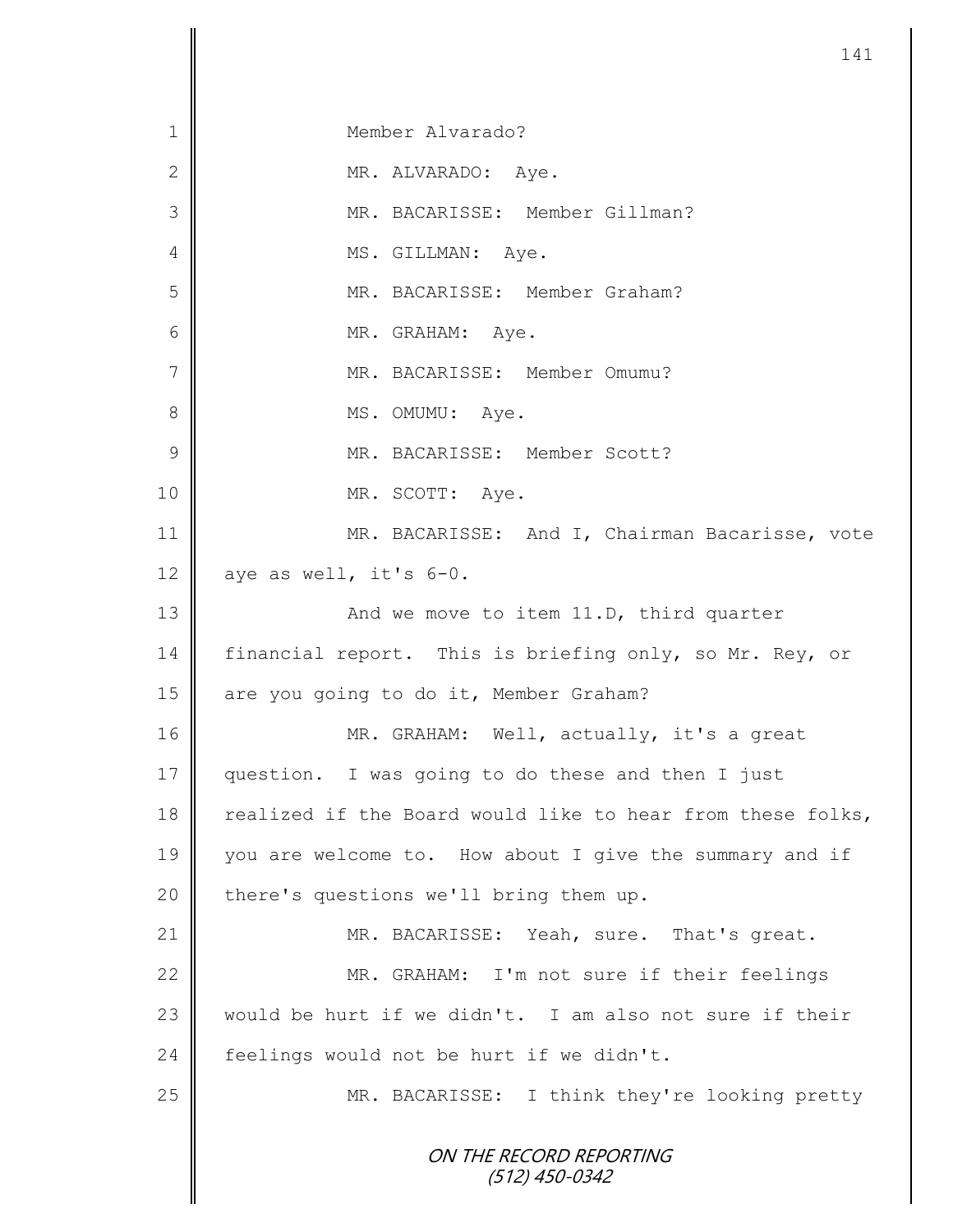ON THE RECORD REPORTING  $1 \parallel$  good about --2 MR. GRAHAM: Yeah, they look pretty good. 3 (General laughter.) 4 || MR. BACARISSE: Mr. Graham, I would urge you to  $5 \parallel$  go all the way to G, just roll with it. 6 || MR. GRAHAM: You got it. 7 Well, this is for the third quarter financial 8 report ending May 31, 2021. Mr. Rey provided an excellent  $9 \parallel$  overview of the department's financial activities for the 10 quarter ending May 31, 2020. 11 The most significant items included the 12 department's total revenue deposits of \$1.4 billion -- 13 iust think about where we were this time a year ago and 14 what we were wondering was going to happen. 4.4 percent 15 || increase compared to the third quarter of fiscal year 16 2020. 17 MR. BACARISSE: That's remarkable. 18 MR. GRAHAM: It's remarkable, really was. The 19 TxDMV Fund 0010 collections totaled \$112 million which is 20 | a 3.9 percent decrease compared to the third quarter of 21 fiscal year 2020. The department collected sufficient 22  $\parallel$  revenue through the third quarter of fiscal year 2021 to 23 support the \$105.2 million in expenditures during the same 24 period, and the ending  $TxDMV$  Fund 0010 balance as of May 25  $\parallel$  31, 2021 was \$160.7 million. The inclusion of

142

(512) 450-0342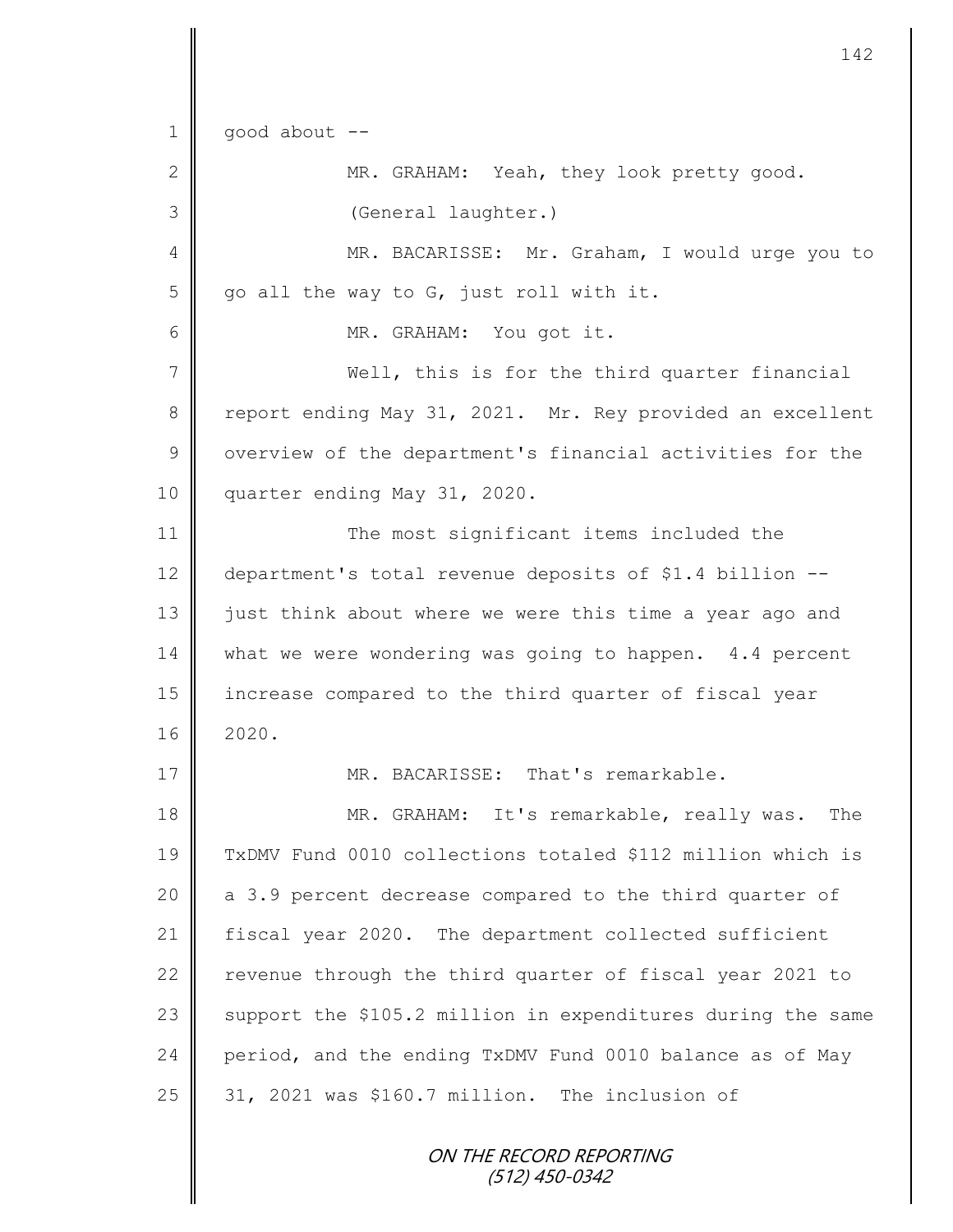ON THE RECORD REPORTING (512) 450-0342 1 encumbrances adjusts the net balance to \$134.6 million. 2 So you know, pretty exceptional news and things  $3 \parallel$  have rebounded nicely. There are a few various things, 4 some things are up some, some are down slightly, but 5 | overall we're very pleased with where we are at and the 6  $\parallel$  funds that are coming in. So that is the third quarter 7 | financial report. 8 || MR. BACARISSE: Any questions, members, on  $9$  that? 10 | MR. GRAHAM: That is a briefing item only, Mr. 11 Chairman. 12 MR. BACARISSE: Right. 13 MR. GRAHAM: 11.E. 14 || MR. BACARISSE: Yes, sir. 15 MR. GRAHAM: Okay. 11.E is the Texas 16 Comptroller of Public Accounts post-payment audit -- I 17 | feel so funny doing this, Sandra -- post-payment audit of 18 TxDMV. This is a briefing item. 19 || Ms. Menjivar-Suddeath informed the committee 20 | about the selection of the department for a routine post-21 payment audit from the Texas Comptroller of Public 22 | Accounts, under the authority granted in Texas Government 23 Code 403.011. The audit covers the period beginning 24 December 1, 2019, through November 30, 2020. The last 25 | post-payment audit for TxDMV was in 2017.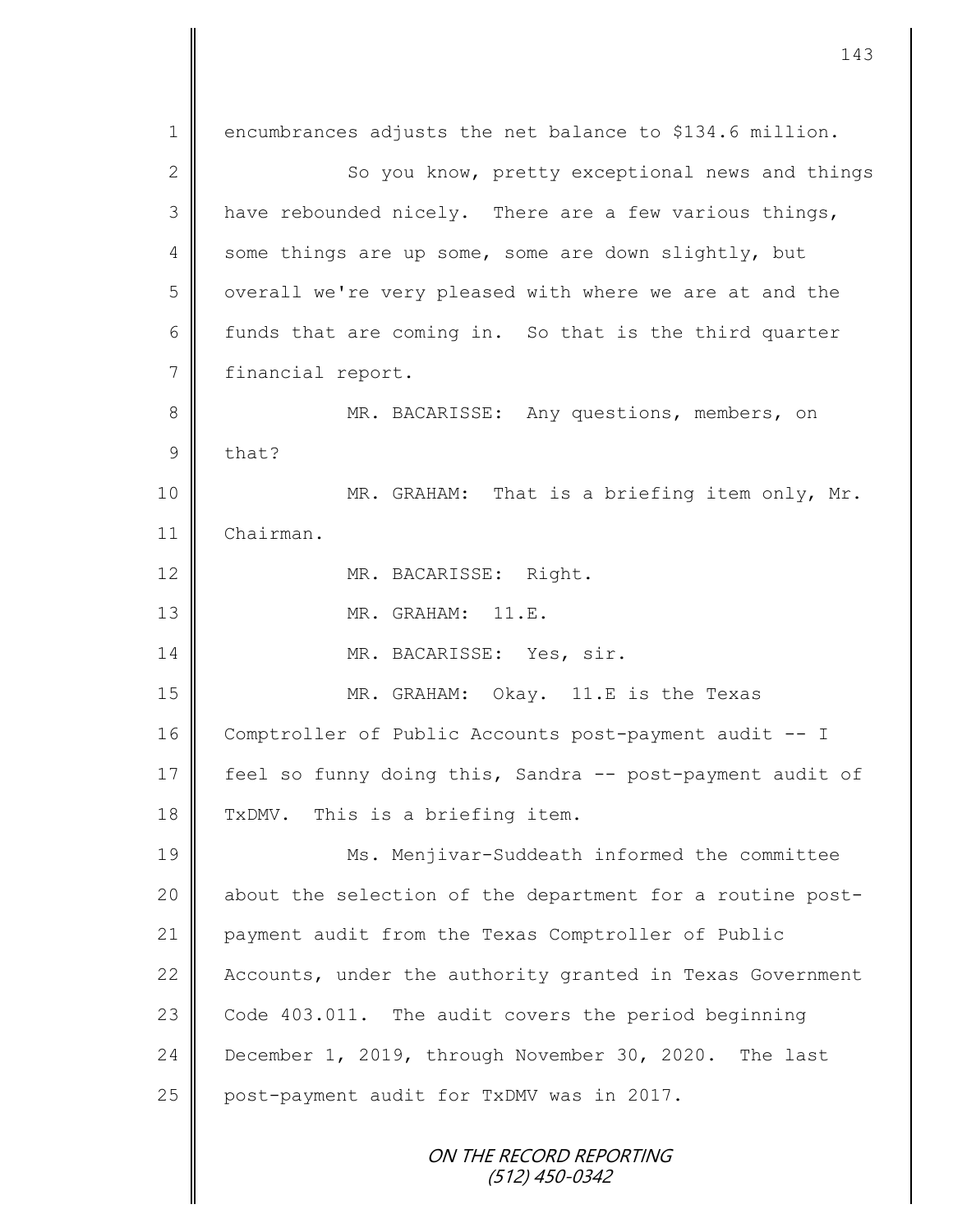ON THE RECORD REPORTING (512) 450-0342 1 The objectives of the audit included contracts 2  $\parallel$  that were procured according to the applicable state laws 3 and Comptroller requirements, ensuring that payments were 4 processed according to applicable state laws, Comptroller 5 requirements, and statewide automated system quidelines. 6 The documentation to support those payments was 7 | appropriately maintained and financial transaction and 8 high risk assets are properly recorded. This audit is  $9 \parallel$  currently in field work, so it is ongoing. 10 || **And there you go.** 11 || MR. BACARISSE: Very good. All right. Thank  $12 \parallel$  you. 13 Item F is an action item. This is the FY22 14 First Six-Month Internal Audit Plan and Risk Assessment 15 Report, so Ms. Menjivar-Suddeath and Jason Gonzalez, do 16 you have anything to present to us, are we good? Good to  $17 \parallel$  go? 18 Member Graham. 19 MR. GRAHAM: She said roll the tape. 20 (General laughter.) 21 MR. BACARISSE: She did, yes. She's got you 22 briefed up. 23 | MR. GRAHAM: For many years this was an annual  $24$  audit plan and what we saw was that the audit team and 25 Sandra were coming back midyear, because there were so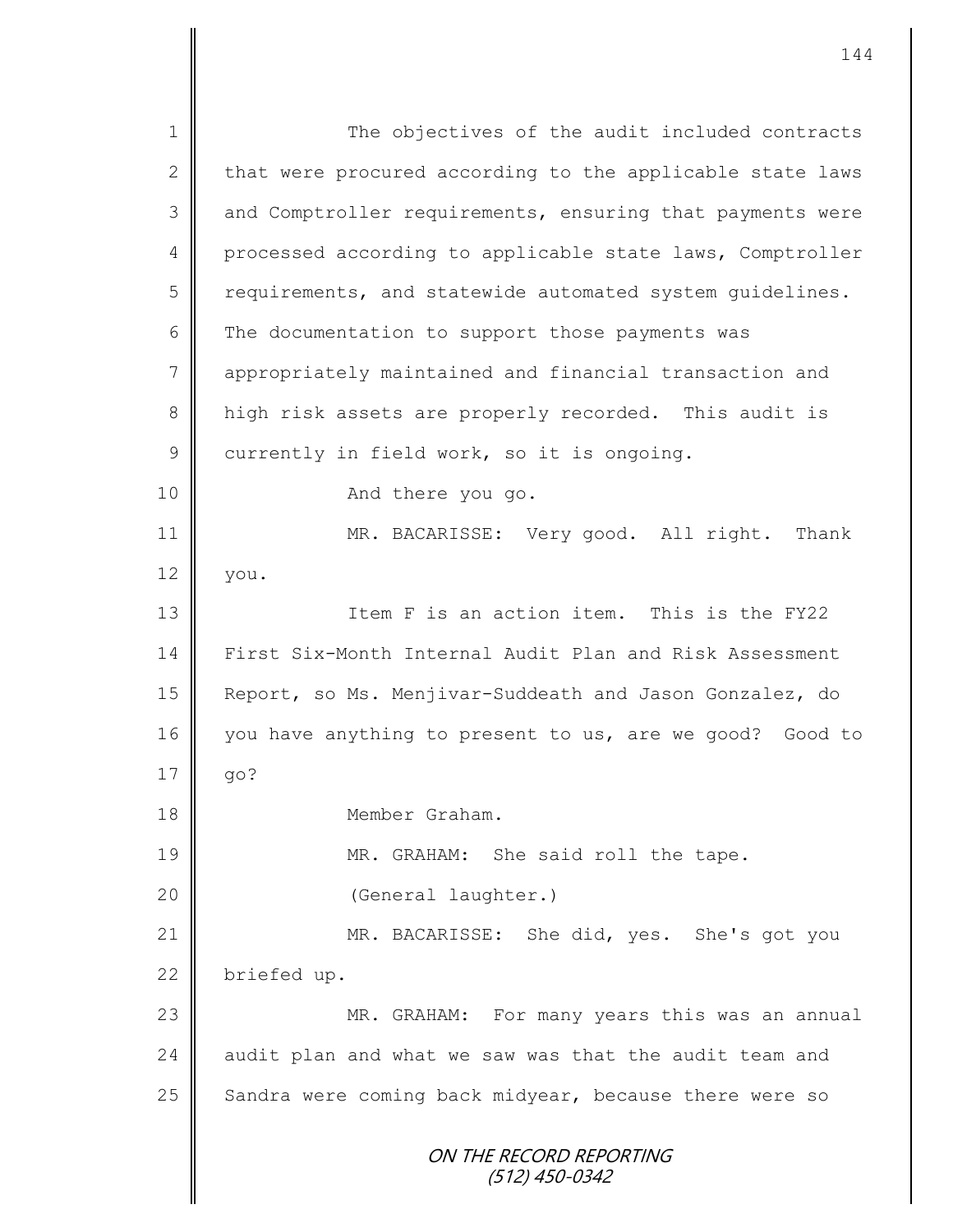1 || many changes, and so at that time the decision as made to 2 make the annual audit a six-month audit. So for the 3 fiscal year '22 First Six-Month Internal Audit Plan and 4 Risk Assessment Report, Ms. Menjivar-Suddeath and Mr. 5 Gonzalez provided the results and 357 operational and 66 6 fraud, waste and abuse risks were reviewed during the risk 7 assessment, including previously identified high and very 8 high risks.

9 || Ms. Menjivar-Suddeath informed the committee 10 | that the department continues to mitigate identified high 11 and very high risks. And what we continue to see is a 12 | lowering of the overall number of high risk audits, and 13  $\parallel$  that really, I think, primarily can be attributed to the 14 | work that they've done to bring awareness of these issues, 15 these high risk areas.

16 | And the executive team here at DMV now meet on 17 this monthly and review with the directors. They talk 18 about it extensively, and just that awareness has helped 19 || reduce the overall number -- well, not the awareness but 20 the awareness and then the inevitable actions have reduced 21 | that number, which is a great thing.

22 | And I know this was a request of the board and 23 particularly from Member Gillman, a year or so ago or 24  $\parallel$  maybe a year and a half ago -- actually we were in here, 25 it was even more than a year and a half ago because we

> ON THE RECORD REPORTING (512) 450-0342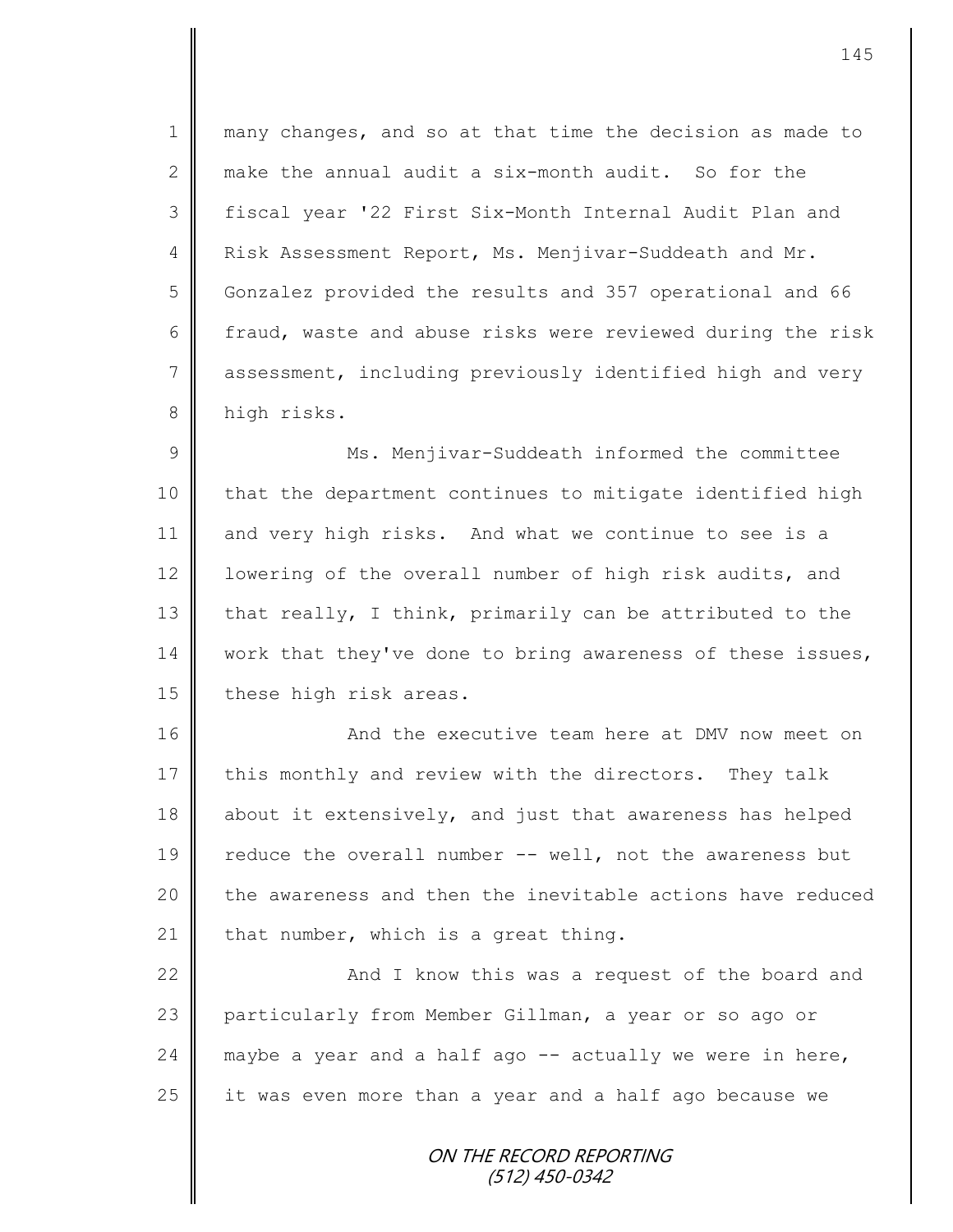1 | were actually in here. And I know Member Gillman, myself, 2 the committee really appreciate the executive leadership  $3 \parallel$  team taking that so seriously and doing a great job with 4 it to mitigate those risks.

5 The risk assessment led to the identification  $6 \parallel$  of internal audit engagements to be conducted in the first 7 six months of the next fiscal year. Nine engagements were 8 proposed. These engagements will review information  $9 \parallel$  technology and operational processes, as well as looking 10 at functions that were significantly impacted by bills 11 | passed by the 87th Texas Legislature.

12 | The Finance and Audit Committee did approve Ms. 13 Menjivar-Suddeath's recommendation to recommend to the 14 full Board approval of the First Six-Month Internal Audit 15 Plan. And we will be glad to answer any questions that 16 you may have, but we do need action.

17 MR. BACARISSE: You do need action on this 18 item, absolutely.

19 Members, is there someone who has any questions 20 | for Member Graham, first, or may I entertain a motion to 21  $\parallel$  approve item 11.F, the Six-Month Internal Audit Plan and 22 | Risk Assessment Report?

23 || MS. GILLMAN: I have a motion, Mr. Chairman. 24 MR. BACARISSE: Yes, Member Gillman. 25 | MS. GILLMAN: I move that the Board approve the

> ON THE RECORD REPORTING (512) 450-0342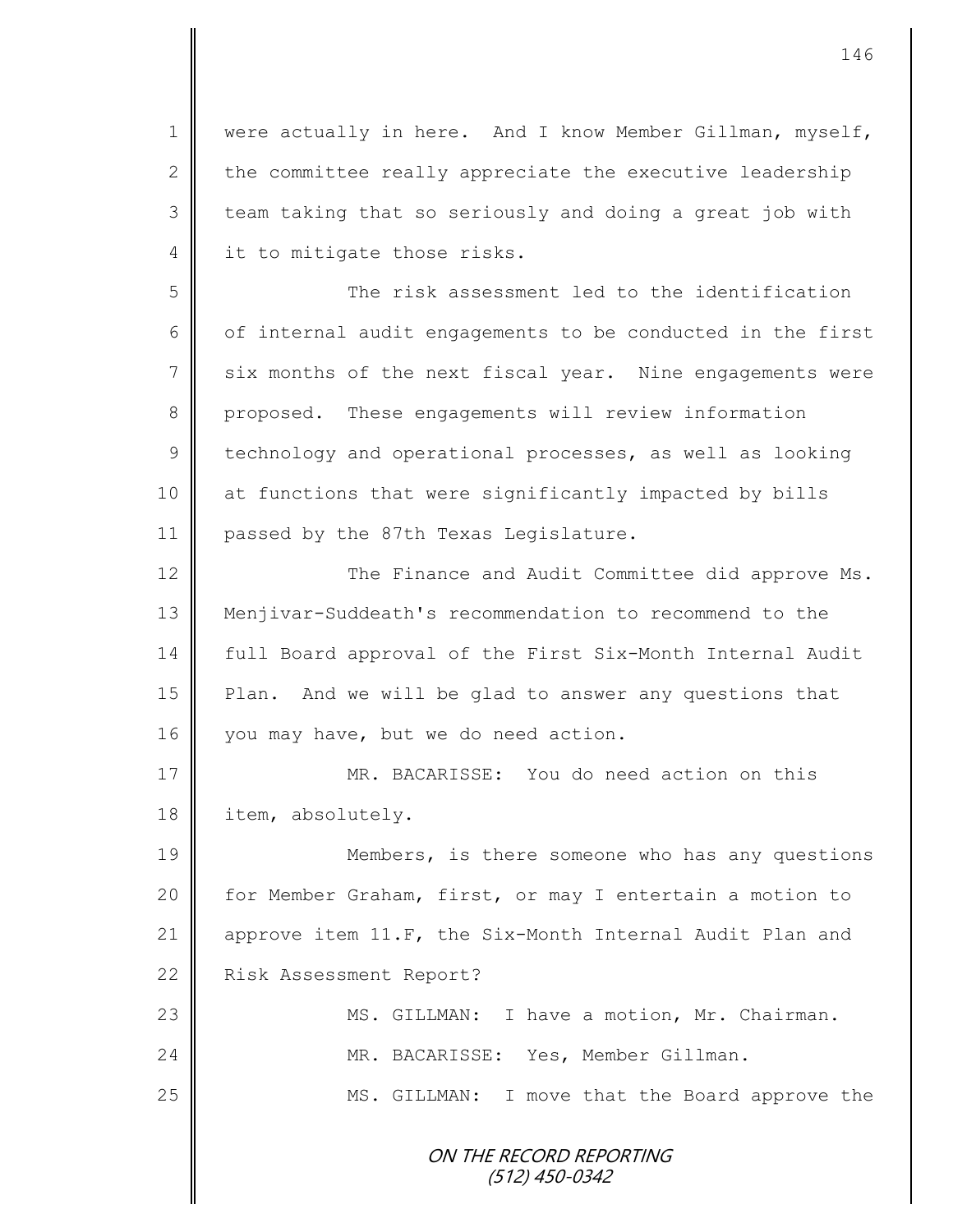ON THE RECORD REPORTING (512) 450-0342 1 | fiscal year 2022 First Six-Month Internal Audit Plan, as 2 presented. 3 MR. BACARISSE: Thank you. 4 || Is there a second to that motion? 5 || MS. OMUMU: I second. 6 MR. BACARISSE: Member Omumu seconds. Any 7 discussion? 8 **(No response.)** 9 || MR. BACARISSE: Hearing none, I will call the 10 | vote. 11 Member Alvarado? 12 MR. ALVARADO: Aye. 13 || MR. BACARISSE: Member Gillman? 14 MS. GILLMAN: Aye. 15 || MR. BACARISSE: Member Graham? 16 MR. GRAHAM: Aye. 17  $\parallel$  MR. BACARISSE: Member Omumu? 18 || MS. OMUMU: Aye. 19 || MR. BACARISSE: Member Scott? 20 || MR. SCOTT: Aye. 21 | MR. BACARISSE: And I, Member Bacarisse, vote  $22$  aye as well. Thank you. 23 | Item G, Mr. Graham. 24 MR. GRAHAM: Thank you. 25 || I'll just add also that regarding all of these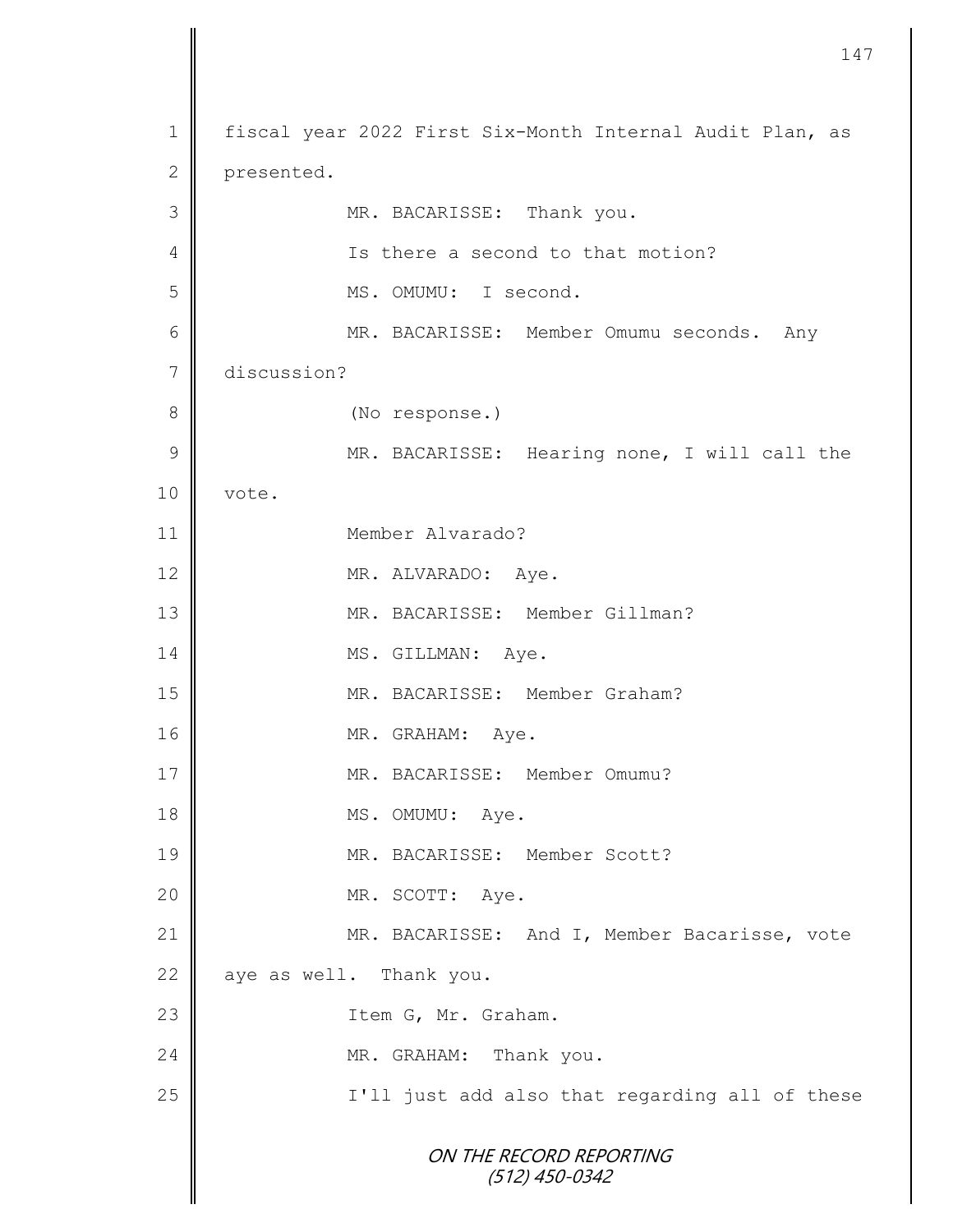1 audits, as our new members spend some time on their 2 SharePoint you'll see the Internal Audit section of that 3 where you'll see a great dashboard of all of the audits, 4 where the audits have been focused, how they're  $5 \parallel$  proceeding. Just a lot of information, pretty much 6 anything you would ever want to know. Now, the cool thing 7 || is it puts it in a dashboard form that's kind of easy on 8 the eyes, and easy to see from a 50,000-foot view, but you  $9 \parallel$  can click in and get great detail on any of that that you 10 want.

11 **And I know that Sandra and the team have worked** 12 really, really hard. That was sort of priority for us on 13 the audit team to get you a global view or perspective of 14 audit, while still having the ability to dive in. And 15  $\parallel$  they worked really hard on that dashboard and I think 16 vou'll find it very helpful.

17 So we're going to 11.G, Internal Audit Division 18 status update. Ms. Menjivar-Suddeath provided an update 19 || on the status of current internal audit activities. The 20 update included information on the external coordination 21 efforts, including the recently released audit report from 22  $\parallel$  the Texas Comptroller of Public Accounts, and the status  $23$  of all internal audit engagements.

24 **The status also included the peer review**  $25$  results for the division. Mr. Gonzalez, the peer review

> ON THE RECORD REPORTING (512) 450-0342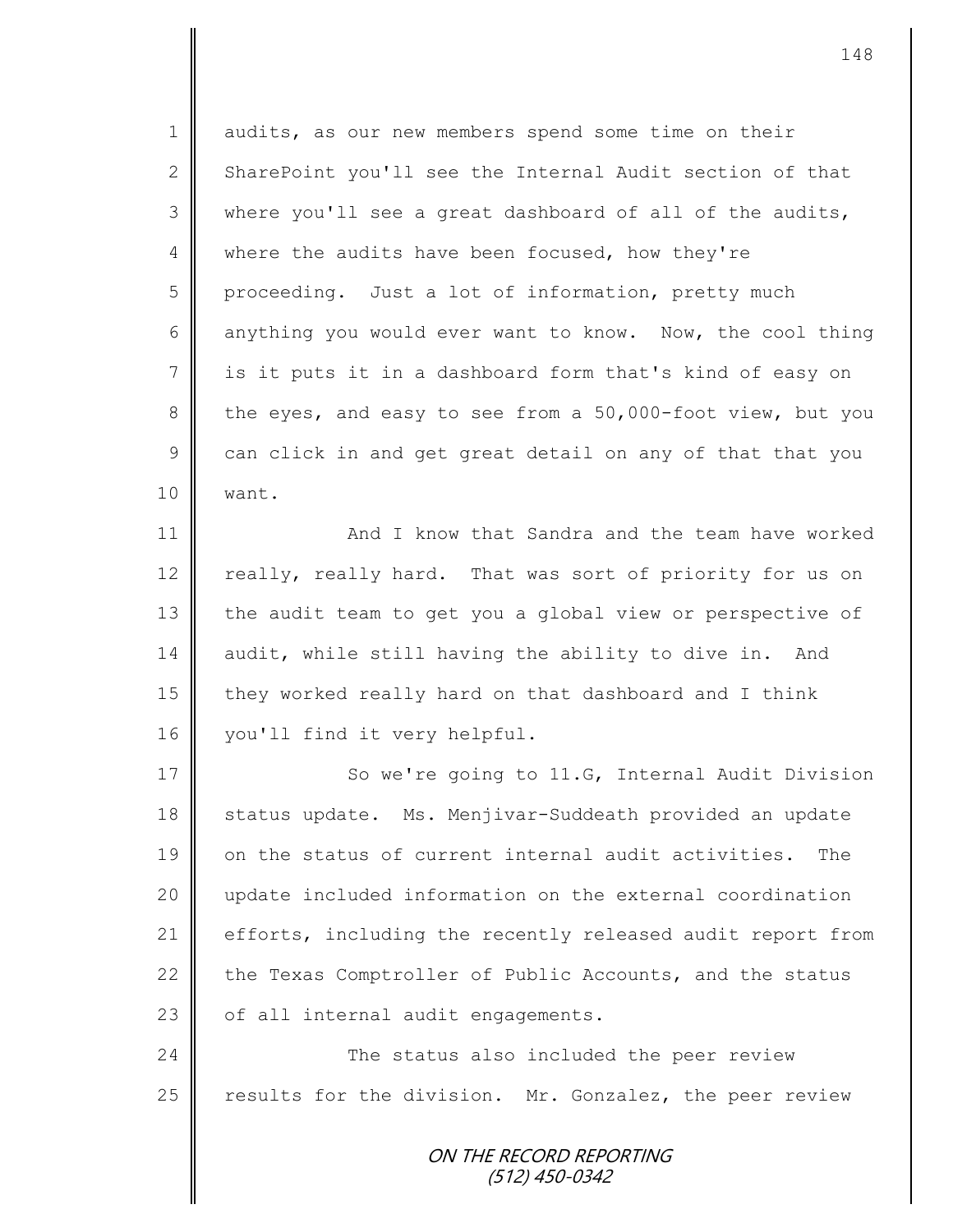ON THE RECORD REPORTING 1 team lead from the Texas Department of Insurance, went 2 | over the peer review results. 3 || The peer review found the division compliant 4 | with all internal audit requirements, but one 5 Tecommendation was issued to ensure the division document 6 sample selection in engagements. The peer review also 7 identified best practices that are being conducted by the 8 division. And so we kind of joked around about that just  $9 \parallel$  a little bit, that an auditor is not ever going to let you 10 | off the hook without something. 11 || MR. BACARISSE: That's right. 12 MR. GRAHAM: So they had one thing on the team 13 | which, I think, is great. They said they hit it out of  $14$  the park. And they ranked them  $-$  I also thought it was  $15$  kind of entertaining that the highest ranking that they 16 could get  $-$ - that our audit team could get was Pass, 17 Generally Conformed. 18 | (General laughter.) 19 MR. BACARISSE: Yeah, that's incredible, 20 MR. GRAHAM: That's the best you can get. 21 | MR. BACARISSE: Right, that's five star. 22 | MR. GRAHAM: Okay, you did all right. 23 We're very fortunate as an agency to have an 24 | incredible audit team. Sandra does a spectacular job, her 25  $\parallel$  and her team, and you will see that over time, and we

149

(512) 450-0342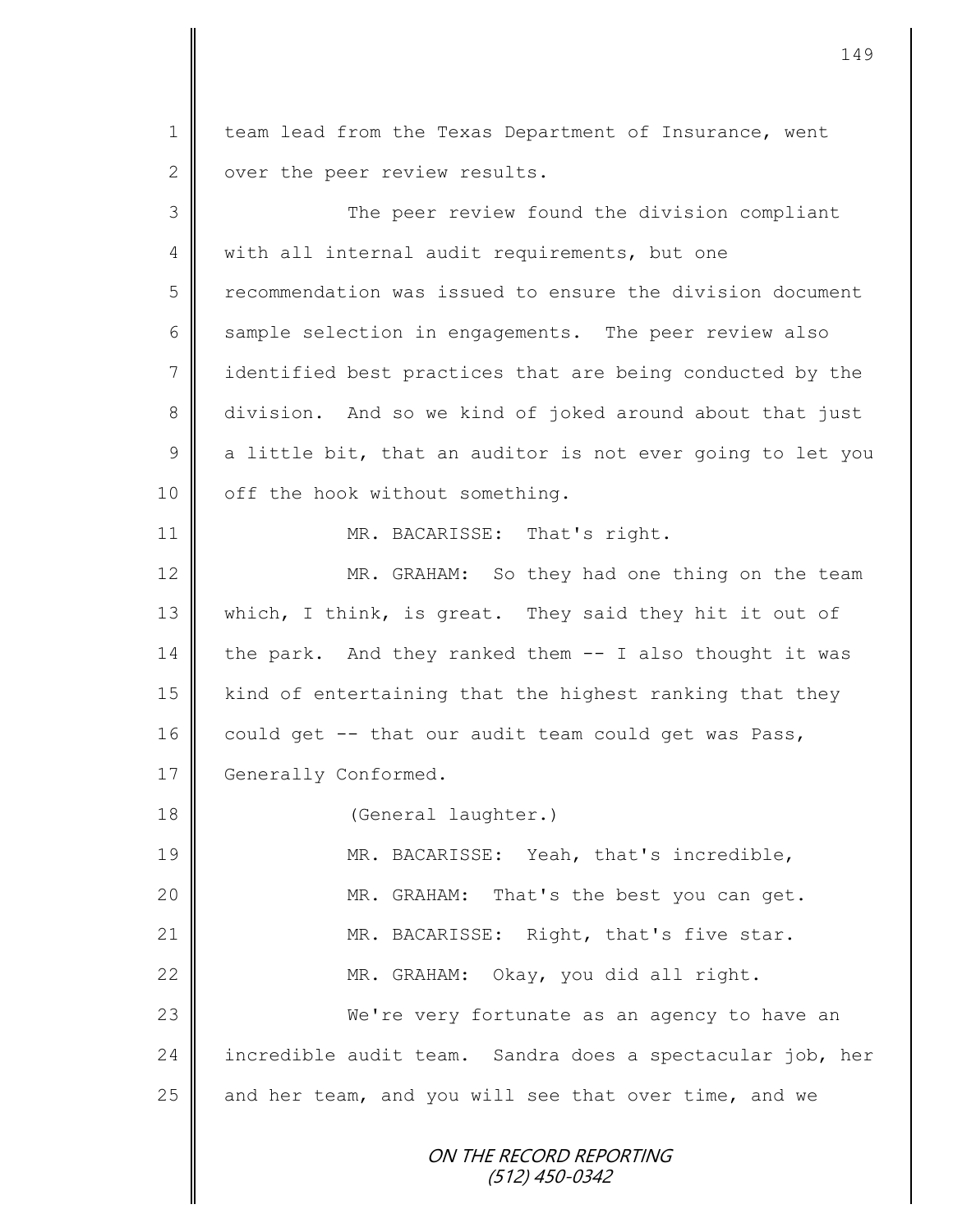ON THE RECORD REPORTING (512) 450-0342 1 || really appreciate their work on all of that.  $2 \parallel$  So I'm not sure if maybe I went too fast there.  $3$  | Any questions, I'm available. 4 || MR. BACARISSE: Any questions, members, on any 5 of the items? 6 Yes, Member Gillman. 7 || MS. GILLMAN: I just wanted to compliment 8 | Sandra myself, and say thank you for letting me be on this 9 committee, Member Graham -- Chairman Graham, on your 10 | committee. 11 | MR. GRAHAM: You can be chairman if you want  $12 \parallel$  to. 13 | (General laughter.) 14 || MS. GILLMAN: And for the rest of the Board, 15 it's been a great ride and watching the very high risk 16 items within the agency go on a way downward trend has 17 been fantastic, and Sandra and her team and all the 18 division directors deserve applause for that. And then 19 Sandra receiving the highest grade from her peer review 20 | from the Department of Insurance and also the auditor at 21 Texas Workforce Commission is just real outstanding 22 recognition. 23 | Calso want to compliment you, Sandra. You're  $24$  doing a great job. 25 || MR. BACARISSE: Indeed. Thank you, Member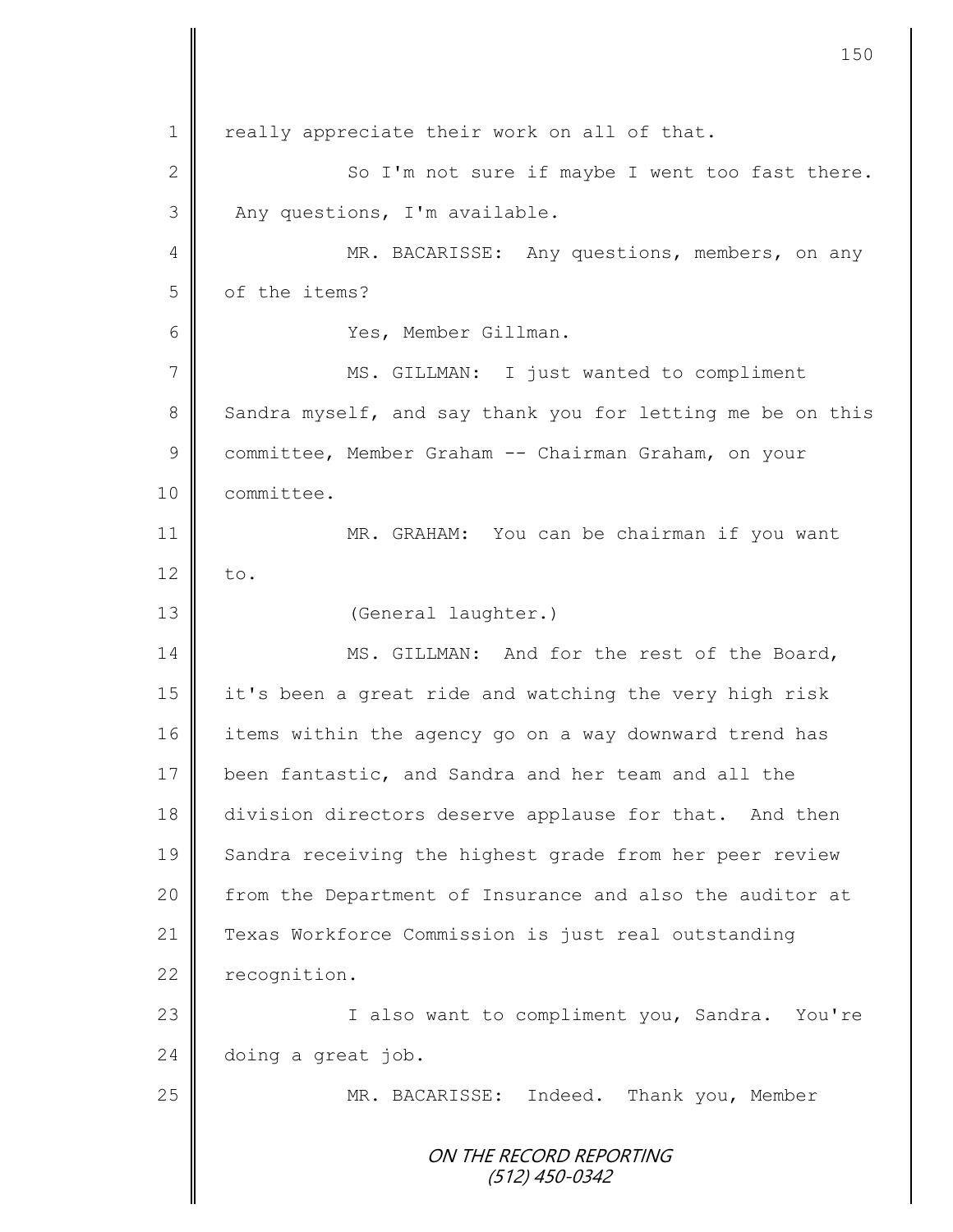| $\mathbf 1$  | Gillman. And thank you, Chairman Graham. Great work in     |
|--------------|------------------------------------------------------------|
| $\mathbf{2}$ | all of these matters that are vitally important to the     |
| 3            | agency, so thank you.                                      |
| 4            | MR. GRAHAM: You bet.                                       |
| 5            | MR. BACARISSE: Item number 12 we have skipped,             |
| 6            | postponed until the next Board meeting.                    |
| 7            | Item number 13 is the appointment of a member              |
| $8\,$        | to act in the absence of the chair and the vice chair      |
| $\mathsf 9$  | under Transportation Code Section 1001.023(b)(9), and that |
| 10           | is my privilege to do. And I want to ask Member Graham to  |
| 11           | continue in that role as what I would call pro-tem of this |
| 12           | Board. And I am thankful for your leadership and I hope    |
| 13           | you'll say yes again.                                      |
| 14           | MR. GRAHAM: Pro-tem sounds a lot better than               |
| 15           | backup to the backup.                                      |
| 16           | MR. BACARISSE: Doesn't it?                                 |
| 17           | (General laughter.)                                        |
| 18           | MR. GRAHAM: But yeah, I'm in. I'm glad to                  |
| 19           | serve and stand ready should you ever need me, Mr.         |
| 20           | Chairman.                                                  |
| 21           | MR. BACARISSE: Thank you. Well, you never                  |
| 22           | We're running a little naked now without a vice<br>know.   |
| 23           | chair, so just stay healthy.                               |
| 24           | MR. GRAHAM: Got it.                                        |
| 25           | MR. BACARISSE: Okay. That ends this portion                |
|              | ON THE RECORD REPORTING<br>$(512)$ 450-0342                |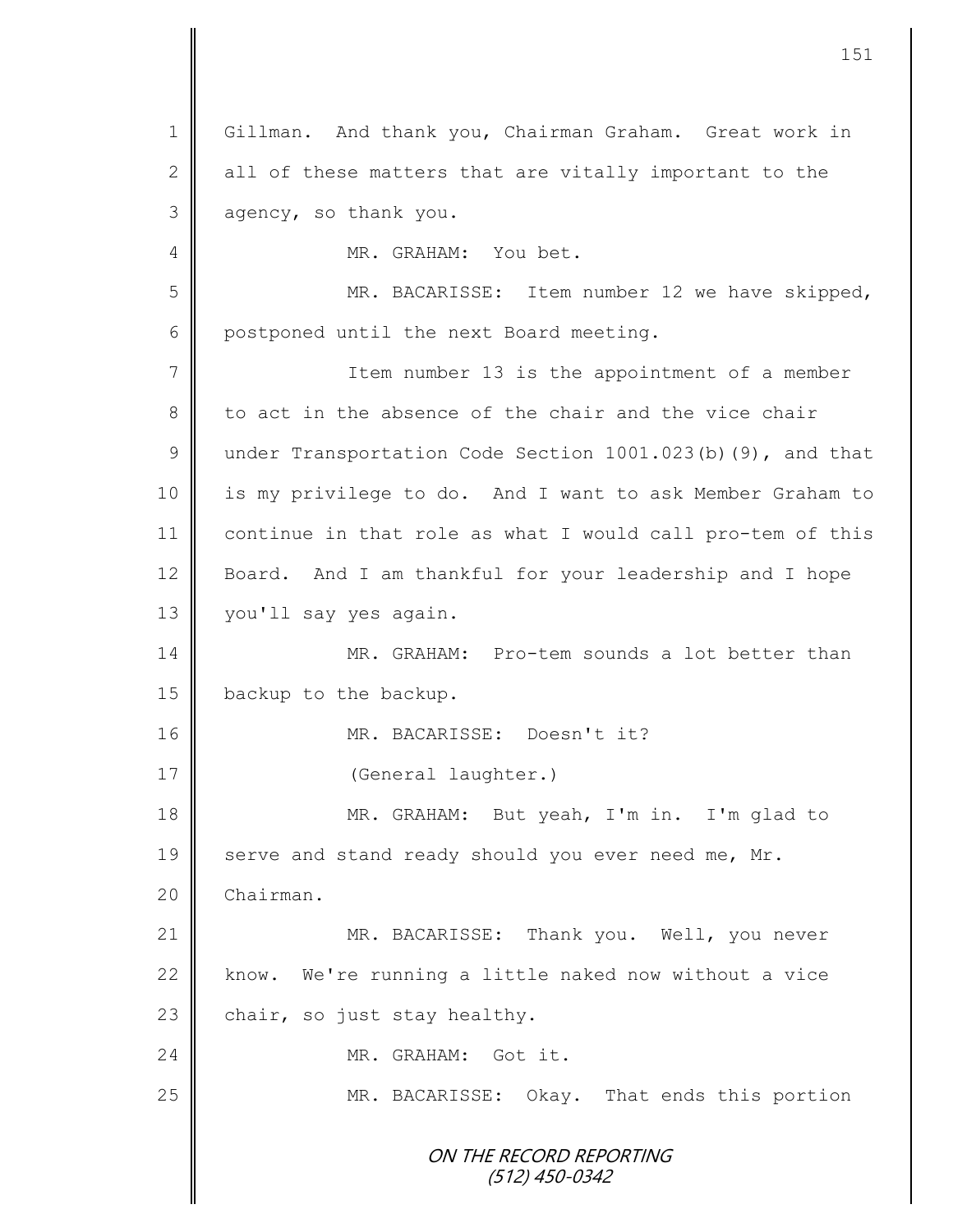| $\mathbf 1$    | of our public meeting. There is a little thing I need to   |
|----------------|------------------------------------------------------------|
| $\mathbf{2}$   | say. We will now take up agenda item number 14.            |
| 3              | We're going to go into closed session. It is               |
| 4              | now 1:18 in the afternoon on August 5, 2021. We'll go      |
| 5              | into closed session under Texas Government Code Sections   |
| 6              | 551.071, 551.074, 551.076 and 551.089.                     |
| $\overline{7}$ | For those of you in the audience, I anticipate             |
| 8              | being in executive session for approximately an hour and a |
| $\mathcal{G}$  | half. We'll reconvene in open session after that. With     |
| 10             | that, we are recessed from the public meeting and we are   |
| 11             | going into closed session. Thank you.                      |
| 12             | (Whereupon, at 1:18 p.m., the meeting was                  |
| 13             | recessed, to reconvene this same day, Thursday, August 5,  |
| 14             | 2021, following conclusion of the closed session.)         |
| 15             | MR. BACARISSE: It is now 3:24 p.m. and the                 |
| 16             | Board of the Texas DMV is now back in session.             |
| 17             | The Board will now take up item 15, action                 |
| 18             | items from executive session. And I will entertain a       |
| 19             | motion regarding agenda item 15, which is the performance  |
| 20             | evaluation of the internal auditor, including any          |
| 21             | modifications to compensation.                             |
| 22             | MR. GRAHAM: Mr. Chairman, I'll make a motion.              |
| 23             | MR. BACARISSE: Yes, sir, Mr. Graham.                       |
| 24             | MR. GRAHAM: I move that the Board approve the              |
| 25             | combined evaluation for the internal auditor from our      |
|                | ON THE RECORD REPORTING<br>(512) 450-0342                  |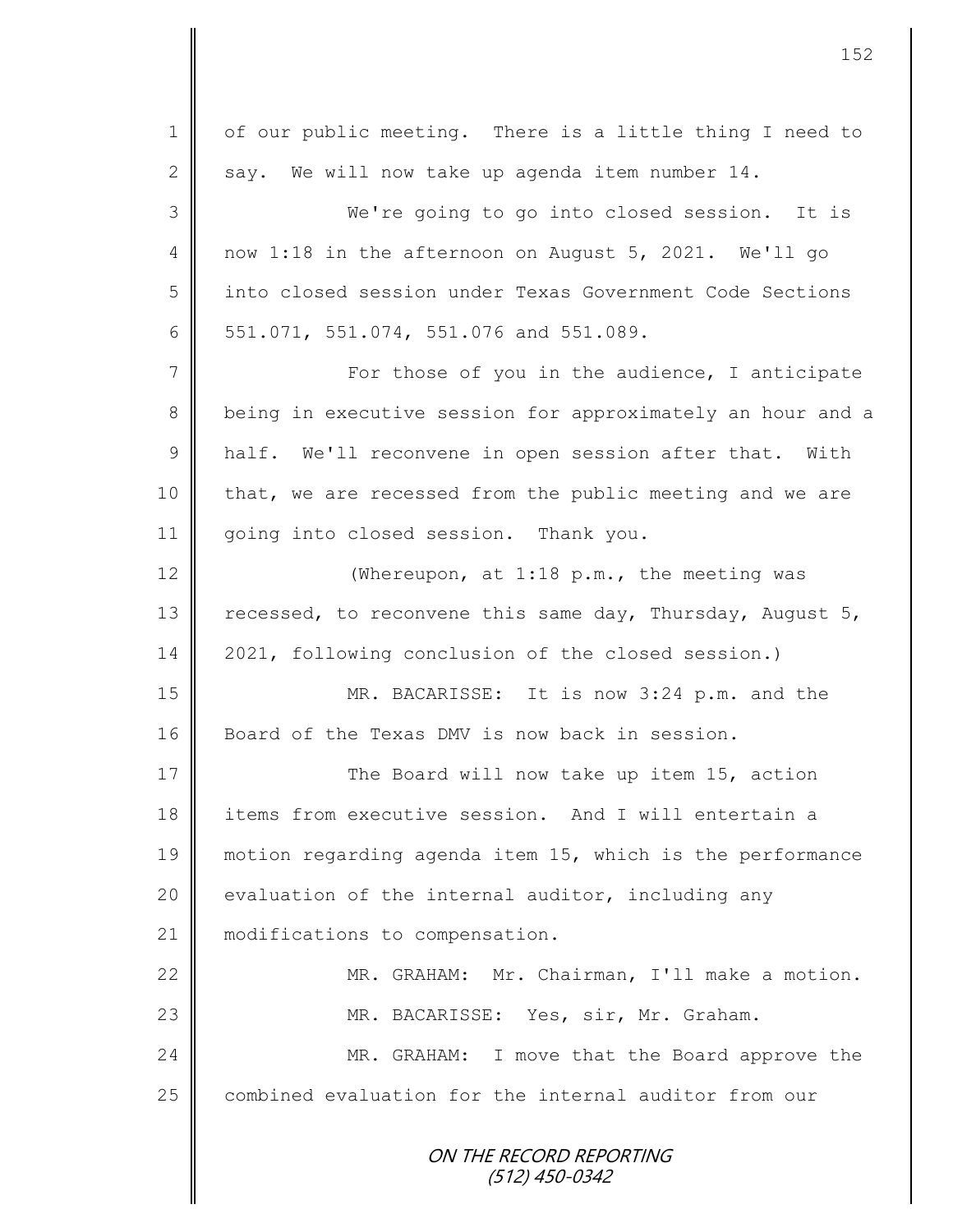ON THE RECORD REPORTING (512) 450-0342 1 executive session and an increase of the salary of the 2  $\parallel$  internal auditor, Ms. Menjivar-Suddeath, by 4 percent. I 3 also move the Board to authorize the department staff to 4 take the necessary actions required under the act to 5 | implement that change. 6 || MR. BACARISSE: Very good. There's a motion. 7 Is there a second? 8 || MR. SCOTT: Second. 9 || MS. GILLMAN: Second. 10 | MR. BACARISSE: Second by Member Scott, Member 11 Gillman also. 12 There's a motion and a second. Any further 13 discussion on this? 14 (No response.) 15 MR. BACARISSE: If not, I'll call the roll for 16 the vote, please. 17 Member Alvarado? 18 || MR. ALVARADO: Aye. 19 MR. BACARISSE: Member Gillman? 20 || MS. GILLMAN: Aye. 21 MR. BACARISSE: Member Graham? 22 MR. GRAHAM: Aye. 23 MR. BACARISSE: Member Omumu? 24 || MS. OMUMU: Ave. 25 MR. BACARISSE: And Member Scott?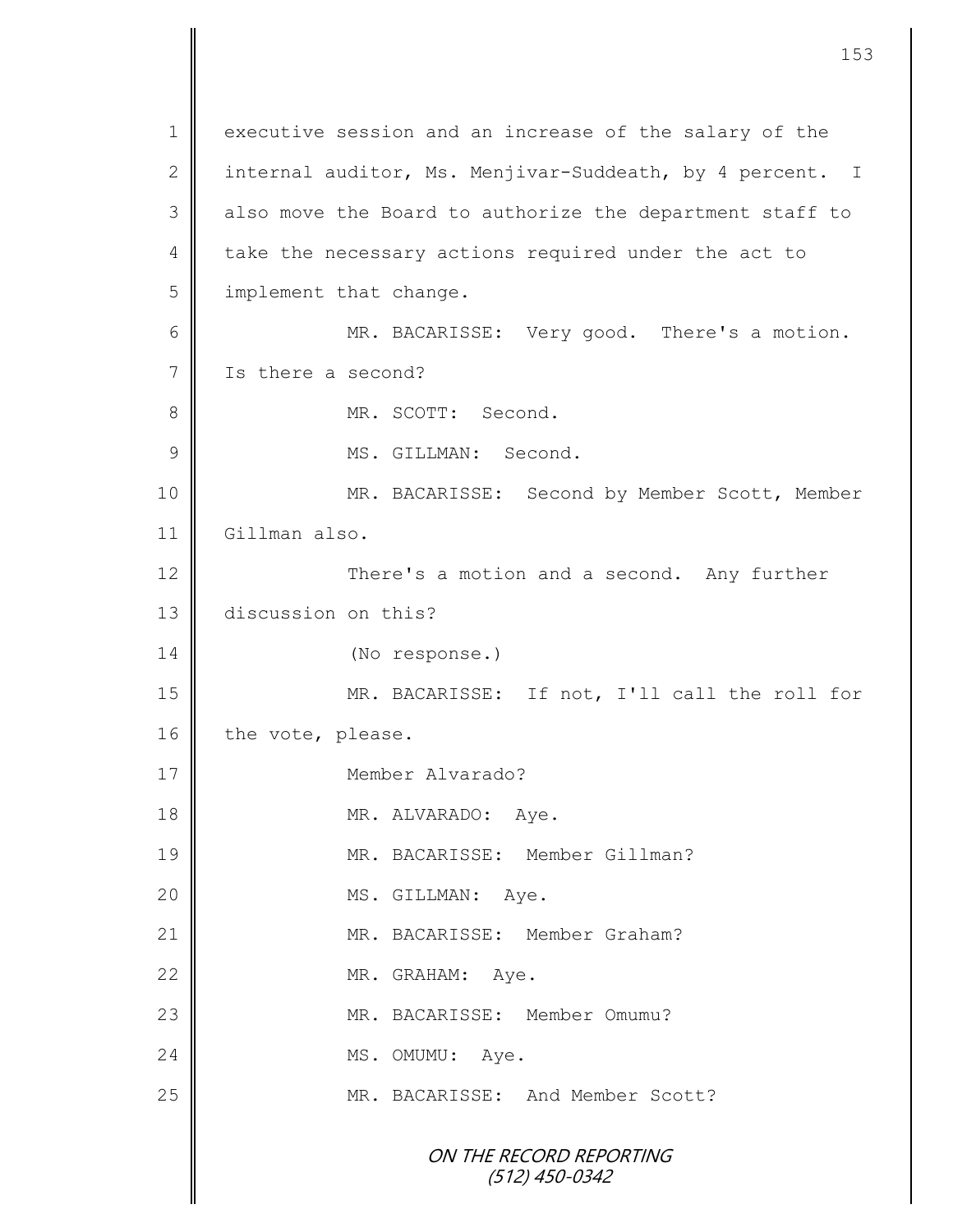|    | 154                                                     |
|----|---------------------------------------------------------|
|    |                                                         |
| 1  | MR. SCOTT: Aye.                                         |
| 2  | MR. BACARISSE: And I, Member Bacarisse, vote            |
| 3  | aye as well. It's 6-0, unanimous. Thank you.            |
| 4  | And the next item is public comment if we have          |
| 5  | any. Has anybody survived to stay to the end?           |
| 6  | MS. BEAVER: Tracey Beaver, general counsel.             |
| 7  | We had one registration card submitted by email         |
| 8  | prior to the Board meeting from Mr. Kohler. Mr. Kohler  |
| 9  | has not signed in as being present at the meeting today |
| 10 | and I do not see him in the Lone Star Room.             |
| 11 | Thank you.                                              |
| 12 | MR. BACARISSE: Okay, very good. Thank you.              |
| 13 | There being no public comment, and unless               |
| 14 | there's any further business, I'd entertain a motion to |
| 15 | adjourn.                                                |
| 16 | MR. GRAHAM: So moved.                                   |
| 17 | MR. BACARISSE: It's been moved from Mr.                 |
| 18 | Is there a second?<br>Graham.                           |
| 19 | MR. ALVARADO: Second.                                   |
| 20 | MR. BACARISSE: Second from Alvarado.                    |
| 21 | All in favor say aye.                                   |
| 22 | (A chorus of ayes.)                                     |
| 23 | MR. BACARISSE: Meeting is adjourned.                    |
| 24 | (Whereupon, at 3:26 p.m., the meeting was               |
| 25 | adjourned.)                                             |
|    | ON THE RECORD REPORTING<br>$(512)$ 450-0342             |